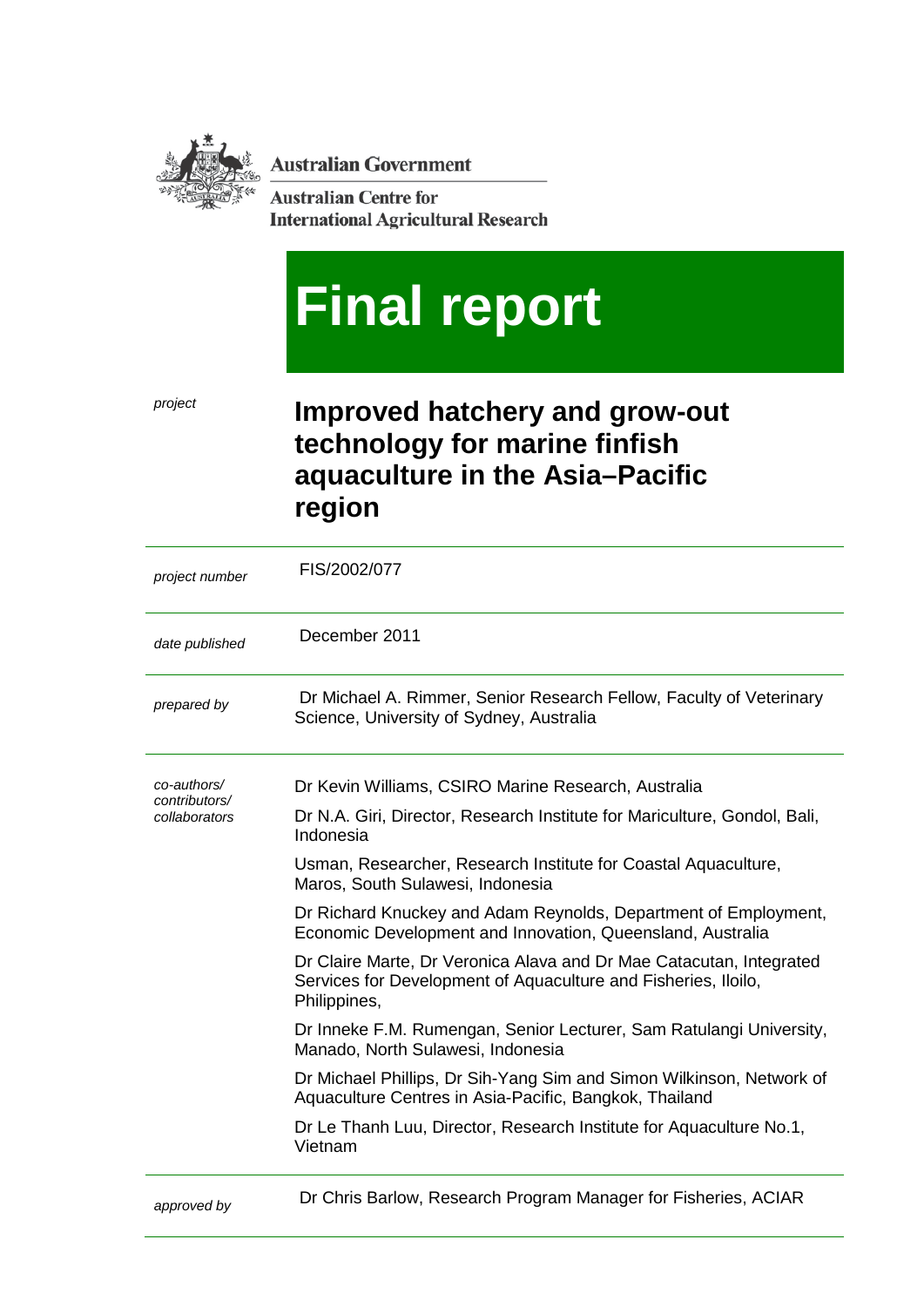| final report number | FR2011-32                                                             |
|---------------------|-----------------------------------------------------------------------|
| <b>ISBN</b>         | 978 1 921962 29 5                                                     |
| published by        | <b>ACIAR</b><br><b>GPO Box 1571</b><br>Canberra ACT 2601<br>Australia |

This publication is published by ACIAR ABN 34 864 955 427. Care is taken to ensure the accuracy of the information contained in this publication. However ACIAR cannot accept responsibility for the accuracy or completeness of the information or opinions contained in the publication. You should make your own enquiries before making decisions concerning your interests.

© Commonwealth of Australia 2011 - This work is copyright. Apart from any use as permitted under the Copyright Act 1968, no part may be reproduced by any process without prior written permission from the Commonwealth. Requests and inquiries concerning reproduction and rights should be addressed to the Commonwealth Copyright Administration, Attorney-General's Department, Robert Garran Offices, National Circuit, Barton ACT 2600 or posted at [http://www.ag.gov.au/cca.](http://www.ag.gov.au/cca)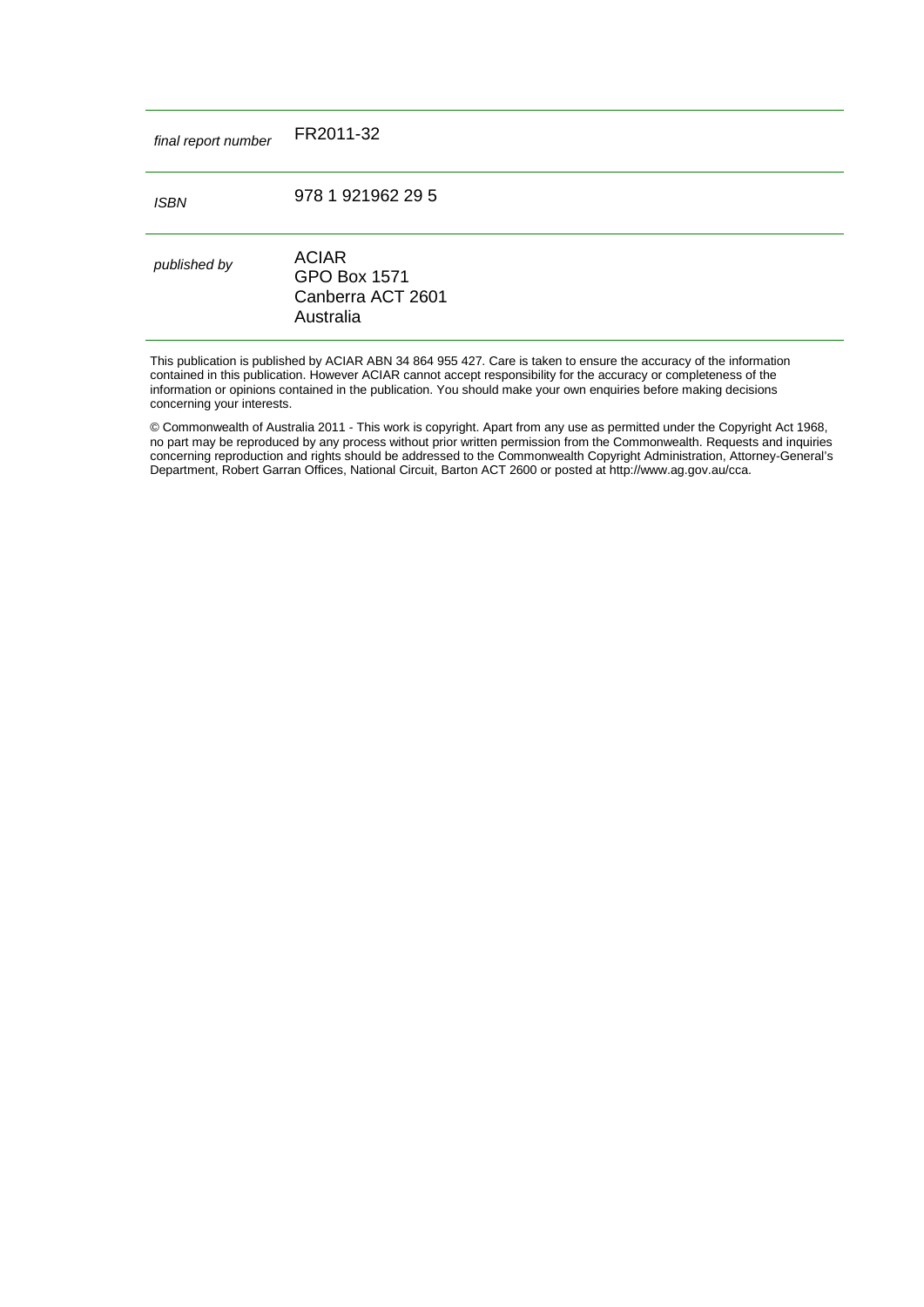# **Contents**

| 1                |                                                                                           |
|------------------|-------------------------------------------------------------------------------------------|
| $\boldsymbol{2}$ |                                                                                           |
| 3                |                                                                                           |
| 4                |                                                                                           |
| 5                |                                                                                           |
|                  | Objective 1 - Improve hatchery production technology for high-value marine finfish 10     |
|                  |                                                                                           |
|                  |                                                                                           |
| 6                | Achievements against activities and outputs/milestones 29                                 |
| $\overline{7}$   |                                                                                           |
|                  | Objective 1 - Improve hatchery production technology for high-value marine finfish 37     |
| 1.2              |                                                                                           |
|                  |                                                                                           |
|                  |                                                                                           |
| 8                |                                                                                           |
| 8.1              |                                                                                           |
| 8.2              |                                                                                           |
| 8.3              |                                                                                           |
| 8.4              |                                                                                           |
| 9                |                                                                                           |
| 9.1              |                                                                                           |
| 9.2              |                                                                                           |
| 10               |                                                                                           |
| 10.1             |                                                                                           |
| 10.2             |                                                                                           |
| 11               |                                                                                           |
| 11.1             | Appendix 1: Digestibility coefficients of some feed ingredients in two grouper species100 |
| 12               |                                                                                           |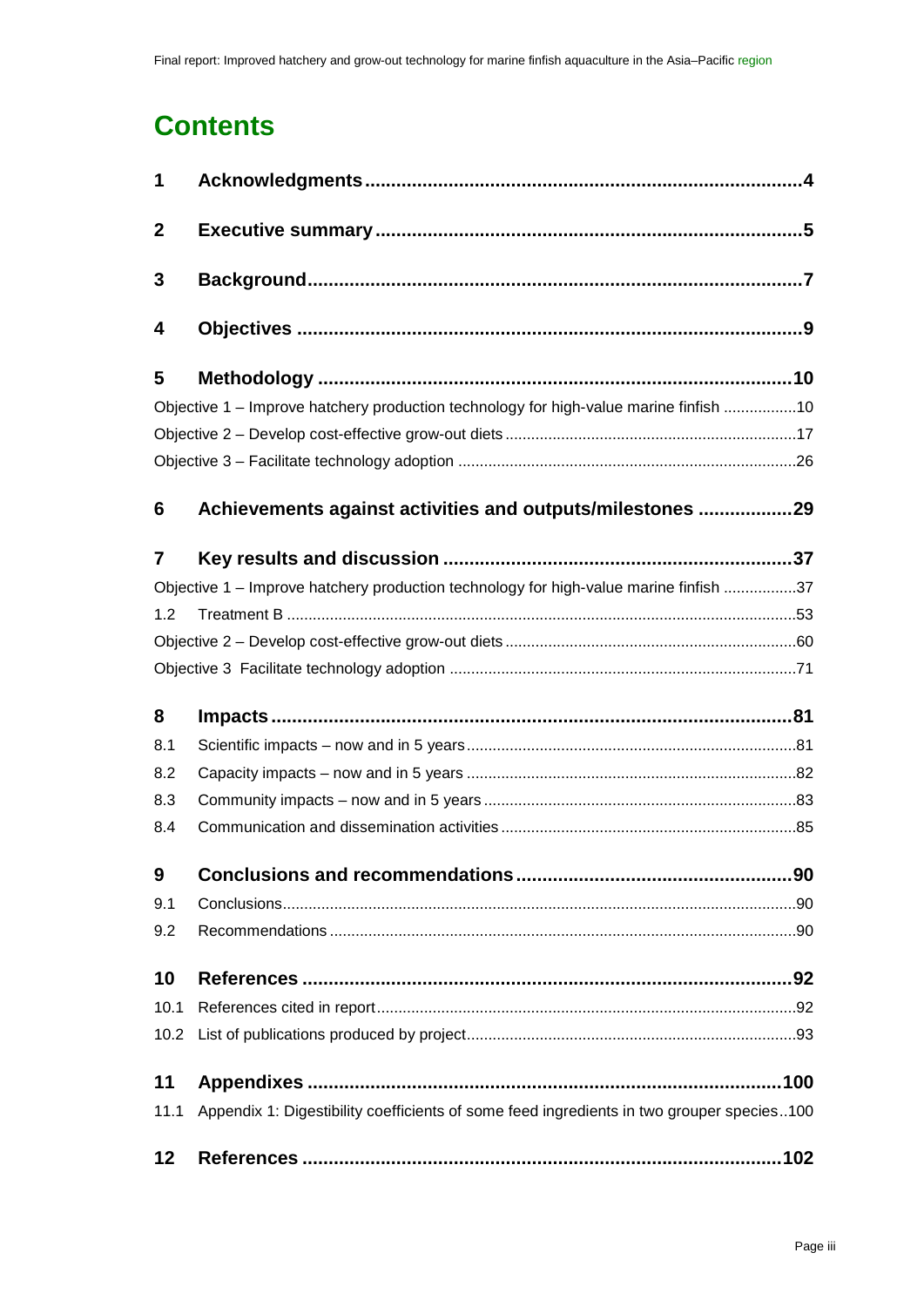# <span id="page-3-0"></span>**1 Acknowledgments**

We thank Brian Johnston and Noel W.W. Chan (ACIAR project ADP/2002/105 'Economic and market analysis of the live reef fish food trade in Asia-Pacific') for carrying out the taste evaluation test with mouse grouper in Hong Kong.

We thank Igor Pirozzi and Simon Tabrett for developing and implementing the nutrition workshop, and Usman, Ketut Suwirya and Reza Samsudin for assisting with the presentation of workshop materials. We thank the Director, Dr Endhay Kusnendar Kontara, and the staff of Pusat Riset Perikanan Budidaya (Research Centre for Aquaculture) who assisted with the planning and preparation of the nutrition workshop: Mr Anang Hari, Mrs Iswari Ratna Astuti, Mr Hatim Albasri and Mrs Erfina S., and Dr Geoff Allan and Mrs Helena Heasman for assistance with the workshop program and travel respectively.

We thank Dr Mohammad Murdjani, Pak Syamsul Akbar and Pak Sudjiharno (Directorate General for Aquaculture, Indonesia) for their participation in the project.

We thank Pak Slamet Subyakto and the other staff of BBAP Situbondo for arranging and carrying out the annual Grouper Hatchery Production Technology Training Course.

We thank Mr Nhu Van Can, Director (ARSINC), Vietnam for assistance with arrangements for training RIA1 staff in Australia.

Mike Rimmer wishes to thank the staff of NACA for their assistance in implementing project activities and related travel.

Sih-Yang Sim would like to specifically acknowledge the following organisations that assisted financially, in survey and data collection, field trip arrangements, or in other ways to the activities of Objective 3:

- Network of Aquaculture Centres in Asia-Pacific (NACA).
- Australian Centre for International Agricultural Research (ACIAR).
- Research Institute for Aquaculture No.1, Vietnam.
- Research Institute for Mariculture Gondol, Bali, Indonesia.
- Brackishwater Aquaculture Development Centre, Situbondo, Indonesia.
- Mariculture Development Centre, Batam, Indonesia.
- Main Centre for Mariculture Development, Lampung, Indonesia.
- Krabi Coastal Research and Development Station, Krabi, Thailand.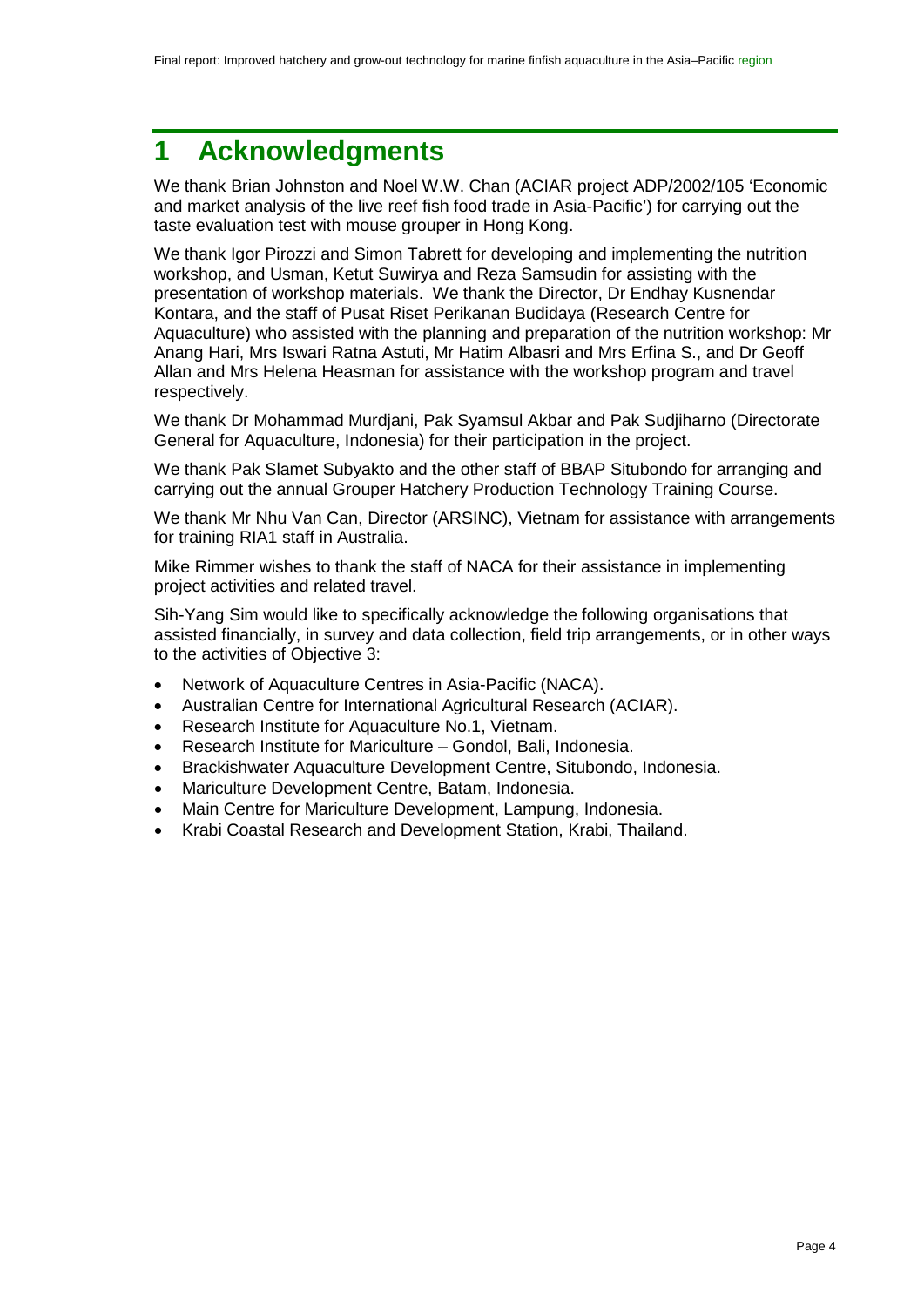# <span id="page-4-0"></span>**2 Executive summary**

This project focussed on improving marine finfish aquaculture production in the Asia-Pacific region by focussing on key constraints: improving hatchery technology to improve the availability of seedstock; evaluating the nutritional needs of groupers to support the development of compounded pellet diets; and improving communication and coordination of marine finfish aquaculture research and development activities in the Asia-Pacific region.

#### **Larval rearing**

The project developed a range of techniques to improve the larval rearing of marine finfishes, particularly groupers, including:

Demonstrating that the use of nutritional supplements that increase the levels of highly unsaturated fatty acids (HUFAs) in the larval diet lead to improved growth, condition and survival of grouper larvae. Overall, these experiments showed that grouper larvae have a very high requirement for HUFAs, particularly DHA (22:6n-3), but also for ARA (20:4n-6) and EPA (20:5n-3).

Evaluating the capacity of grouper larvae to digest live prey as well as compounded larval diets by describing the development of digestive enzymes during larval development. Our results show that early stage larvae have very low levels of digestive enzymes, and thus limited capacity to digest prey and particularly compounded pellets.

Developing improved techniques for culturing the calanoid copepod *Parvocalanus*. Experiments with feeding *Parvocalanus* to early stage grouper larvae demonstrated dramatic increases in larval survival and growth to day 12.

Cannibalism-related losses during the nursery stage can be reduced by commencing feeding early in the day (i.e. soon after dawn), and maintaining light levels at <600 lux.

#### **Grow-out nutrition**

This project and its predecessor project (FIS/97/73) have evaluated the nutritional requirements of groupers, looking at optimal protein, lipid and protein:energy ratios, as well as some minor nutrients such as vitamin C and highly-unsaturated fatty acids (HUFAs).

These results have been adopted by feed manufacturers who are now producing a range of marine finfish feeds. To improve the adoption of project results in Indonesia, the project held a technical workshop in Surabaya in October 2009 to train feed formulators and provide current nutritional information to commercial feed producers in Indonesia.

#### **Communication and technology adoption**

This project continued to use the communication methodologies established under FIS/97/73:

- Reporting project outcomes on the NACA web site [\(www.enaca.org\)](http://www.enaca.org/);
- Publishing technical information in printed and electronic (.pdf) versions, including translations into various regional languages;
- A dedicated section on Marine Finfish Aquaculture in the NACA magazine Aquaculture Asia.

These mechanisms have allowed project outcomes to be communicated to countries other than those directly involved in the project, and have supported broader interaction between aquaculture researchers, managers and commercial practitioners in the Asia-Pacific region.

The Regional Grouper Hatchery Production Training Course has been held annually since 2002 in Indonesia. The 2008 course provided a significant milestone with over 100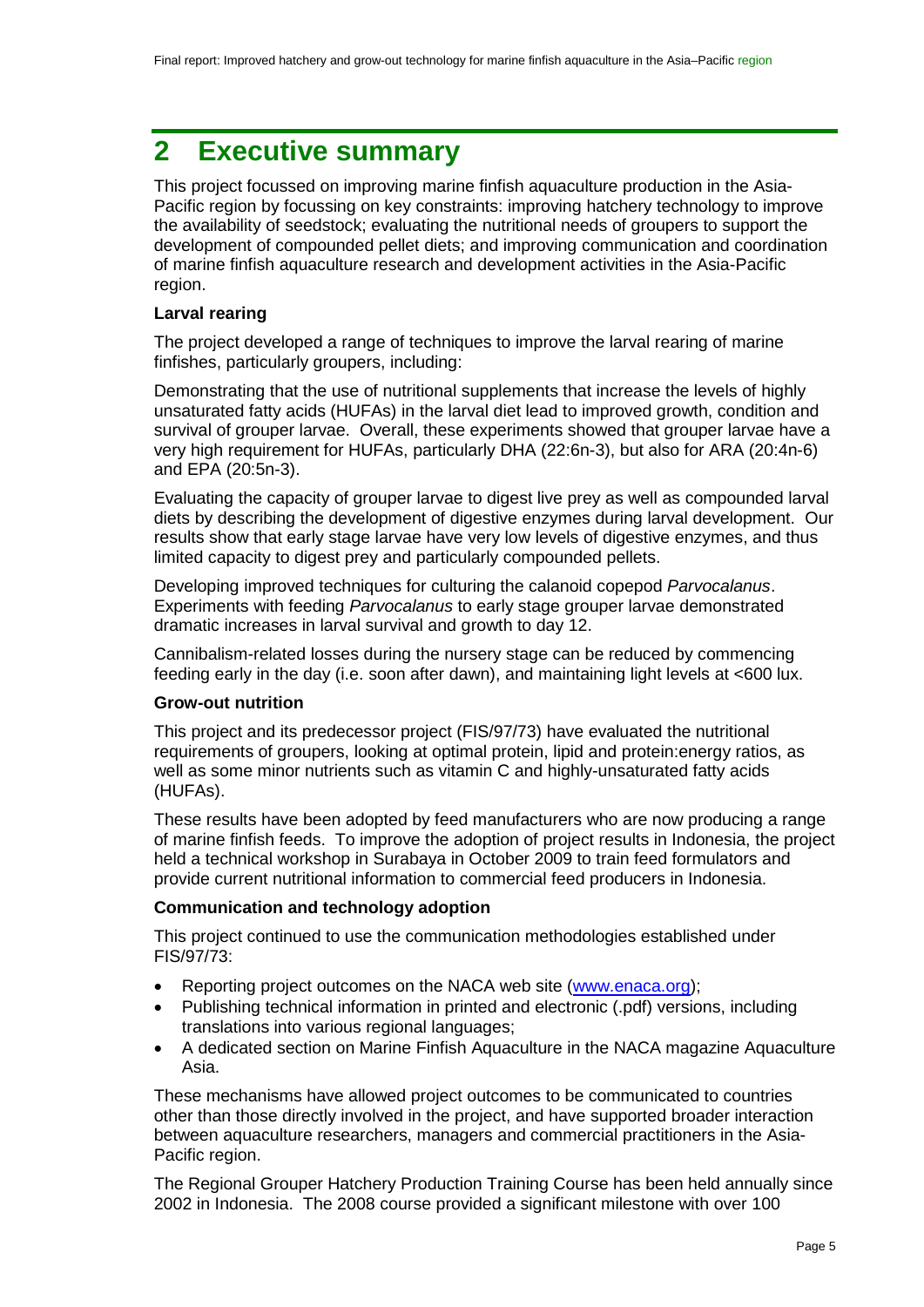graduates now having completed hatchery training through this course. Many graduates have gone on to become trainers in their own countries.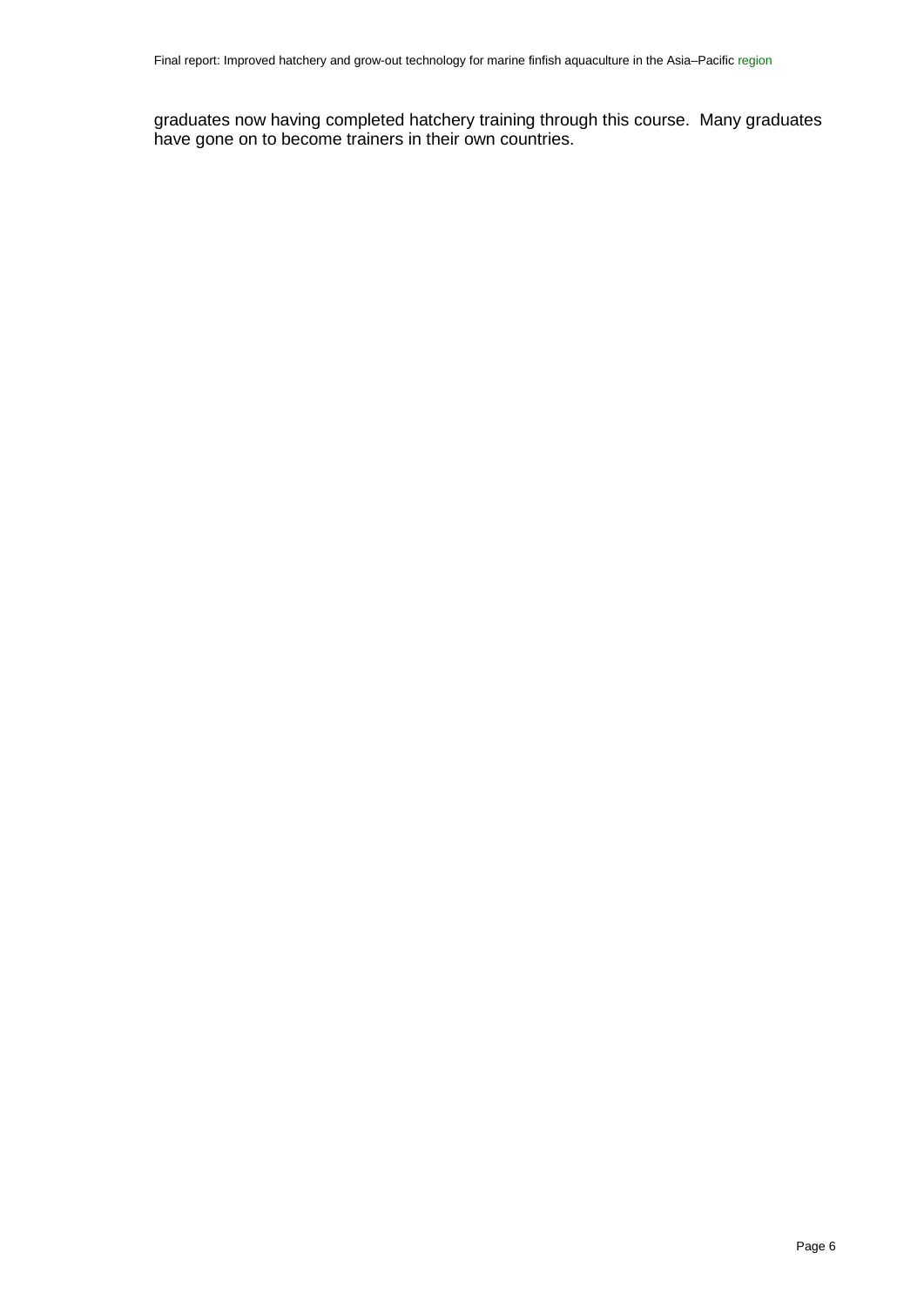# <span id="page-6-0"></span>**3 Background**

Aquaculture of high-value marine finfish species is an area of increasing agricultural interest in Southeast Asia. Species such as groupers (Serranidae, Epinephelinae) bring high prices (up to US\$70 /kg wholesale) in the live markets of Hong Kong and southern China (McGilvray and Chan 2001). Marine finfish aquaculture is an important contributor to the economies of coastal communities, and aquaculture of high-value species (such as groupers) provides greater benefits to farmers than aquaculture of lower-value species such as milkfish (Yap 2002). However, much of the marine finfish aquaculture in Southeast Asia relies on the capture and grow-out of wild-caught juvenile fish: around 70– 85% of cultured groupers are from wild-caught fry. In some areas, the use of hatcheryreared fry is becoming more common. For example, in Indonesia, an estimated 15–25% of cultured groupers are now hatchery-reared, while in Taiwan this proportion may be as high as 70%. However, wild-caught groupers make up the bulk of the seedstock supply in many parts of Southeast Asia, including Vietnam, Thailand and the Philippines. The trade in wild fry is associated with a number of resource management issues, including: overfishing, use of unsustainable harvesting techniques (including cyanide), high levels of mortality; inadequate supply to support the demand of a developing aquaculture industry (Sadovy 2000). To meet the demand for seedstock for aquaculture, and to reduce pressure on wild fisheries, there is a recognised need to develop commercial marine finfish hatcheries throughout the Asia-Pacific region to supply hatchery-reared seedstock.

The need to develop hatchery technology for high-value marine finfish species is a widespread issue throughout the Asia-Pacific region, including Australia. Development of marine finfish aquaculture in Australia has been limited by (amongst several constraints) the lack of seedstock supply – provision of seedstock through harvest fisheries for juvenile fish, which is common throughout Southeast Asia, has not been undertaken because of Australia's strict fisheries management procedures.

The need for compounded (pellet) feeds is also widespread throughout the region. Most marine finfish aquaculture in Southeast Asia is supported by the use of 'trash' fish as the major feed source. Issues regarding the use of trash fish have been identified in detail in several publications (e.g.New 1996) and these include: competition for fishery products with human nutritional requirements and with other agricultural sectors; relatively low efficiency of utilisation of 'trash' fish (FCRs typically range from 8:1 to 16:1 wet basis – equivalent to 2:1−4:1 dry matter basis, compared to 1.0:1−1.8 dry matter basis for pellet diets); and localised pollution due to losses of feed material during feeding (Phillips 1998). Because the use of 'trash' fish for feed is not economic in Australia, the development of marine finfish aquaculture relies on the development of suitable cost-effective feeds. In addition, Australia's strict environmental regulation of aquaculture requires the development of feeds that minimise nutrient release to the environment.

These issues were addressed with considerable success in the previous project (FIS/97/73). However, given the relatively early stage of development of marine finfish aquaculture (compared with more mature agricultural sectors) in the region, and on-going concerns regarding its sustainability, there is a widely recognised need to continue to address these fundamental sustainability issues. Sustainability issues for the marine finfish aquaculture industry in the Asia-Pacific were discussed in detail at the Regional Workshop on Sustainable Marine Finfish Aquaculture for the Asia-Pacific held in HaLong City, Vietnam, 30 September – 4 October 2002. This workshop was funded by ACIAR, the Australian Academies of Technological Sciences and Engineering (through the Department of Science and Technology 'Frontiers of S&T Missions and Workshops' program), and the Government of Vietnam. There were more than 80 participants at the workshop including representatives from Australia, Vietnam, Indonesia, the Philippines, India, China, Hong Kong SAR, Myanmar, Thailand, Malaysia, Brunei Darussalam and Europe, and representatives from a range of regional organisations including NACA,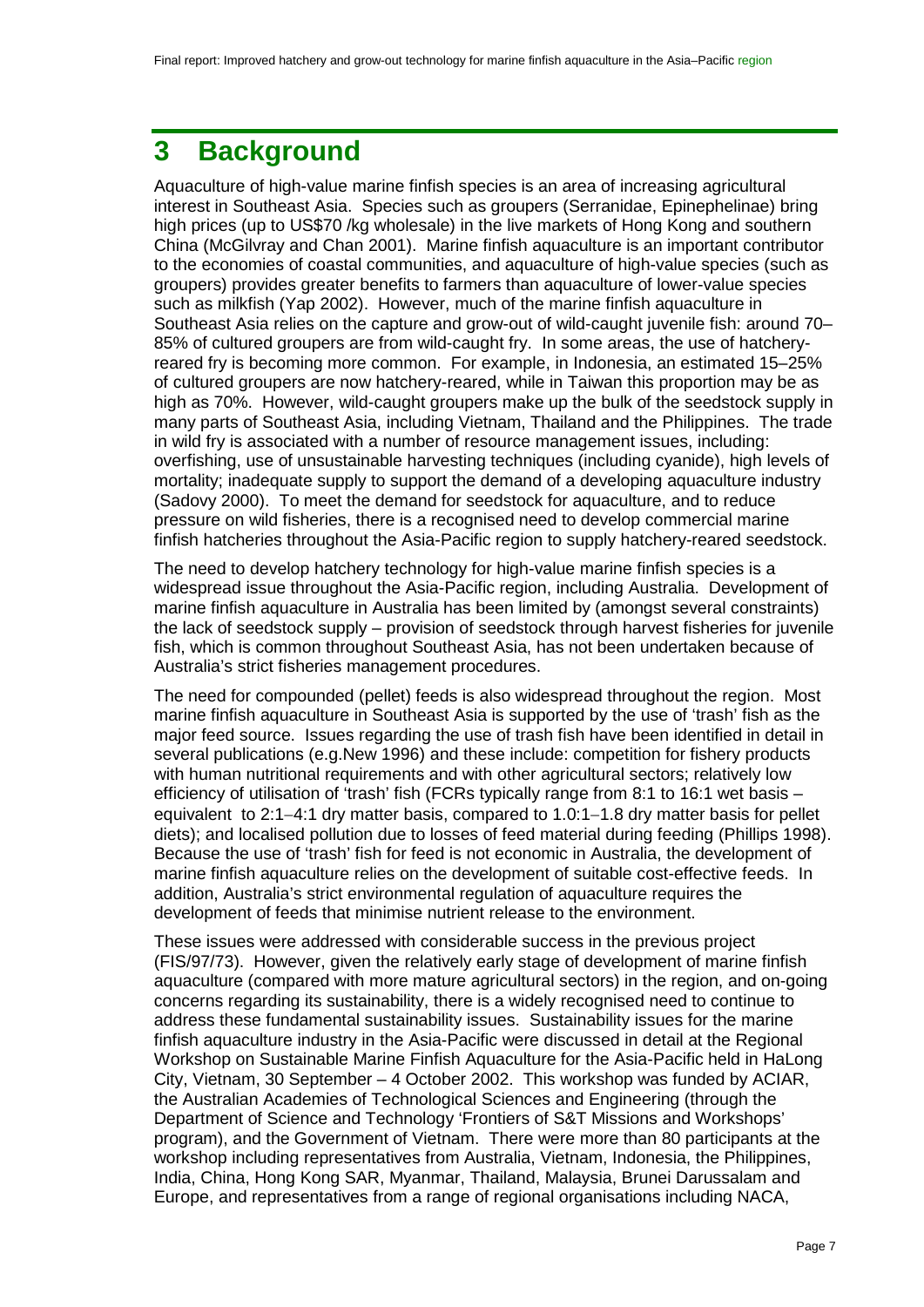WorldFish Centre, APEC, FAO, The Nature Conservancy and the Marine Aquarium Council. The topics targeted for this follow-on project are amongst those given a 'high' priority rating at this workshop.

This project follows on from ACIAR project FIS/97/73 Improved hatchery and grow-out technology for grouper aquaculture in the Asia-Pacific region. It has been developed to:

- Incorporate areas of research that were identified in FIS/97/73 as being of significant benefit to improving grouper hatchery and grow-out practices;
- Incorporate areas of research that were identified at the Workshop on Sustainable Marine Finfish Aquaculture for the Asia-Pacific Region, held in HaLong City, Vietnam, 30 September – 4 October 2002, as high-priority research areas;
- Incorporate the recommendations of the formal end-of-project review of FIS/97/73, undertaken by Dr Sagiv Kolkovski (Department of Fisheries, Western Australia);
- Link strongly with other ACIAR marine finfish aquaculture projects, including the proposed projects on 'Environmental impacts of cage aquaculture in Indonesia and Australia (FIS/2003/027)' and 'Economic and market analysis of the live reef fish food trade in Asia-Pacific (ADP/2002/105)'.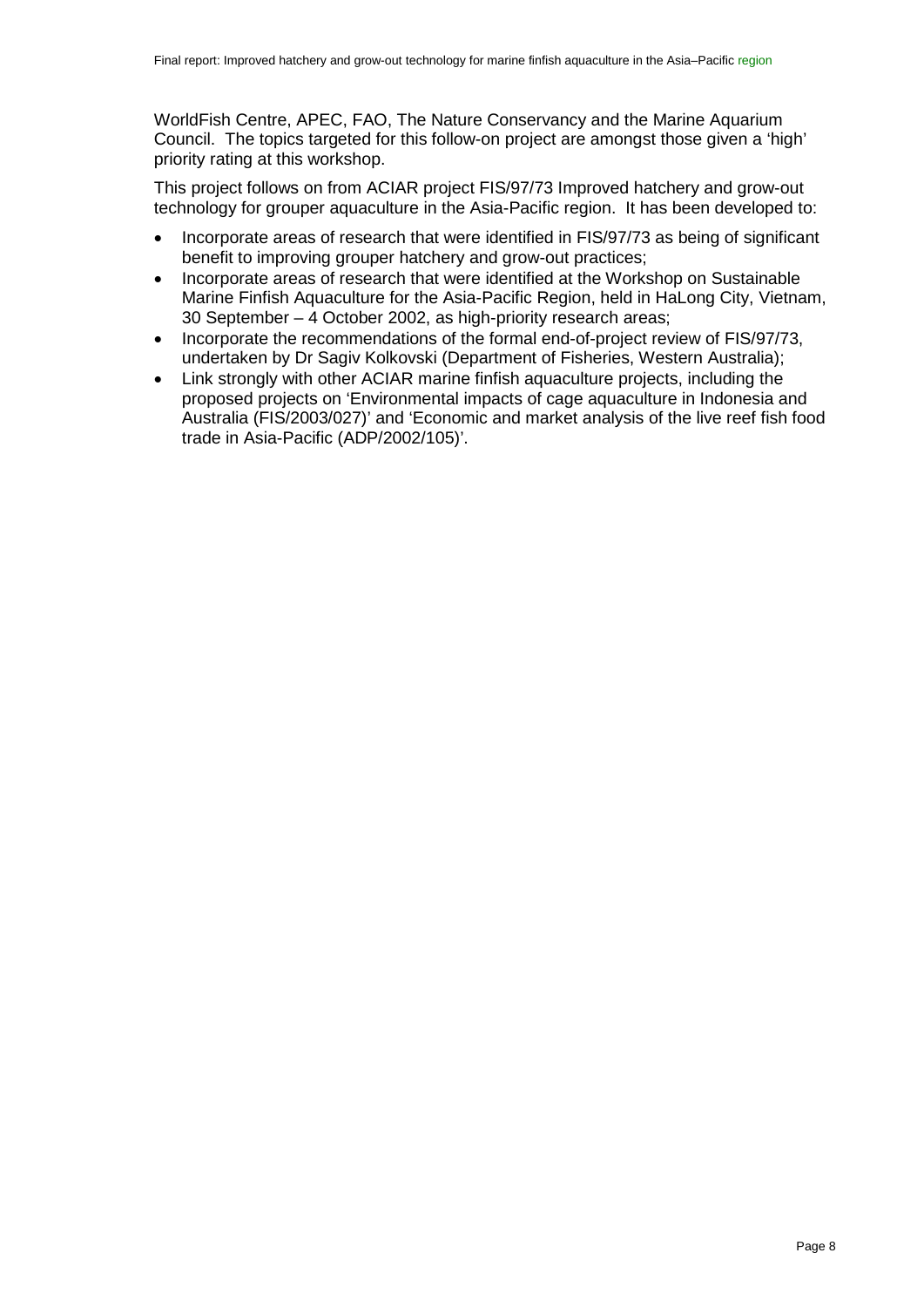# <span id="page-8-0"></span>**4 Objectives**

The overall objective of the project is to **enhance the sustainability of marine finfish aquaculture in the Asia-Pacific region by improving hatchery production technology and facilitating the uptake of compounded feeds for grow-out**.

Within this overall aim, specific objectives and their related sub-objectives are to:

- 1. Improve hatchery production technology for high-value marine finfish
	- 1.1. Improve survival and reliability of production of high-value marine finfish, focussing on *Epinephelus coioides*, *E. fuscoguttatus*, *Cromileptes altivelis*, and *Plectropomus* spp., in hatcheries through improvements in larval rearing technologies.
	- 1.2. Improve the availability and quality of live prey to support 1.1.
	- 1.3. Improve survival of juvenile groupers in the nursery stage.
- 2. Develop cost-effective grow-out diets
	- 2.1. Identify ingredients for grouper diets that will reduce formulation cost.
	- 2.2. Compare nutritional requirements of juvenile and market-size groupers.
	- 2.3. Identify ingredients for grouper diets that will reduce environmental impacts.
	- 2.4. Improve the uptake of compounded feeds for marine finfish culture at the expense of 'trash' fish use.
	- 2.5. Identify the impacts of feeds on product quality.
- 3. Facilitate technology adoption
	- 3.1. Identify constraints to uptake of technologies developed under the project.
	- 3.2. Where possible, develop responses to overcome identified constraints.
	- 3.3. Disseminate research outputs widely in the Asia-Pacific region.
	- 3.4. Promote the expansion of sustainable marine finfish aquaculture through 'handson' training.
	- 3.5. Strengthen and expand the research coordination and regional collaboration activities of the Asia-Pacific Marine Finfish Aquaculture Network.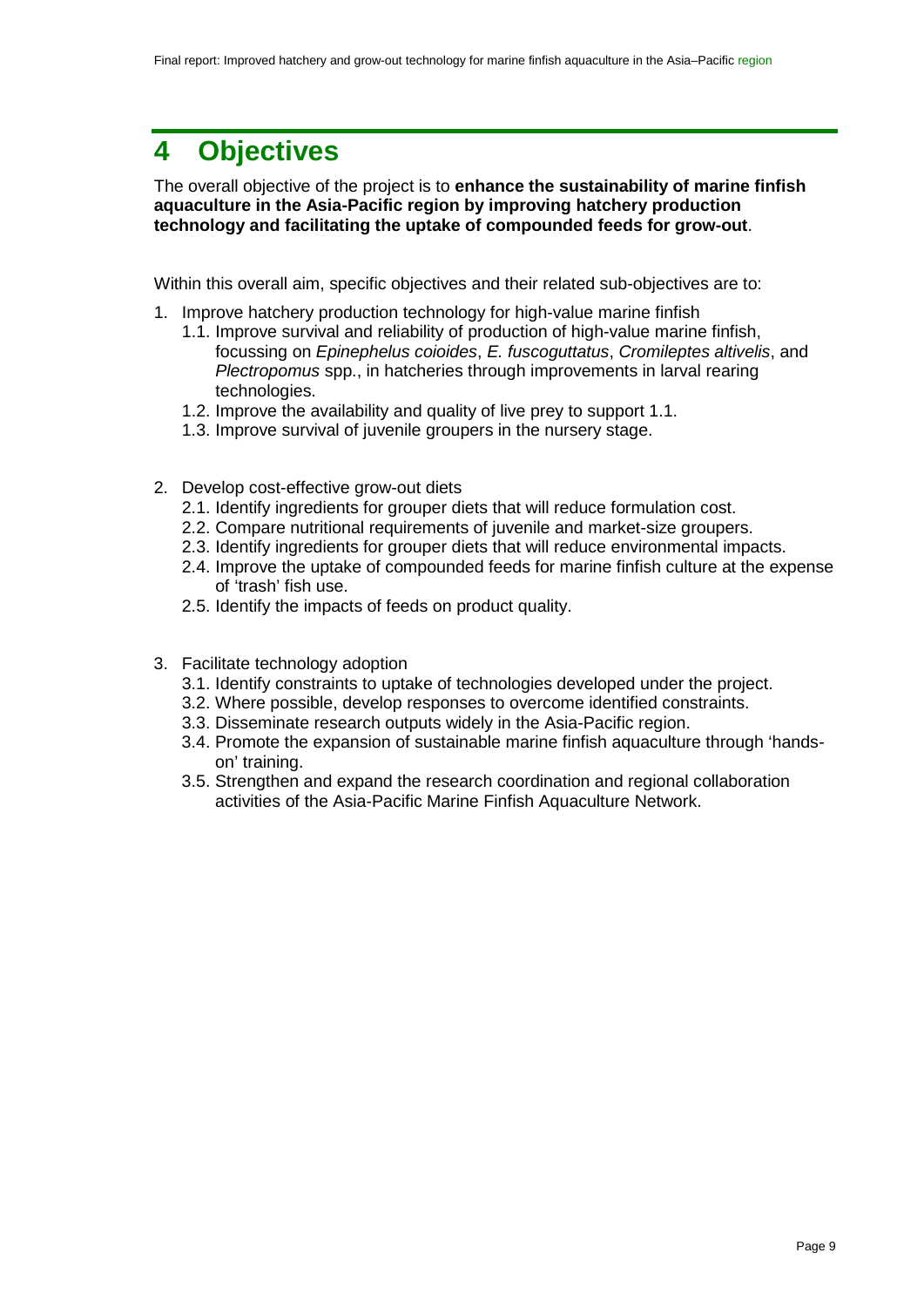# <span id="page-9-0"></span>**5 Methodology**

# <span id="page-9-1"></span>**Objective 1 – Improve hatchery production technology for highvalue marine finfish**

## **1.1 Improve survival and reliability of production of high-value marine finfish, focussing on** *Epinephelus coioides***,** *E. fuscoguttatus***,**  *Cromileptes altivelis***, and** *Plectropomus* **spp., in hatcheries through improvements in larval rearing technologies**

#### *1.1.1 Larval nutrition*

Marine finfish larvae require high levels of essential fatty acids (EFAs) in the diet because they are unable to bioconvert short chain fatty acids to longer chain n-3 and n-6 fatty acids. In particular, the highly unsaturated fatty acids (HUFAs) eicosapentaenoic acid (20:5n-3, EPA), docosahexaenoic acid (22:6n-3, DHA) and arachidonic acid (20:4n-6, ARA) are essential for survival, growth and good condition of marine fish larvae. Research undertaken as part of FIS/97/73 demonstrated that improving fatty acid nutrition in larval diets improved growth, survival and condition of *E. coioides*. In this project, the same approach was extended to culture of *E. fuscoguttatus* in Indonesia.

This work was undertaken in a structured manner:

- The nutritional composition of prey organisms at partner laboratories was evaluated.
- The levels of HUFAs were increased by evaluating several different commercial supplements.
- The larval requirement for essential fatty acids was evaluated by comparing starved and fed larvae.

#### *Nutritional composition of prey organisms and HUFA supplementation*

Live prey organisms cultured at RIM Gondol were sampled: freshwater *Chlorella* sp., *Nannochloropsis oculata*, rotifers *Brachionus altivelis* pre-enriched and enriched with Algamac-3050 and DHA-Selco, and *Artemia* sp. nauplii (INVE brand) enriched with Algamac-3050 and DHA-Selco. Enrichment procedures using Algamac and Selco followed the recommendations of Aquamarine Biofauna (USA) and INVE (Belgium), respectively. The freshwater *Chlorella* sp. was imported from Japan while *N. oculata* was cultured locally using inorganic fertilisers.

Total lipid of samples was extracted as per the techniques described by Alava *et al*. (2004) and analysed (two to three replicate samples) on a Shimadzu GC-17A gas chromatograph.

#### *Larval fatty acid requirement*

Tiger grouper reared at RIM Gondol were sampled: newly hatched larvae (NHL), unfed day-3 larvae, day-18 and day-25 larvae reared with live food organisms and Riken (Japan) larval feed then starved for two days. The samples were freeze-dried and analysed for total lipid and fatty acid composition. Total lipid samples were separated into neutral (NL) and polar lipid (PL) using silica cartridges. Fatty acid methyl esters were prepared (three replicate samples) and analysed using a Shimadzu GC 2010 gas chromatograph.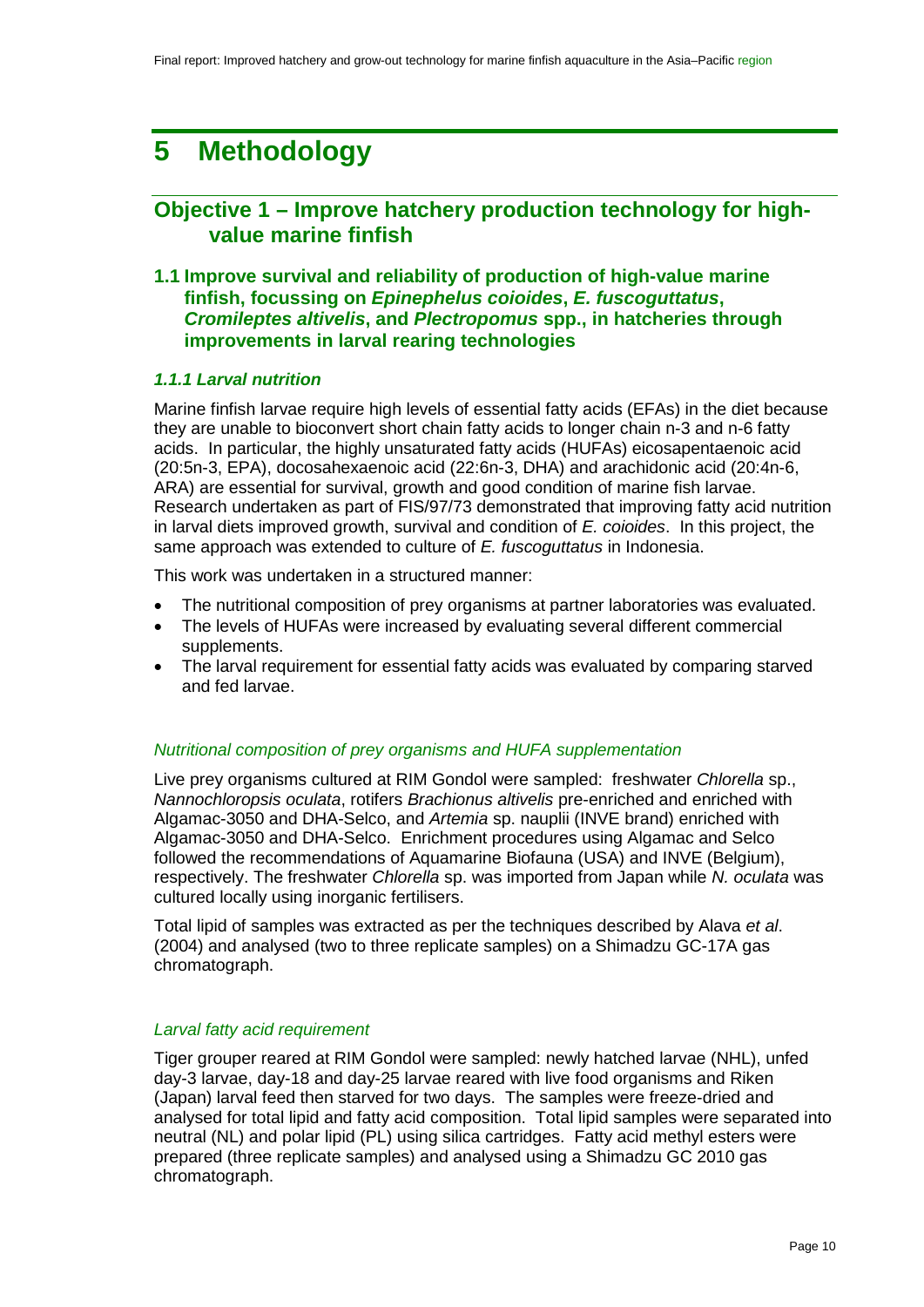#### *Morphological and histological study of opercular deformities*

Hatchery-reared groupers are susceptible to abnormal development, resulting in a range of deformities in juvenile fish. In mouse grouper, a common deformity is unilateral or bilateral opercular deformities that occur with varying severity. Opercular deformities negatively affect biological functions, including respiration which can be impaired due to reduced efficiency of the buccal pump, while the exposed gills are more vulnerable to damage and infection of disease agents, particularly of very young fish. This study presents some observations on the morphology and histology of normal and deformed operculum of mouse grouper juveniles obtained from RIM Gondol, Bali.

Photographs of mouse grouper juveniles with varying severity of opercular deformity were taken. The head region of samples was excised and fixed in 10% buffered formalin for histological processing. The paraffin embedded samples were serially sectioned at 6um and slides were stained using haematoxylin and eosin for viewing using a stereomicroscope.

#### *Vitamin C feeding trial*

In the second part of this study, we investigated whether opercular deformities could be due to a deficiency of essential nutrients. An important component of connective tissues is collagen and its synthesis in fish is enhanced when dietary vitamin C supplement is increased. Vitamin C and n-3 highly unsaturated fatty acids (HUFAs) are important nutrients in diets for marine fish. These were supplemented to the commercial diets used at RIM Gondol for possible repair of operculum deformity in grouper.

Mouse grouper (mean weight 1.6 g) with bilateral opercular deformity were stocked at 20 fish/tank (tank size: 100 L) and fed with five dietary treatments in triplicate for 77 days. The five dietary treatments consisted of two commercial diets (NRD and Otohemi), and Otohemi coated with emulsion preparation of Phosphitan C and/or n-3 HUFA (DHA-Selco). Fish were fed twice daily at satiation level and weighed every week to obtain growth data. At the end of feeding trial, fish were weighed, counted for survival and the number of fish with fully recovered opercula was determined.

#### *1.1.2 Larval digestion*

The component of work on larval digestion sought to evaluate how well larval groupers could digest prey of various types at different stages of larval development. It also assessed the capacity of the larvae to digest different feed components. Such information can be used to improve larval rearing practices and improve the performance of inert larval diets.

#### *Enzyme response during initial first feeding stage*

Tiger grouper (*E. fuscoguttatus*) and coral trout (*P. leopardus*) larvae reared at NFC Cairns in experimental tanks were reared on a live prey diet in a green water system. Levels of enzyme activity were analysed from daily samples until 10 days post-hatch for both species.

#### *Enzyme response during larval development*

Tiger grouper (*E. fuscoguttatus*) and coral trout (*P. leopardus*) larvae reared at NFC Cairns in experimental tanks were reared on a live prey diet (copepods, rotifers and brine shrimp) and inert diets in a green-water system. Levels of enzyme activity were analysed from samples until larval stage was completed (post-metamorphosis) for both species.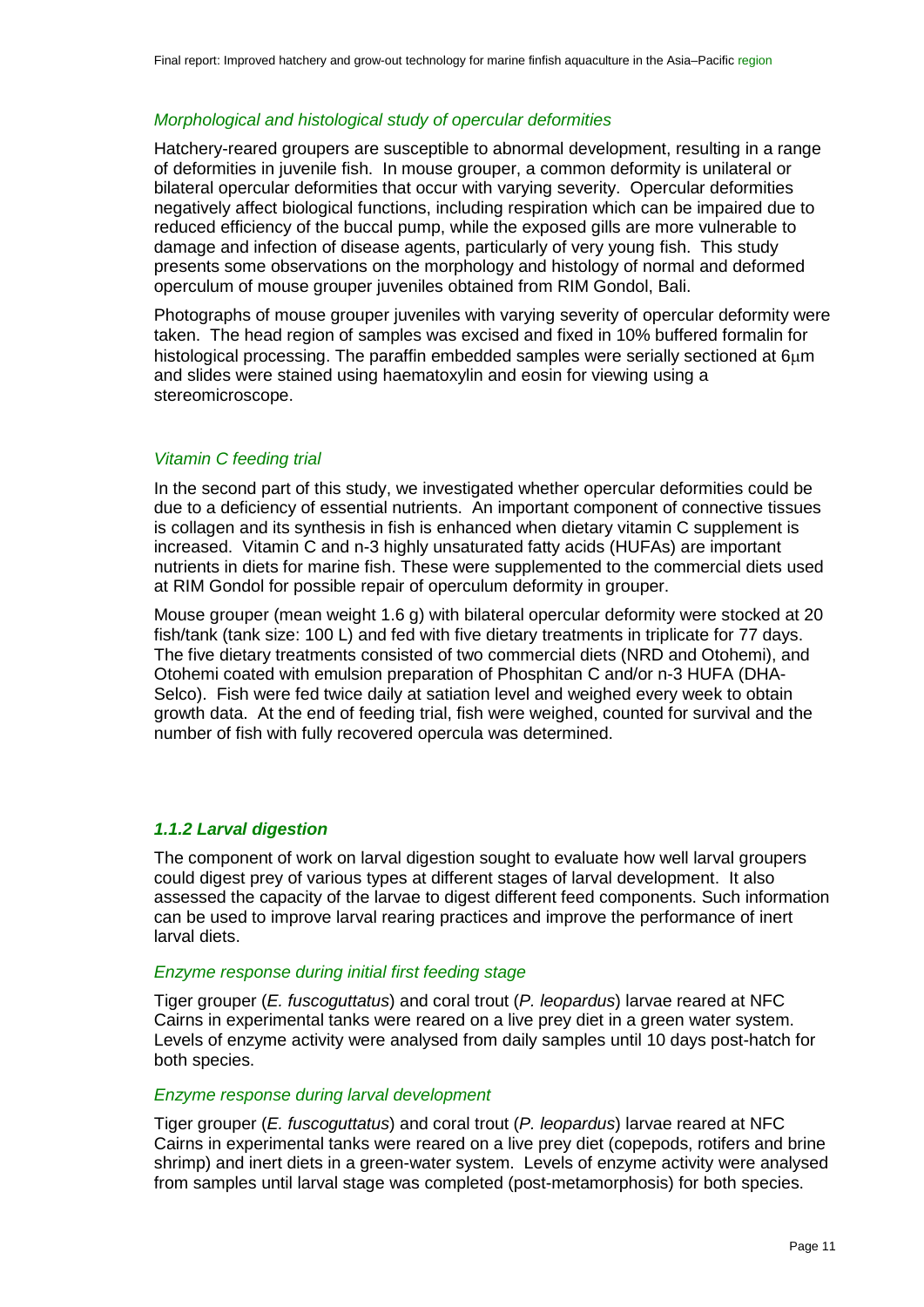#### *Enzyme response to feed type*

Tiger grouper larvae reared at Northern Fisheries Centre in experimental tanks on a live prey diet (copepods, rotifers and brine shrimp) and inert diets were subjected to changes in diet composition over a 4 day period. Levels of enzyme activity were analysed from samples before and after dietary changes.

#### *1.1.3 Verification of intensive and semi-intensive hatchery techniques*

Larviculture techniques developed through the project were incorporated in Australian larval rearing protocols throughout the life of the project. As discussed later in this report (p[.71\)](#page-70-1), Indonesian farmers still purchase fingerlings based primarily on price. Consequently, Indonesian hatcheries focus on reducing production cost, and are reluctant to incorporate techniques that increase capital or operational costs. Because of this, there has been limited uptake of improved hatchery techniques by Indonesian hatcheries.

# **1.2 Improve the availability and quality of live prey**

This component of work aimed to improve larval survival during the early stages of larval rearing by providing adequate quantities of appropriately-sized feed organisms. Groupers are notorious for their small mouth size at first feed compared with many other marine finfish species (Kohno *et al.* 1997), and this component of work aimed to develop techniques to reduce the overall size of rotifers, and to develop culture techniques for alternative live prey organisms of small size, such as copepod nauplii.

#### *1.2.1 SS-strain rotifers*

#### *Reduce average rotifer body size by screening*

Screening an SS-strain rotifer population to select for the smaller sized rotifers to then scale up to a new population was investigated as a method to reduce the average size of rotifers. To achieve this, the initial rotifer population needs to be synchronous and without egg-bearing rotifers. Previous experiments determined that a synchronous population grown from eggs for 12–17 h at a salinity of 30 ppt post hatch contains rotifers that are approaching full size but not yet fecund [\(Figure 1\)](#page-11-0). Beyond 17h, some rotifers start to produce eggs.



<span id="page-11-0"></span>Figure 1 Average lorica length of rotifers cultured at 30 ppt.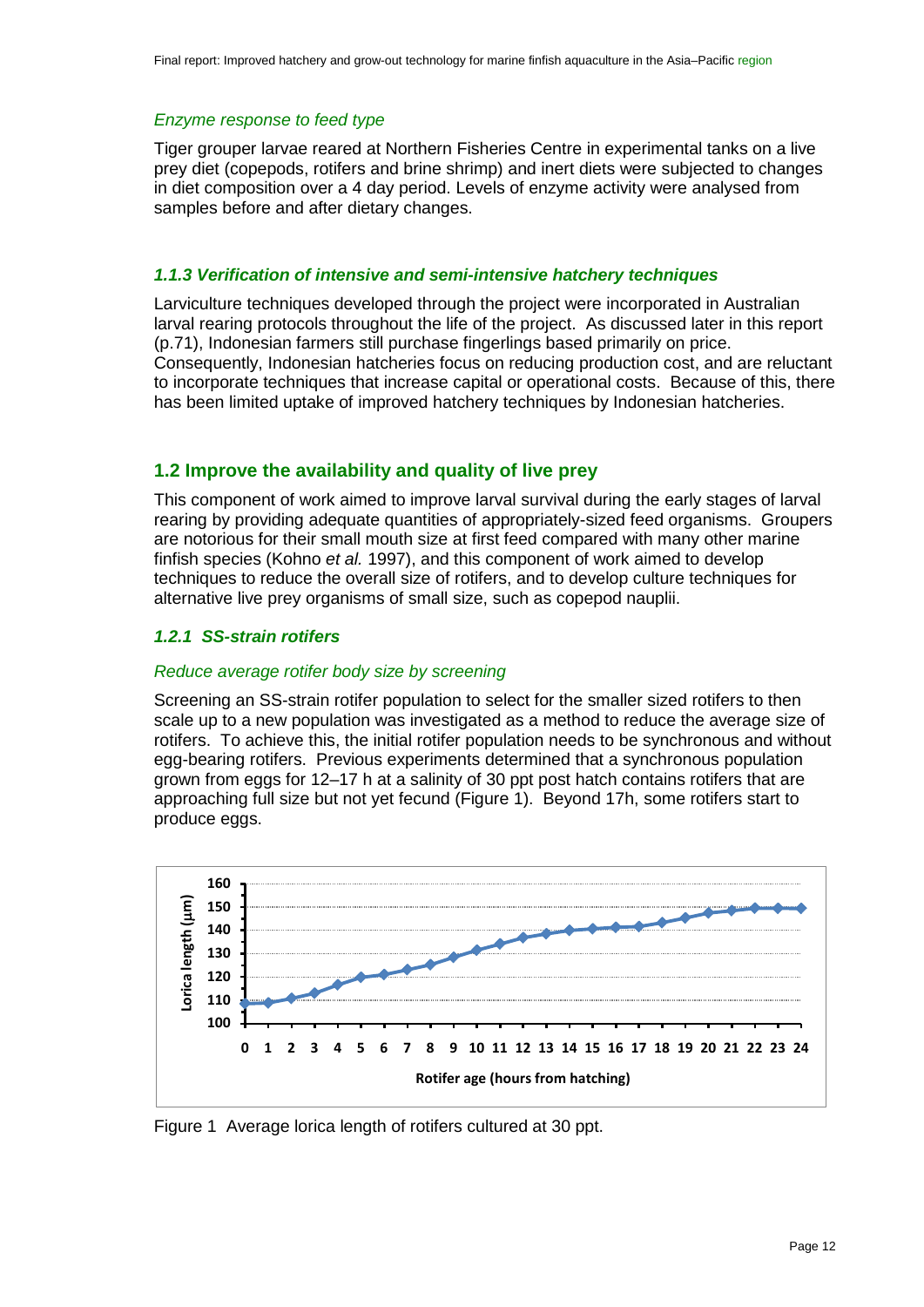A rotifer population was fed for 24 h on Culture Selco HD (high density) to boost the fecundity rate. Rotifers were harvested and 'pulse' blended using a stick-blender. This dislodged the eggs. Rotifers were screened out and the eggs collected onto a 45 µm screen. Some neonates were present and were killed by freshwater washing the eggs. The eggs were allowed to hatch for 2 h and neonates used to set up a synchronous rotifer culture.

The synchronous rotifer culture was fed *Nannochloropsis* and allowed to grow for 12–17 h. It was then screened through a 63 um screen and small rotifers collected on a 45 um screen. These, relatively few, rotifers were allowed to grow up for 2 weeks and the average size of egg-bearing rotifers was then measured. The whole cycle was then repeated from collection of eggs to a synchronous culture, collection of small rotifers and growing up to measure the average rotifer size.

#### *Cold-storage of amictic eggs for mass production of SS-strain neonates*

Using the methods developed previously for collection of rotifer amictic eggs, an experiment was run to evaluate the possibility to cold-store harvested eggs. Rotifer eggs were collected as detailed in Activity 'Reduce average rotifer body size by screening'. Eggs were distributed amongst 72 x 70 mL plastic jars within a temperature gradient block. The block consisted of 12 columns of increasing temperature with 6 replicate jars in each column. At 24, 48 and 72 h, two jars were sampled from each temperature and the percentage of hatched rotifers calculated. By 48 and 72 h, rotifers at temperatures above 16.5°C had started to reproduce and consequently were not counted. At ~10°C, the percentage of rotifers hatched did not increase with time and this temperature was selected to look at short-term storage of eggs [\(Figure 2\)](#page-12-0).



<span id="page-12-0"></span>Figure 2 Percentage of hatched rotifer eggs after stored at various temperatures for 24, 48 and 72 hours.

#### *Detect shift in population phenotype as a result of selection pressures*

The rotifers used were obtained from Manembo-nembo and Minanga brackish water ponds in North Sulawesi. The rotifers were assessed for size distribution at different salinities (5, 10, 20, and 30 ppt). Each experiment was conducted in a temperature controlled room  $28 \pm 1^{\circ}$ C with three replicates each in a 200 mL container with an initial rotifer density of 50 mL-1 and fed *N. oculata*.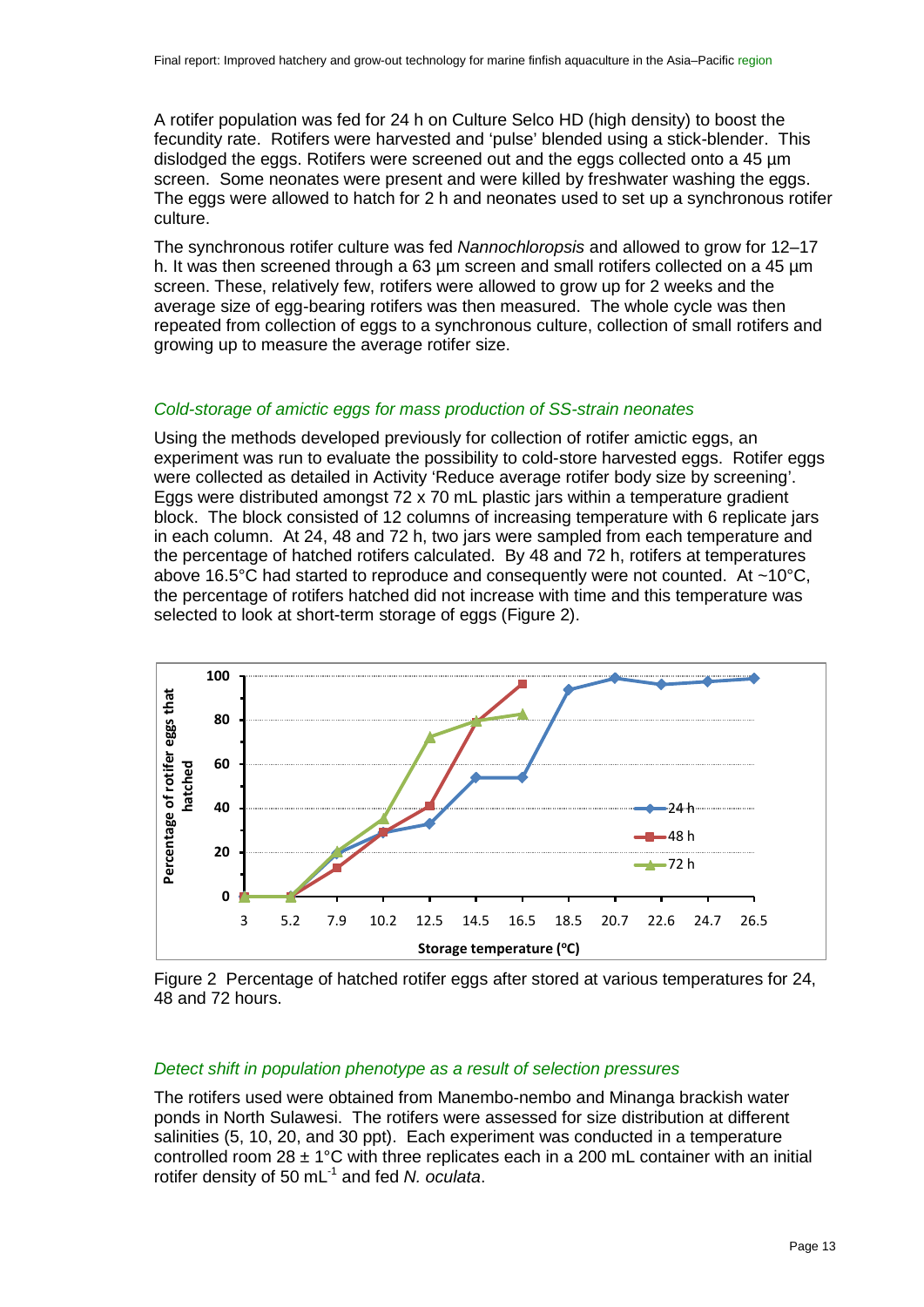#### *Increase the natural variation within a rotifer population through hybridisation of strains and then to select for super-small individuals*

Several rotifer strains from North Sulawesi were assessed for natural variation in body size. Rotifers were sampled from six locations across North Sulawesi peninsula [\(Figure](#page-49-0)  [11;](#page-49-0) p[.50\)](#page-49-0). Three locations (Minanga, Watuliney and Manembo-nembo) were facing the Maluku Sea, and the other locations (Likupang, Tumpaan, Meras) were facing the Sulawesi Sea. Natural size variation among strains was found in range of 120–190 μm. In general, the Watuliney, Likupang, and Tumpaan strains were larger than the Minanga, Manembo-nembo and Meras rotifers [\(Figure 11\)](#page-49-0).

Hybridisation experiments were initiated by collecting 10 males of Likupang strain to be mated with a single female of Manembo-nembo strain. Fertilized females were cultured using *N. oculata* until resting eggs were produced. The neonates hatched from the eggs (hybrid Li-Ma) were cultured for size measurement.

#### *Assess the use of protozoa as first feed prey for marine finfish larvae*

A protozoan contaminant of rotifer cultures was identified as a possible new live feed for finfish larvae. It was small (80 µm) and predominantly free swimming although also sometimes benthic if high nutrient loads were present on the tank bottom. The protozoan was identified as belong to the Hypotrich group.

The protozoan was an intermittent contaminant of the rotifer cultures and during such a period, high numbers of protozoa were transferred to the larval rearing tanks. Although it was not possible to determine if the finfish larvae consumed the protozoa, there was no detectable improvement in the larval survival compared to normal larval runs. It was possible the protozoa were detrimental to the larvae as their numbers increased in the high nutrient load and before flow-through water exchanges flushed them out.

In preliminary experiments, the protozoa was isolated and fed a range of microalgae. However, it failed to thrive and was not stable in culture without rotifers. It is likely that the high nutrient load of the rotifer system and partially digested rotifer faecal matter supports optimal protozoan growth. With changes to high density rotifer culture using formulated diets the protozoa were actively discouraged; consequently, this activity was re-evaluated and cancelled. Instead, effort was focussed on copepod culture where results were indicating a very significant positive benefit to their inclusion in grouper larval diets.

#### *1.2.2 Ultra-small copepod nauplii as first feed prey for marine finfish larvae*

Copepod nauplii have been established as a more effective live food source for marine finfish, particularly groupers, than rotifers (Toledo *et al.* 2005). This component of research evaluated the potential to develop culture technologies for copepods, to improve growth and survival of marine finfish in hatcheries.

#### *Evaluation of diets for the cyclopoid copepod, Oithona sp.*

The cyclopoid copepod *Oithona* sp. was isolated from a brackishwater pond 30 km east of Manado, North Sulawesi, and cultured at Sam Ratulangi University. Copepods were scaled-up from single reproductive females for use in feeding experiments at 30 ppt seawater containing different species of microalgae (*Nannochloropsis oculata*, *Tetraselmis* sp. and *Isochrysis* sp.).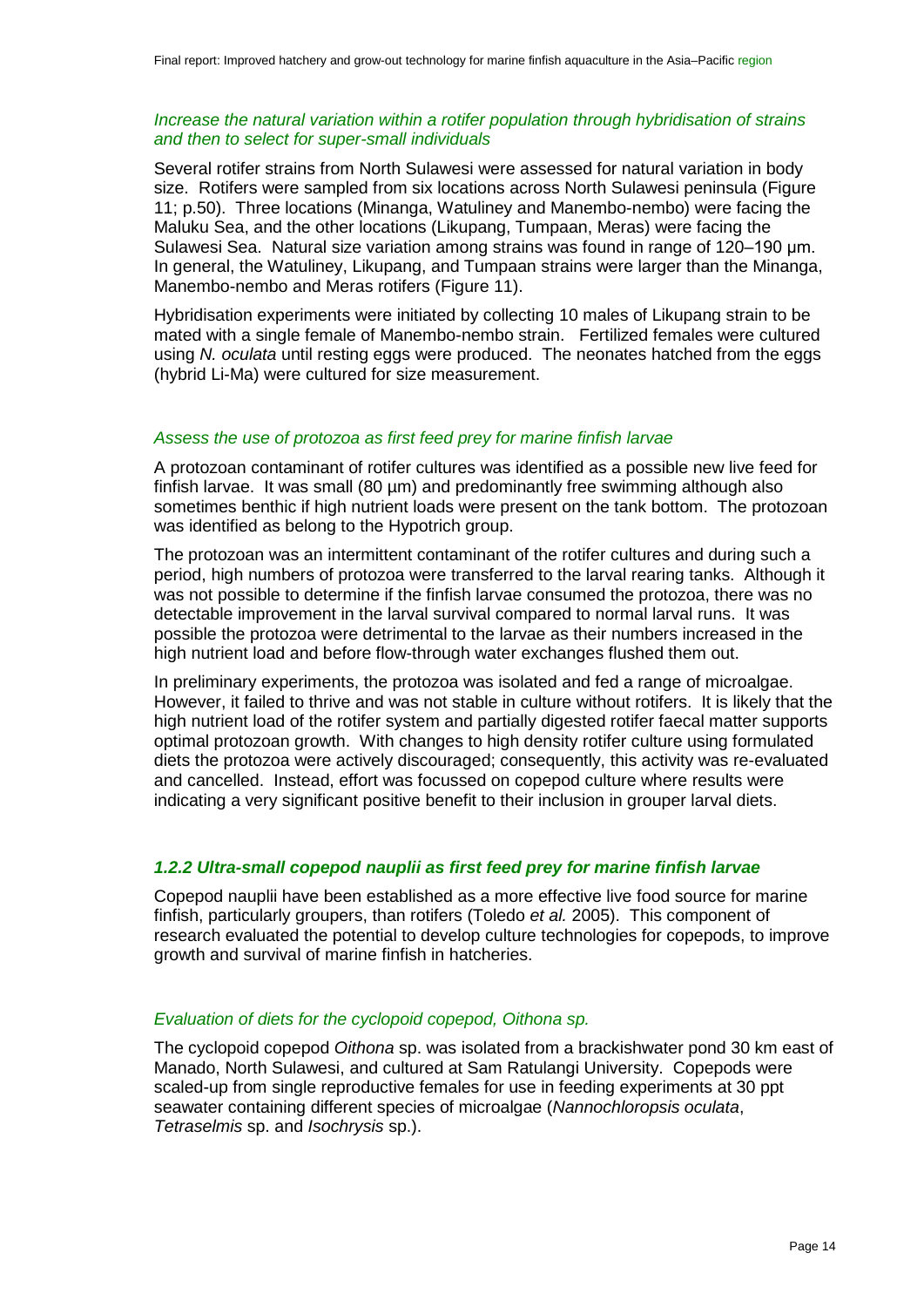#### *Culture techniques for Euterpina acutifrons*

Observations at RIM Gondol on the population dynamics of the harpacticoid copepod *Euterpina acutifrons* was carried out using 5-L plastic buckets with an initial copepod density 100 ind./L. The microalga *Nannochloropsis* sp. was added to culture media at density of 50,000 cells/mL as a basic feed, to which were added: wheat flour (Treatment A) and minced chicken liver (Treatment B) at a rate of 50 mg/bucket. The additional feeds were provided twice each day with 12 h interval. The morphological stage, number of egg-bearing adults, number of nauplii produced, copepodites and adult copepods were then recorded.

#### *Diet development for the culture of the calanoid copepod, Parvocalanus crassirostris*

Feeding experiments on the calanoid copepod *Acartia sinjiensis* had shown it to perform best on a diet dominated by the cryptophyte alga *Proteomonas sulcata*. The need for this more specialised alga and the relatively low densities obtained for adult *Acartia* in mass culture necessitated the need for a copepod that was more amenable to mass culture. Another calanoid copepod, *Parvocalanus crassirostris*, was isolated from estuarine waters off Cairns and had proved stable in culture.

Nine, 250 L conical bottom, fibreglass tanks were filled to 175 L with filtered (1 um) seawater (34 ‰ salinity, 28°C). Each tank was inoculated with adult *Parvocalanus*. Tanks had constant illumination from overhead cool-white, fluorescent room lighting. Monoalgal diets of *P. sulcata*, *Isochrysis* sp. (T.ISO) and *Tetraselmis* sp. were added at an initial equal ration of 1.3 µg AFDW/mL to each of three replicates. Microalgae were initially added each morning; later, as consumption increased, it was added twice a day. The rate of microalgae addition was recorded and adjusted based on a visual assessment to maintain a minimum feed level of similar colouration to that achieved with the initial 1.3 µg AFDW/mL. Copepod numbers were estimated each day by gently mixing the tank volume and taking a subsample. The volume of the subsample decreased as the copepod density increased but was typically 250–500 mL. The subsample was concentrated to approximately 50 ml and copepods counted in replicate 2 mL volumes.

#### *Determine the fatty acid profile of the calanoid copepod, Parvocalanus crassirostris*

For analysis of copepod fatty acid profile, three individual mass cultures of *Parvocalanus* were grown. Two 400 L and one 2,000 L culture were inoculated with copepods and fed only *Isochrysis* sp. (T.ISO). After 8–9 days, the copepod population of each tank was harvested to collect all copepod stages. The harvested population was rinsed with filtered seawater, collected onto a 44 µm screen, and subsamples taken for fatty acid analysis.

#### *Assess nauplii acceptance and benefits to fish larvae as a first-feed prey item*

At NFC Cairns, addition of copepods to finfish larval diets is now routinely undertaken. Mass cultures of *Parvocalanus crassirostris* are raised on *Isochrysis* sp. (T.ISO) and harvested when most copepods are late stage copepodites or adults. These copepods are added to the larval tanks on Day 2 along with SS-strain rotifers and a mixture of *Isochrysis* sp. (T.ISO) and *Nannochloropsis*. To assess the impact of adding copepods to the diet, a replicated larval rearing experiment was conducted to test for the effect of increasing the initial dose of copepods in larval rearing of tiger grouper (*E. fuscoguttatus*).

Using a conventional basal diet of SS-strain rotifers, copepods were either not included (0/mL) or added at 4/mL or 10/mL as a single addition on Day 2 post-hatch. No further additions of copepods were made to the cultures, but rotifers were added daily to maintain density. The experiment ran until 12 days post-hatch.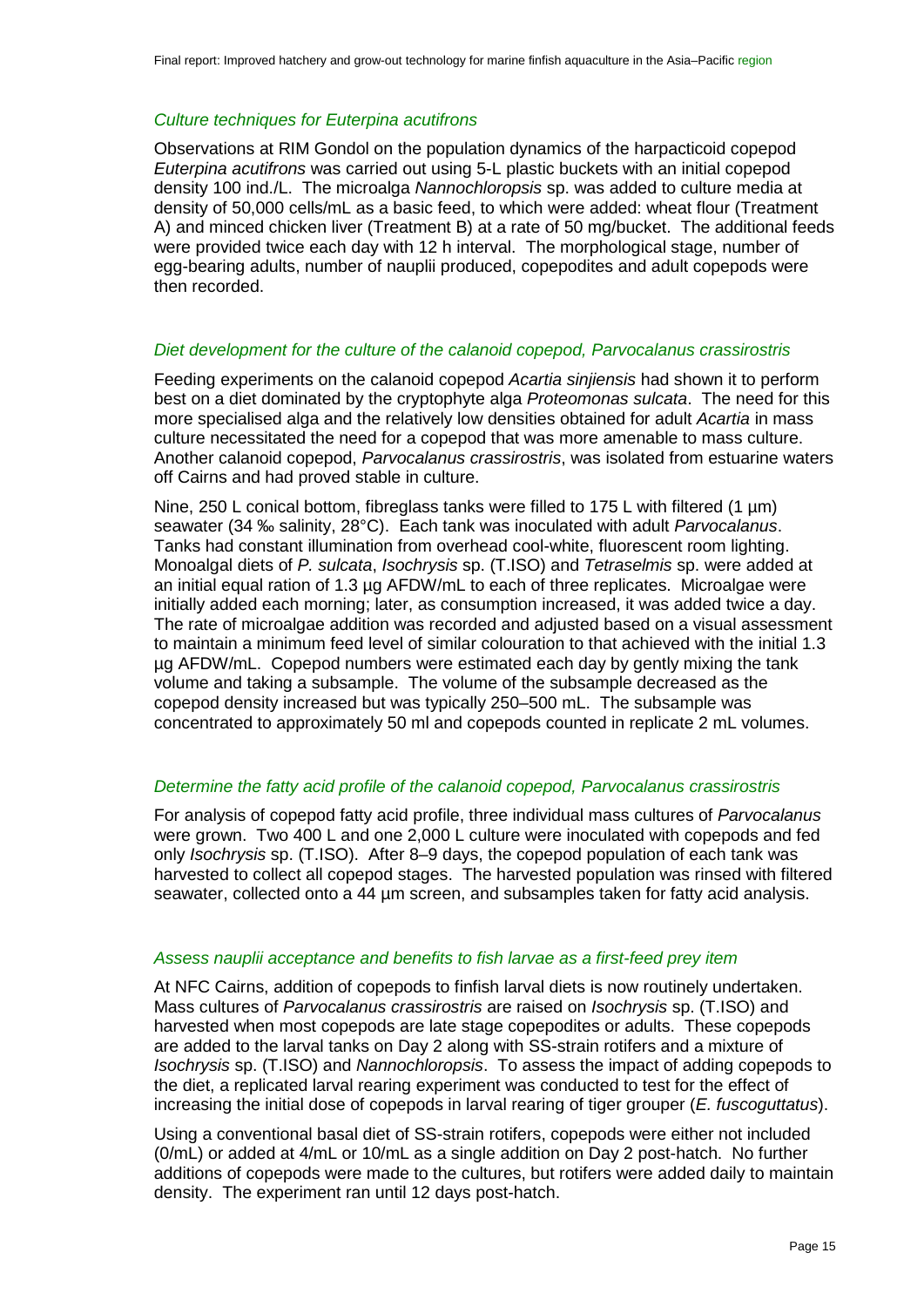#### *1.2.3 Extension of Acartia culture techniques*

Activities undertaken under this objective are summarised on p[.57.](#page-56-0)

#### **1.3 Improve survival of juvenile groupers in the nursery stage**

This component of work was designed to evaluate different options for improving the survival of juvenile grouper in the nursery phase, where cannibalism is a major cause of mortality. Activities were grouped into those related to nursery environment, feed management and feed development.

#### *1.3.1 Nursery environment*

This aspect of the research evaluated several aspects of the nursery environment that may affect survival of juvenile tiger grouper: tank shape, light intensity and water flow rates.

#### *Tank shape*

To investigate the effect of tank shape on the survival rate of tiger grouper, two tank shapes (circular and square) were evaluated. Juveniles were stocked in 300-L tanks at a density of 200 ind./tank and initially fed with live mysid shrimp twice per day. During the first week the fish were fed mixed moist + dry pellets (2:3). In the second week, fish were fed with mixed moist and dry pellets (1:4), and live mysid shrimp were given once each day in the afternoon. From the third week until the end of experiment, fish were fed with dry pellets. The experiment was run for 40 days.

#### *Light intensity*

In this experiment, four light treatments were used: (A) control (ambient sunlight, i.e. up to 3,000 lux), and three artificial light treatments: (B) 2000 lux, (C) 600 lux, and (D) 20 lux. Twelve fibreglass tanks (200 L) were used for the study and juvenile tiger grouper (2.5 cm TL) were stocked into each tank at a density of 135 ind./tank. Fish were fed with commercial artificial diet for 30 days.

#### *Water flow rates*

Three levels of water current were tested in triplicate: no current (control), 3 mL/min, and 10 mL/min. In this experiment, juvenile tiger grouper (2-2.5 cm TL) were stocked into the rearing tank at a density of 300 ind./tank and reared for four weeks. Fish were fed with artificial feed and mysid shrimp for the first and second week of the experiment, and then with artificial feed and minced trash fish for the last two weeks of experiment.

#### *1.3.2 Feed management*

This experiment investigated the influence of the time of day when feeding commenced on growth and survival of juvenile tiger grouper. Two hundred fish with an average weight of 1.5 – 2.0 g were stocked in 300-L tanks and fed with mixed diets. The mixed diets were given starting at 0700, 0900, and at 1100. All treatments were fed until 1800 each day. All fish were fed with live mysid shrimp twice a day for the first week, then with dry pellets six times per day for the remainder of the experiment.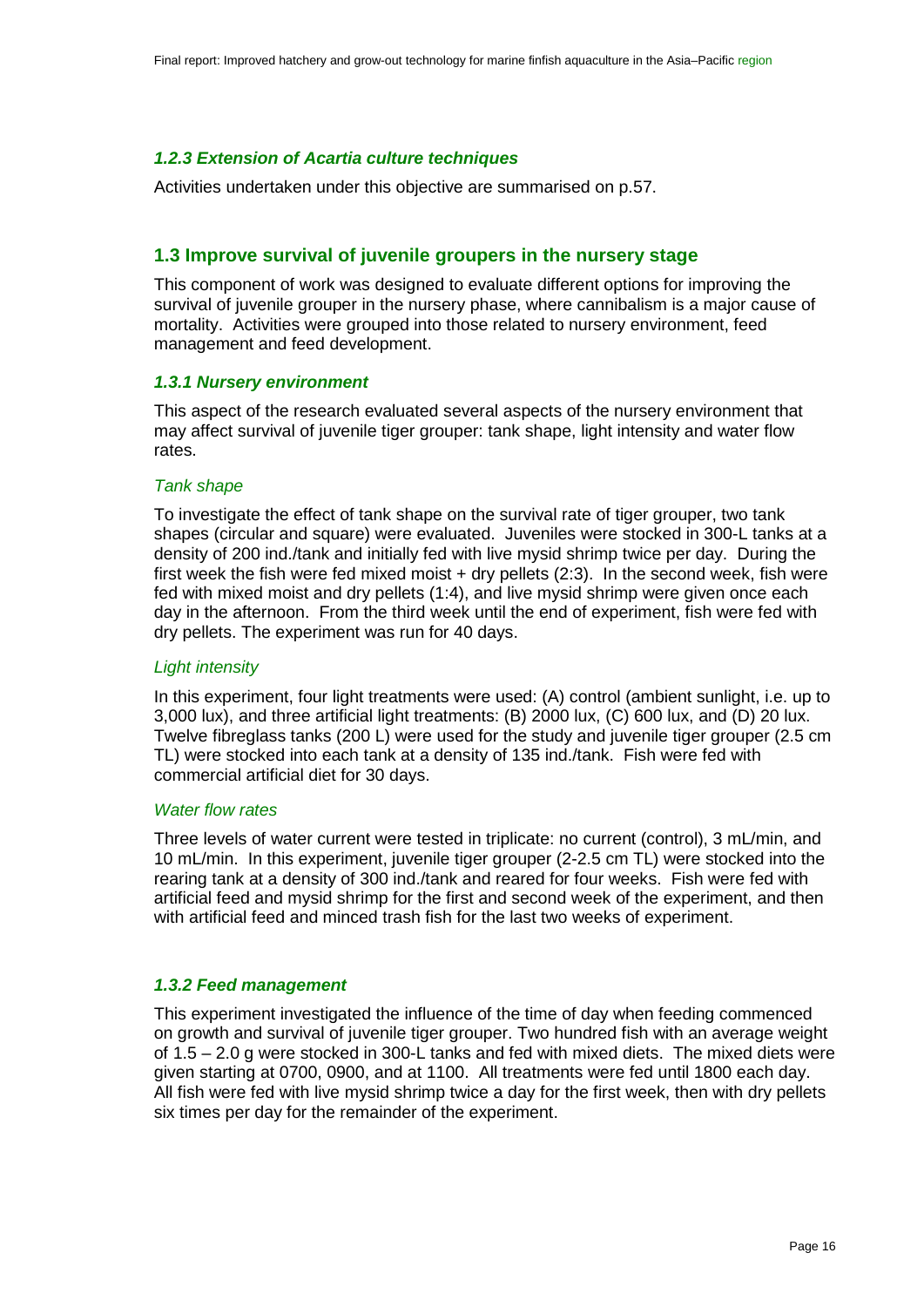#### *1.3.3 Feed development for late larvae / juveniles*

In the first experiment, juvenile tiger grouper were fed with different food combinations: A: artificial feed; B: tiny shrimp then followed by minced trash fish; C: artificial feed + tiny shrimp then followed by minced trash fish; and D: artificial feed with attractant supplementation. The attractant used was a mixture of 3.54 g proline, 2.32 g alanine and 2.07 g inosine monophosphate for 1 kg feed. The experiment was conducted by stocking juveniles (300 fish/tank) into12 fibreglass tanks with a seawater flow rate of 1L/min.

In the second experiment, the effect of attractant addition was investigated by adding it to a moist pellet. The moist pellet was mixed with dry pellet at the ratio of 2:3 in the first week of rearing and 1:4 in the second week of rearing. Juvenile tiger grouper (average weight of 1.5–2.0 g) were stocked into 100-L rearing tanks at a density of 100 ind./tank. Fish were fed with mixed moist diets added with attractant (treatment A) and without attractant (treatment B) six times a day. In the first week, fish were fed with live mysid given in the morning and afternoon and mixed diets 6 times a day. In the second week, fish were fed with only mixed diets and in the third week until the end of experiment, fed with pellet. Rearing was done for 40 days and artificial diets were given every two hours.

In the third experiment, the effect of two different attractants was investigated. The three treatments used were: commercial attractant 1, commercial attractant II, and mysid and minced fish (control). This experiment was conducted in 12 fibreglass tanks into which fish 2.5 cm TL were stocked at a density of 300 ind./tank. Ten grams of the attractant (I or II) mixed with homogenized white egg and CMC was mixed with 1 kg artificial diet before being fed to the fish.

# <span id="page-16-0"></span>**Objective 2 – Develop cost-effective grow-out diets**

# **2.1 Identify ingredients for grouper diets that will reduce formulation cost**

This component focussed on determining the nutritive value (digestibility) of alternative feed ingredients and their potential as cheaper protein alternatives to fishmeal in compounded grouper feeds. This work adds to the grouper feeds digestibility database and provides the nutritional basis upon which informed decisions can be made on the nutritive value of these feed ingredients for groupers.

#### *2.1.1 Ingredient digestibility*

The apparent digestibility of 9 feed ingredients was evaluated using RICA Maros experimental facilities at Maros and at Aruwange Bay, South Sulawesi. The potential sources of protein available in quantity in Indonesia are: poultry offal, golden snail, green mussel and mysid meal, while yellow and white corn meal, rice bran and sorghum meal are also carbohydrate sources that are in plentiful supply in Indonesia. The proximate nutrient and gross energy composition of the test ingredients are listed in [Table 1.](#page-16-1)

<span id="page-16-1"></span>Table 1 Proximate nutrient and gross energy composition of air-dry test feed ingredients used in the digestibility study.

| <b>Test feed</b><br>ingredient | Dry<br>matter | Crude<br>protein | Total<br>lipid | Crude<br>fibre | Ash  | <b>Gross</b><br>energy |
|--------------------------------|---------------|------------------|----------------|----------------|------|------------------------|
|                                |               | (MJ/kg)          |                |                |      |                        |
| Poultry offal meal             | 94.5          | 59.2             | 16.2           | 1.8            | 5.0  | 22.5                   |
| Mysid meal                     | 93.9          | 57.6             | 9.1            | 3.0            | 14.7 | 18.8                   |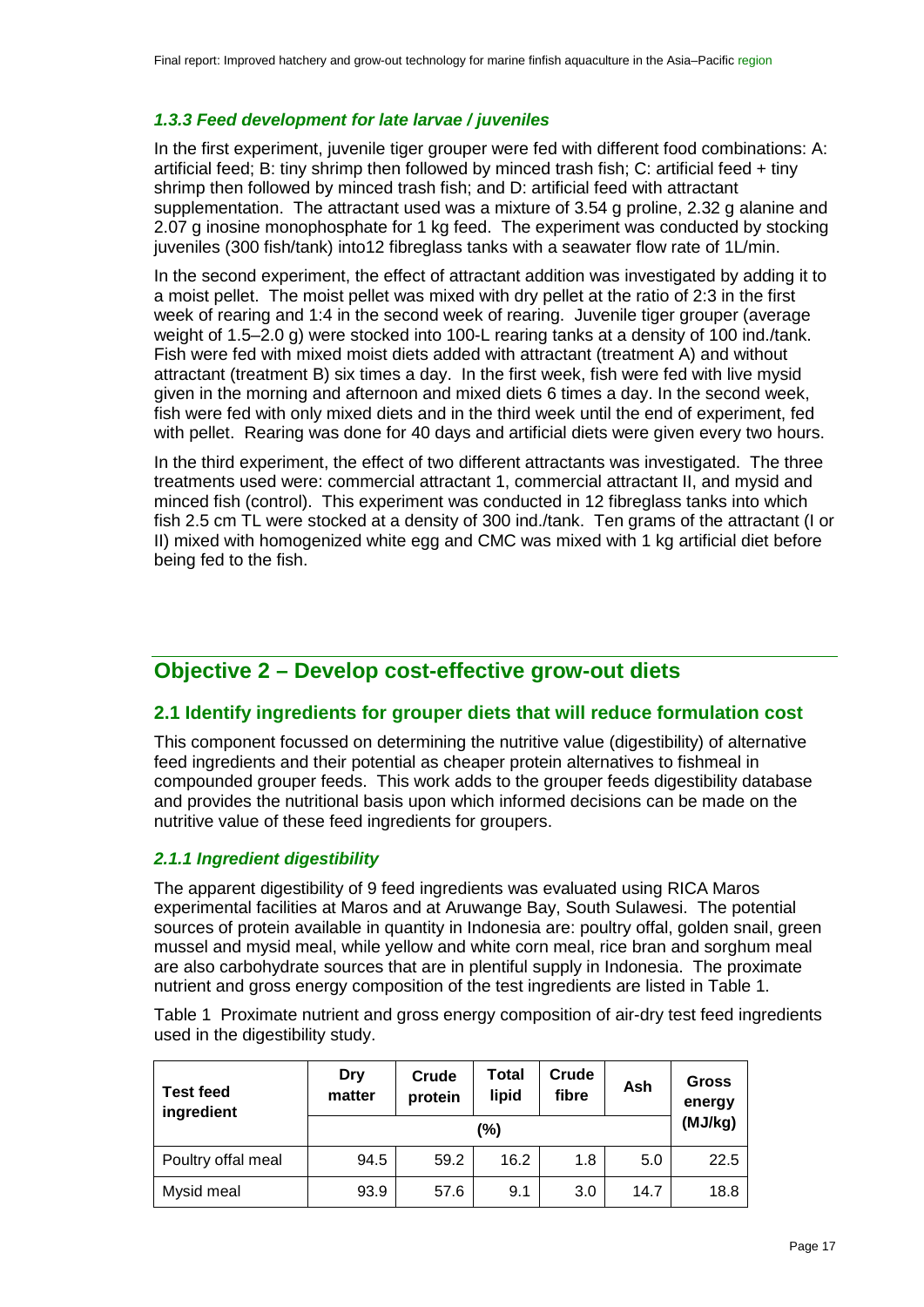| Golden snail meal  | 94.3 | 53.7 | 4.9  | 2.6 | 10.6 | 18.5 |
|--------------------|------|------|------|-----|------|------|
| Green mussel meal  | 92.8 | 52.9 | 12.4 | 1.9 | 9.0  | 20.2 |
| Rice bran          | 93.8 | 13.7 | 14.9 | 5.8 | 8.8  | 18.0 |
| Corn meal (yellow) | 92.4 | 10.2 | 3.8  | 2.2 | 1.7  | 16.8 |
| Corn meal (white)  | 91.3 | 10.2 | 4.6  | 2.1 | 1.6  | 16.8 |
| Sorghum            | 91.7 | 9.4  | 1.4  | 1.1 | 1.9  | 16.4 |

It was originally planned to do three independent 4×4 latin square experiments to enable 9 feed ingredients to be examined. In reviewing the digestibility work that had been carried out in the previous ACIAR grouper project (FIS/97/73) with humpback grouper, it was decided that only 8 feed ingredients were required to be done in this project and that these could most efficiently be carried out with two 5×5 latin square experiments. Standard substitution procedures were used in these digestibility studies with animal ingredients being substituted in the reference diet at 40% while plant ingredients were substituted at 30%. Chromic oxide was used as the digestibility marker. As the apparent digestibility coefficients for the reference diet in each latin square experiment were statistically not different, the derived coefficients for the 8 test feed ingredients were pooled and analysed by one-way ANOVA. The results are presented in [Table 21](#page-59-1) (p[.60\)](#page-59-1).

## *2.1.2 Assessment of non-fishmeal protein sources for grouper diets*

The use of fish meal and fish oil for diets used to culture carnivorous fish species is widely recognised as a major factor impacting the environmental sustainability of marine fish culture (see, for example, Tacon *et al.* 2010). As with FIS/97/73, this project undertook several experiments to evaluate the potential to use alternative protein sources and reduce dependence on fish meal.

In this study, three ingredients were investigated: poultry offal silage meal, golden snail meal, and fermented blood meal.

# **Poultry offal silage meal**

Poultry offal meal (POM) is an alternative ingredient which has potential to replace fish meal in grouper feeds and is readily available in Indonesia. At a farm scale, poultry waste product can be ensiled with organic acids to produce poultry offal silage meal (POSM) to improve its quality and digestibility. POSM is produced by acidifying chicken viscera and other abattoir waste so as to activate the endogenous proteolytic enzymes in the material. In turn, this results in a partially digested product that is rich in protein, polypeptides and free amino acids (Stone and Hardy 1986). This feeding experiment was conducted to evaluate the effects of replacing fishmeal with POSM in tiger grouper diets.

The poultry viscera was mixed with 3% formic acid and a similar amount of propionic acid and placed in a fermentation jar. The material was fermented for seven days with the material being mixed daily during this period. After seven days, the ensiled product had a pH of 3–4 and this was neutralized by the addition of 1.6% Ca(OH)<sub>2</sub> to bring the acidity to a pH of 6–6.5. The POSM was dried and ground prior to being used to prepare test feeds. Typical analysis (% of air-dry product) of the POSM was: crude protein 65.6%, total lipid 18.1%, crude fibre 0.2%, ash 4.7%, nitrogen-free extract 11.4%, and gross energy (MJ/kg) 24.57.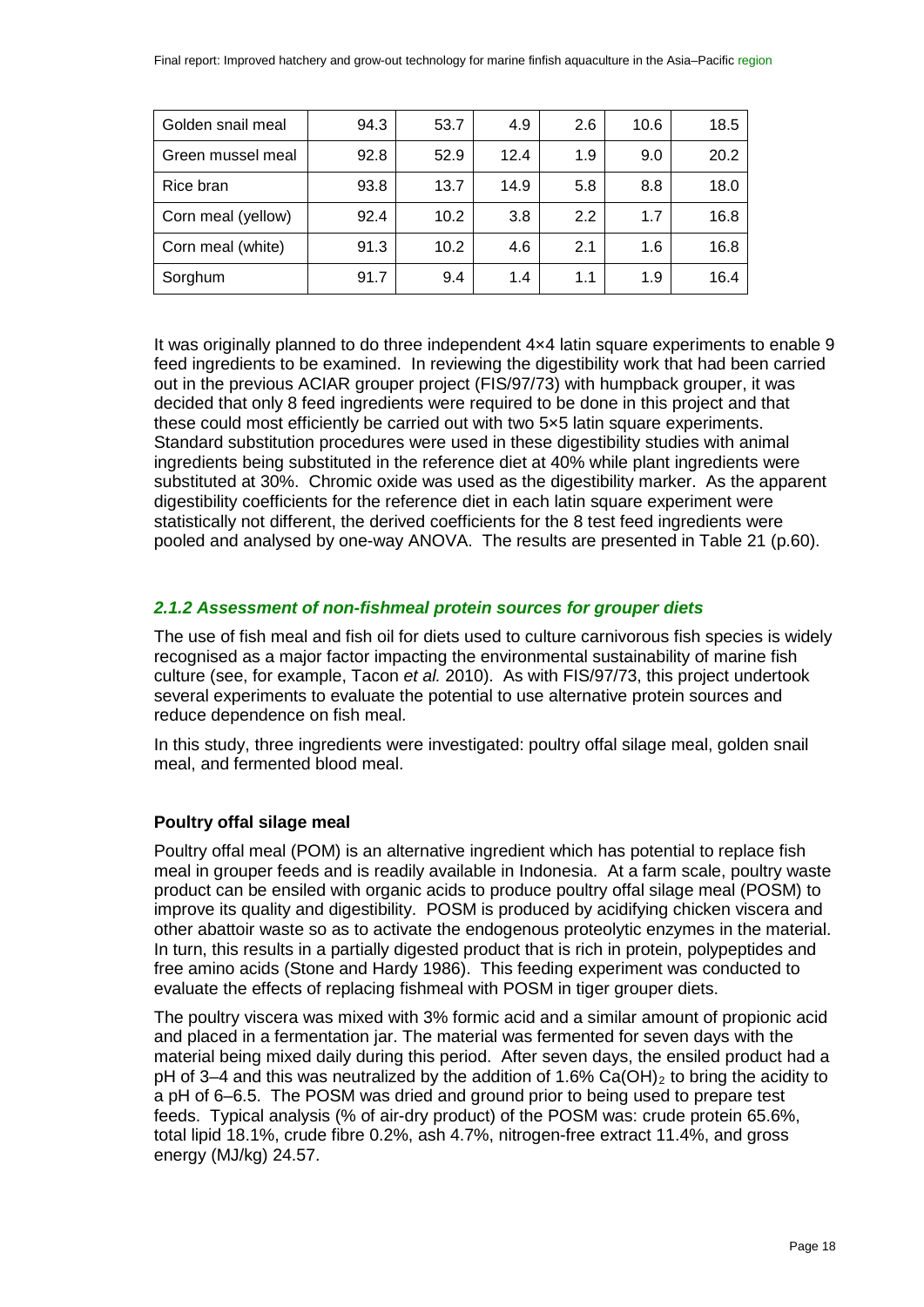#### **Golden snail meal**

Golden snail (*Pomacea* sp) is regarded as a pest in rice culture, but shows potential as replacement for fishmeal in fish diets because its meat contains 50–54 % protein dry weight [\(Table 1\)](#page-16-1). Golden snails are readily available in Indonesia and its use as a fish feed ingredient might contribute to controlling populations by harvesting. Consequently, the project evaluated the potential of golden snail meal (GSM) as a protein source in grouper diets.

Five test diets containing different level of golden snail meal (0, 10, 20, 30 and 40%) were prepared. The control diet contained fishmeal (5-01-985) as the protein reference, which was partially replaced with GSM. The test diets were isonitrogenous (45% CP) and isoenergetic (20 MJ/kg) moist pellet with 42% water content.

#### **Fermented blood meal**

The protein content of blood meal is high, around 72–97 % (Laining *et al.* 2003). However, processing methods affect the quality of blood meal, which in turn, affects the response of the fish. The objective of this study was to evaluate the optimum rate at which fermented blood meal (FBM) could substitute for fish meal in the diet of tiger grouper.

Except for the control diet (FBM0) which contained only fishmeal as the protein source, other test diets contained fermented blood meal at inclusion rates of 7.5% (FBM7.5), 15.0% (FBM15), 22.5% (FBM22.5) and 30.0% (FBM30), substituting for an equivalent amount of fishmeal protein. Fermented blood meal was produced using fresh cattle blood which was homogeneously mixed with a 1:1 propionic and formic acid mixture at 3% of blood total weight. Fermentation was carried out for five days with daily agitation. At the conclusion of fermentation, the acidity of the mixture was pH 3–4 and this was neutralised with 1.6% Ca(OH)<sub>2</sub> to obtain a product with a pH of 6.0–6.5. The fermented blood meal was dried and ground to a fine powder. The blood meal product contained 82.7% crude protein (CP), 0.01% total lipid (TL), 2.7% crude fibre (CF), 4.8% ash, and 9.7% nitrogenfree extract (NFE). Chromium oxide at 1% was added to the diet at the expense of wheat flour when used for determining diet digestibility. The test diets were developed to produce isonitrogenous (45% CP) and isoenergetic (20 MJ/kg) moist pellets with 42% water content.

#### **2.2 Compare nutritional requirements of juvenile and market-size groupers**

Research on grow-out feeds development in FIS/97/73 focused on determining nutritional requirements of juvenile fish (< 100 g body weight) with *C. altivelis* and *E. coioides* being the species most closely examined. However, anecdotal reports suggest that grouper, particularly tiger grouper, cultured using commercial pellets, exhibit a markedly reduced growth rate after they reach about 200–250 g BW. This component of the project evaluated the basic nutritional requirements of larger (>200 g BW) fish to determine whether the nutritional requirements of the fish change with size.

This information is required to develop cost-effective feed through out the culture period. The objective of the present study was to find the effect of dietary protein and lipid levels on growth performance of tiger grouper upon late-stage grow-out.

#### *2.2.1 Protein and lipid requirements – RIM Gondol*

Juvenile tiger grouper (11–100 g BW) require a diet containing 47–50% crude protein and 9% lipid for optimal growth (Giri *et al.* 2004). This experiment examined the protein and lipid requirements for larger (>250 g BW) tiger grouper.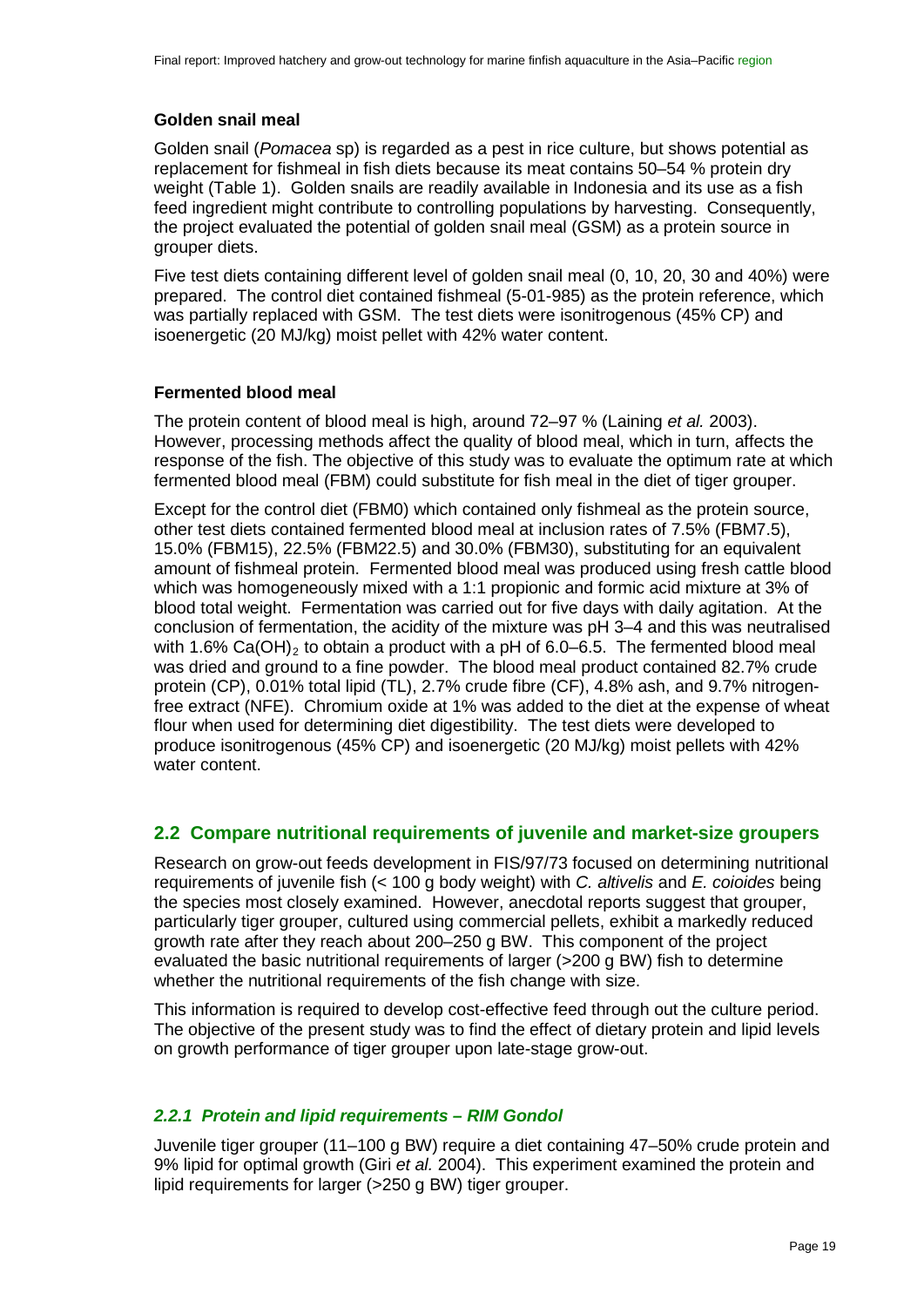Ten test diets were prepared to contain five levels of protein: 38, 42, 46, 50, and 54%; and two levels of lipid: 9 and 15%. All diets had the same estimated digestible energy of 14.2 MJ/kg. Fish meal, casein, squid liver meal, shrimp head meal and soybean meal were used as the main protein sources. Diets were prepared as dry pellets with a diameter of 12 mm. The feeding experiment was conducted in 30 floating net cages  $(1 \times 1 \times 1 \text{ m}^3)$  in Pegametan Bay, Buleleng Regency, Bali. Forty fish with average weight of 274 g were stocked in each net cage. The experiment was a completely randomized design with two factors (protein and lipid levels) and triplicate cages per treatment. Fish were fed the test diets once daily in the afternoon to satiation for 180 days.

#### *2.2.2 Protein and lipid requirements – RICA Maros*

The test diets used in this experiment were moist pellets (41% moisture content) containing (dry matter basis) 46, 49 and 52% protein in combination with dietary lipid levels of 9, 11, and 13%. Protein and lipid contents were adjusted by arranging proportional composition of wheat gluten, casein, fish oil, soybean oil and corn starch in the diets. Diet preparation followed standard procedures: dry ingredients were homogenously mixed and oil ingredients were added prior to trash fish addition. The mixture was homogenously blended into a dough. Moist pellets were made by cold extrusion of the dough through a meat mincer with the die plate being varied to match the size of the fish.

A total of 420 fish were stratified by weight into three groups of average (mean  $\pm$  SD) weights of 122±4.2, 144±7.1 and 173±10.5g. Five fish from each group were randomly sampled for determination of initial whole body chemical composition. The remaining 405 fish were equally distributed (15 fish/cage) within size groups to 27 net cages of  $1 \times 1 \times 2$  $m<sup>3</sup>$ . Throughout the experiment, diets were carefully fed to satiation twice a day.

#### *2.2.3 Essential fatty acid requirements*

This experiment was designed to determine the requirements for fatty acids in the diet of larger (>200 g BW) tiger grouper. Six isonitrogenous and isoenergetic diets containing different amounts of fish oil and soybean oil were used [\(Table 2\)](#page-19-0). The estimated fatty acid composition of the diets is shown in [Table 3.](#page-20-0)

<span id="page-19-0"></span>Table 2 Ingredient composition and proximate analysis of the experimental diets used in Activity 2.2.3. Vitamin mix provided (mg/kg diet): thiamin-HCl 59.2; riboflavin 59.2; Capanthothenate 118.5; niacin 23.7; pyridoxine-HCl 47.4; biotin 7.1; folic acid 17.8; inositol 2370; ρ-aminobenzoic acid 59.2; astaxanthin 177.8; menadione 47.4; calciferol 22.5; ∝ tocopherol 237; ascorbic acid 1777.5; cyanocobalamin 1.2; choline-HCl 10971. Trace minerals provided (mg/kg diet):  $KH_2PO_4$  1333; CaCO<sub>3</sub> 833; NaH<sub>2</sub>PO<sub>4</sub> 2050; FeCl<sub>3</sub>.2H<sub>2</sub>O 553; ZnSO $_4$  33; MnSO $_4$  23; MgSO $_4$  167; CuSO $_4$  7; KI 0.5; CoSO $_4$ .7H $_2$ O 0.3. Gross energy was calculated from the determined protein, lipid and NFE of the diet using gross energy conversion coefficients of 23.6; 39.5 and 17.2 MJ/kg respectively.

| Ingredients  | Test diets (% as used) |      |      |      |      |      |  |
|--------------|------------------------|------|------|------|------|------|--|
|              | A                      | в    | C    | D    | Е    |      |  |
| Trash fish   | 50                     | 50   | 50   | 50   | 50   | 50   |  |
| Fish meal    | 5                      | 5    | 5    | 5    | 5    | 5    |  |
| Wheat gluten | 10.5                   | 10.5 | 10.5 | 10.5 | 10.5 | 10.5 |  |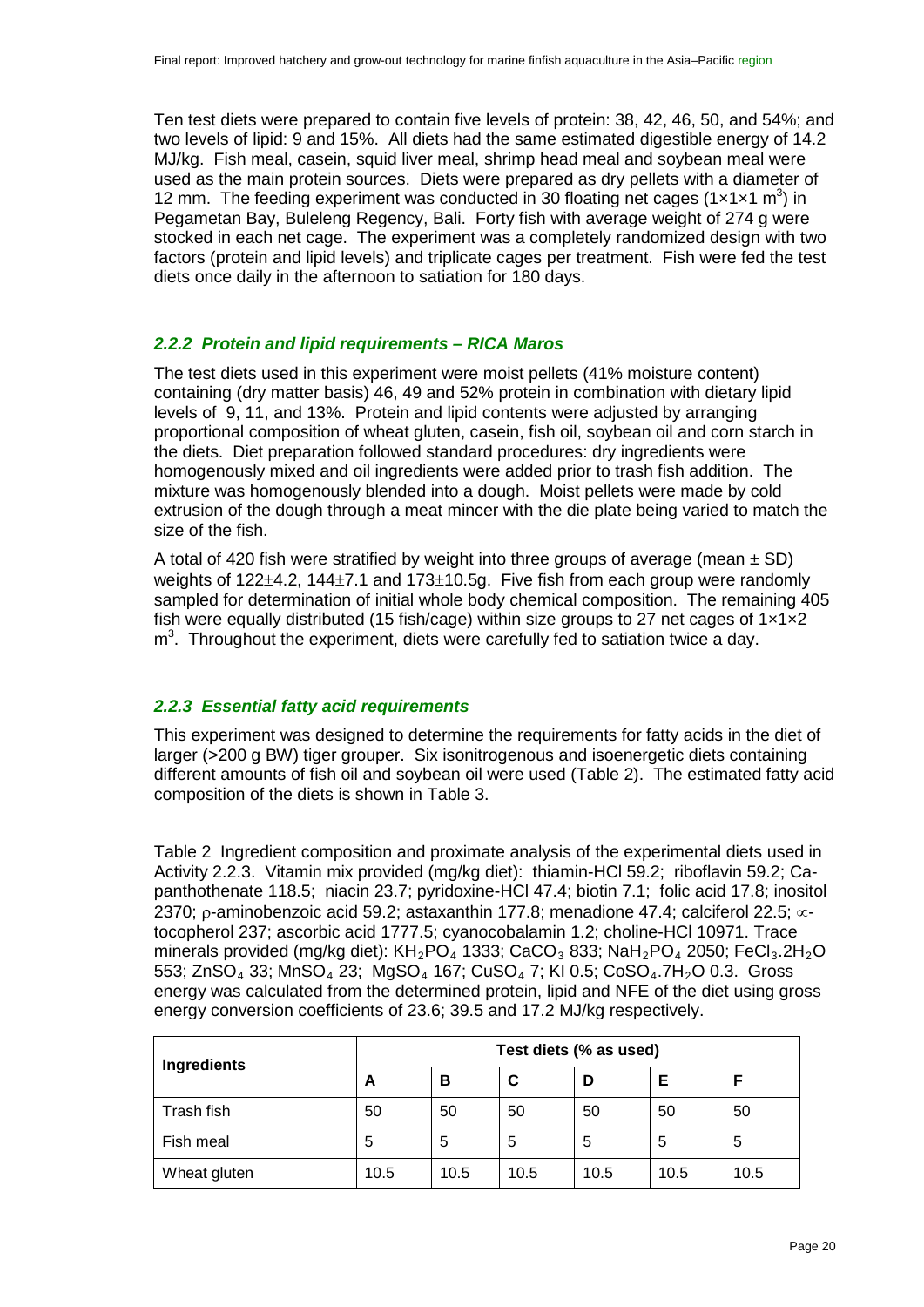| Soybean meal                          | 12.5     | 12.5 | 12.5         | 12.5           | 12.5 | 12.5     |
|---------------------------------------|----------|------|--------------|----------------|------|----------|
| Mysid meal                            | 5        | 5    | 5            | 5              | 5    | 5        |
| Rice bran                             | 9.5      | 9.5  | 9.5          | 9.5            | 9.5  | 9.5      |
| Vitamin premix                        | 2.0      | 2.0  | 2.0          | 2.0            | 2.0  | 2.0      |
| Mineral premix                        | 0.5      | 0.5  | 0.5          | 0.5            | 0.5  | 0.5      |
| Fish oil                              | 5        | 4    | 3            | $\overline{2}$ | 1    | $\Omega$ |
| Soybean oil                           | $\Omega$ | 1    | $\mathbf{2}$ | 3              | 4    | 5        |
| Proximate composition (% dry matter): |          |      |              |                |      |          |
| - Crude protein                       | 47.0     | 47.7 | 47.5         | 46.9           | 47.3 | 47.1     |
| - Total lipid                         | 11.9     | 11.9 | 11.4         | 11.6           | 12.0 | 11.8     |
| - Ash                                 | 10.8     | 10.4 | 10.7         | 10.9           | 10.6 | 10.3     |
| - Crude fibre                         | 3.4      | 3.1  | 3.6          | 3.5            | 2.9  | 3.3      |
| - NFE                                 | 26.9     | 26.9 | 26.8         | 27.1           | 27.2 | 27.5     |
| - Gross energy (MJ/kg)                | 20.4     | 20.4 | 20.3         | 20.3           | 20.6 | 20.5     |

<span id="page-20-0"></span>Table 3 Composition and estimated fatty acid composition of test diets used in this experiment.

| <b>Ingredients</b>            | <b>Test diets</b> |     |     |     |       |     |  |
|-------------------------------|-------------------|-----|-----|-----|-------|-----|--|
|                               | A                 | в   | C   | D   | Е     | F   |  |
| Fish oil (FO)                 | 5%                | 4%  | 3%  | 2%  | $1\%$ | 0%  |  |
| Soybean oil (SO)              | $0\%$             | 1%  | 2%  | 3%  | 4%    | 5%  |  |
| <b>Fatty acid composition</b> |                   |     |     |     |       |     |  |
| (g /kg diet)                  |                   |     |     |     |       |     |  |
| $\Sigma$ n-6                  | 0.6               | 1.4 | 2.1 | 2.9 | 3.6   | 4.4 |  |
| $\Sigma$ n-3                  | 2.9               | 2.7 | 2.4 | 2.2 | 1.9   | 1.7 |  |
| C18:2n-6                      | 0.5               | 1.3 | 2.0 | 2.8 | 3.5   | 4.3 |  |
| C18:3n-3                      | 0.2               | 0.3 | 0.4 | 0.4 | 0.5   | 0.6 |  |
| C20:5n-3                      | 1.1               | 0.9 | 0.8 | 0.6 | 0.5   | 0.3 |  |
| C22:6n-3                      | 1.4               | 1.3 | 1.1 | 1.0 | 0.8   | 0.7 |  |

Tiger grouper were divided into four groups and stocked in 24 sea cages (1 $\times$ 1 $\times$ 2 m<sup>3</sup>), providing 4 replicates for each dietary treatment. During the 112-day experimental period, these fishes were fed twice daily to satiation and weighed every four weeks.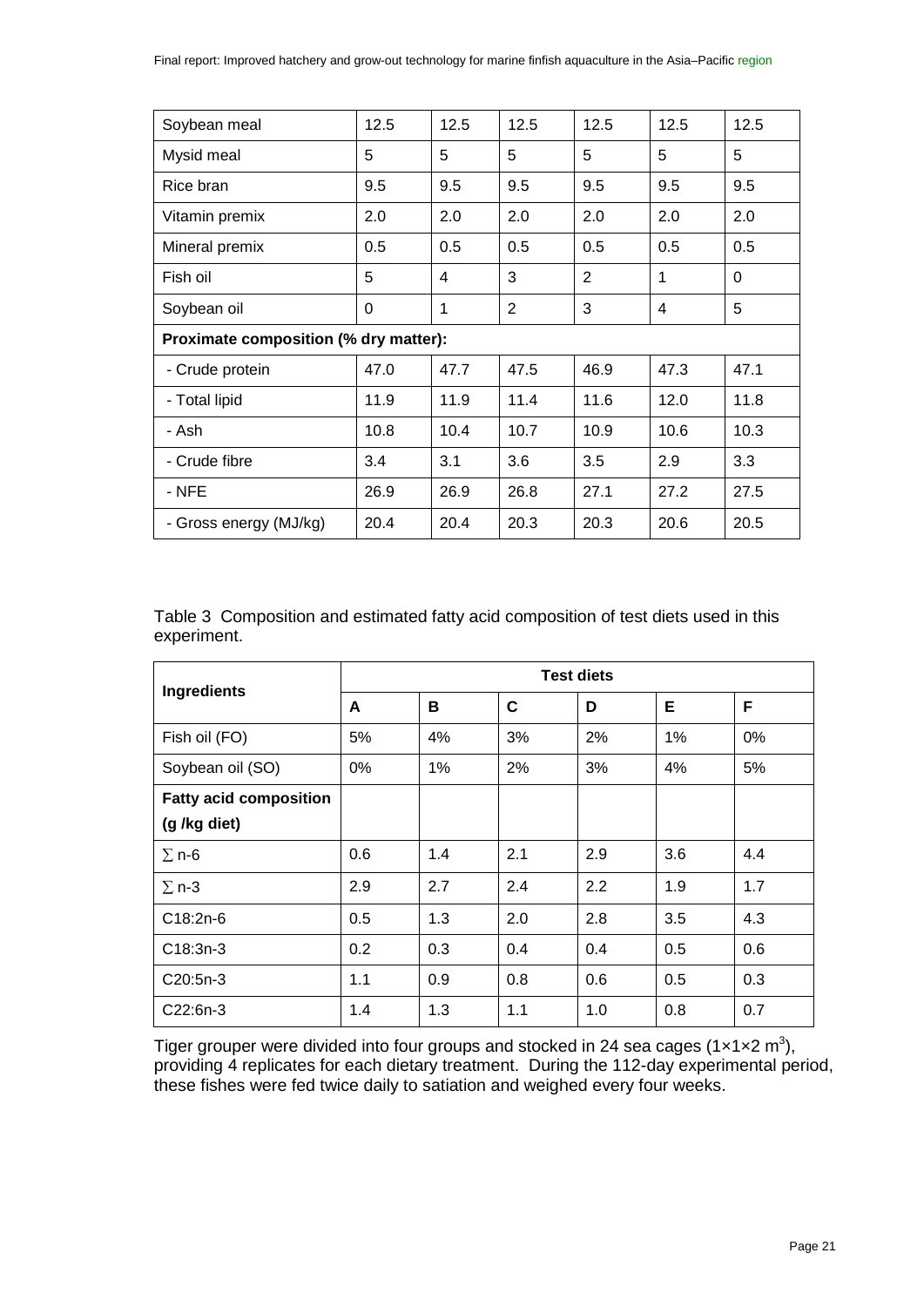# **2.3 Identify ingredients for grouper diets that will reduce environmental impacts**

This component of work was originally planned as a linkage activity with ACIAR project FIS/2003/027 'Planning tools for environmentally sustainable tropical finfish cage culture in Indonesia and northern Australia'. However, ACIAR decided to link FIS/2003/027 with FIS/2002/076 'Land capability assessment and classification for sustainable pond-based aquaculture systems'.

Research results from FIS/2003/027 demonstrated the environmental benefits (reduced nutrient inputs to the local environment) of using pellets versus using 'trash' fish (Alongi *et al.* 2009).

## **2.4 Improve the uptake of compounded feeds for marine finfish culture at the expense of 'trash' fish use**

This component of work evaluated the potential to replace 'trash' fish as a feed for cultured groupers with compounded pellets, by:

- Developing improved feed formulations and feed management strategies to provide advice to farmers, and
- Demonstrating the potential benefits to farmers in 'on-farm' demonstrations.

#### <span id="page-21-1"></span>*2.4.1 Effect of feed type and formulation on growth and feed efficiency of tiger grouper*

Tiger grouper were fed five test diets comprising three different formulated moist pellets, a dry (commercial) pellet, and trash fish [\(Table 4\)](#page-21-0). Three groups of juvenile tiger grouper of initial weight of (i)  $234\pm11.3$  g, (ii)  $268\pm11.6$  g, and (iii)  $318\pm16.6$  g were stocked into  $1 \times 1 \times 2$  m<sup>3</sup> floating net cages at 15 fish per cage. The fish were fed twice daily to satiation Activity 2.5, p.[25](#page-24-0)). for 140 days. After 140 days, six representative fish from each treatment were transported to a seafood restaurant in Hong Kong and used in a product quality test (see

| Ingredient         | <b>Moist</b><br>pellet-1 | <b>Moist</b><br>pellet-2 | <b>Moist</b><br>pellet-3 | Dry pellet<br>(commercial) | 'Trash'<br>fish |
|--------------------|--------------------------|--------------------------|--------------------------|----------------------------|-----------------|
| Trash fish         | 50                       | 25                       | 0                        | <b>NA</b>                  | 100             |
| Local fish meal    | 25                       | 30                       | 50                       | <b>NA</b>                  | 0               |
| Poultry offal meal | 0                        | 20                       | 20                       | <b>NA</b>                  | 0               |
| Shrimp head meal   | 5                        | 5                        | 5                        | <b>NA</b>                  | $\Omega$        |
| Soybean meal       | 5                        | 5                        | 15                       | <b>NA</b>                  | 0               |
| Rice bran          | 3                        | 3                        | 0                        | <b>NA</b>                  | $\Omega$        |
| Wheat flour        | 8.48                     | 8.98                     | 6.48                     | <b>NA</b>                  | 0               |
| Fish oil           | 1.5                      | 1                        | 1.5                      | <b>NA</b>                  | 0               |
| Vitamin premix     | 1.52                     | 1.52                     | 1.52                     | <b>NA</b>                  | 0               |

<span id="page-21-0"></span>Table 4 Composition of the test diets used in this experiment (% dry matter). NA: information not available.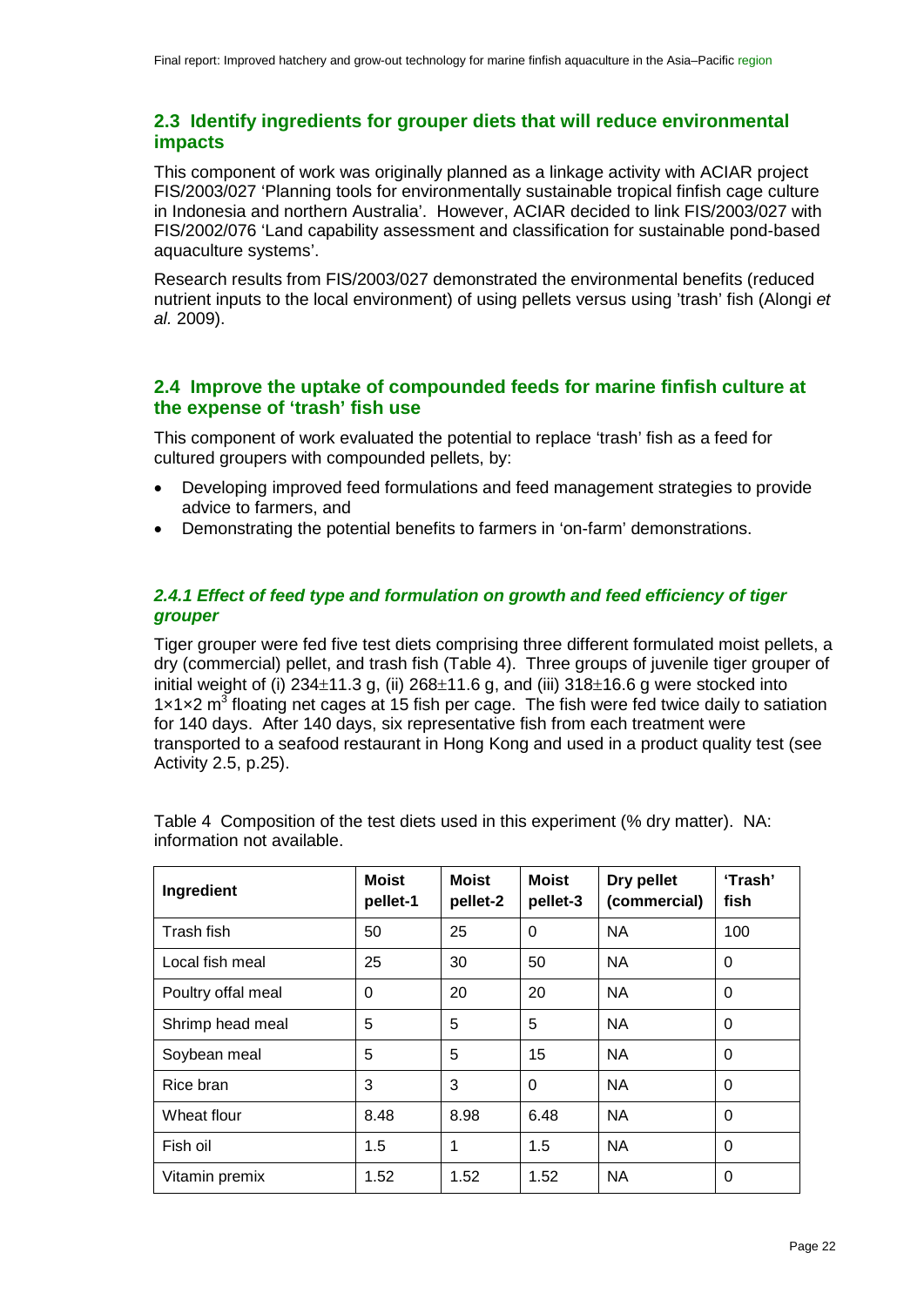| 'N/<br>шк<br>_<br>_<br>ັ<br>՝ | v.J | v.J | ∪.∪ | 'чн<br>. . | v.v |
|-------------------------------|-----|-----|-----|------------|-----|
|-------------------------------|-----|-----|-----|------------|-----|

## *2.4.2 Effect of feeding management on productivity and product quality of tiger grouper*

This activity was undertaken to develop a better understanding of the impacts of different feeding strategies on productivity and product quality of tiger grouper. Because feed cost is generally the major cost component in fish production (usually at least 50% of production cost), optimisation of feed use will improve farm profitability.

This experiment evaluated two feeding frequencies: once daily and twice daily; and three feeding rates: low, medium and high [\(Table 5\)](#page-22-0). Juvenile tiger grouper with average initial weight of 55.8g were stocked into 18 units of  $1 \times 1 \times 2$  m floating net cages at a density of 15 fish per cage. Throughout the 150-day experiment, all fish were carefully fed a dry (commercial) pellet (about 50% CP and 20 MJ/kg) at rates listed in [Table 5.](#page-22-0)

| Feeding             |                | Feeding rate (% of fish biomass)<br>Month |            |          |  |  |
|---------------------|----------------|-------------------------------------------|------------|----------|--|--|
| frequency           |                | Low $(L)$                                 | Medium (M) | High (H) |  |  |
|                     | 1              | 2.5                                       | 3.2        | 4.0      |  |  |
| (F1)<br>Once daily  | $\overline{2}$ | 2.2                                       | 2.8        | 3.5      |  |  |
|                     | 3              | 1.9                                       | 2.4        | 3.0      |  |  |
|                     | 4              | 1.6                                       | 2.0        | 2.5      |  |  |
|                     | 5              | 1.3                                       | 1.6        | 2.0      |  |  |
|                     | 1              | 2.5                                       | 3.2        | 4.0      |  |  |
| (F2)<br>Twice daily | 2              | 2.2                                       | 2.8        | 3.5      |  |  |
| (divided into       | 3              | 1.9                                       | 2.4        | 3.0      |  |  |
| two equal<br>feeds) | 4              | 1.6                                       | 2.0        | 2.5      |  |  |
|                     | 5              | 1.3                                       | 1.6        | 2.0      |  |  |

<span id="page-22-0"></span>Table 5 Feeding frequency and feeding rate for tiger grouper.

#### *2.4.3 Evaluation of pellet diets for grow-out of coral trout*

This activity was undertaken to assess the use of dry pellet diets for culture of coral trout (*P. leopardus*). Two test diets were used in this study: pellet prepared by a commercial feed company ('feedmill pellet') and pellet prepared by Gondol Research Institute for Mariculture ('GRIM pellet') [\(Table 6\)](#page-23-0). The nutrient composition of these test diets is given in [Table 7.](#page-23-1) The feeding experiment was conducted using eight 8  $m<sup>3</sup>$  floating net cages in Pegametan Bay, Buleleng Regency, Bali. One hundred fish of average initial weight 165.5 g were stocked in each net cage. Fish were fed the test diets twice daily to satiation for 6 months. Sampling was carried out every month by weighing all the fish in each cage. At each monthly sampling the fish were dipped in freshwater for 10 minutes to reduce parasite loads.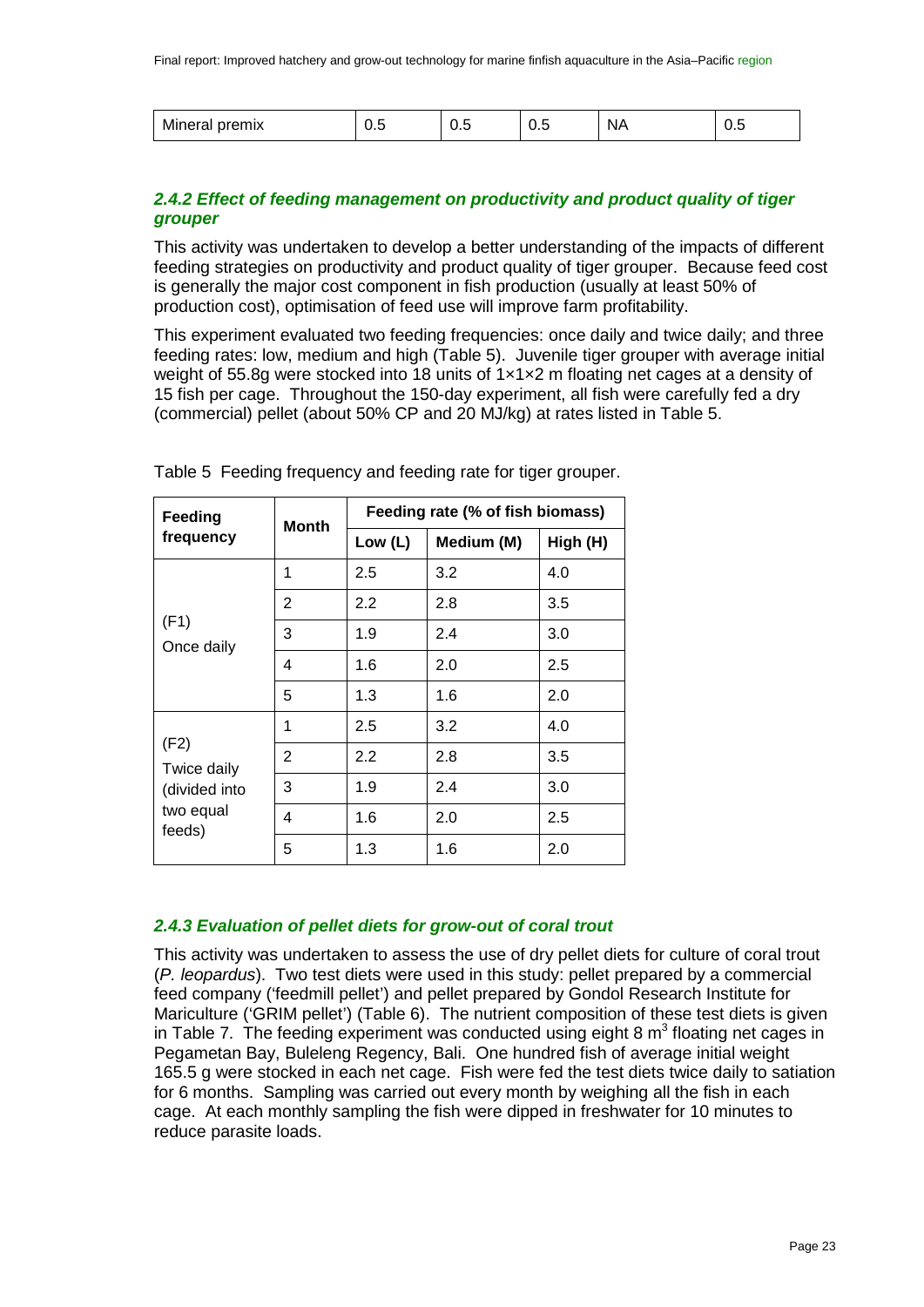<span id="page-23-0"></span>Table 6 Ingredient composition of the test diet developed by RIM Gondol ('GRIM pellet') and used in Activity 2.4.3.

| <b>Ingredients</b> | % as used |
|--------------------|-----------|
| Fish meal          | 55.5      |
| Shrimp head meal   | 6.0       |
| Soy bean meal      | 3.0       |
| Squid liver meal   | 12.0      |
| Wheat flour        | 14.2      |
| Fish oil           | 4.7       |
| Vitamin mix        | 1.3       |
| Mineral mix        | 1.7       |
| <b>CMC</b>         | 1.5       |
| Asthaxanthin       | 0.1       |

<span id="page-23-1"></span>Table 7 Nutrient composition of the two test diets used in Activity 2.4.3.

| <b>Nutrient</b> | <b>Feedmill pellet</b> | <b>GRIM pellet</b> |
|-----------------|------------------------|--------------------|
| Crude protein   | 49.1                   | 47.2               |
| Crude lipid     | 13.1                   | 15.1               |
| Ash             | 12.0                   | 12.0               |
| Crude fibre     | 2.0                    | 2.5                |
| Moisture        | 5.7                    | 6.3                |

#### *2.4.4 Comparison of commercial pellet diet and 'trash' fish for grow-out of groupers*

In this experiment, two diets (trash fish and a commercially-produced dry pellet) were fed to two grouper species: coral trout (*P. leopardus*) and white-spotted grouper (*E. coeruleopunctatus*) cultured in floating net cages. The nutrient composition of the two test diets is listed in [Table 8.](#page-23-2)

Sixteen cages (each  $2 \times 2 \times 2$  m<sup>3</sup>) in Pegametan Bay, Buleleng Regency, Bali, were stocked with either 70 (coral trout) or 150 (white-spotted grouper) at average weight of 210 g and 116.5 g respectively) to constitute a 2 (diet) x 2 (fish species) x 4 (cage replicate) experiment. Fish were fed their respective test diets twice per day for 180 days. To improve fish health and reduce disease incidence, the nets were changed and fish were dipped in freshwater every 15 days for the duration of the experiment.

<span id="page-23-2"></span>Table 8 Proximate composition (DM basis) of test diets used in Activity 2.4.4.

| <b>Nutrient</b> | Dry pellet | <b>Trash fish</b> |
|-----------------|------------|-------------------|
| Crude protein   | 49.1       | 52.6              |
| Crude fat       | 18.2       | 26.9              |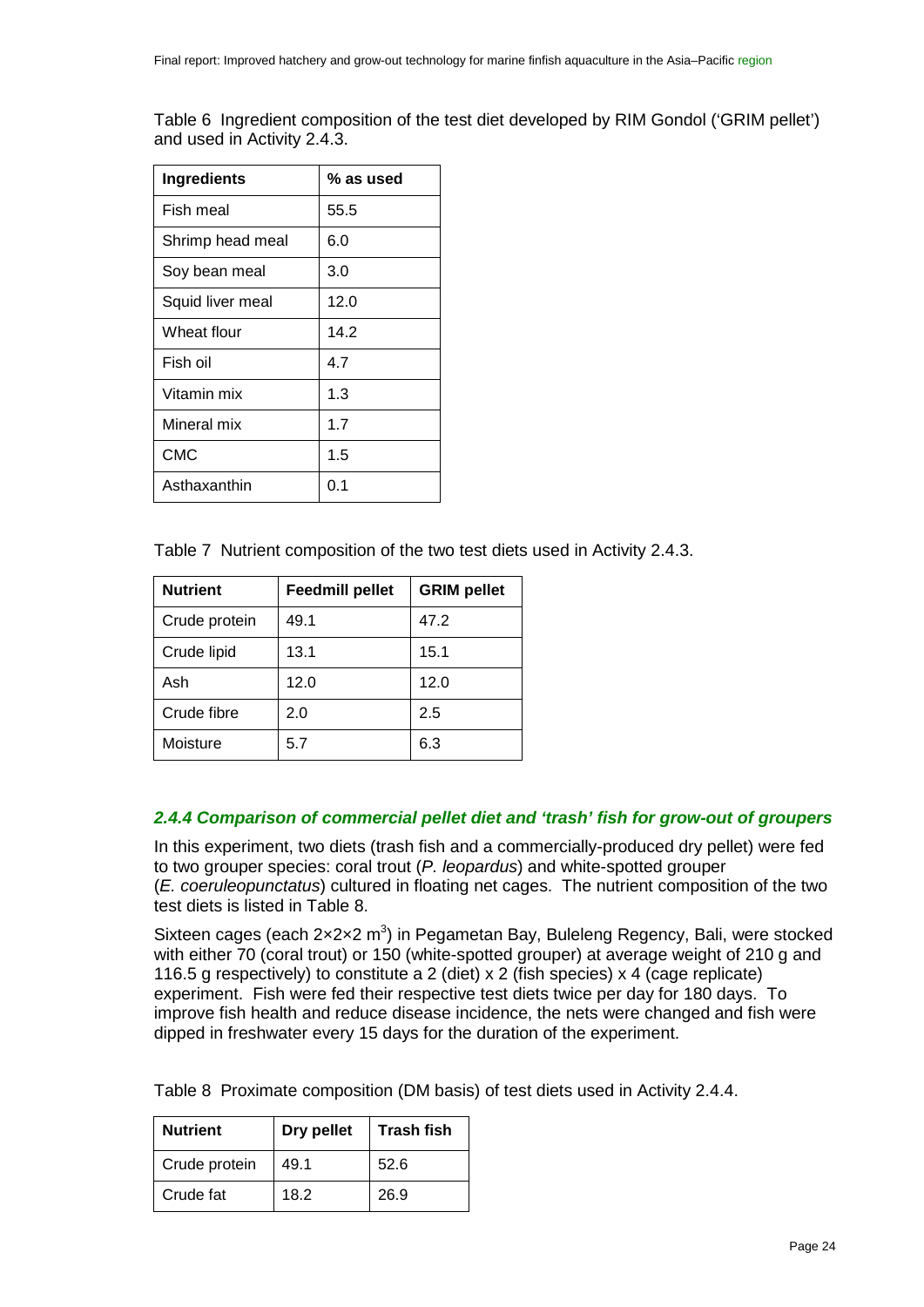| Ash         | 15.6 | 8.9 |
|-------------|------|-----|
| Crude fibre | 5.8  | 2.9 |

#### *2.4.5 Field validation – comparison of feed types*

This activity was undertaken as an 'on-farm' collaboration with local (South Sulawesi) sea cage farmers. Tiger grouper were reared on three feed types: moist pellet, dry (commercial) pellet, and 'trash' fish.

Three test diets were used in this study:

- A. moist pellet containing: 50% trash fish, 25% local fish meal, 5% shrimp head meal, 5% soybean meal, 3% rice bran, 8.5% wheat meal, 1.5% fish oil, 1.5% vitamin premix and 0.5% of mineral premix (47% CP dry matter),
- B. commercial pellet (50% CP dry matter), and
- C. 'trash' fish (55% CP dry matter).

Two groups of juvenile tiger grouper initial weight (i) 240±22.7g, and (ii) 305±33.6g were selected on the basis of weight and freedom from obvious health defects. Within these groups, groupers were stocked into 2x2x2.5  $m^3$  floating net cages at a density of 80 and 83 fish per cage for size groups (i) and (ii) respectively. Throughout the experiment, the fish were carefully fed to satiation once a day.

# <span id="page-24-0"></span>**2.5 Identify the impacts of feeds on product quality**

This activity was undertaken to better understand the impacts of diet on product (i.e. fish flesh) quality and consumer preference. There have been anecdotal reports that some buyers of live fish pay lower prices for fish fed commercial pellets, and higher prices for fish fed 'trash' fish, because of consumer preference for the latter. This project's evaluation of constraints and limitations of the adoption of artificial feeds (p[.73\)](#page-72-0) found that some buyers insist that growers 'finish' the fish on a diet of 'trash' fish for about two weeks prior to harvest. Clearly, this type of market response creates another constraint to the adoption of pellet feeds.

The primary aim of this activity was to incorporate assessment of product quality in ongoing nutrition research, to evaluate the acceptability of compounded diets in regard to product quality.

#### **Tiger grouper**

Six fish from each treatment in Activity 2.4.1 (p[.22\)](#page-21-1) were tagged and shipped to Hong Kong using the services of a Makassar fish exporter. In Hong Kong a panel evaluated the products for odour, flavour and texture.

#### **Humpback grouper**

The acceptability of aquacultured grouper was evaluated in a collaborative activity with ACIAR Project ADP/2002/105 'Economic and market analysis of the live reef fish food trade in Asia-Pacific', in which a taste test of wild-caught and farmed grouper was undertaken with Hong Kong consumers. The taste test set out to compare wild-caught fish with aquacultured fish fed two diets: 'trash' fish and compounded pellets. Both aquacultured samples were supplied by the Gondol Research Institute for Mariculture, Bali.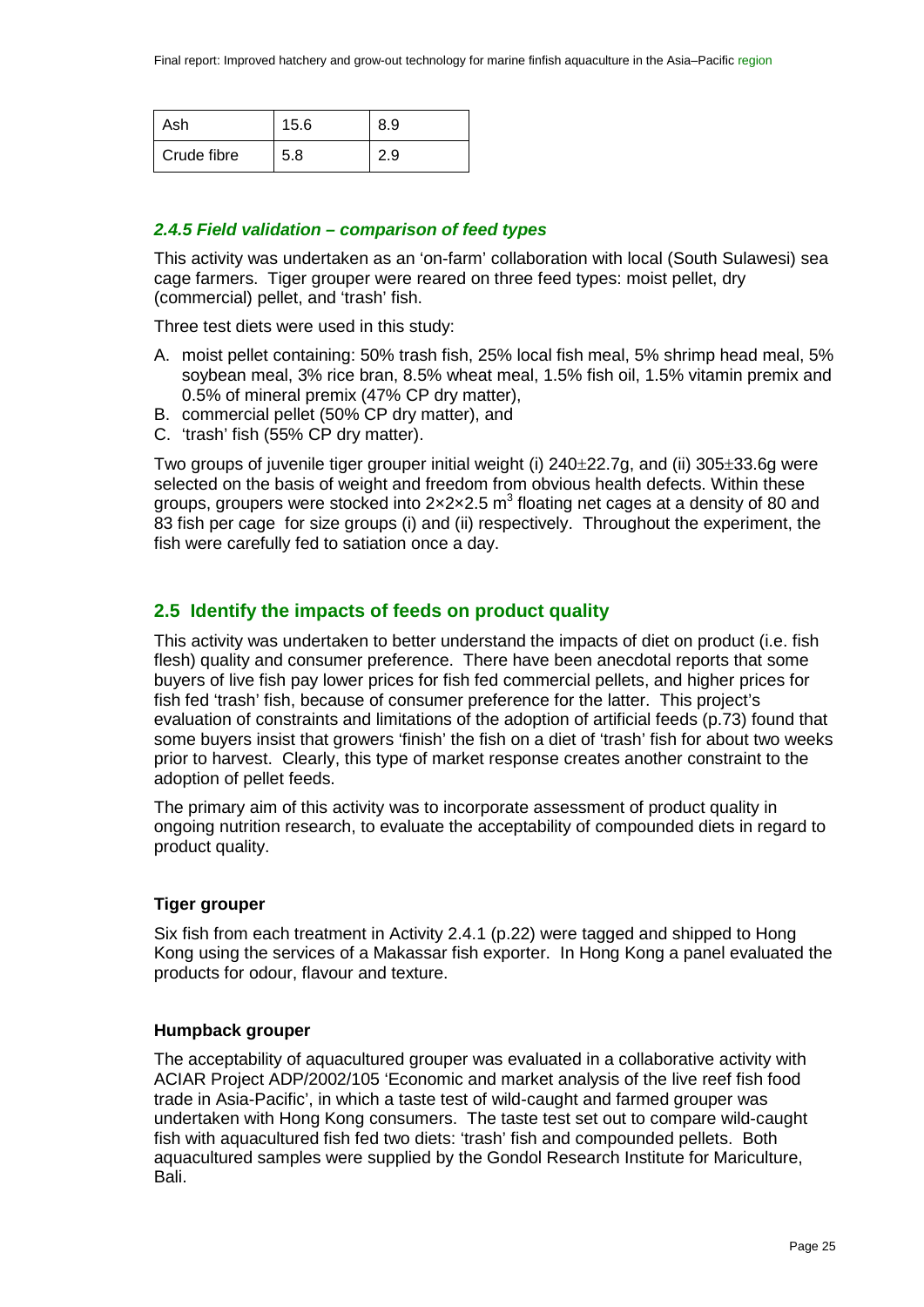The taste test was conducted in Hong Kong in November 2005 where a sample of Hong Kong consumers were presented with portions of wild-caught and aquaculture raised live reef fish for comparison. The taste test was a blind one, whereby the tasters did not know whether the portion was wild-caught or aquaculture-raised. In order to make the test as realistic as possible, the cooked fish portions were served in a restaurant well skilled in the preparation of the fish. In this experiment no attempt was made to compare the visual aspects of the live reef fish swimming in the restaurant tanks.

The test was conducted using the scientific principle of a triangular taste test used widely in the food industry to test for differences in food samples. In this test the consumers were presented with three bowls of food and only told that one of the samples was different. They were asked to taste the samples, identify the different one and describe the key food sensory characteristics that made it different. They were also asked to identify which sample they preferred. The research reported here also sought to establish whether such techniques could be successfully applied to the taste assessment of reef fish products.

In the Hong Kong taste test 30 consumers participated: 16 were guests of the Hong Kong Seafood Merchants Association, mostly merchants involved in the trade, and 14 were staff from local seafood restaurants. Each consumer was seated at a separate table and asked not to converse with adjacent tables. They were given a survey questionnaire to answer.

The fish chosen for the test were all of the same species, barramundi cod *Cromileptes altivelis*, commonly known in Hong Kong as humpback grouper. This is a relatively highly priced fish in the Hong Kong market, selling at approximately AUD 100 per kilogram in the restaurants. Unfortunately, a mix up with the transport of the aquacultured fish to the restaurant resulted in both 'trash' fish and pellet -fed samples being combined. Consequently, it was not possible to differentiate between these two samples.

# <span id="page-25-0"></span>**Objective 3 – Facilitate technology adoption**

Overall, this objective used a variety of mechanisms to embed research outcomes in aquaculture practices throughout the region.

This objective was addressed by initially undertaking a survey of marine fish hatcheries and farms in Indonesia, Thailand and Vietnam (Activity 3.1). The results of this survey were then used to design some specific interventions to test opportunities to overcome the constraints identified in the survey (Activity 3.2). In parallel, research outcomes were widely disseminated using print and electronic means (activity 3.3), and by incorporation in training courses (Activity 3.4). The project also attempted to strengthen and expand the Asia-Pacific Marine Finfish Aquaculture Network (Activity 3.5) to ensure the sustainability of the networking approach.

#### **3.1 Identify constraints to the uptake of grouper hatchery and grow-out technology in the Asia-Pacific region**

#### *Introduction*

Grouper aquaculture technology development in some South East Asian countries has improved significantly over the last five years, particularly in Indonesia where there have been some major breakthroughs in larviculture techniques for grouper species since 1999. The technology has been refined over the years and survival rates have increased from <10% to around 50% (Rimmer *et al.* 2004). These improvements, particularly with regards to hatchery techniques and artificial feeds, are the results of cooperative research and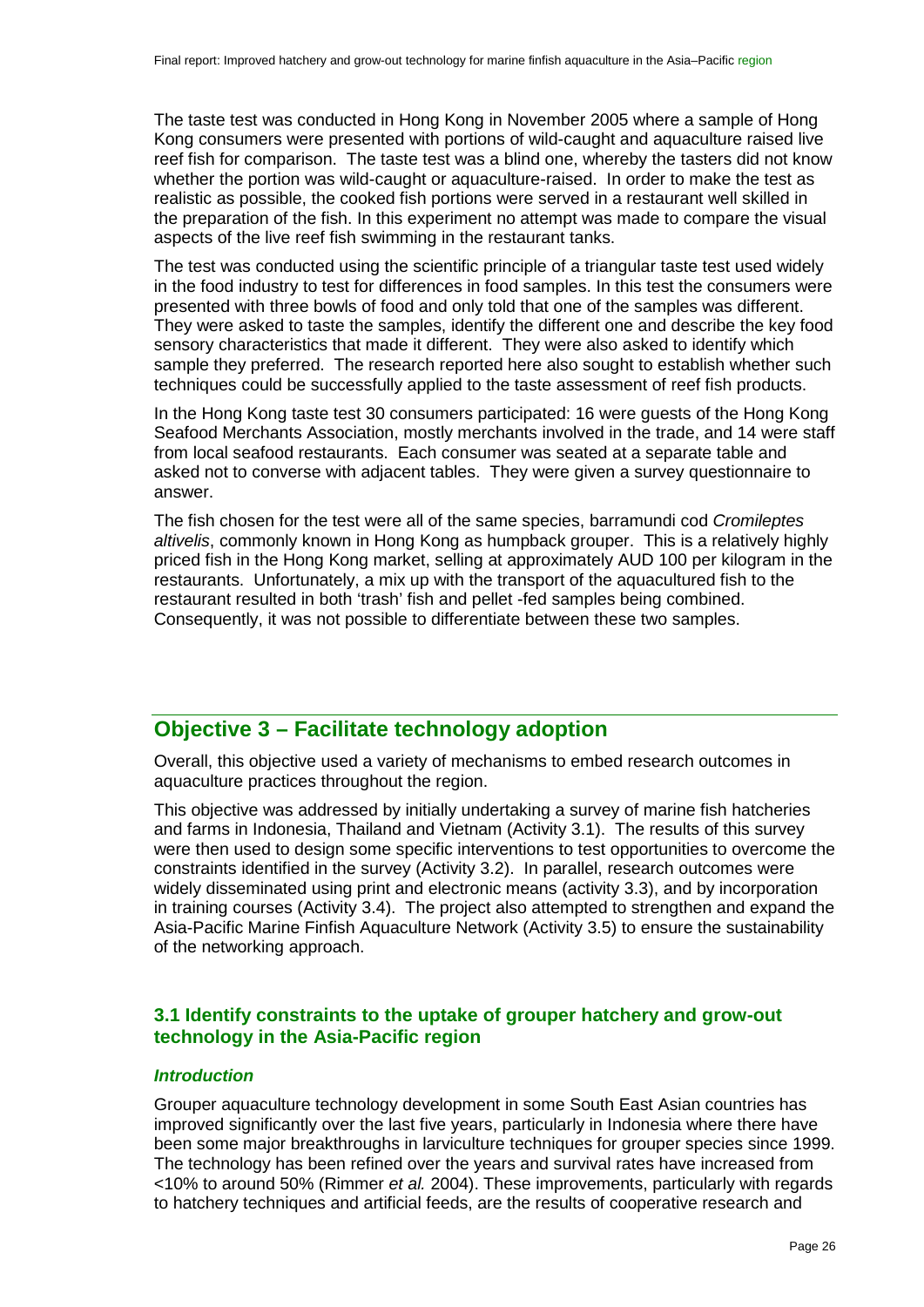coordination funded by various agencies such as ACIAR, the Japan International Cooperation Agency (JICA), the Network of Aquaculture Centres in Asia-Pacific (NACA), and Indonesia's Research Centre for Aquaculture and Directorate General for Aquaculture (DGA).

This study was conducted under the ACIAR project (FIS/2002/077) 'Improved hatchery and grow-out technology for grouper aquaculture in the Asia-Pacific region' from 2002 to 2007 and from information derived from Sim (2006). Both the hatchery technology and artificial feeds components of the project were investigated and the research has provided considerable understanding of the constraints that limit the uptake of hatchery technology and artificial feeds for grow-out in grouper aquaculture.

#### *Materials and methods*

The research methodologies used for the collection of field data included a questionnaire survey (via local extension officers) and face-to-face interviews to verify and collect additional data as required. The research sites chosen for the studies were selected based on the importance of the sites to the grouper aquaculture industry and the accessibility of farms in these sites. The selected sites included:

Phang-nga Bay and Chantaburi, Thailand.

- Cat Ba, Vietnam.
- Lampung, Batam and Situbondo, Indonesia.

Farm level data were collected from the following research sites:

- Indonesia: 34 grow-out farms (cages and pen systems).
- Thailand: 33 farms (pond and cage systems).
- Vietnam: 42 farms (cage system).

Hatchery level data were collected from two locations in Indonesia:

- Situbondo: 16 hatcheries.
- Gondol: 15 hatcheries.

#### **3.2 Where possible, develop responses to overcome identified constraints**

Two responses were developed to attempt to address some of the constraints identified in the survey described in Objective 3.1. The first was a workshop on Better Management Practices for Marine Finfish Aquaculture in the Asia-Pacific Region. BMPs have been successful in improving the sustainability of shrimp farming in India and Indonesia, and provide a structure for improving the overall sustainability of marine finfish aquaculture in the region.

The second response was a technical workshop held to provide feed formulators from Indonesian feed companies producing fish feeds with detailed information on fish nutrition, with a focus on marine finfish nutrition. This training targeted a constraint in commercial feed formulation that most formulators are not trained in nutrition and rely on 'least cost' formulation software that inadequately assess nutritional aspects of the formulation.

#### **3.3 Disseminate research outputs widely in the Asia-Pacific region**

Research outputs, as well as other non-project-derived information, were disseminated through:

• The NACA web site [\(www.enaca.org\)](http://www.enaca.org/)

In 2008 the web site was upgraded to a 'portal' format to increase accessibility. The web site displays recent news, publications and project summaries. RSS feeds are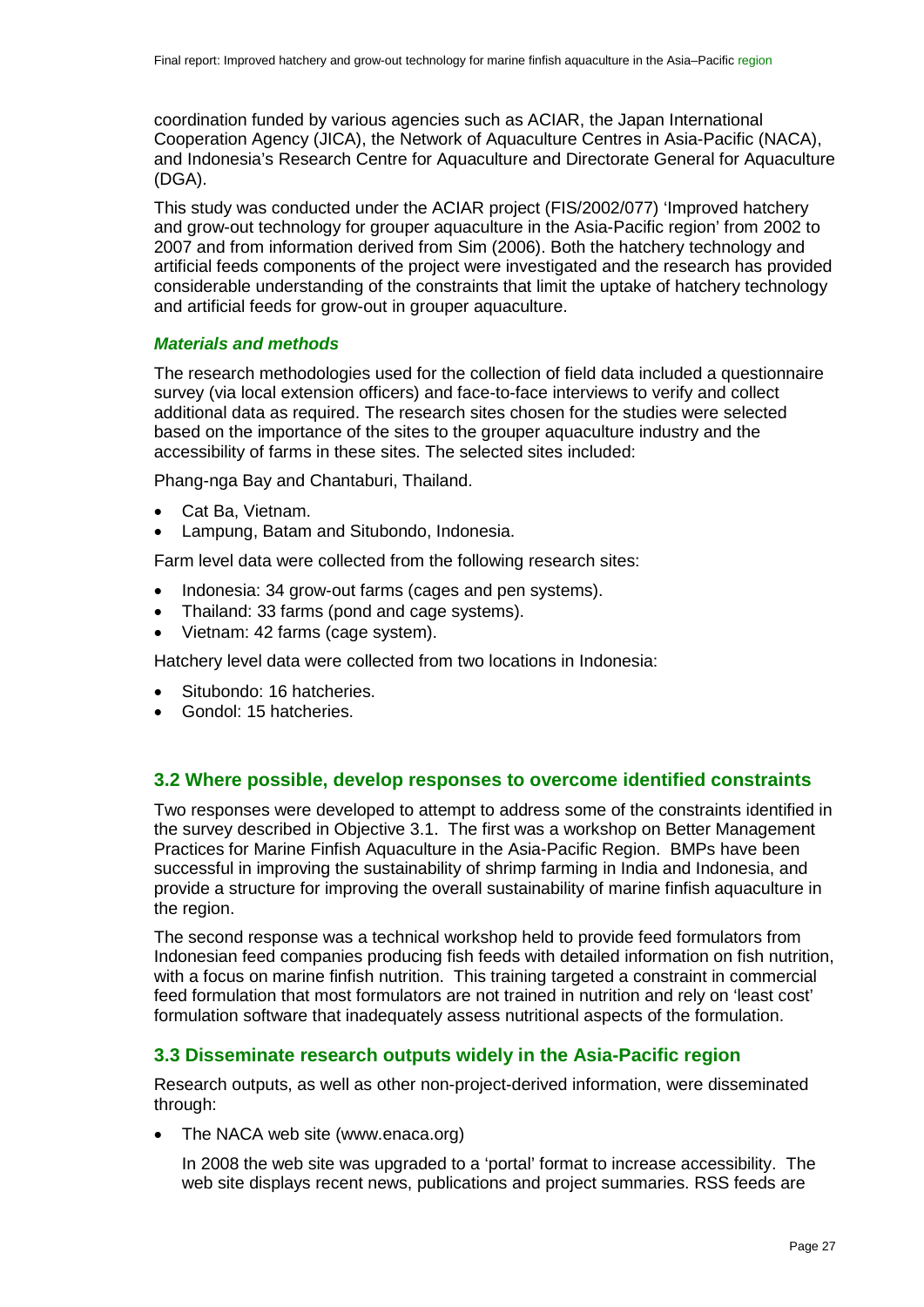available. Individual news items average from 650 – 1,500 views. Extension manuals are consistently the most popular download.

• E-mail newsletter ('e-news')

The e-mail newsletter was designed to provide short news items of immediate, but not long-term, interest. It was e-mailed to subscribers approximately monthly. The enewsletter was discontinued in early 2008 due to resourcing constraints at NACA. News items are now incorporated in the web site news section.

• APMFAN e-Magazine

This was originally published as a separate electronic (.pdf) file, and included in the NACA magazine 'Aquaculture Asia'. Since 2008 the APMFAN section has been incorporated in both the printed and electronic versions of 'Aquaculture Asia'.

• Technical publications

Practical guides on aspects of marine finfish aquaculture, and the grouper aquaculture monograph.

## **3.4 Promote the expansion of sustainable marine finfish aquaculture through 'hands-on' training**

Formal training in hatchery production of groupers was undertaken by running a 3-week training course annually from 2005 to 2008 at the Brackishwater Aquaculture Development Centre (BADC) Situbondo.

Training in the use of feeds, particularly farm-made feeds, was done on a demand basis. Details of the training undertaken through the project are provided in Section 7 of this report (p[.75\)](#page-74-0).

## **3.5 Strengthen and expand the research coordination and regional collaboration activities of APMFAN**

To strengthen and expand APMFAN, we used the model that NACA has developed for its Fish Health Program, which nominates Regional Resource Centres (RRCs) and Regional Resource Experts (RREs) in member countries. Outcomes of this approach are discussed in Section 7 of this report (p[.79\)](#page-78-0).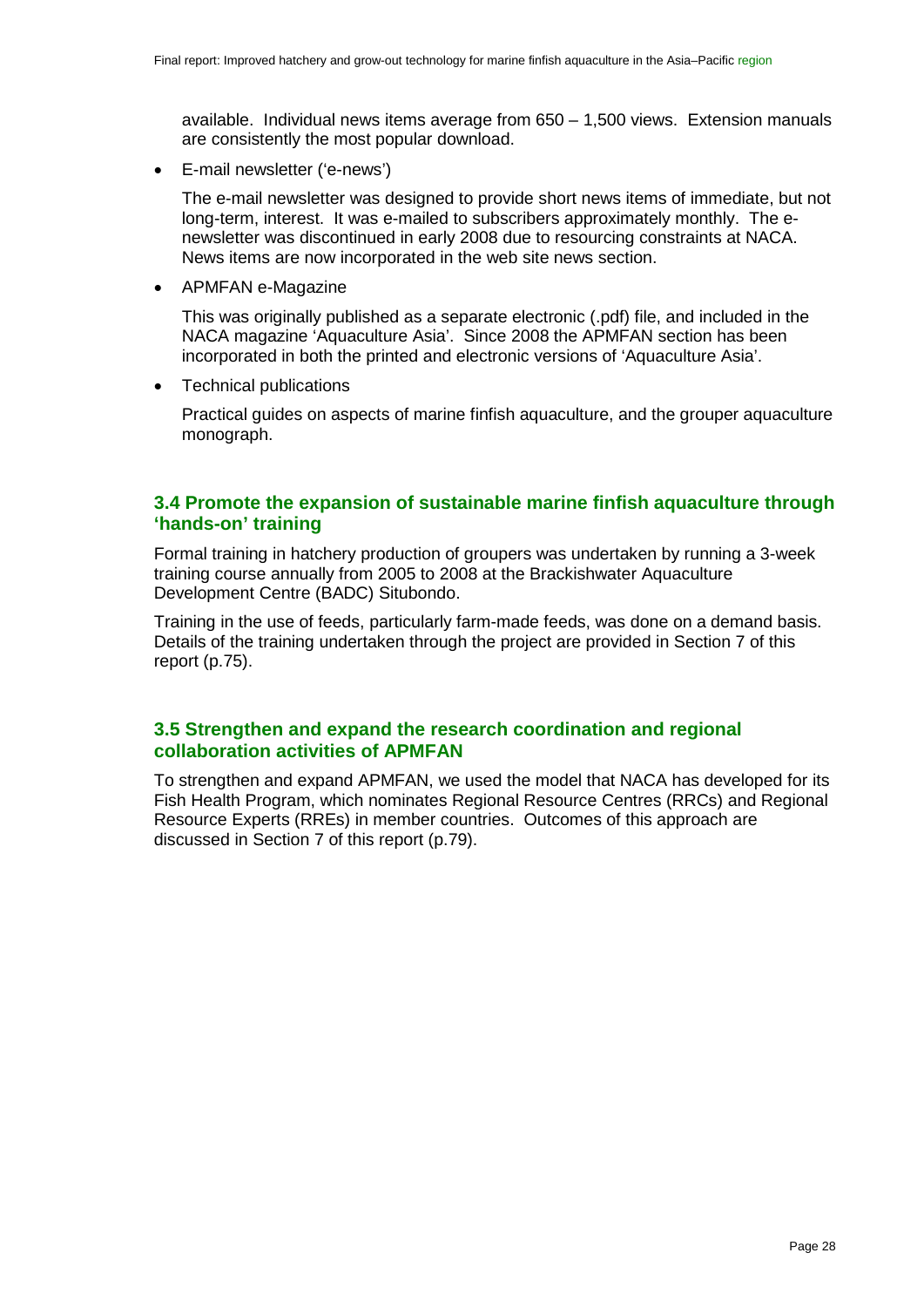# <span id="page-28-0"></span>**6 Achievements against activities and outputs/milestones**

## *Objective 1: Improve hatchery production technology for high-value marine finfish*

| no.   | activity                             | outputs/<br>milestones                                                                   | completion<br>date                                | comments                                                                                                                                                                                                                                                                                                                                                                                                                                                                                                                                                                                                                                                                                                                                                                                                |
|-------|--------------------------------------|------------------------------------------------------------------------------------------|---------------------------------------------------|---------------------------------------------------------------------------------------------------------------------------------------------------------------------------------------------------------------------------------------------------------------------------------------------------------------------------------------------------------------------------------------------------------------------------------------------------------------------------------------------------------------------------------------------------------------------------------------------------------------------------------------------------------------------------------------------------------------------------------------------------------------------------------------------------------|
| 1.1   | Improved<br>hatchery<br>technologies |                                                                                          |                                                   |                                                                                                                                                                                                                                                                                                                                                                                                                                                                                                                                                                                                                                                                                                                                                                                                         |
| 1.1.1 | Larval nutrition                     | Fatty acid<br>composition of<br>live prey                                                | $Yr 1, m11-$<br>Yr2, m6<br>(May $05 -$<br>Dec 05) | Completed<br>Commercially-produced Chlorella used at<br>RIM Gondol contained both ARA (20:4n-6)<br>and EPA (20:5n-3) while in Nannochloropsis<br>ARA was higher than in Chlorella.<br>In order to improve the nutritional content of<br>rotifer and Artemia to meet the needs of<br>larval grouper, Algamac or Selco products<br>were used to enrich these live foods.<br>Algamac highly improved the essential n-3<br>and n-6 highly unsaturated fatty acids<br>(HUFA) of rotifers while Selco elevated these<br>in Artemia nauplii.                                                                                                                                                                                                                                                                   |
|       |                                      | Patterns of fatty<br>acid conservation<br>in larvae                                      | Yr 2, m7-12<br>$($ Jan 06 $-$<br>Jun 06)          | Completed<br>Newly hatched tiger grouper larvae<br>contained high levels of DHA, ARA and EPA<br>demonstrating the importance of these<br>HUFAs in larval development. The major<br>lipid energy source of unfed day-3 larvae<br>was neutral lipid (NL) while polar lipid (PL),<br>particularly DHA, was more conserved.<br>NL and PL fatty acids of hatchery reared fish<br>increased with age and the pattern of HUFA<br>accumulation was DHA>ARA>EPA.<br>The major lipid energy source of two-day<br>starved day-20 and day-27 larvae was NL<br>and PL respectively, and the pattern of<br>utilisation was MUFA > SFA > PUFA. A<br>higher essentiality of DHA and ARA than<br>EPA was indicated by two-day starved day-<br>20 larvae. In both larval age groups, neutral<br>ARA was highly conserved. |
|       |                                      | Response<br>(growth, survival)<br>to different fatty<br>acid composition<br>of live prey | $Yr 3, m1-12$<br>(Jul 06 - Jun<br>(07)            | Completed<br>This activity focussed on improving the<br>quality of fingerlings produced in hatcheries.<br>Results suggest that increased levels of<br>ascorbic acid AA in the diet of late larval and<br>juvenile grouper Cromileptes altivelis reduce<br>deformities. Full recovery from bilateral gill<br>opercular deformity ranged from 10-25%<br>after feeding high quality or supplemented<br>diets for 77 days.                                                                                                                                                                                                                                                                                                                                                                                  |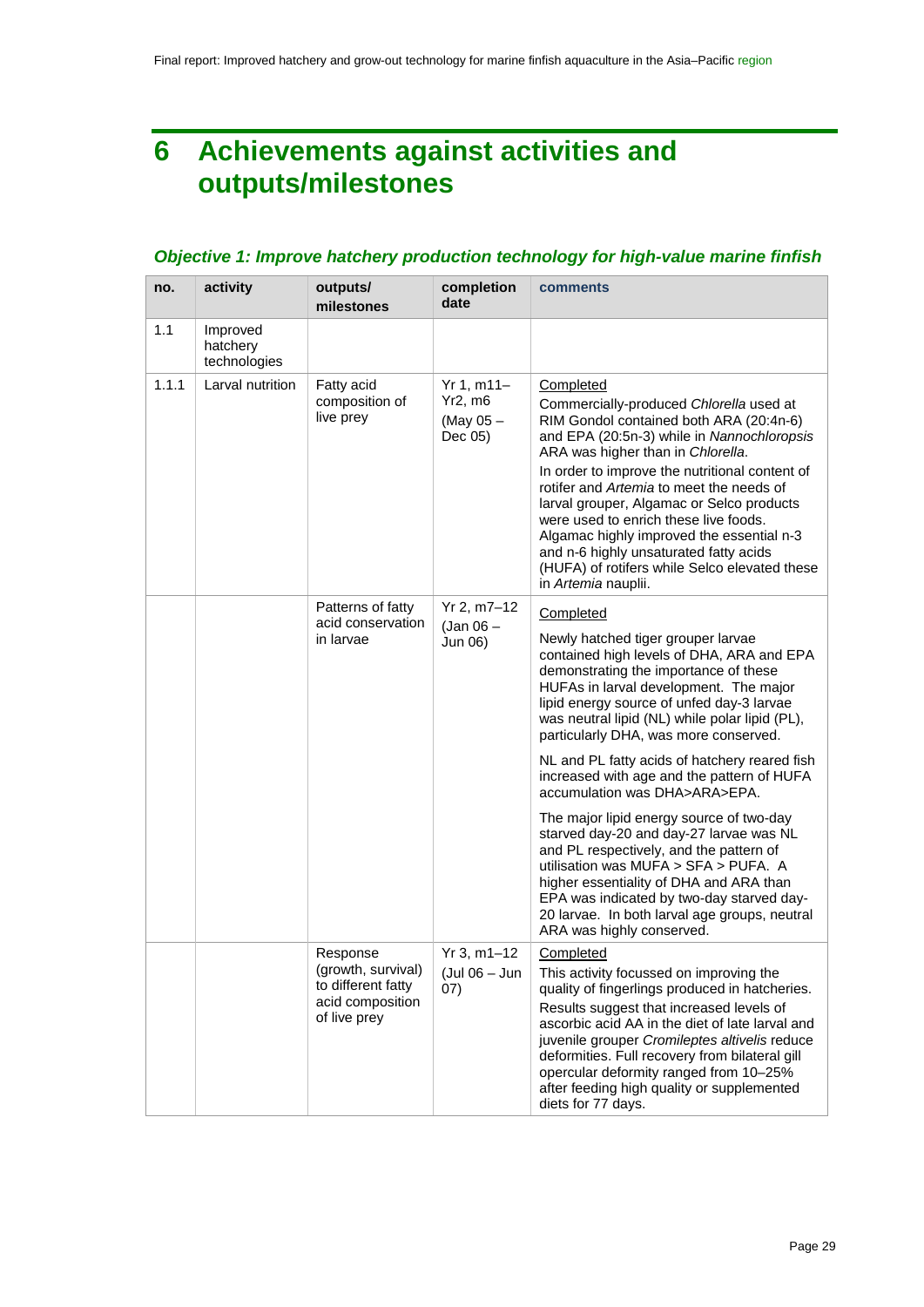| 1.1.2 | Larval<br>digestion                                                          | High-sensitivity<br>enzyme analysis<br>techniques<br>established at<br>RIM Gondol     | $Yr 2, m1-12$<br>(Jul 05 - Jun<br>(06)                                                            | Completed<br>Training at NFC and training and research at<br>RIM Gondol completed. Application of<br>techniques at RIM Gondol limited by the<br>existing plate reader, which cannot utilise<br>high-sensitively (fluorescent) analysis<br>techniques. It can undertake colorimetric<br>analysis but these have reduced sensitivity.<br>High-sensitivity enzyme analysis techniques<br>at NFC Cairns were extended to include<br>lipase, alkaline and acid phosphatase.                                                                                                                                                                                      |
|-------|------------------------------------------------------------------------------|---------------------------------------------------------------------------------------|---------------------------------------------------------------------------------------------------|-------------------------------------------------------------------------------------------------------------------------------------------------------------------------------------------------------------------------------------------------------------------------------------------------------------------------------------------------------------------------------------------------------------------------------------------------------------------------------------------------------------------------------------------------------------------------------------------------------------------------------------------------------------|
|       |                                                                              | Quantified<br>enzymic<br>responses to<br>initial feeding                              | $Yr 3, m1-6$<br>$($ Jul 06 $-$<br>Dec 06)                                                         | Completed<br>Experiments demonstrated similar trends in<br>increasing enzyme activity after mouth<br>opening and first feeding in both tiger<br>grouper and coral trout. In addition, low<br>levels of enzyme activity were detected in<br>tiger grouper prior to first feeding.<br>Coral grouper have lower levels of enzyme<br>activity over the first 12 days post hatch<br>indicating potentially increased sensitivity of<br>this species.                                                                                                                                                                                                             |
|       |                                                                              | Quantified<br>enzymic<br>response to live<br>vs. artificial larval<br>diets           | $Yr 3, m7-12;$<br>Yr 4, m7-12<br>(Jan 07 -<br>Jun 07; Jan<br>$08 -$ Jun $08$ )                    | Completed<br>Feeding inert diet only prior to completion of<br>significant developmental changes (i.e.<br>stomach formation) had a negative effect<br>and is reflected in the reduction in feeding<br>(starvation). Consequently, co-feeding of<br>brine shrimp and inert diets is recommended<br>until the onset of metamorphosis in tiger<br>grouper.                                                                                                                                                                                                                                                                                                     |
| 1.1.3 | Verification of<br>intensive and<br>semi-intensive<br>hatchery<br>techniques | Improved<br>hatchery<br>protocols;<br>improved larval<br>survival to<br>metamorphosis | $Yr 2, m1 -$<br>Yr 4, m12<br>(Jul 05 - Jun<br>(08)                                                | Completed<br>Techniques developed through the project,<br>as well as experiences from other<br>participating laboratories, have been<br>incorporated in Australian larval rearing<br>protocols. NFC Cairns has successfully<br>produced fingerlings of four grouper species<br>using these protocols.                                                                                                                                                                                                                                                                                                                                                       |
| 1.2   | Live prey<br>production                                                      |                                                                                       |                                                                                                   |                                                                                                                                                                                                                                                                                                                                                                                                                                                                                                                                                                                                                                                             |
| 1.2.1 | SS-strain<br>rotifers                                                        | Reduce average<br>rotifer body size<br>by at least 20%                                | $Yr 2, m3-12$<br>Yr 4, m1–6<br>$(Sep 05 -$<br>Jun 06; Jul<br>$07 - Dec 07$                        | Completed<br>Synchronous rotifer populations were<br>screened repeatedly to select for smallest<br>individuals. No shift in phenotype (length) of<br>subsequent adult populations was achieved.<br>However, methods developed to mass-<br>harvest amictic rotifer eggs were a positive<br>outcome from these experiments.                                                                                                                                                                                                                                                                                                                                   |
|       |                                                                              | Cold-storage of<br>amictic eggs for<br>mass production<br>of SS-strain<br>neonates    | Jun 08 (new<br>additional<br>milestone<br>identified at<br>06-07<br>annual<br>project<br>meeting) | Completed<br>A method to collect amictic eggs was<br>developed. A temperature of 10°C was found<br>to be the maximum temperature at which<br>hatching was blocked for up to 3 days.<br>Viability of eggs stored at 10°C decreased<br>rapidly, falling from 95% to 75% in 24 hours.<br>By 2 days the viability had decreased to<br>close to 30% where it remained for up to 4<br>days before eggs started to disintegrate. The<br>method to collect large numbers of amictic<br>eggs can be used to provide large numbers<br>of neonates for first feeding finfish larvae.<br>However, cold storage of amictic eggs is of<br>little benefit beyond 24 hours. |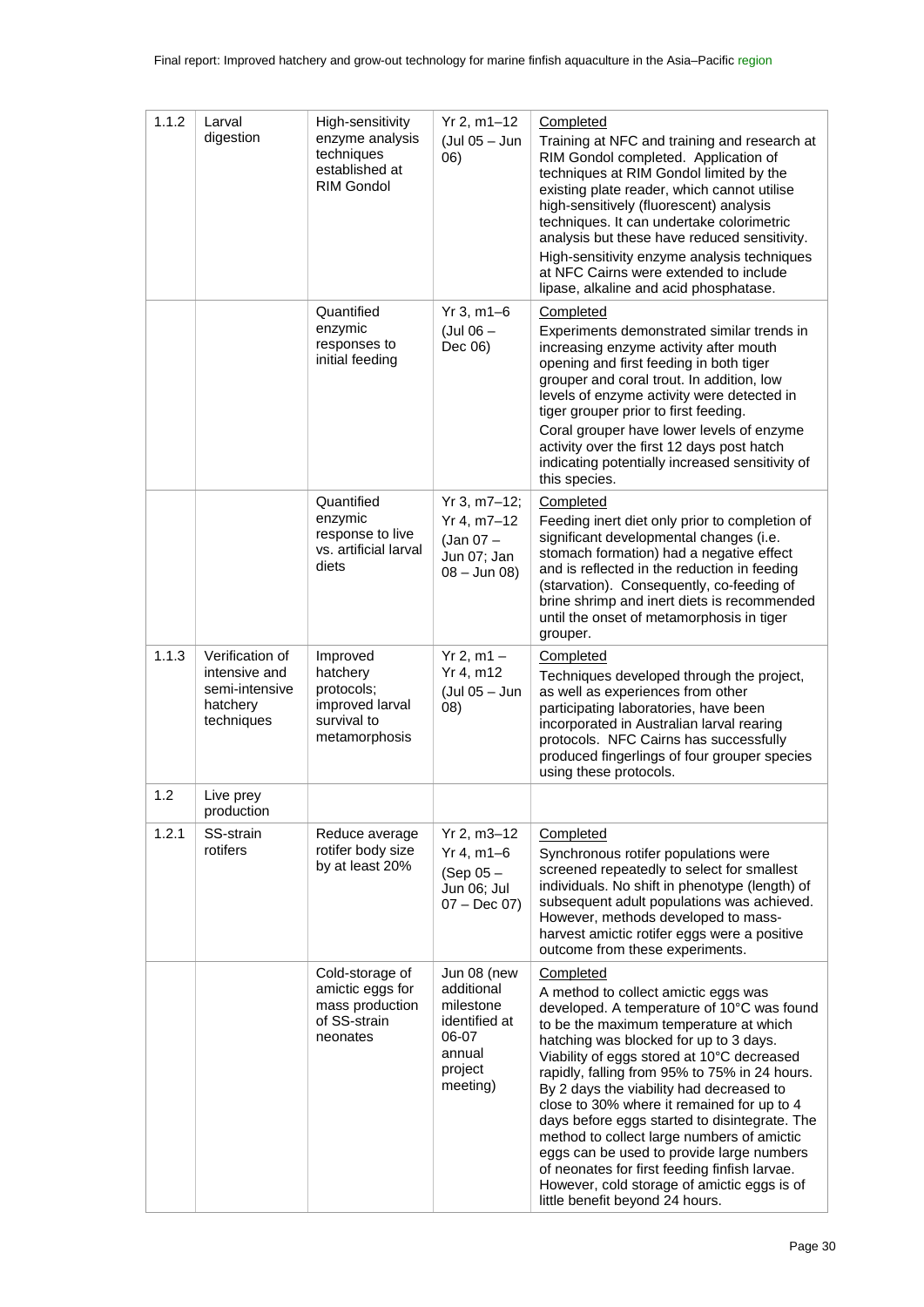| Detect shift in<br>population<br>phenotype as a<br>result of selection<br>pressures.<br>Reduce average<br>rotifer body size<br>by at least 20%. | $Yr 2, m12 -$<br>$Yr 4, m1-6$<br>$(Jun 06 -$<br>Dec 07)  | Completed<br>Several rotifer strains from Northern<br>Sulawesi and one from Gorontalo have been<br>assessed for growth and survival at various<br>salinities, temperatures and different algal<br>diets. Phenotype shifted to smaller size when<br>wild rotifers were cultured under controlled<br>conditions.                                                                                                                                                                                                                                                                                                                                                                                                                                                                                                                                                                                                                                                                                                                                                                                                                                                                                                                                                                                                                              |
|-------------------------------------------------------------------------------------------------------------------------------------------------|----------------------------------------------------------|---------------------------------------------------------------------------------------------------------------------------------------------------------------------------------------------------------------------------------------------------------------------------------------------------------------------------------------------------------------------------------------------------------------------------------------------------------------------------------------------------------------------------------------------------------------------------------------------------------------------------------------------------------------------------------------------------------------------------------------------------------------------------------------------------------------------------------------------------------------------------------------------------------------------------------------------------------------------------------------------------------------------------------------------------------------------------------------------------------------------------------------------------------------------------------------------------------------------------------------------------------------------------------------------------------------------------------------------|
| Shift normal<br>distribution of<br>rotifer size<br>toward a smaller<br>mean or increase<br>proportion of<br>smaller rotifers.                   | $Yr 3, m1 -$<br>$Yr$ 4, m $6$<br>$(July 06 -$<br>Dec 07) | Completed<br>Size variations between isolates from across<br>Sulawesi were not significantly different. This<br>reduces the chance of producing smaller<br>rotifers from hybridisation.<br>Among strains maintained under laboratory<br>conditions, only the one strain (Minanga<br>strain) has successfully undergone sexual<br>reproduction; consequently strain<br>hybridisation experiments could not be<br>undertaken at Sam Ratulangi University as<br>planned.<br>In response, the Minanga strain was cultured<br>at different salinities, but this strain could<br>only produce resting eggs at lower salinities<br>(5, 10 and 20 ppt). The resting eggs were<br>clustered into three size groups of sizes<br>(small, medium and large), and clonal<br>cultured. The medium size group produced a<br>larger proportion of smaller rotifers; up to<br>25% of population with 110-140 µm body<br>length.<br>The two strains of SS-rotifers Manembo-<br>nembo and Likupang strains were crossed.<br>The fertilized female was cultured in<br>N. oculata suspension until produced resting<br>eggs, and the size of resulting neonates was<br>measured. The proportion of larger sized<br>rotifers in the hybrid population decreased,<br>but most of the population (70%) was still<br>within the medium size range (130-150 $\mu$ m). |
| Assess the use<br>of protozoa as<br>first feed prey for<br>marine finfish<br>larvae.                                                            | $Yr 3, m1 -$<br>Yr 4, m12<br>(Jul 06 - Jun<br>(08)       | Cancelled<br>Protozoan is no longer found as a<br>contaminant of rotifer tanks. Use of<br>protozoan has largely been made redundant<br>by success of Parvocalanus culture at NFC.                                                                                                                                                                                                                                                                                                                                                                                                                                                                                                                                                                                                                                                                                                                                                                                                                                                                                                                                                                                                                                                                                                                                                           |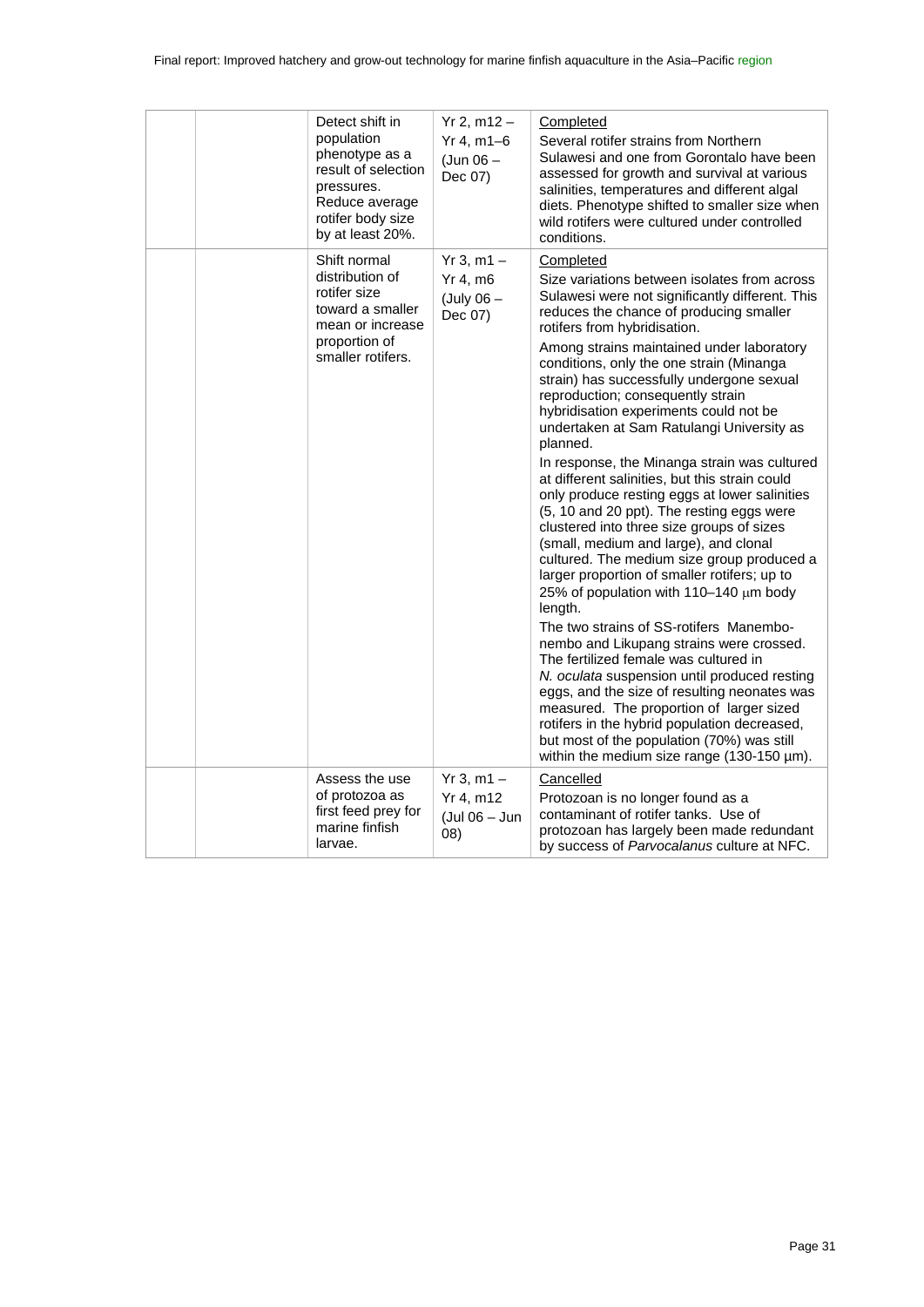| 1.2.2 | Ultra-small<br>copepod<br>nauplii as first<br>feed prey for<br>marine finfish<br>larvae. | Isolate copepods<br>with ultra-small<br>(<100µm) nauplii.<br>Develop culture<br>techniques.<br>Develop nauplii<br>harvest<br>techniques.<br>Analyse fatty<br>acid composition.<br>Assess nauplii<br>acceptance to<br>fish larvae as a<br>1 <sup>st</sup> feed prey<br>item. | $Yr 2, m6 -$<br>Yr 4, m6<br>(Dec 05 -<br>Dec 07)  | Completed<br>Potential copepod species have been<br>isolated in Cairns, Gondol and Manado<br>Cultures of Parvocalanus are routinely used<br>in larval rearing at NFC Cairns and have<br>replaced Acartia. Development of an algal<br>diet for Parvocalanus has demonstrated<br>Isochrysis sp. (T.ISO) to be a preferred<br>mono-algal diet. This is a simpler diet than<br>that found for Acartia. Cultures of<br>Parvocalanus have been scaled up to 2000 L<br>using a T.ISO diet. High densities of<br>copepods (14 /mL) were obtained after 5<br>days of culture.<br>Replicate cultures of Parvocalanus were<br>grown and harvested for fatty acid profiling.<br>Copepods were composed of approximately<br>100 mg FA/g dry sample. DHA (22:6n-3) and<br>palmitic acid (16:1) were dominant and<br>present in almost equal proportions equalling<br>~40% of fatty acids. The high DHA content<br>corresponded to a DHA:EPA ratio of > 7:1.<br>In a replicated larval rearing experiment<br>testing for the effect of increasing initial dose<br>of copepods in a diet for larval tiger grouper<br>(E. fuscoguttatus), survival and all growth<br>parameters were strongly correlated with the<br>initial feed rate of the copepod Parvocalanus.<br>Average survival for 0, 4 and 10<br>copepods/mL treatments were 544, 1609<br>and 2159 respectively. Not only was survival<br>significantly higher with copepods but also all<br>the growth parameters of total length, body<br>depth, dorsal spine and pelvic spine<br>development. Inclusion of copepods<br>significantly increases survival and vigour of<br>larvae as seen through faster development. |
|-------|------------------------------------------------------------------------------------------|-----------------------------------------------------------------------------------------------------------------------------------------------------------------------------------------------------------------------------------------------------------------------------|---------------------------------------------------|-----------------------------------------------------------------------------------------------------------------------------------------------------------------------------------------------------------------------------------------------------------------------------------------------------------------------------------------------------------------------------------------------------------------------------------------------------------------------------------------------------------------------------------------------------------------------------------------------------------------------------------------------------------------------------------------------------------------------------------------------------------------------------------------------------------------------------------------------------------------------------------------------------------------------------------------------------------------------------------------------------------------------------------------------------------------------------------------------------------------------------------------------------------------------------------------------------------------------------------------------------------------------------------------------------------------------------------------------------------------------------------------------------------------------------------------------------------------------------------------------------------------------------------------------------------------------------------------------------------------------------------------------------------------|
| 1.2.3 | Extension of<br>Acartia culture<br>techniques.                                           | Establish culture<br>techniques for<br>the copepod<br>Acartia in<br>Vietnam.<br>Improve survival<br>of grouper larvae<br>by incorporation<br>of copepod<br>nauplii into diet.                                                                                               | $Yr1$ m $9-$<br>Yr 3, m12<br>(Mar 05 -<br>Jun 07) | Completed<br>Two staff from Research Institute for<br>Aquaculture No.1, Mr Cao Van Hanh (Cat Ba<br>hatchery) and Mr Le Anh Tuan (Cua Lo<br>hatchery), undertook two weeks training at<br>NFC Cairns in November 2007. The training<br>involved culture techniques for copepods, as<br>well as culture techniques for super-small<br>(SS-) rotifers on formulated diets<br>Dr Gede Sumiarsa (RIM Gondol) visited NFC<br>Cairns for training in copepod culture<br>techniques for a two week period in March<br>2007.                                                                                                                                                                                                                                                                                                                                                                                                                                                                                                                                                                                                                                                                                                                                                                                                                                                                                                                                                                                                                                                                                                                                             |
| 1.3   | Cannibalism                                                                              |                                                                                                                                                                                                                                                                             |                                                   |                                                                                                                                                                                                                                                                                                                                                                                                                                                                                                                                                                                                                                                                                                                                                                                                                                                                                                                                                                                                                                                                                                                                                                                                                                                                                                                                                                                                                                                                                                                                                                                                                                                                 |
| 1.3.1 | Tank design                                                                              | Develop<br>improved nursery<br>tank design that<br>reduces<br>cannibalism in<br>grouper<br>fingerlings                                                                                                                                                                      | $Y2, m1 - Y2,$<br>m12<br>(Jul 05 - Jun<br>06)     | Completed<br>Light intensity 600 lux is optimal.<br>Water flow rates ranging from 3 to 10 m.min<br>had no significant effect on grouper<br>survival.<br>Tiger grouper juvenile (0.25 g BW) was<br>stocked in 300-litre capacity tanks of two<br>shapes: round and square, provided with<br>flow-through sea water, at a density of 200<br>fish/tank. After 40 days, there was no effect<br>of tank shape on growth or survival (24.0 -<br>24.5%).                                                                                                                                                                                                                                                                                                                                                                                                                                                                                                                                                                                                                                                                                                                                                                                                                                                                                                                                                                                                                                                                                                                                                                                                               |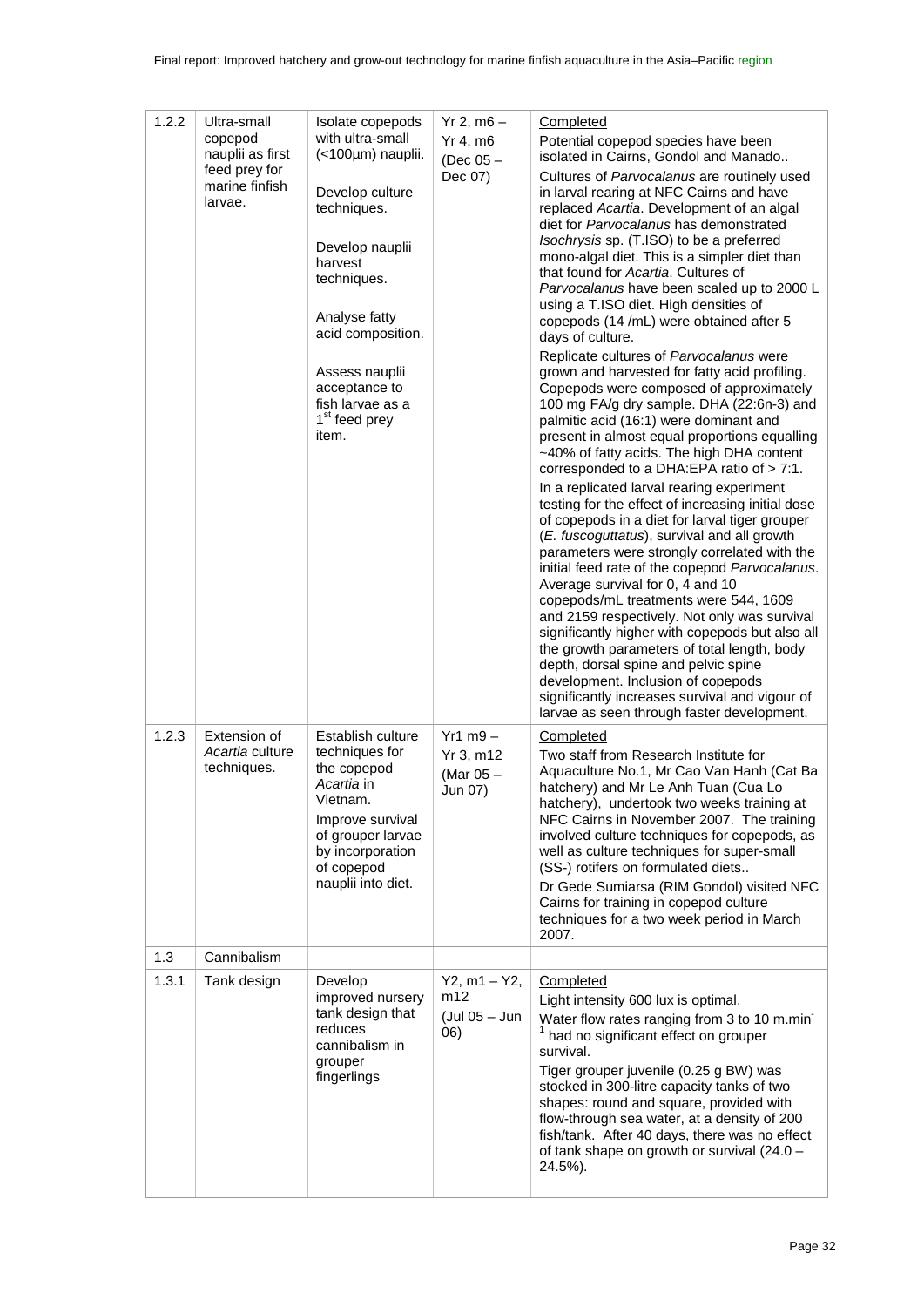| 1.3.2 | Feed<br>management                                    | Develop cost-<br>effective feed<br>management<br>techniques to<br>reduce<br>cannibalism in<br>grouper<br>fingerlings                                 | $Y3, m7 - Y3,$<br>m12<br>(Jan 07 –<br>Jun 07)        | Completed<br>Results indicate that fish that commenced<br>feeding earlier in the day (0700) had better<br>survival (24.5%) than fish fed commencing at<br>0900 (9.2%) or 1100 (7.2%).                                                                                                                |
|-------|-------------------------------------------------------|------------------------------------------------------------------------------------------------------------------------------------------------------|------------------------------------------------------|------------------------------------------------------------------------------------------------------------------------------------------------------------------------------------------------------------------------------------------------------------------------------------------------------|
| 1.3.3 | Feed<br>development<br>for late larvae /<br>juveniles | Develop cost-<br>effective late<br>larval / weaning<br>diets to reduce<br>cannibalism:<br>induce earlier<br>metamorphosis<br>by diet<br>manipulation | $Yr2$ , m1 – $Yr$<br>3, m12<br>(Jul 05 – Jun<br>(07) | Completed<br>Overall, various trials carried out at RIM<br>Gondol with different diets and attractants<br>have demonstrated that compounded diets<br>can equal or exceed the performance of<br>'trash' fish diets. However, the results from<br>using various attractants have been<br>inconsistent. |

# *Objective 2: Develop cost-effective grow-out diets*

| no. | activity                                            | outputs/<br>milestones                                                                                                                        | completion<br>date                                 | comments                                                                                                                                                                                                                                                                                                                                                                                                                                                                                        |
|-----|-----------------------------------------------------|-----------------------------------------------------------------------------------------------------------------------------------------------|----------------------------------------------------|-------------------------------------------------------------------------------------------------------------------------------------------------------------------------------------------------------------------------------------------------------------------------------------------------------------------------------------------------------------------------------------------------------------------------------------------------------------------------------------------------|
| 2.1 | Ingredient<br>digestibility,<br>lower-cost<br>feeds | Definition of<br>digestibility of 9<br>feed ingredients<br>Digestibility of<br>plant by-products<br>as protein and<br>energy sources          | Yr 2, m1 to<br>Yr 3, m12<br>(Jul 05 - Jun<br>07)   | Completed for 4 animal feed ingredients<br>(poultry offal meal, mysid meal, golden snail<br>meal, green mussel meal) and 4 plant feed<br>ingredients (rice bran, maize-yellow, maize-<br>white and sorghum).                                                                                                                                                                                                                                                                                    |
|     |                                                     | Assess potential<br>of terrestrial<br>meals to replace<br>fishmeal in<br>grouper<br>(E. fuscoguttatus<br>and E. coioides)<br>diets            | Yr 3, m6 to<br>Yr 4, m12<br>(Dec $06 -$<br>Jun 08) | Completed<br>Golden snail meal and fermented blood meal<br>were successfully used to replace fishmeal<br>at relatively low inclusion rates: 20% and 9%<br>respectively.<br>Poultry offal silage meal showed more<br>potential, with satisfactory growth and<br>survival at inclusion rates up to the maximum<br>of 20%.                                                                                                                                                                         |
| 2.2 | <b>Nutrient</b><br>requirements                     | Protein:energy<br>and lipid<br>requirements of<br>large $(>500 g)$<br>groupers                                                                | $Yr 3, m1-6$<br>$($ Jul 06 $-$<br>Dec 06)          | Completed<br>RIM Gondol results indicate that dietary<br>levels of 38% protein and 9% lipid is<br>sufficient for growth of larger tiger grouper<br>(>250g). Higher lipid levels result in fat<br>deposition rather than increased growth<br>RICA Maros results indicate that a diet<br>containing 46% protein and 11% lipid is<br>suitable for supporting growth and protein<br>efficiency of tiger grouper. Lipid content of<br>fish fillet increases when lipid content of diet<br>increases. |
|     |                                                     | Comparative<br>requirements of<br>C. altivelis and E.<br>fuscoguttatus / E.<br>cojoides for<br>protein, lipid and<br>essential fatty<br>acids | $Yr 2, m6 -$<br>Yr 3, m6<br>(Dec $05-$<br>Dec 06)  | Completed<br>Groupers have a high requirement for n-3<br>fatty acid in the diet, and substitution of fish<br>oil with soybean oil is limited to 3% soybean<br>oil and 2% fish oil; higher levels of soybean<br>oil (which is high in n-6 fatty acids) reduce<br>growth performance in tiger grouper.                                                                                                                                                                                            |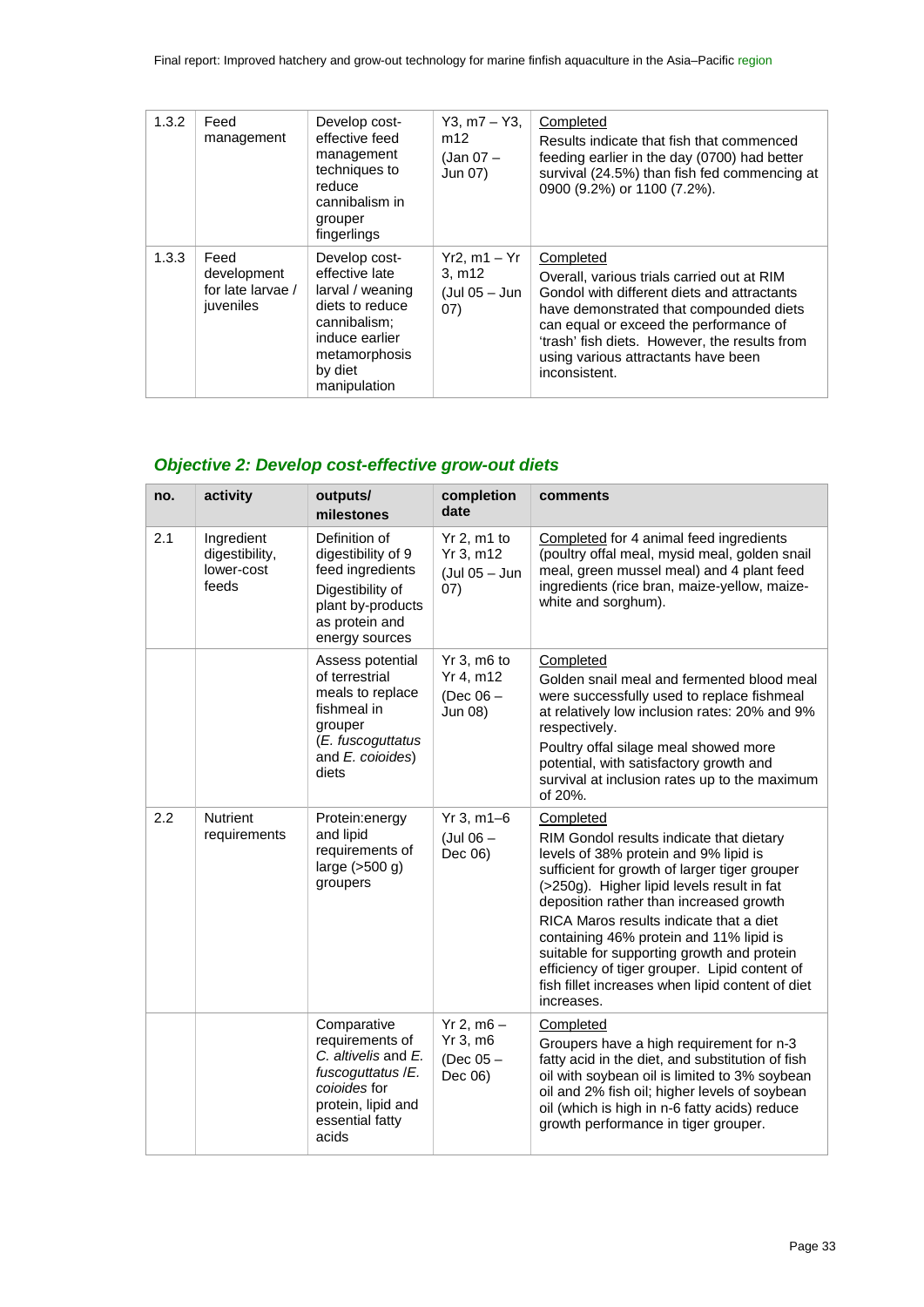| 2.3 | Low-polluting<br>feeds                         | Reduce nutrient<br>outputs from<br>cage culture<br>using improved<br>feed<br>management<br>practices and<br>high nutrient<br>specification<br>diets                      | $Yr$ 3, m $6-Yr$<br>4, m6<br>$(Dec 06 -$<br>Dec 07) | This was based on a planned linkage<br>between FIS/2002/077 and FIS/2003/027<br>which did not eventuate. Instead,<br>FIS/2003/027 was linked with FIS/2002/076.                                                                                                                                                                                                                                                                                                                                                                                                                                                                                                                                                                                                                                                                                                 |
|-----|------------------------------------------------|--------------------------------------------------------------------------------------------------------------------------------------------------------------------------|-----------------------------------------------------|-----------------------------------------------------------------------------------------------------------------------------------------------------------------------------------------------------------------------------------------------------------------------------------------------------------------------------------------------------------------------------------------------------------------------------------------------------------------------------------------------------------------------------------------------------------------------------------------------------------------------------------------------------------------------------------------------------------------------------------------------------------------------------------------------------------------------------------------------------------------|
| 2.4 | Commercial<br>testing of<br>developed<br>feeds | Demonstrate<br>cost-<br>effectiveness of<br>commercial<br>feeds vs. 'trash'<br>fish                                                                                      | $Yr 4, m1-12$<br>(Jul 07 - Jun<br>08)               | Completed<br>Coral trout (P. leopardus) fed a commercial<br>pellet feed and a custom-made (RIM-<br>Gondol) feed showed good survival and<br>growth responses.<br>RIM Gondol undertook a comparison of<br>pellet diet and 'trash' fish fed to P. leopardus<br>and white-spotted grouper (E.<br>coeruleopunctatus). 'Trash' fish<br>outperformed the commercial pellet with both<br>species. Coral trout fed 'trash' fish were<br>substantially larger (554 g) after 180 days<br>than those fed the pellet diet (366 g).<br>Survival of fish fed both diets was similar.<br>Overall, these results suggest that pellet<br>diets at best provide equivalent performance<br>to 'trash' fish, but often perform poorly.                                                                                                                                              |
| 2.5 | Effect of feed<br>on product<br>quality        | Impact of dietary<br>practices (feeds<br>management and<br>formulation) on<br>chemical (lipid<br>and omega-3<br>fatty acid) and<br>sensory quality of<br>fish determined | $Yr 3. m9 -$<br>Yr 4, m12<br>(Mar 07 -<br>Jun 08)   | Completed<br>A trial at RICA Maros with tiger grouper<br>reared from $\sim$ 50 to 250 g using a<br>commercial pellet demonstrated that grouper<br>need be fed only once daily for optimal<br>performance. Slightly restricting the feeding<br>rate to the medium rate used in this study<br>$(3.2 - 1.6\%$ biomass) has the advantage of<br>improving the efficiency of feed utilization<br>(and minimizing feed wastage) while not<br>severely reducing growth rate of the fish.<br>This feeding practice may also ensure that a<br>more marketable fish with only a moderate<br>amount of body lipid is produced.<br>Taste tests with E. fuscoguttatus and C.<br>altivelis in Hong Kong showed that while<br>wild-caught C. altivelis were preferred to<br>farmed fish, overall the quality of farmed fish<br>of both species was acceptable to<br>consumers. |

# *Objective 3: Facilitate technology adoption*

| activity<br>completion<br>outputs/<br>no.<br>date<br>milestones | comments |
|-----------------------------------------------------------------|----------|
|-----------------------------------------------------------------|----------|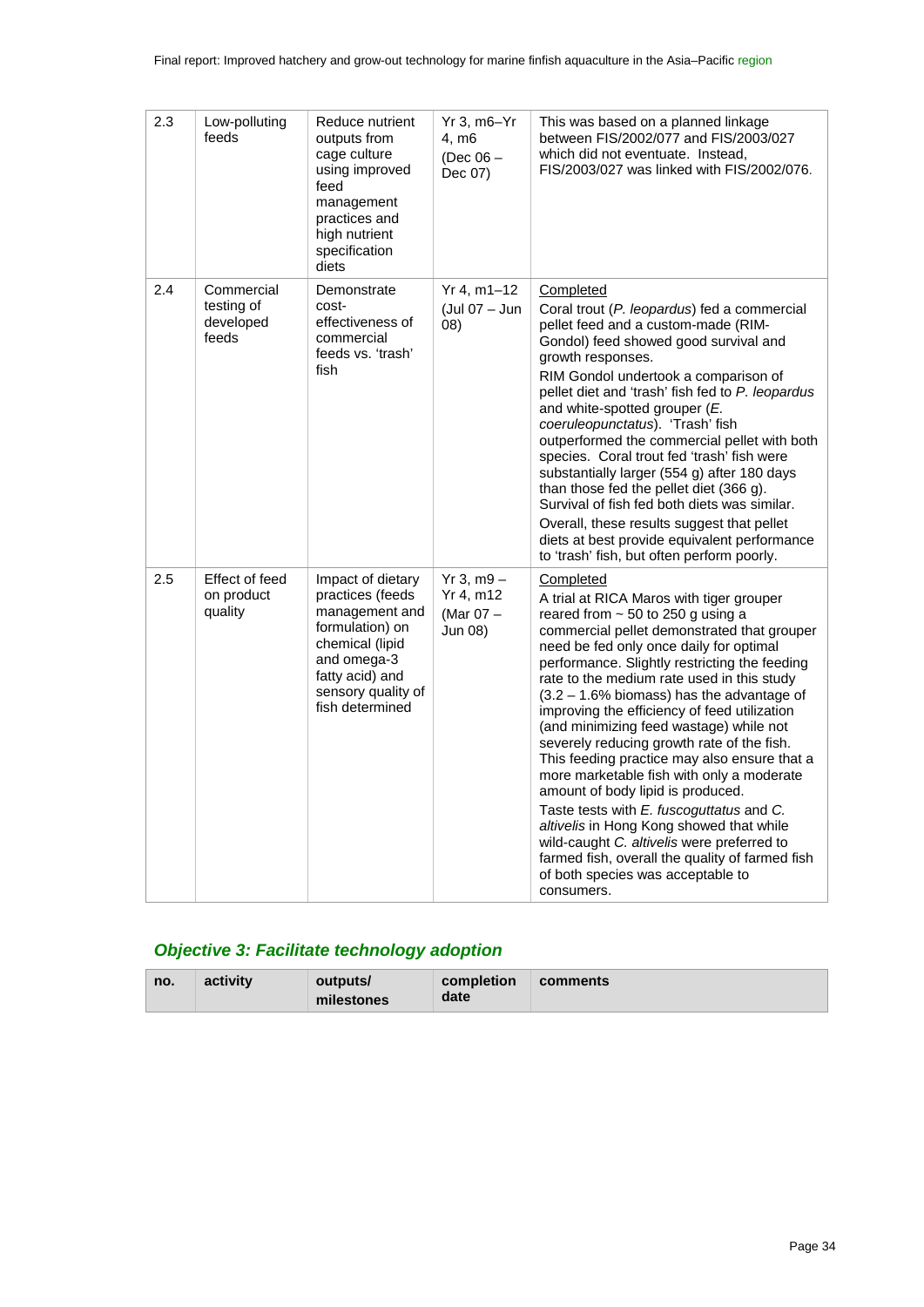| 3.1 | Identify<br>constraints to<br>technology<br>uptake | Selection of<br>research sites in<br>Indonesia,<br>Vietnam,<br>Thailand<br>Research<br>methodologies<br>developed.<br>Baseline data<br>collected.                          | $Yr 2$ , m1-m6<br>$($ Jul – Dec<br>2005)                           | Completed<br>Farm level data were collected from:<br>Indonesia: 34 grow-out farms (cages<br>$\bullet$<br>and pen systems)<br>Thailand: 33 farms (pond and cage<br>$\bullet$<br>systems)<br>Vietnam: 42 farms (cage system)<br>$\bullet$<br>Hatchery data were collected from two<br>locations in Indonesia:<br>Situbondo: 16 hatcheries<br>$\bullet$<br>Gondol: 15 hatcheries<br>$\bullet$ |
|-----|----------------------------------------------------|----------------------------------------------------------------------------------------------------------------------------------------------------------------------------|--------------------------------------------------------------------|--------------------------------------------------------------------------------------------------------------------------------------------------------------------------------------------------------------------------------------------------------------------------------------------------------------------------------------------------------------------------------------------|
|     |                                                    | Assessment of<br>constraints to<br>technology<br>adoption                                                                                                                  | $Yr 2, m1 -$<br>$Yr$ 3, m $6$<br>(Jul 2005 -<br>Dec 2006)          | Completed<br>Major constraints to uptake of small-scale<br>hatchery and grow-out feeds identified.                                                                                                                                                                                                                                                                                         |
| 3.2 | Strategies to<br>assist<br>technology<br>adoption  | Implementation<br>of strategies to<br>facilitate<br>technology<br>adoption                                                                                                 | $Yr 3, m7 -$<br>$Yr$ 4, m12<br>(Jan 2007 -<br>Jun 2006)            | Completed<br>Implementation through development of<br>marine finfish BMPs. Process started with<br>workshop in Lampung, November 2007.<br>Nutrition workshop (follow-up to Crawford<br>Fund Masterclass) to target training /<br>information presentation to commercial feed<br>formulators in Indonesia was undertaken in<br>Surabaya in October 2009.                                    |
|     |                                                    | Data analysis,<br>socio-economic<br>report prepared                                                                                                                        | $Yr 4, m6 -$<br>m12<br>(Dec 2007 -<br>Jun 2008)                    | Completed                                                                                                                                                                                                                                                                                                                                                                                  |
| 3.3 | Extension and<br>communication<br>s                | Production and<br>distribution of 3<br>extension<br>manuals                                                                                                                | $Yr3$ , m1 - $Yr$<br>4, m <sub>6</sub><br>(Jul 2006 -<br>Dec 2007) | Outstanding<br>Three extension manuals have been drafted<br>on:<br>Hatchery production of tiger grouper<br>$\bullet$<br>(Ketut Sugama)<br>Nursery culture for groupers (Suko Ismi)<br>$\bullet$<br>Grow-out (Mike Rimmer)                                                                                                                                                                  |
|     |                                                    | Web site<br>maintenance<br><b>APMFAN e-</b><br>newsletter<br>published<br>quarterly<br>Marine finfish<br>aquaculture<br>media monitoring<br>e-news published<br>bi-monthly | $Yr1, m1 - Yr$<br>4, m12<br>(Jul 2004 -<br>Jun 2008)               | Completed<br>Marine finfish aquaculture articles are<br>incorporated in the 'Marine Finfish' section of<br>the NACA magazine 'Aquaculture Asia', and<br>published on the NACA web site<br>(www.enaca.org).<br>APMFAN e-newsletter and media monitoring<br>were discontinued due to staff losses at<br>NACA.                                                                                |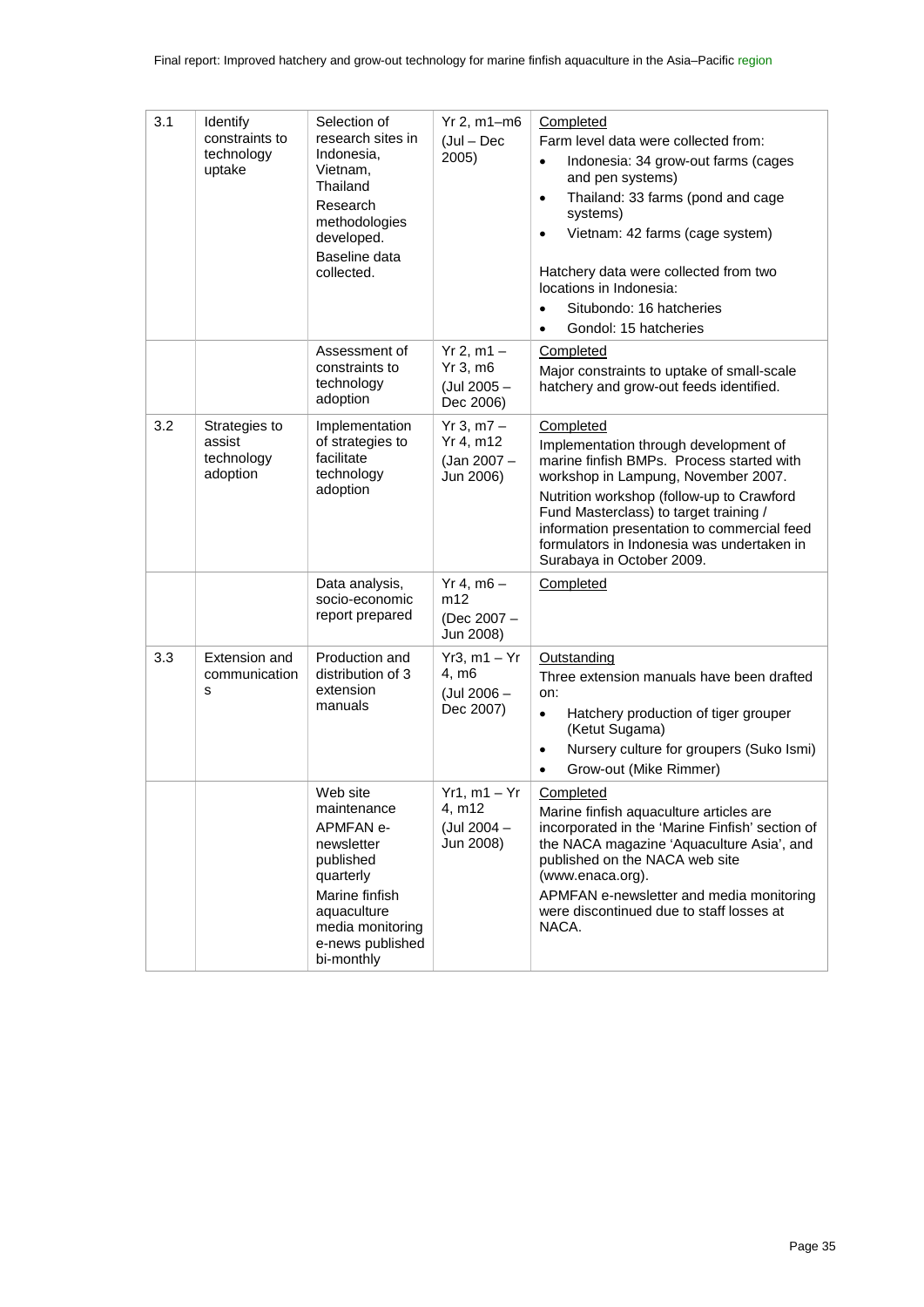| 3.4 | Training<br>courses                             | Regional grouper<br>hatchery training<br>course - CRIA or<br>DGA centres as<br>appropriate | Yr 1, m7–12<br>Yr 2, m7-12<br>Yr 3, m7-12<br>$(Jan - Jun)$<br>2004, 2005,<br>2006) | Completed<br>Four training courses have been held at<br><b>BBAP Situbondo:</b><br>18 April - 8 May 2005: 17 participants from 8<br>countries.<br>20 November – 9 December 2006: 20<br>participants from 13 countries.<br>9-29 July 2007: 16 participants from 8<br>countries.<br>5-25 May 2008: 19 participants from 10<br>countries.<br>APMFAN also organised a marine finfish<br>hatchery training course in Thailand in May<br>2007 for 6 trainees from Pacific Islands on<br>behalf of SPC. |
|-----|-------------------------------------------------|--------------------------------------------------------------------------------------------|------------------------------------------------------------------------------------|-------------------------------------------------------------------------------------------------------------------------------------------------------------------------------------------------------------------------------------------------------------------------------------------------------------------------------------------------------------------------------------------------------------------------------------------------------------------------------------------------|
|     |                                                 | Training of YPH<br>staff in farm-<br>made feeds<br>(RICA)                                  | Yr 2, m1-12<br>(Jul 2005 -<br>Jun 2006)                                            | Completed<br>Five farmers and staff from Yayasan Palu<br>Hijau (Central Sulawesi) attended a short<br>course on grouper feed management at<br>RICA Maros, 19-23 September 2005.                                                                                                                                                                                                                                                                                                                 |
| 3.5 | <b>APMFAN</b><br>strengthening<br>and expansion | Assess regional<br>interest in formal<br>membership of<br><b>APMFAN</b>                    | $Yr2, m1 - Yr$<br>1. m6<br>$($ Jul – Dec<br>2005)                                  | Completed<br>Following expression of support by NACA<br>member countries, a model based on the<br>NACA Fish Health Program model was<br>developed.                                                                                                                                                                                                                                                                                                                                              |
|     |                                                 | Formalise<br>institutions and<br>individuals as<br><b>RRCs and RREs</b>                    | $Yr2, m7 -$<br>Yr2, m12<br>$(Jan - Jun)$<br>2006)                                  | Completed<br>A total of 11 institutions have been<br>recognised as Regional Resource Centres<br>(RRCs).<br>Institute profiles have been completed for 6<br>Indonesian institutions.<br>Thirty-one individuals have been recognised<br>as Regional Resource Experts (RREs).                                                                                                                                                                                                                      |
|     |                                                 | Attract corporate<br>sponsorship of<br>newsletter and<br>other network<br>activities       | $Yr 1, m1 -$<br>Yr4, m12<br>(Jul 2004 -<br>Jun 2008)                               | Completed<br>Support from Skretting Asia, which<br>sponsored the APFMAN web portal, news<br>and communications, and provided<br>scholarships for developing country<br>participants in the APMFAN grouper<br>hatchery training course, lapsed in March<br>2009. No other sponsors have been<br>engaged.                                                                                                                                                                                         |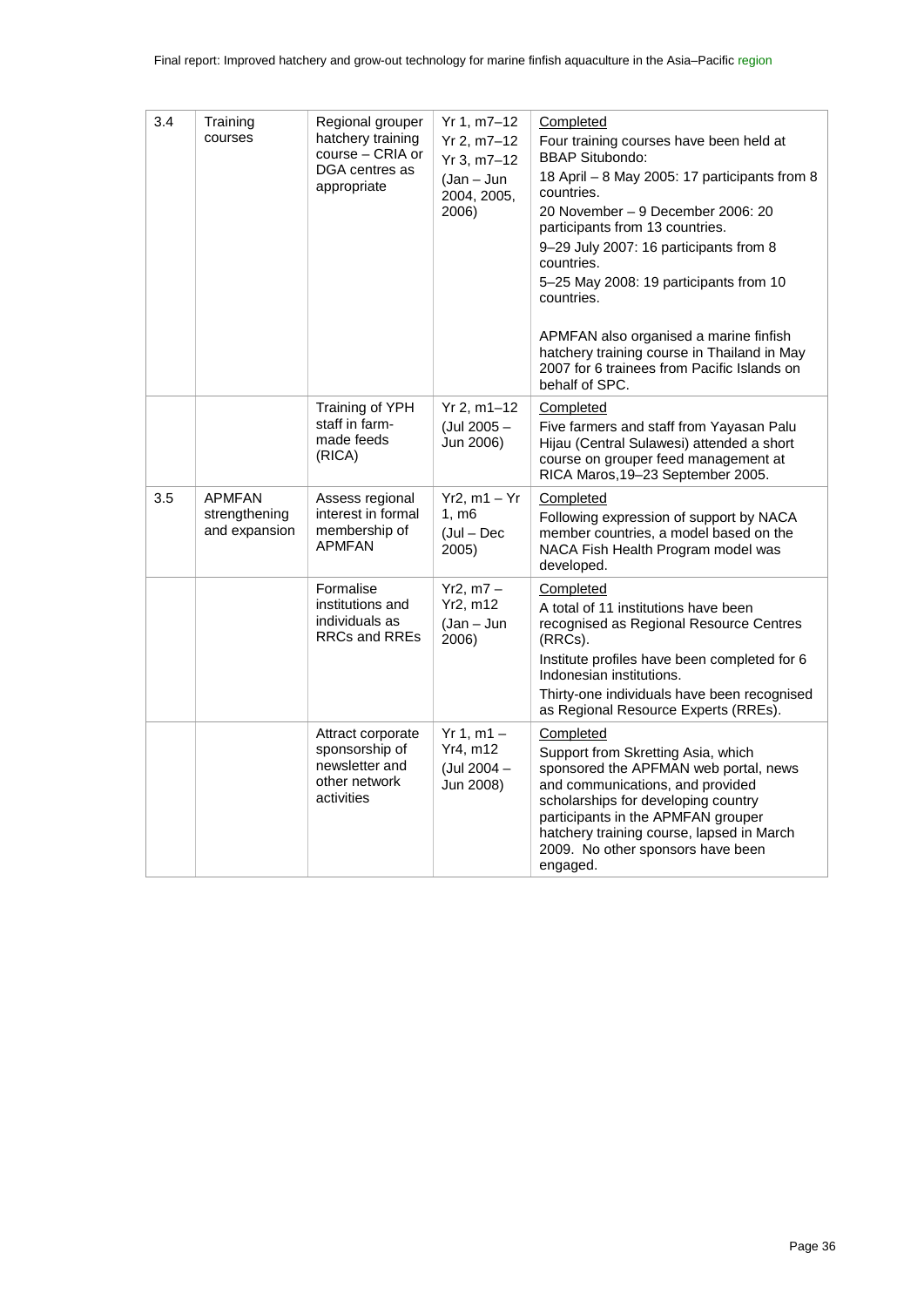# **7 Key results and discussion**

## **Objective 1 – Improve hatchery production technology for highvalue marine finfish**

**1.2 Improve survival and reliability of production of high-value marine finfish, focussing on** *Epinephelus coioides***,** *E. fuscoguttatus***,**  *Cromileptes altivelis***, and** *Plectropomus* **spp., in hatcheries through improvements in larval rearing technologies**

## *1.1.1 Larval nutrition*

#### *Nutritional composition of prey organisms and HUFA supplementation*

Total lipid and fatty acid composition of *N. oculata* were higher than those of freshwater *Chlorella* sp. [\(Table 9\)](#page-36-0). *Brachionus* enriched with Algamac-3050 and DHA-Selco contained higher total lipids (6.3 and 5.0%, respectively) than the pre-enriched level (2.0%). Algamac-3050 increased the levels of DHA, ARA and EPA in rotifers while DHA-Selco increased DHA and ARA levels only. The total lipid content in *Artemia* when enriched with DHA-Selco (14.4%) was more than twice as high than when enriched with Algamac-3050 (6% ), thus n-3 and n-6 HUFA levels were also higher using DHA-Selco.

<span id="page-36-0"></span>Table 9 Lipids and fatty acid composition (% dry weight) of natural food samples from RIM Gondol in March 2008. Under phytoplankton, *Brachionus* and *Artemia* column headings, treatment means with the same superscript are not significantly different at  $P > 0.05$ .

|                            |                   | <b>Brachionus</b><br>Phytoplankton |                     |                   |                   | <b>Artemia</b>    |                   |
|----------------------------|-------------------|------------------------------------|---------------------|-------------------|-------------------|-------------------|-------------------|
| <b>FAME</b>                | Chlorella<br>sp.  | N.oculata                          | Pre-<br>enriched    | Algamac-<br>3050  | DHA-<br>Selco     | Algamac-<br>3050  | DHA-<br>Selco     |
| $20:4n-6$<br>(ARA)         | 0.06 <sup>b</sup> | 0.25 <sup>a</sup>                  | 0.01 <sup>b</sup>   | 0.19 <sup>a</sup> | 0.19 <sup>a</sup> | $0.10^{b}$        | 0.18 <sup>a</sup> |
| $20:5n-3$<br>(EPA)         | 0.21 <sup>b</sup> | 1.03 <sup>a</sup>                  | 0.03 <sup>b</sup>   | 0.18 <sup>a</sup> | 0.20 <sup>b</sup> | $0.19^{b}$        | 1.07 <sup>a</sup> |
| 22:6n-3<br>(DHA)           | nd                | nd                                 | 0.05 <sup>c</sup>   | 0.86 <sup>a</sup> | 0.20 <sup>b</sup> | 0.29 <sup>b</sup> | 1.10 <sup>a</sup> |
| <b>Saturates</b>           | $0.44^{b}$        | 1.58 <sup>a</sup>                  | $0.43$ <sup>c</sup> | 2.40 <sup>a</sup> | 1.08 <sup>b</sup> | $1.10^{b}$        | 3.46 <sup>a</sup> |
| <b>Monounsa</b><br>turates | 0.34 <sup>b</sup> | 1.68 $a$                           | 0.49 <sup>c</sup>   | $0.75^{b}$        | 1.28 $a$          | $1.42^{b}$        | 3.10 <sup>a</sup> |
| n-3 FA                     | 0.22 <sup>b</sup> | 1.03 <sup>a</sup>                  | 0.15 <sup>c</sup>   | 1.23 $a$          | 0.39 <sup>b</sup> | 0.63 <sup>b</sup> | 2.75 <sup>a</sup> |
| n-6 FA                     | $0.10^{b}$        | 0.61 <sup>a</sup>                  | 0.30 <sup>b</sup>   | 0.38 <sup>b</sup> | 0.91 <sup>a</sup> | $1.26^{b}$        | 2.13 <sup>a</sup> |
| n-3 HUFA                   | 0.21 <sup>b</sup> | 1.03 <sup>a</sup>                  | $0.14$ <sup>c</sup> | 1.20 <sup>a</sup> | 0.39 <sup>b</sup> | $0.51^{b}$        | 2.46 <sup>a</sup> |
| n-6 HUFA                   | 0.06 <sup>b</sup> | 0.25 <sup>a</sup>                  | $0.01$ <sup>c</sup> | $0.19^{b}$        | 0.42 <sup>a</sup> | $0.12^{b}$        | 0.25 <sup>a</sup> |
| n-3:n-6 FA                 | 2.20 <sup>a</sup> | 1.69 <sup>b</sup>                  | 0.50 <sup>b</sup>   | 3.24 <sup>a</sup> | 0.43 <sup>b</sup> | 0.50 <sup>b</sup> | 1.29 <sup>a</sup> |
| <b>DHA:ARA</b>             | nd                | nd                                 | 5.00 <sup>a</sup>   | 4.53 $a$          | 1.05 <sup>b</sup> | 2.90 <sup>b</sup> | 6.11 <sup>a</sup> |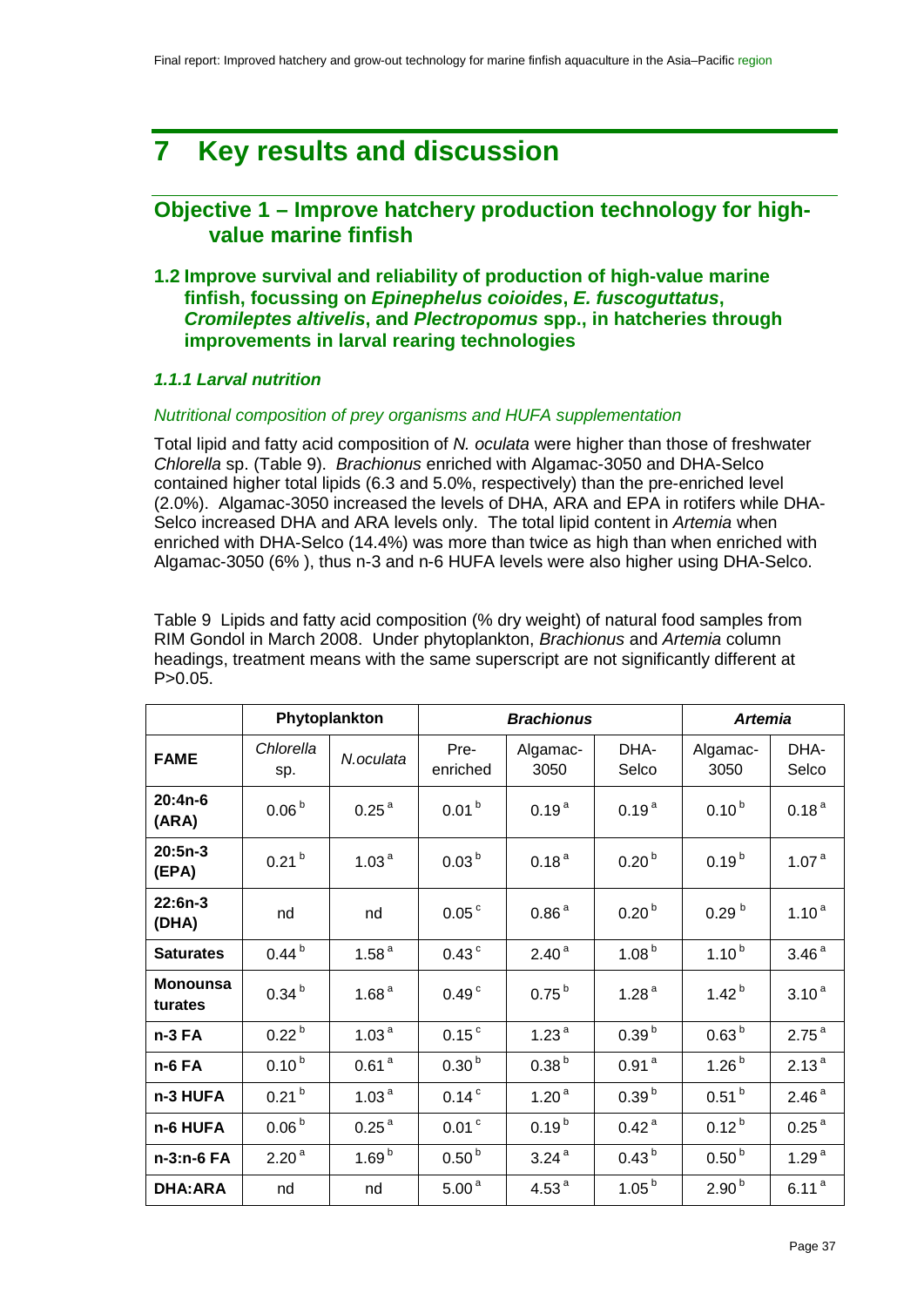| <b>DHA:EPA</b>         | nd                | nd                | 1.67 $b$          | 4.78 $^{a}$       | 1.00 $b$          | 1.53 $a$          | 1.03 $a$    |
|------------------------|-------------------|-------------------|-------------------|-------------------|-------------------|-------------------|-------------|
| EPA: ARA               | 3.50 <sup>b</sup> | 4.12 $a$          | 3.00 <sup>a</sup> | 0.95 <sup>b</sup> | $0.11$ $\degree$  | 1.90 $b$          | 5.94 $^{a}$ |
| <b>Total</b><br>lipids | 1.44 $^{\rm b}$   | 7.57 <sup>a</sup> | 2.00 <sup>c</sup> | 5.00 $b$          | 6.26 <sup>a</sup> | 6.02 <sup>b</sup> | 14.37 $a$   |

## *Larval fatty acid requirement*

## *Newly hatched and unfed day 3 larvae*

Tiger grouper newly hatched larvae (NHL) contained DHA> ARA > EPA (about 10, 6.4 and 4.4% of total lipids). Total lipids of NHL (3.91  $\mu$ g ind<sup>-1</sup>) declined 53.2% (1.83  $\mu$ g ind<sup>-1</sup>) in unfed day-3 larvae ([Table 10](#page-37-0)). The NHL contained higher NL (2.63  $\mu$ g ind<sup>-1</sup>) than PL  $(1.28 \,\mu g \, \text{ind}^{-1})$ . Day-3 larvae utilized more NL (74.5%, 0.67  $\mu g \, \text{ind}^{-1}$ ) than PL (9.4%, 1.16 µg ind<sup>-1</sup>). Major losses occurred in NL monounsaturated (MUFA, 83.1%), saturated (SFA, 72.6%), and polyunsaturated fatty acids (PUFA, 68.2%) while losses in PL were lower (10.9%, 18.2% and 3.9%, respectively). These losses indicate that NL fatty acids were primarily spent for energy whereas PL fatty acids were generally conserved. Generally, polar and neutral HUFA contents were: DHA>ARA>EPA. The pattern of conservation for NL HUFA was ARA>DHA>EPA while for PL was DHA>ARA>EPA. Among the HUFAs, the polar DHA was most conserved indicating a very high essentiality of this fatty acid for growth and development of early stage tiger grouper larvae.

|                     |            | <b>NL</b> | <b>PL</b>  |       | % Conserved |           | % Utilised |           |
|---------------------|------------|-----------|------------|-------|-------------|-----------|------------|-----------|
|                     | <b>NHL</b> | Day 3     | <b>NHL</b> | Day 3 | NL.         | <b>PL</b> | <b>NL</b>  | <b>PL</b> |
| <b>Lipids</b>       | 2.63       | 0.67      | 1.28       | 1.16  | 25.5        | 90.6      | 74.5       | 9.4       |
| <b>Fatty acids:</b> |            |           |            |       |             |           |            |           |
| <b>SFA</b>          | 0.95       | 0.26      | 0.55       | 0.49  | 27.4        | 89.1      | 72.6       | 10.9      |
| <b>MUFA</b>         | 0.83       | 0.14      | 0.22       | 0.18  | 16.9        | 81.8      | 83.1       | 18.2      |
| <b>PUFA</b>         | 0.85       | 0.27      | 0.51       | 0.49  | 31.8        | 96.1      | 68.2       | 3.9       |
| $20:4n-6$<br>(ARA)  | 0.13       | 0.07      | 0.12       | 0.06  | 53.8        | 50.0      | 46.2       | 50.0      |
| $20:5n-3$<br>(EPA)  | 0.12       | 0.02      | 0.05       | 0.01  | 16.7        | 20.0      | 83.3       | 80.0      |
| $22:6n-3$<br>(DHA)  | 0.23       | 0.07      | 0.16       | 0.15  | 30.4        | 93.8      | 69.6       | 6.2       |
| Ratio:              |            |           |            |       |             |           |            |           |
| <b>DHA:ARA</b>      | 1.77       | 1.00      | 1.33       | 2.50  |             |           |            |           |
| <b>DHA:EPA</b>      | 1.92       | 3.50      | 3.20       | 15.00 |             |           |            |           |
| EPA:ARA             | 0.92       | 0.29      | 0.42       | 0.17  |             |           |            |           |

<span id="page-37-0"></span>Table 10 Neutral (NL) and polar lipid (PL) fatty acids in *E. fuscoguttatus* newly hatched larvae (NHL) and unfed day-3 larvae ( $\mu$ g ind<sup>-1</sup> DW). TL= NL + PL; TL of NHL and day-3 larvae were 3.91 and 1.83  $\mu$ g ind<sup>-1</sup> DW, respectively.

*Day-18 and day-25 larvae starved for two days*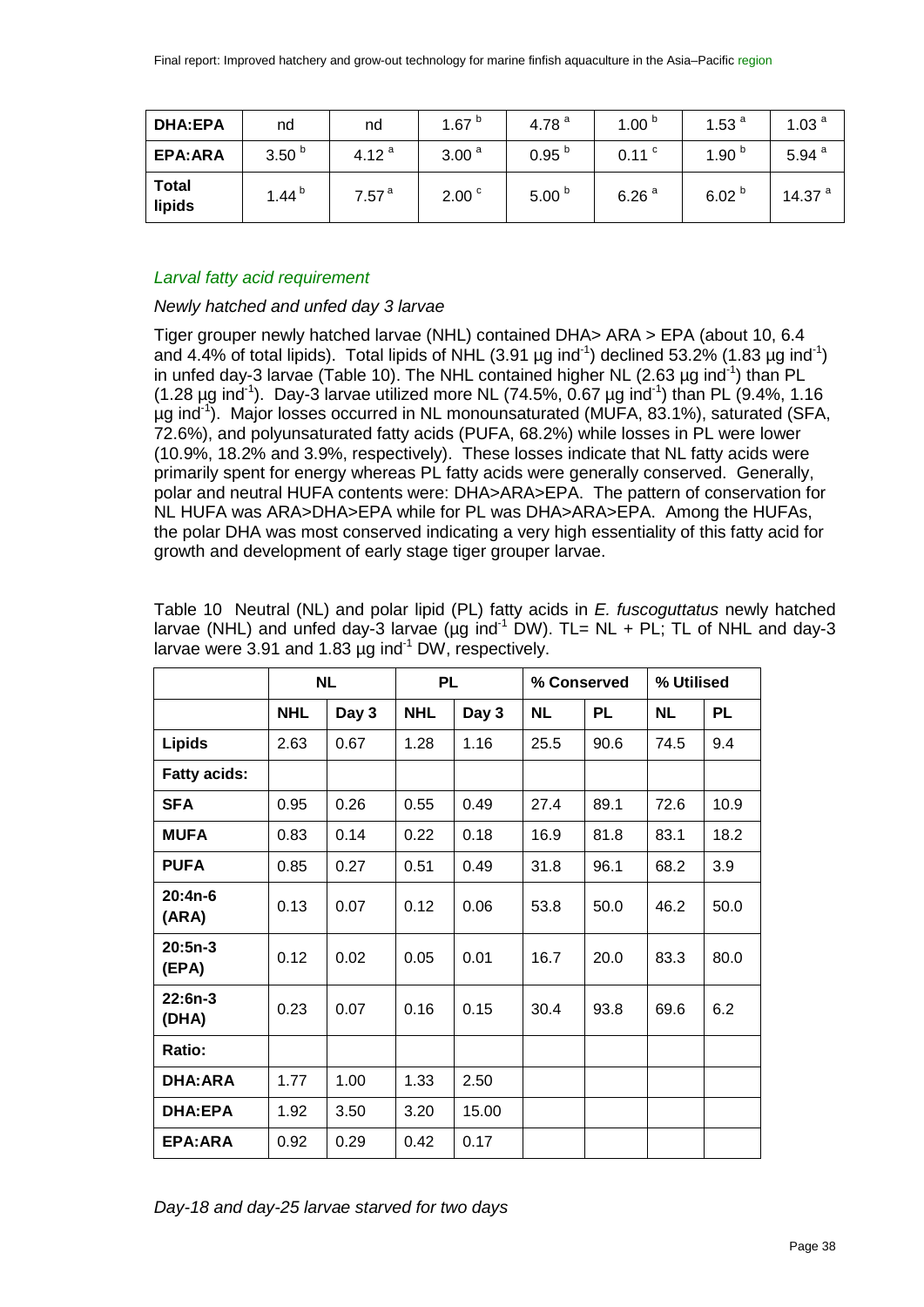Total lipids increased in fed larvae (day-18 to day-25), from 128.1 to 245.3  $\mu$ g ind<sup>-1</sup> and respectively decreased to 51.5 and 102.4 µg ind<sup>-1</sup> after two days starving [\(Table 11\)](#page-38-0). Neutral lipids (69.26 and 127.44  $\mu$ g ind<sup>-1</sup>) were greater than PL (36.73 and 75.21  $\mu$ g ind<sup>-1</sup>) in fed larvae. Saturated, MUFA and PUFA contents of NL and PL of fed larvae increased with age and the pattern of HUFA accumulation was DHA>ARA>EPA. Utilization was MUFA > SFA > PUFA for both starved day-20 and day-27 larvae, but day-20 used more NL while day-27 used more PL. Conserved HUFA of starved day-20 larvae was ARA>DHA>EPA (NL) and DHA>ARA>EPA (PL) while that of starved day-27 larvae was ARA>EPA>DHA (NL) and EPA>DHA>ARA (PL). Among the HUFAs, DHA and ARA were more conserved in starved day-20 larvae. In both larval stages, neutral ARA was highly conserved.

|                                          | Fed        | Starv.     | Fed        | Starv.     | %            |              | $\frac{9}{6}$ |           | $\frac{9}{6}$ |
|------------------------------------------|------------|------------|------------|------------|--------------|--------------|---------------|-----------|---------------|
|                                          |            |            |            |            | gain         |              | conserved     | loss      |               |
|                                          | Day-<br>18 | Day-<br>20 | Day-<br>25 | Day-<br>27 | $18 -$<br>25 | $18 -$<br>20 | $25 - 27$     | $18 - 20$ | $25 - 27$     |
| Larval DW (mg<br>$ind-1$                 | 1.82       | 1.20       | 3.90       | 2.40       | 114.3        | 65.9         | 61.5          | 34.1      | 38.5          |
| TL ( $\mu$ g ind <sup>-1</sup> )         | 128.10     | 51.50      | 245.30     | 102.40     | 91.5         | 40.2         | 41.7          | 59.8      | 58.3          |
| NL ( $\mu$ g ind <sup>-1</sup> )         | 69.26      | 24.62      | 127.44     | 60.39      | 84.0         | 35.6         | 47.4          | 64.4      | 52.6          |
| PL ( $\mu$ g ind <sup>-1</sup> )         | 36.73      | 17.65      | 75.21      | 24.53      | 104.8        | 48.1         | 32.6          | 51.9      | 67.4          |
| Neutral FA ( $\mu$ g ind <sup>-1</sup> ) |            |            |            |            |              |              |               |           |               |
| <b>SFA</b>                               | 25.02      | 9.55       | 46.03      | 25.52      | 83.9         | 38.2         | 55.4          | 61.8      | 44.6          |
| <b>MUFA</b>                              | 21.86      | 5.14       | 40.22      | 11.91      | 83.9         | 23.5         | 29.6          | 76.5      | 70.4          |
| <b>PUFA</b>                              | 22.38      | 9.92       | 41.19      | 22.97      | 84.1         | 44.3         | 55.8          | 55.7      | 44.2          |
| 20:4n-6 (ARA)                            | 3.42       | 2.57       | 6.30       | 5.95       | 84.2         | 75.1         | 94.5          | 24.9      | 5.5           |
| 20:5n-3 (EPA)                            | 3.16       | 0.73       | 5.81       | 1.70       | 83.9         | 23.3         | 29.3          | 76.7      | 70.7          |
| 22:6n-3 (DHA)                            | 6.06       | 2.57       | 11.15      | 2.55       | 83.9         | 42.5         | 22.9          | 57.5      | 77.1          |
| Ratio:                                   |            |            |            |            |              |              |               |           |               |
| <b>DHA:ARA</b>                           | 1.77       | 1.00       | 1.77       | 0.43       |              |              |               |           |               |
| <b>DHA:EPA</b>                           | 1.92       | 3.52       | 1.92       | 1.50       |              |              |               |           |               |
| EPA:ARA                                  | 0.92       | 0.28       | 0.92       | 0.29       |              |              |               |           |               |
| Polar FA (mg ind <sup>-1</sup> )         |            |            |            |            |              |              |               |           |               |
| <b>SFA</b>                               | 15.78      | 7.46       | 32.32      | 10.45      | 104.8        | 47.3         | 32.3          | 52.7      | 67.7          |
| <b>MUFA</b>                              | 6.31       | 2.74       | 12.93      | 3.41       | 104.9        | 43.4         | 26.4          | 56.6      | 73.6          |
| <b>PUFA</b>                              | 14.63      | 7.46       | 29.97      | 10.68      | 104.9        | 50.9         | 35.6          | 49.1      | 64.4          |
| $20:4n-6$                                | 3.44       | 0.91       | 7.05       | 1.36       | 104.9        | 26.5         | 19.3          | 73.5      | 80.7          |
| $20:5n-3$                                | 1.43       | 0.15       | 2.94       | 1.82       | 105.6        | 10.6         | 61.9          | 89.4      | 38.1          |

<span id="page-38-0"></span>Table 11 Larval dry weight (DW), total (TL), neutral (NL) and polar (PL) lipids and fatty acids (FA) of *E. fuscoguttatus* reared for 18 and 25 days then starved for two days (Starv.).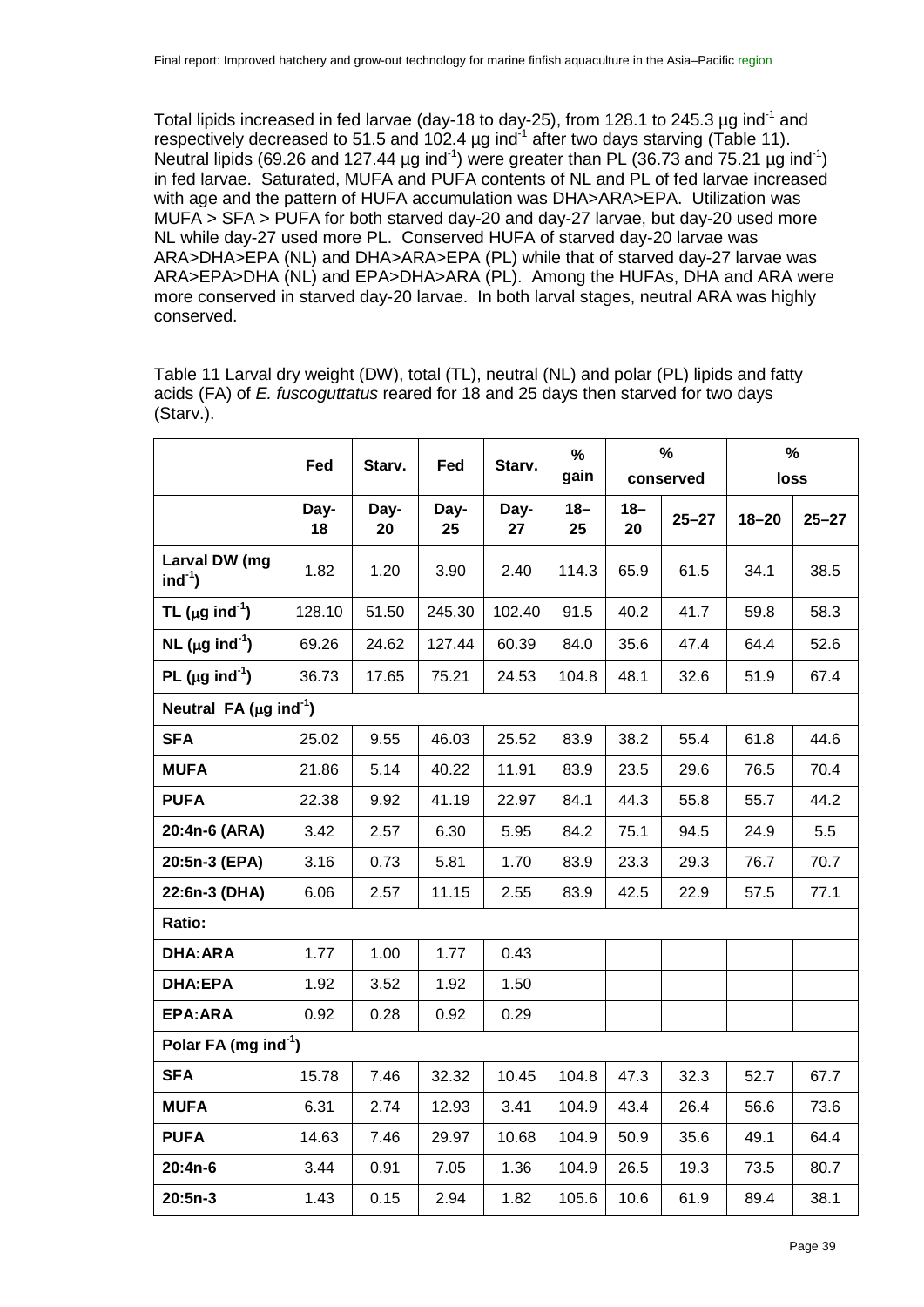| $22:6n-3$      | 4.59 | 2.28  | 9.40 | 4.09 | 104.8 | 49.7 | 43.5 | 50.3 | 56.5 |
|----------------|------|-------|------|------|-------|------|------|------|------|
| Ratio:         |      |       |      |      |       |      |      |      |      |
| <b>DHA:ARA</b> | 1.33 | 2.51  | 1.33 | 3.01 |       |      |      |      |      |
| <b>DHA:EPA</b> | 3.21 | 15.20 | 3.20 | 2.25 |       |      |      |      |      |
| EPA:ARA        | 0.42 | 0.16  | 0.42 | 1.34 |       |      |      |      |      |

In summary, newly hatched tiger grouper larvae contained high levels of DHA, ARA and EPA demonstrating the importance of these HUFAs in larval development. The major lipid energy source of unfed day-3 larvae was NL while PL, particularly DHA, was more conserved.

NL and PL fatty acids of hatchery reared fish increased with age and the pattern of HUFA accumulation was DHA>ARA>EPA.

The major lipid energy source of two-day starved day-20 and day-27 larvae was NL and PL respectively, and the pattern of utilisation was MUFA > SFA > PUFA. A higher essentiality of DHA and ARA than EPA was indicated by two-day starved day-20 larvae. In both larval age groups, neutral ARA was highly conserved.

## *Morphological and histological study of opercular deformities*

The normal operculum complex protected the gill arches and closed the opercular cavity like a lid. With operculum deformity, the structure of the operculum was variously affected and the gills as well as the gill-chamber showed different degrees of exposure [\(Figure 3\)](#page-39-0). The deformity expanded ventrally affecting the branchiostegal rays which curled inwards resulting in a shortening of the branchiostegal membrane [\(Figure 3,](#page-39-0) C); and in a very severe case – only bent, short, thin, soft, and irregular free edge of the operculum was left [\(Figure 3,](#page-39-0) D). The folding which partly or entirely affected the length of the free edge, created a curve of varying degrees.



<span id="page-39-0"></span>Figure 3 External morphology of the head region of mouse grouper, showing (A) normal operculum; and deoperculation that was (B) slight, (C) severe, and (D) very severe

Histology of the normal operculum showed a regular succession of bone and tissue layers and the gill cavity was completely covered by the operculum complex [\(Figure 4,](#page-40-0) A). Operculum deformity that seemed slight [\(Figure 4,](#page-40-0) B) and unilateral visually appeared histologically to be bilateral [\(Figure 4,](#page-40-0) B). There was loss of structural integrity in both opercula with a folding of the free edge of one operculum into the gill chamber and the free edge of the other operculum bent outwards with epithelial tissue proliferation and fusion [\(Figure 4,](#page-40-0) B). The observed changes included a hypoplasia of muscle fibres and a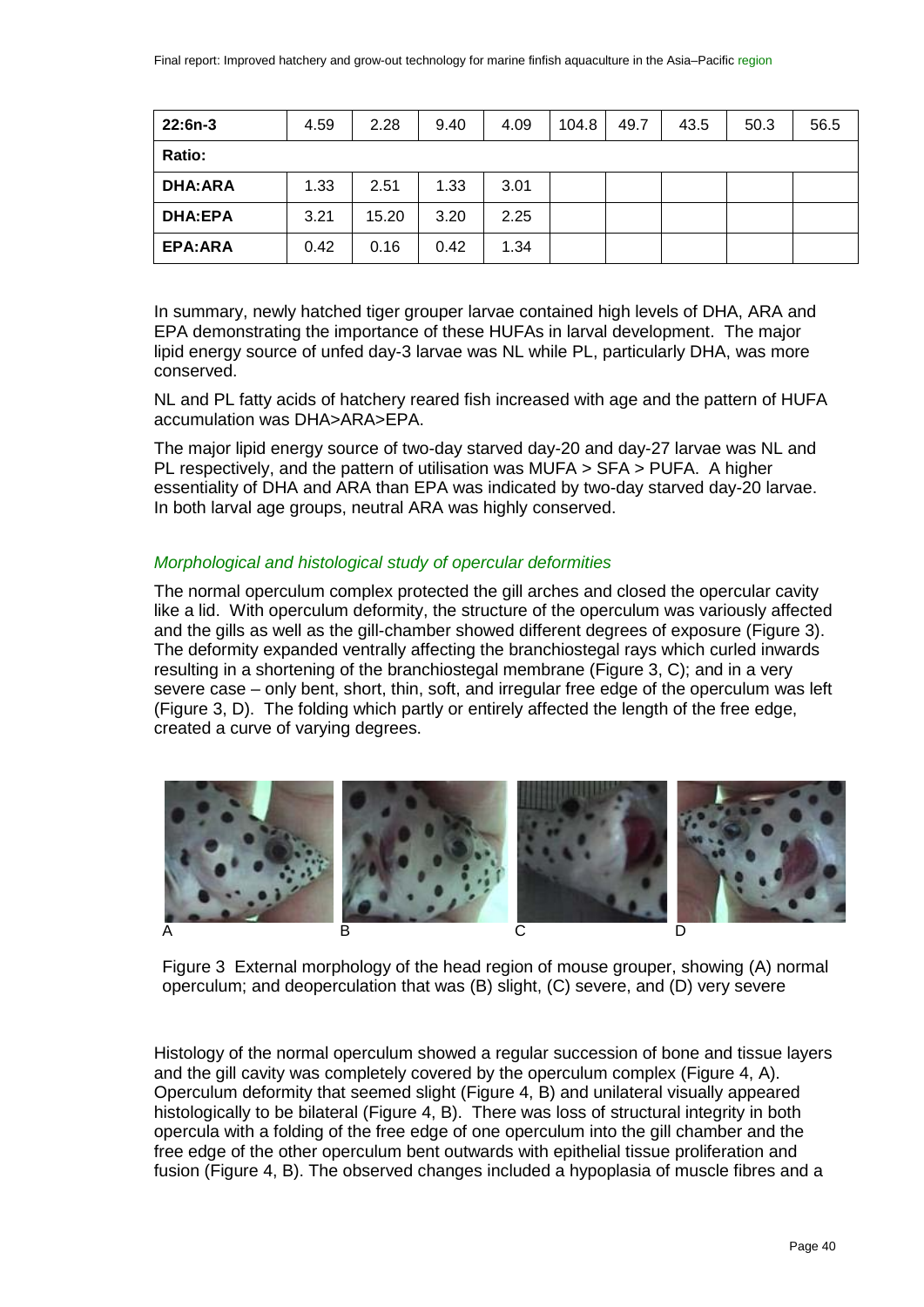fusion of tissues between surfaces that come into contact [\(Figure 4,](#page-40-0) B, C and D). This deformity affected the operculum bone complex and connective tissues at varied severity.



<span id="page-40-0"></span>Figure 4 Histology of head region of mouse grouper, showing (A) sagittal view of normal operculum; (B) cross-section of bilateral deformed opercula; (C) cross-section of deformed left and normal right operculum; (D) sagittal view of very severe deoperculation.

Further experiments are needed in order to understand the causal factors behind deoperculation, to verify these observations, and to determine the earliest occurrence of deformities from which an improved hatchery protocol can be derived to minimize or eliminate deformities.

## *Vitamin C feeding trial*

Full recovery from bilateral operculum deformity accounted for 10-25% of the total number of fish stocked per treatment [\(Table 12\)](#page-40-1). There were different degrees of recovery and some fish did not show any signs of recovery [\(Figure 5\)](#page-41-0). Despite the deformities, fish fed actively, survived and even gained weight during the experiment. Numerically, the number of fully recovered fish fed Otohemi alone was the highest [\(Table 12\)](#page-40-1), although this treatment was not significantly different from the other treatments. Treatments with high levels of nutritional supplementation (such as the Otohemi enriched with both Phosphitan C and DHA-Selco) might contain excessive levels of nutrients to become toxic to the fish. Unpublished SEAFDEC AQD studies have shown that phosphated vitamin C at 540 ppm is toxic to juvenile (13–90 g body weight) mangrove red snapper (*Lutjanus argentimaculatus*) (Catacutan *et al.* in press).

| <b>Dietary treatment</b>                         | <b>Fish with normal</b><br>opercula <sup>*1,2</sup> | No. of survivors<br>$(%)^{1,2}$ | Weight gain<br>$(\%)^2$ | $FCR^2$         |
|--------------------------------------------------|-----------------------------------------------------|---------------------------------|-------------------------|-----------------|
| $NRD$ <sup>*3</sup>                              | 11 (18%)                                            | 59 (98.3%)                      | $582 \pm 45.8$          | $1.82 \pm 0.62$ |
| Otohemi <sup>*4</sup>                            | 15 (25%)                                            | 58 (96.7%)                      | $638 \pm 30.6$          | $1.64 \pm 0.38$ |
| Otohemi + 2000 ppm<br>Phosphitan C <sup>*5</sup> | 12 (20%)                                            | 59 (98.3%)                      | $669 \pm 40.8$          | $1.58 \pm 0.40$ |
| Otohemi + 6% DHA-<br>Selco <sup>*6</sup>         | 9(15%)                                              | 60 (100%)                       | $621 \pm 51.5$          | $1.72 \pm 0.44$ |

<span id="page-40-1"></span>Table 12 Recovery, growth and feed performance of mouse grouper fed different diets to improve fingerling quality.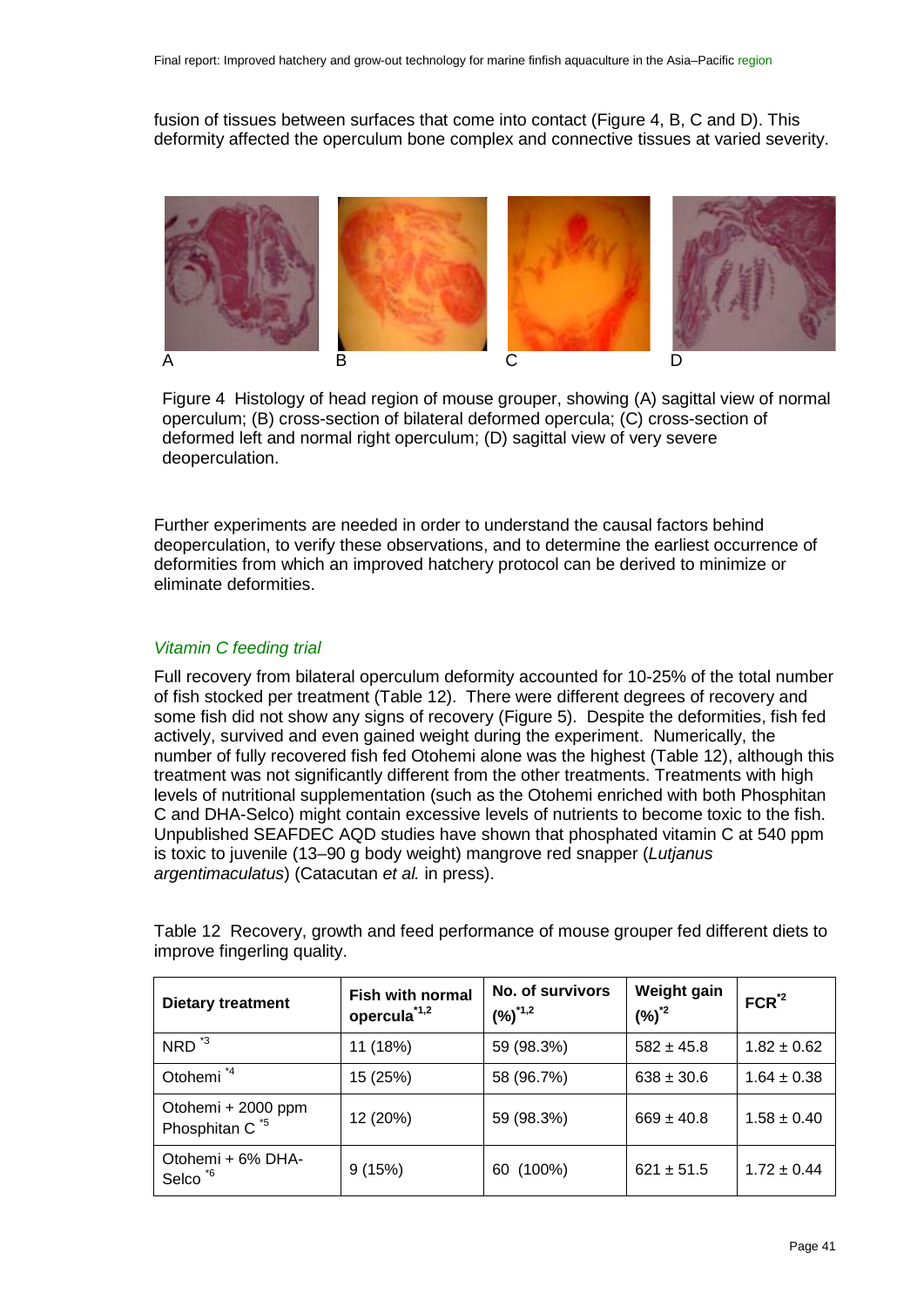| Otohemi + 2000 ppm<br>Phosphitan $C + 6%$<br>DHA-Selco | 6(10%) | 55 (91.7%) | $610 \pm 35.2$ | $1.78 \pm 0.36$ |
|--------------------------------------------------------|--------|------------|----------------|-----------------|
|--------------------------------------------------------|--------|------------|----------------|-----------------|

Notes

\*1 Out of 60 fish per treatment.

\*2 Mean ± SD of fish with apparently normal opercula and of survival are not shown but all treatments were not significantly different at P>0.05.

\*3 NRD: n-3 HUFA 28 mg g<sup>-1</sup>, vit C 2,000 mg kg<sup>-1</sup>,\*4 Otohemi: > 12% lipid. \*5 Phosphitan C (93% ascorbyl-2monophosphate or 875 ppm ascorbic acid). \*6DHA-Selco: vit A 1,500,000 IU kg<sup>-1</sup>, vit B3 150,000 IU kg<sup>-1</sup>, vit E 3,600 mg kg $^1$ , vit C 800 mg kg $^1$ , n-3 HUFA min 200 mg g $^1$  dwt, and DHA/EPA min 2.5.



<span id="page-41-0"></span>Figure 5 Mouse grouper (A) with operculum deformity; (B) fully recovered; (C) partially recovered or did not recover.

The two commercial diets used in this study were the usual fish nursery feeds used at RIM Gondol. Although the occurrence of operculum deformity in mouse grouper at RIM Gondol was highly variable in occurrence and severity, it is likely that the incidence would have been higher if high-quality feeds were not used. Mouse grouper is a high value aquaculture species and studies on the prevention and healing of operculum deformity are worth pursuing.

## *1.1.2 Larval digestion*

#### *Transfer of high sensitivity enzyme analysis technology*

Training of RIM Gondol staff members in use of fluorescence detection for enzyme activity was undertaken at NFC Cairns. Subsequent training of RIM Gondol staff in sample protocols and preparation of crude enzyme extract occurred during visits by NFC Cairns staff to RIM Gondol during the project. However, the training was limited in extent because the RIM Gondol microplate reader was unable to use fluorescence detection techniques.

Modification of colorimetric techniques to microplate scale proved unsuccessful. While enzyme activity in 4–5 day old larvae are at lower measurable levels, preparation of crude extract for microplate assay requires significantly higher number of larvae sampled (approximately 500 to 1000) to provide a response within detectable limits. In comparison the fluorescent technology require only 30 larvae for a detectable level.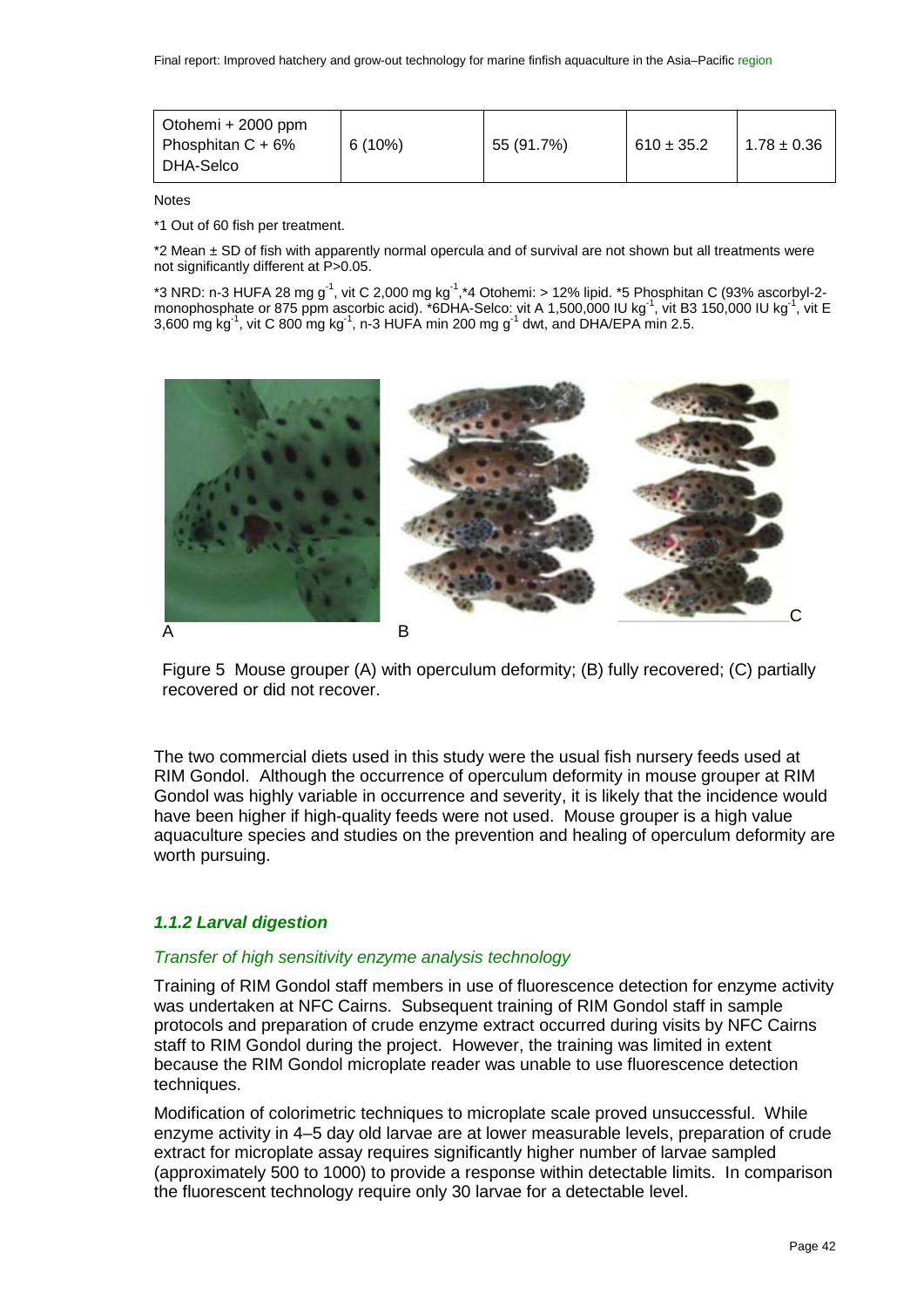#### *Enzyme response during initial first feeding stage*

Protease and amylase activity is present in both tiger grouper and coral trout prior to mouth opening [\(Figure 6\)](#page-43-0), which is presumably indicative of preparation for first feeding and a shift from endogenous to exogenous nutrition. However initial enzyme activity is very low compared to levels when the larvae commence feeding. Significant increases in protease and amylase activity were correlated with increases in consumption during days 5, 6, and 7 post-hatch [\(Figure 6\)](#page-43-0). Lipase activity is present in tiger grouper prior to first feeding; however no lipase activity could be detected in coral trout prior to day 5 posthatch [\(Figure 6\)](#page-43-0).

While both tiger grouper and coral trout demonstrate significant increasing levels of enzyme activity after first feeding through to day 10 post-hatch, coral trout generally shows a lower enzymatic capacity compared to tiger grouper [\(Figure 6\)](#page-43-0). This is reflected in the increased difficulty in rearing coral grouper larvae, with slower growth rates, and lower survival as early as day 10 post-hatch.

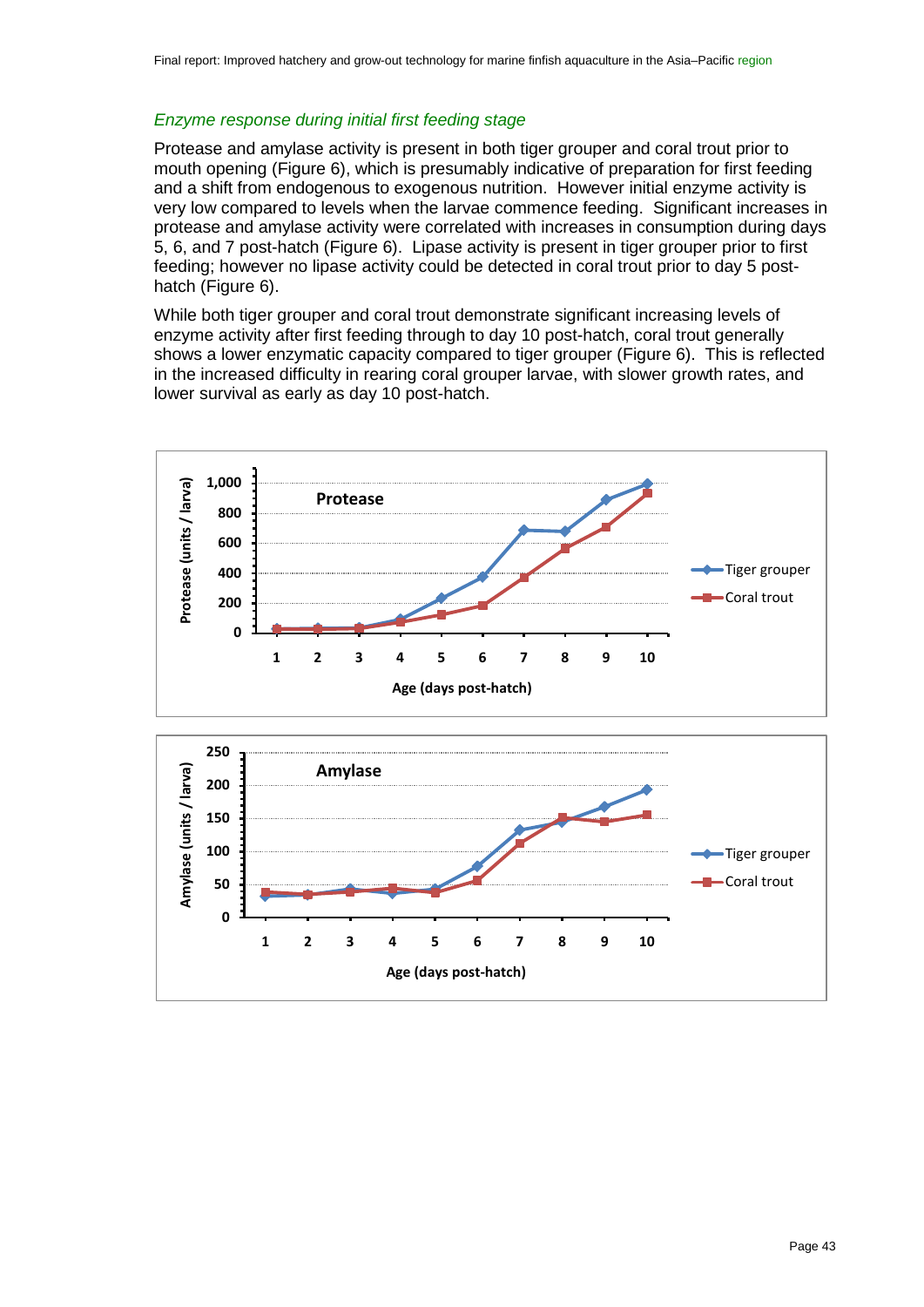

<span id="page-43-0"></span>Figure 6 Levels of protease, amylase and lipase in tiger grouper (*E. fuscoguttatus*) and coral trout (*P. leopardus*) during early stages of development.

#### *Enzyme responses during larval development*

Tiger grouper demonstrated a weak capacity in enzyme activity during the endogenous nutrition stage, prior to day 3 post-hatch and the on-set of first feeding. Enzyme activity increased significantly once larvae began exogenous nutrition, and continued to increase through to metamorphosis [\(Figure 7\)](#page-44-0). Significant increase in the levels of all enzymes, particularly protease and amylase, occur after the formation of the stomach and completion of digestive tract maturity between days 24 and 26 post-hatch.

The onset of metamorphosis at day 28–30 post-hatch and increase in enzyme activity is associated with the rapid uptake of inert diets.

Coral trout demonstrated a weaker capacity in enzyme activity during endogenous nutrition stage, as also seen in tiger grouper prior to day 3 post-hatch and at the on-set of first feeding enzyme levels are low. While activity of all enzymes increases once larvae being exogenous nutrition, protease and lipase only have a gradual increase until day 25- 30 post-hatch before rising significantly through to metamorphosis. Increases in enzymes (protease, amylase, and lipase) demonstrate a different rate compared to tiger grouper after day 10 post-hatch. The completion of stomach formation (day 30–33 post-hatch) and delayed onset of metamorphosis is indicative of the slower digestive tract development and lower enzyme activity in coral trout.

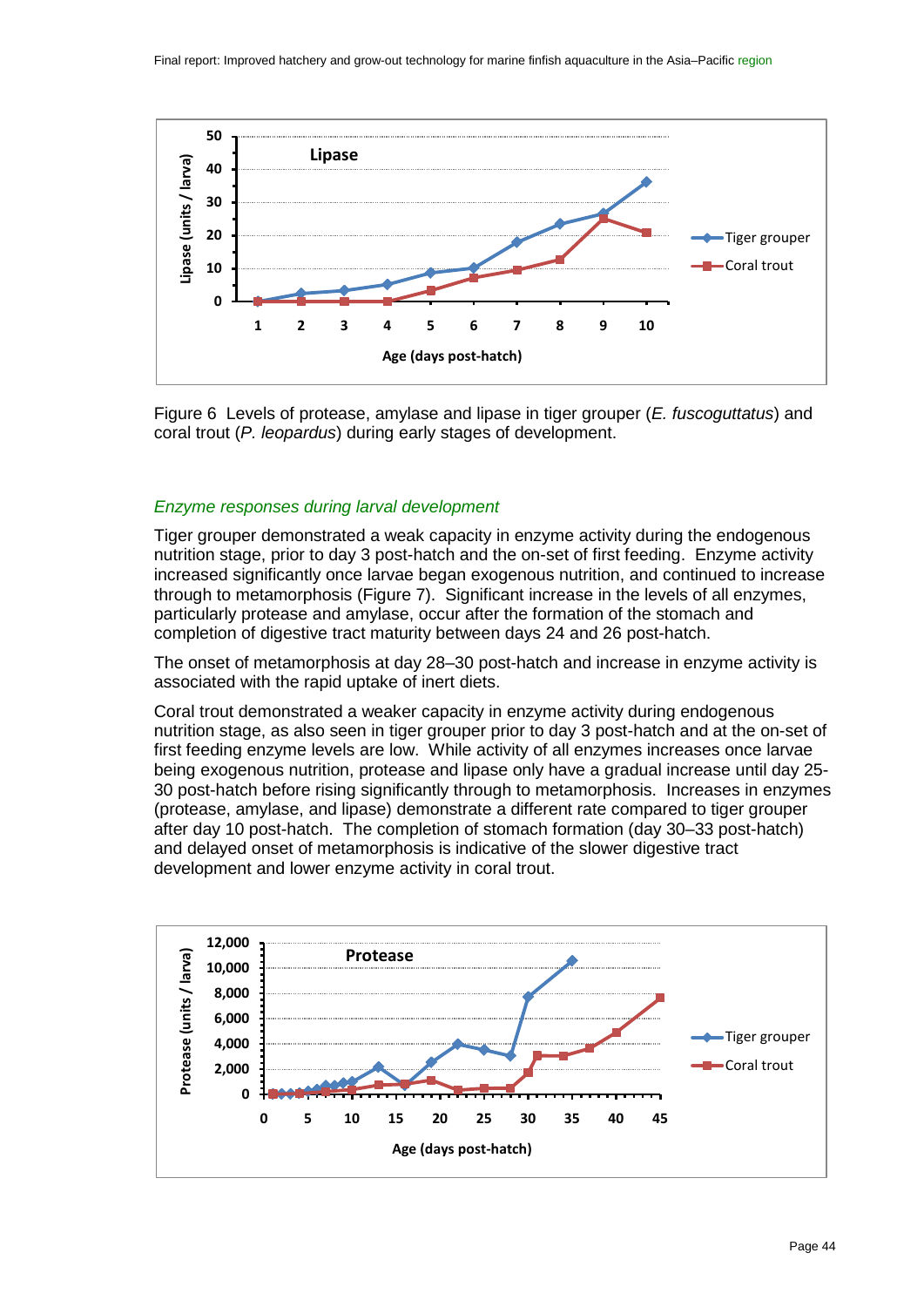

<span id="page-44-0"></span>Figure 7 Levels of protease, amylase, and lipase in tiger grouper (*E. fuscoguttatus*) and coral trout (*P. leopardus*), and acid phosphatase in tiger grouper, during larval development.

#### *Enzyme response to feed type*

Enzyme activity in response to the addition of rotifer or brine shrimp was not significant between treatments and comparable with the activity levels measured in the longitudinal study. However grouper larvae showed a decrease in enzyme activity in response to the withdrawal of live prey at day 20 post-hatch. Feeding inert diet only prior to completion of significant developmental changes (i.e. stomach formation) had a negative effect and is reflected in the reduction in feeding (starvation). Hence co-feeding of brine shrimp and inert diets is still recommended until the onset of metamorphosis in tiger grouper.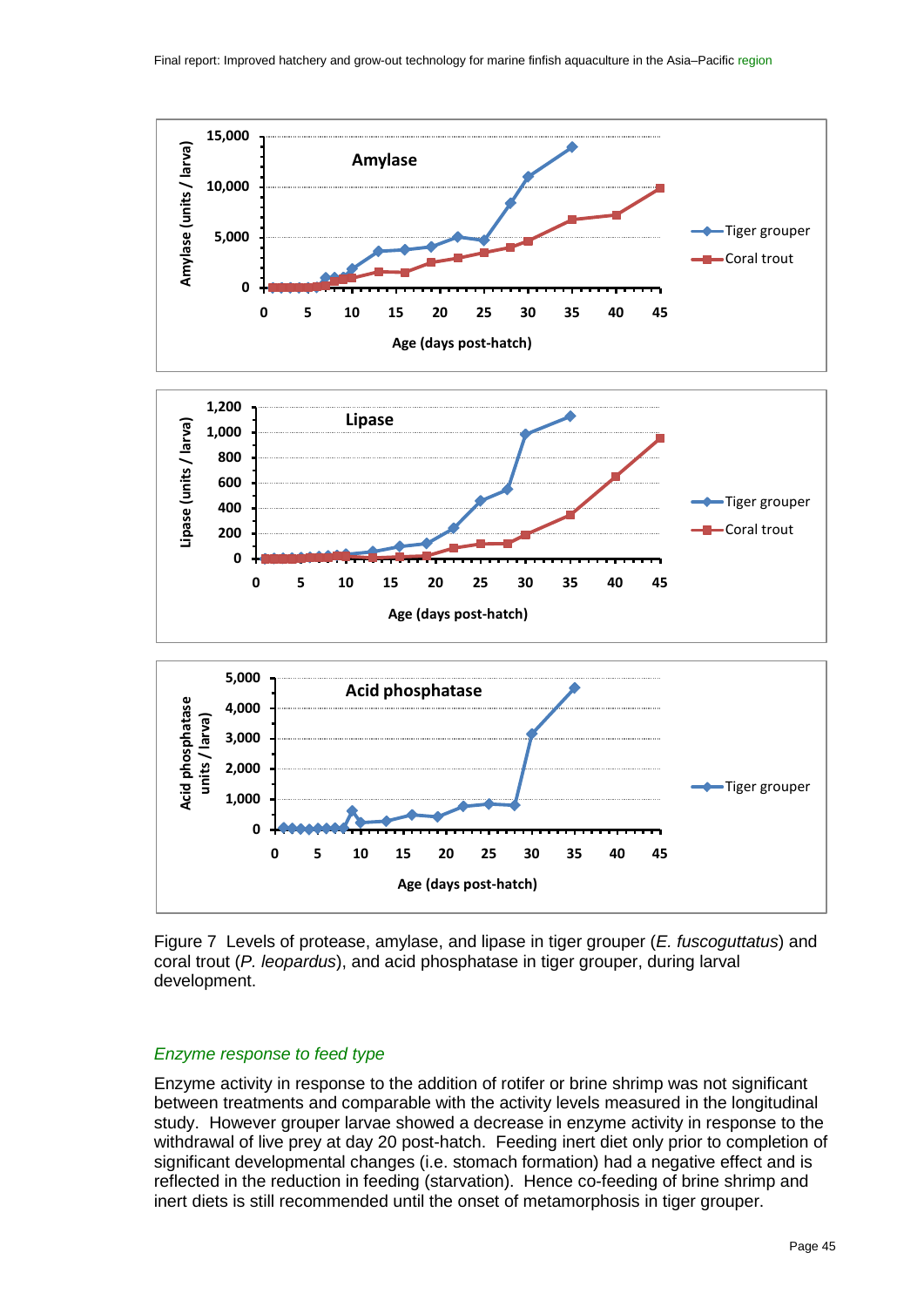In contrast to the use of other live prey organisms, tiger grouper larvae demonstrated a significant difference in enzymic (protease) response when copepod nauplii were incorporated in the larval diet. The use of copepods (in addition to rotifers) at levels of 4 and 12 ml<sup>-1</sup> significantly increased protease activity by 25.8% and 23.3% respectively by day 9 post-hatch ([Figure 8](#page-45-0)). A species such as coral trout, which has a reduced enzyme capacity during its early development stage, would particularly benefit from the use of copepods.



<span id="page-45-0"></span>Figure 8 Enzymic (protease) response to the addition of copepods in the diet for early stage larval tiger grouper *E. fuscoguttatus*.

## *1.1.3 Verification of intensive and semi-intensive hatchery techniques*

Hatchery techniques developed through the project were incorporated into hatchery protocols developed at NFC Cairns. In addition, interaction between researchers and staff from participating laboratories enabled the exchange of experiences which led to changes in practice in a variety of aspects of grouper larviculture. Specifically, the following aspects of larval rearing were changed or incorporated either as a result of experimental work carried out under the ACIAR project, or as a result of experiences with collaborating laboratories:

| <b>Aspect / practice</b>                                    | Original                                                   | <b>Current</b>                                                                      | Direct / Indirect     |
|-------------------------------------------------------------|------------------------------------------------------------|-------------------------------------------------------------------------------------|-----------------------|
| Broodstock sex ratio                                        | 1-2 $\delta$ /tank                                         | Increase 2-3 $\beta$ /tank                                                          | Indirect              |
| Egg handling                                                |                                                            | At defined development<br>stages                                                    | Direct<br>(FIS/97/73) |
| Larval rearing tank<br>colour                               | Dark blue                                                  | Yellow                                                                              | Indirect              |
| Use of copepods                                             | None or limited                                            | Routinely using<br>Parvocalanus                                                     |                       |
| Nutritional<br>supplementation of live<br>prey              | Based on L. calcarifer<br>data; unsuitable for<br>groupers | Using products better<br>targeting nutritional<br>requirements of grouper<br>larvae | <b>Direct</b>         |
| Use of squid oil to<br>prevent surface tension<br>mortality | <b>No</b>                                                  | Yes                                                                                 | Indirect              |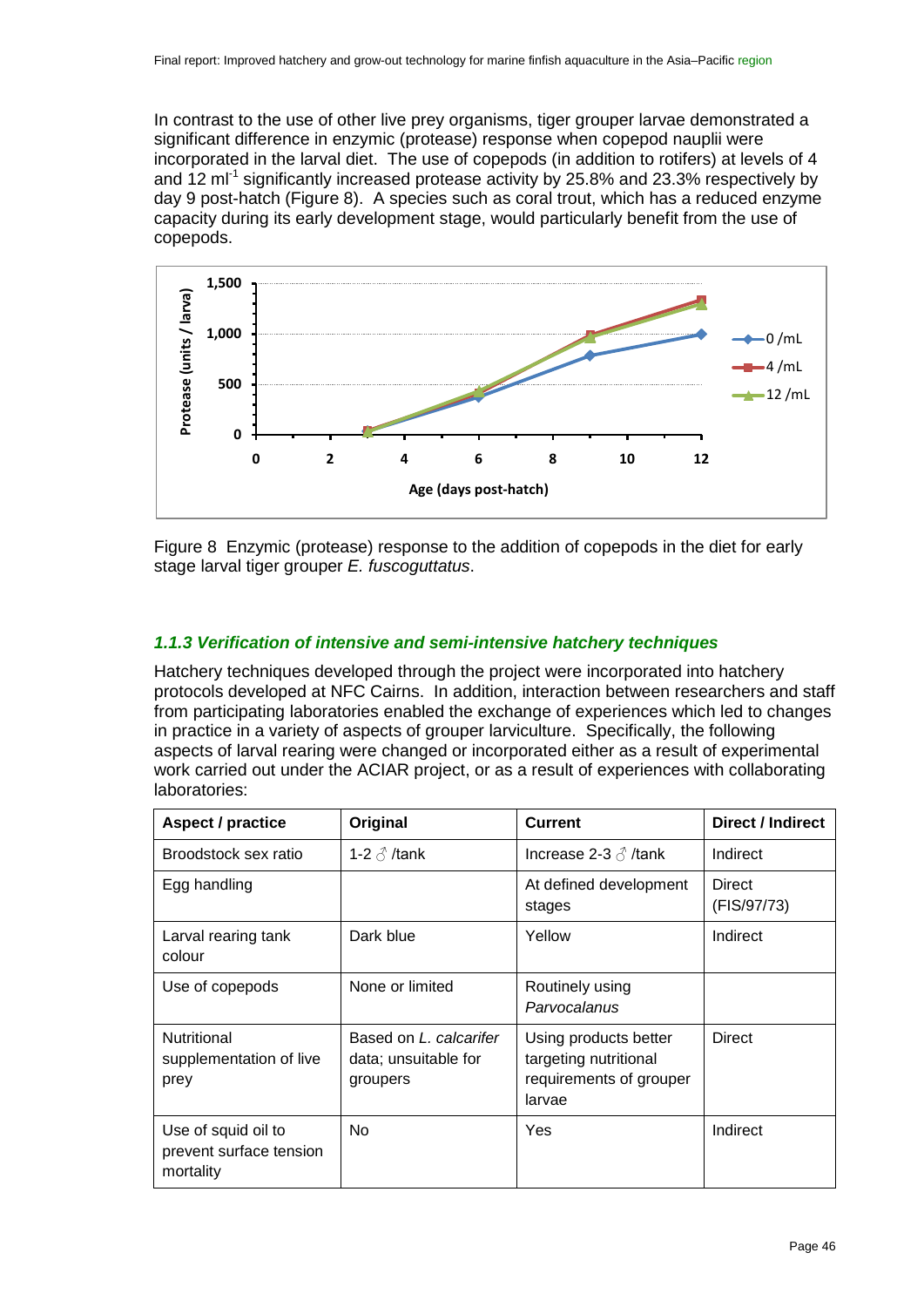The incorporation of these techniques into NFC Cairns larval rearing protocols has led to the first production in Australia of fingerlings of three grouper species: *E. fuscogutattus*, *P. leopardus* and *E. lanceolatus*.

There is potential to improve the uptake of technologies by Indonesian hatcheries by operating a demonstration hatchery and working directly with more progressive private sector groups, such as ABILINDO. This is discussed further in Section 9.2 Recommendations (p. [90\)](#page-89-0).

## **1.2 Improve the availability and quality of live prey**

#### *1.2.1 SS-strain rotifers*

#### *Reduce average rotifer body size by screening*

The initial average size of egg-bearing rotifers was 148 µm body length and 113 µm body width. Following the screening process the average size of rotifers remained unchanged at 146 µm body length and 120 µm body width.

This selection process did not reduce the body size of rotifers. However, the method to obtain a synchronous rotifer population is useful for collecting large numbers of rotifer eggs for hatching to feed first feeding larvae, to use to initiate a contaminant free culture or to investigate cold storage of the eggs.

#### *Cold-storage of amictic eggs for mass production of SS-strain neonates*

This initial experiment did not measure the viability of eggs stored at the cool temperatures. A second experiment in which multiple samples of rotifers eggs were stored for increasing periods at 10°C was run to determine the viability of cold-stored eggs. Eggs were stored for varying periods at 10°C and then replicate samples were removed and allowed to equilibrate to 28°C where they were held for 24 h to allow eggs to hatch. After this time, rotifers and eggs were counted and a percentage hatch rate calculated [\(Figure 9\)](#page-47-0).

From [Figure 2,](#page-12-0) eggs stored at 10°C will have around 30% hatched neonates after storage from 24 to 72 h. This background hatching rate did not increase over the storage time and is likely to have occurred within the first few hours as the temperature dropped and those eggs that were close to hatching did so. In [Figure 9,](#page-47-0) a measured hatch rate of 30% following the 24 h post-storage incubation would therefore indicate that stored eggs are non-viable.

The initial hatch rate was 95% but this declined to 75% after 24 hours of cold-storage. Viability then fell rapidly to be effectively zero (the ~30% minimum) by the end of 2 days storage [\(Figure 9\)](#page-47-0). During the first 4 days, the total number of eggs and neonates recovered from replicates for each sample point was consistent at  $73 \pm 9$ . This indicates that eggs and neonates remained intact and able to be accounted for. However, by the final sample time (7 days storage, not shown in [Figure 9\)](#page-47-0) only an average of 24 eggs/neonates was recovered in the replicate samples. Nauplii and eggs had started to disintegrate.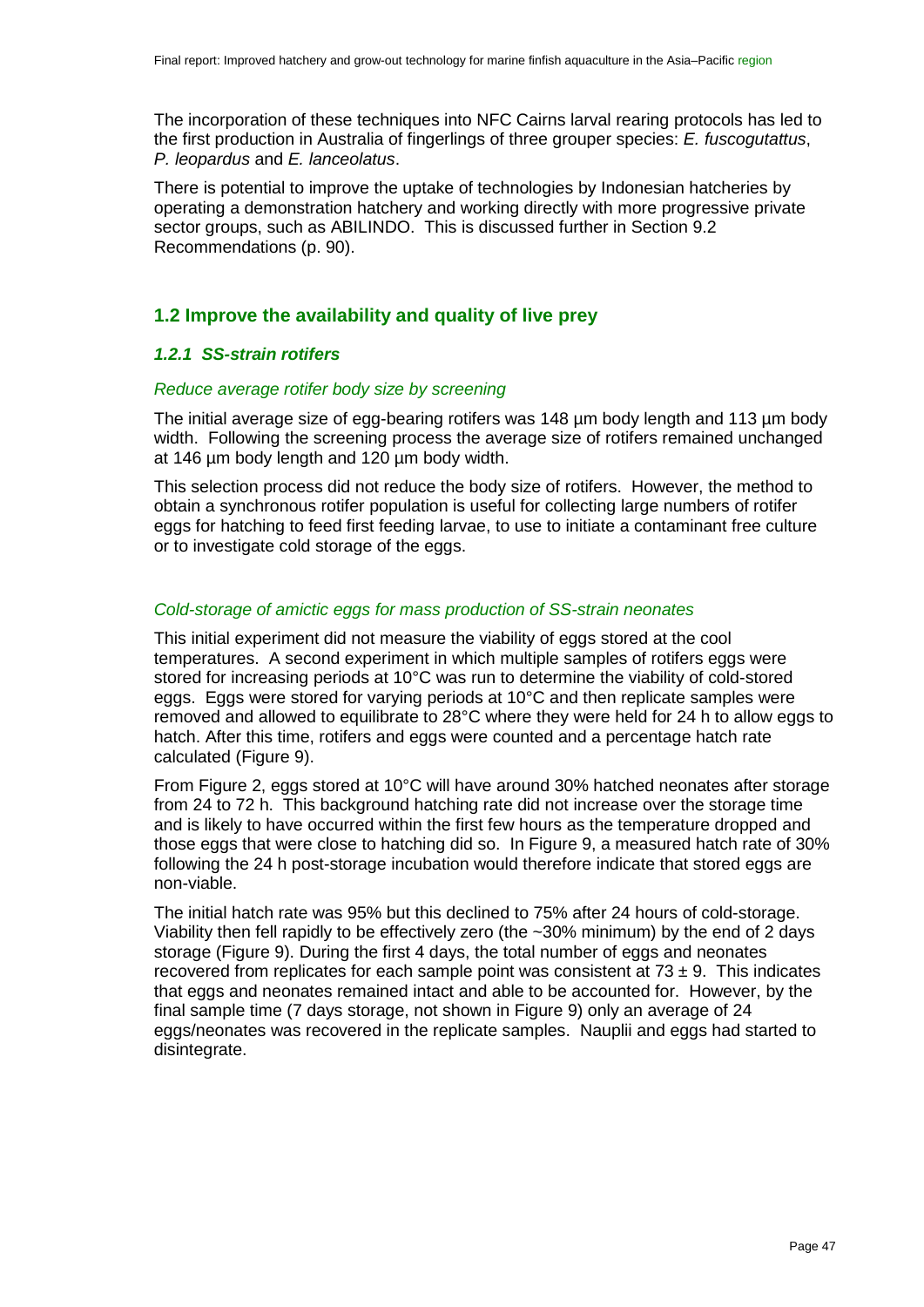

<span id="page-47-0"></span>

This method to collect large numbers of amictic eggs can be used to provide large numbers of newly hatched neonates for first feeding finfish larvae. However, cold storage of amictic eggs is of no benefit beyond 24 hours. After this time, unhatched eggs are nonviable and the apparent 30% hatch rate is what had occurred during the initial chilling down process.

#### *Detect shift in population phenotype as a result of selection pressures*

There was no significant difference in body size at the different salinity levels for each strain. However, the size difference between the two strains was significant with the Minanga strain being bigger than the Manembo-nembo strain when grown at all the tested salinity levels [\(Figure 10\)](#page-48-0). The body length of Minanga strain is in range of 120–160 μm with about 10–40% of population with the size <130 μm. The Minanga strain had an average body length of 130–220 μm. When cultured at 30 ppt a small proportion of population (10%) were smaller than 130 μm.

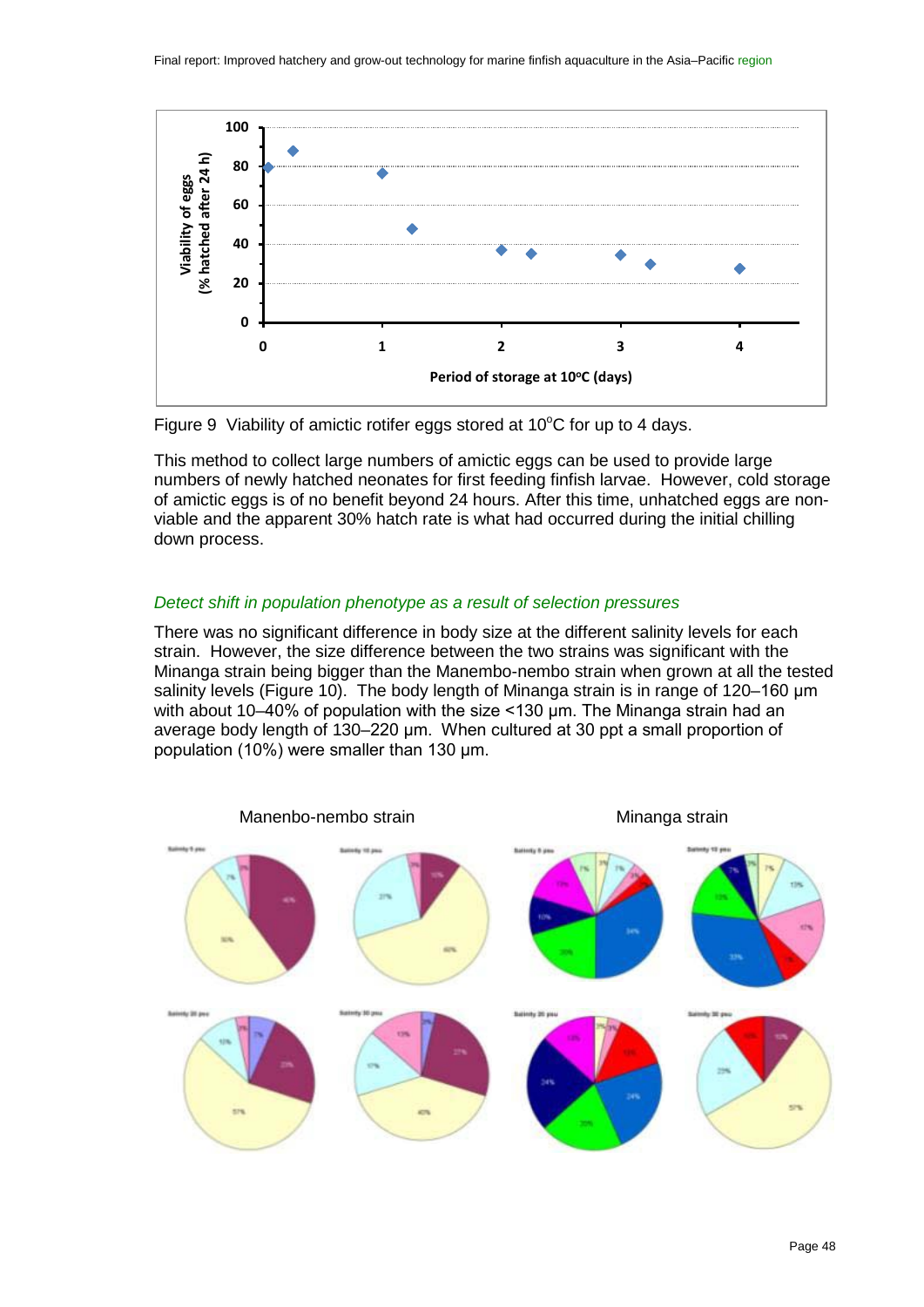

<span id="page-48-0"></span>Figure 10 Size distribution of populations of Manembo-nembo and Minaga strain rotifers cultured at 5, 10, 20 and 300 ppt salinity.

## *Increase the natural variation within a rotifer population through hybridisation of strains and then to select for super-small individuals*

A shift in the phenotype to smaller body size occurred when wild rotifers were cultured under controlled conditions. This was demonstrated using synchronous cultures of rotifers from Manembo-nembo and Likupang (Fig 1B). The two strains were then hybridised.

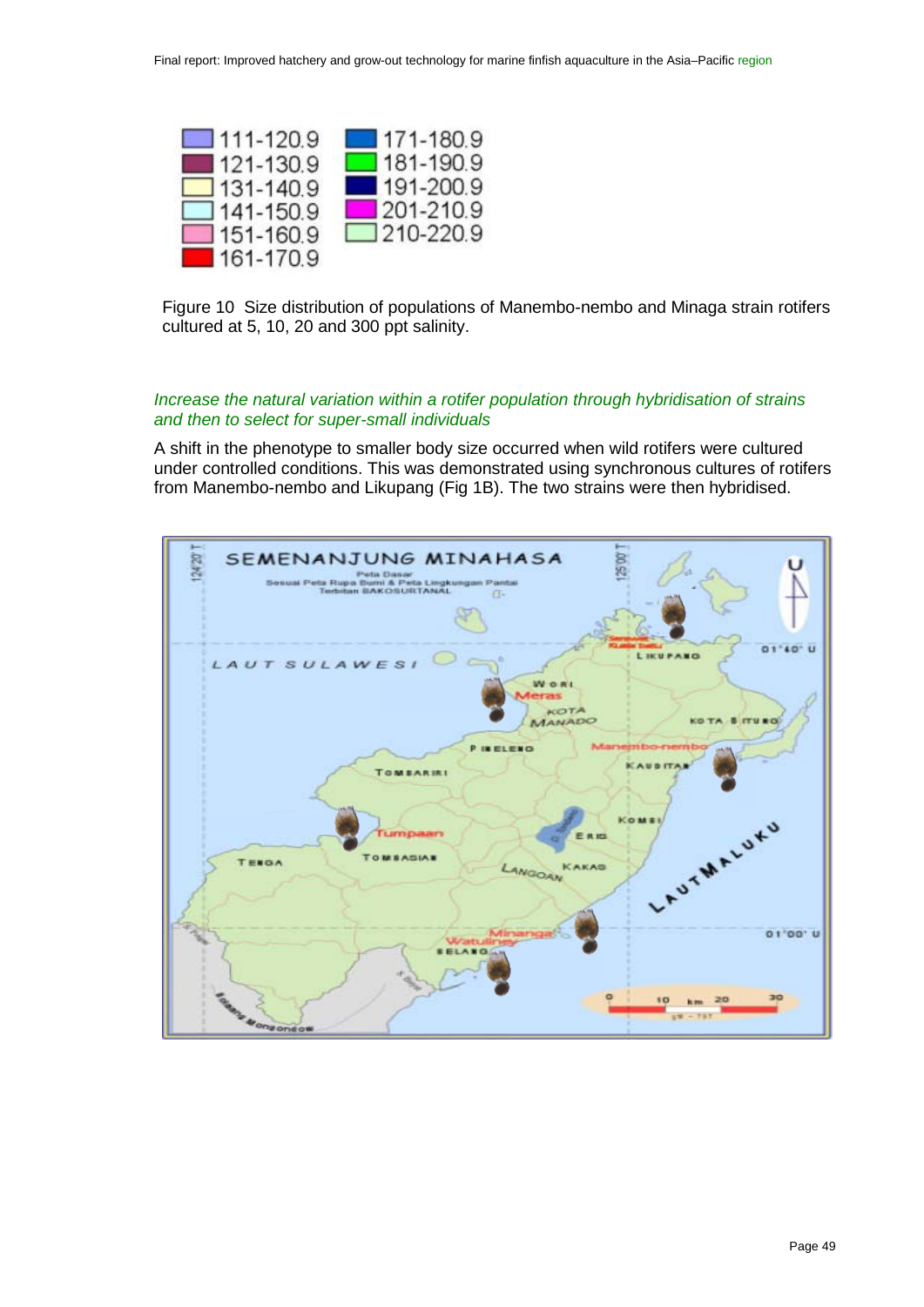

Figure 11 Map of North Sulawesi showing sampling locations for various rotifer strains, and frequency distributions of each strain.

As shown in [Figure 12,](#page-50-0) when the Likupang strain with a greater proportion of larger rotifer in population is crossed to Manembo-nembo strain (females) with a greater proportion of smaller rotifer in population, the resulting hybrids had a similar proportion of smaller group (<130 um in lorica length), but an increase of medium group (lorica length, 130-150 um, 70%) compared to both Likupang and Manembo-nembo, and a decrease of larger group (lorica length, >150 um, 27%) compared to Likupang [\(Figure 12\)](#page-50-0).

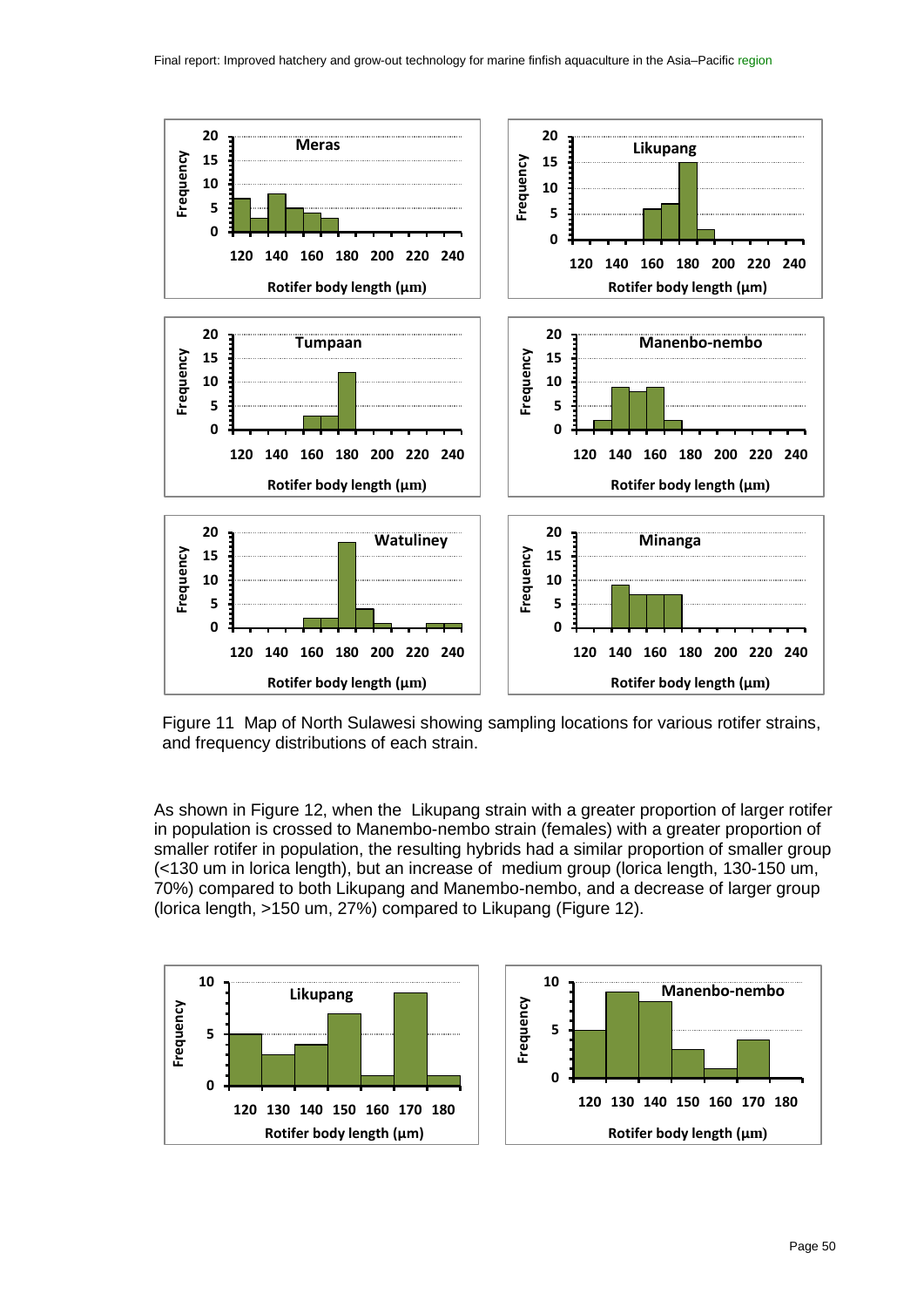

<span id="page-50-0"></span>Figure 12 Frequency distributions of body length of rotifers of Likupang strain and Manembo-nembo strain and their hybrid Li-Ma.

#### *1.2.2 Ultra-small copepod nauplii as first feed prey for marine finfish larvae*

#### *Evaluation of diets for the cyclopoid copepod, Oithona sp.*

As shown in [Figure 13,](#page-50-1) there was no difference in the number of individuals in populations fed on the three species of microalga. Copepods in all treatments started to reproduce after 20 days, as indicated by the sharp increase in the number of individuals in the population. However, by comparing the proportion of nauplii, copepods and adults number in the populations [\(Figure 14\)](#page-51-0), it can be seen that copepods fed on *N. oculata* developed faster than those fed on the other two microalgae. Naupliar stages of copepods fed on *N. oculata* took less than 8 days to develop, and about 50% of them developed into adults after 16 days [\(Figure 14\)](#page-51-0).



<span id="page-50-1"></span>Figure 13 Population growth of Oithona sp. cultures fed three different microalgae diets: *Nannochloropsis oculata*, *Tetraselmis* sp. and *Isochrysis* sp.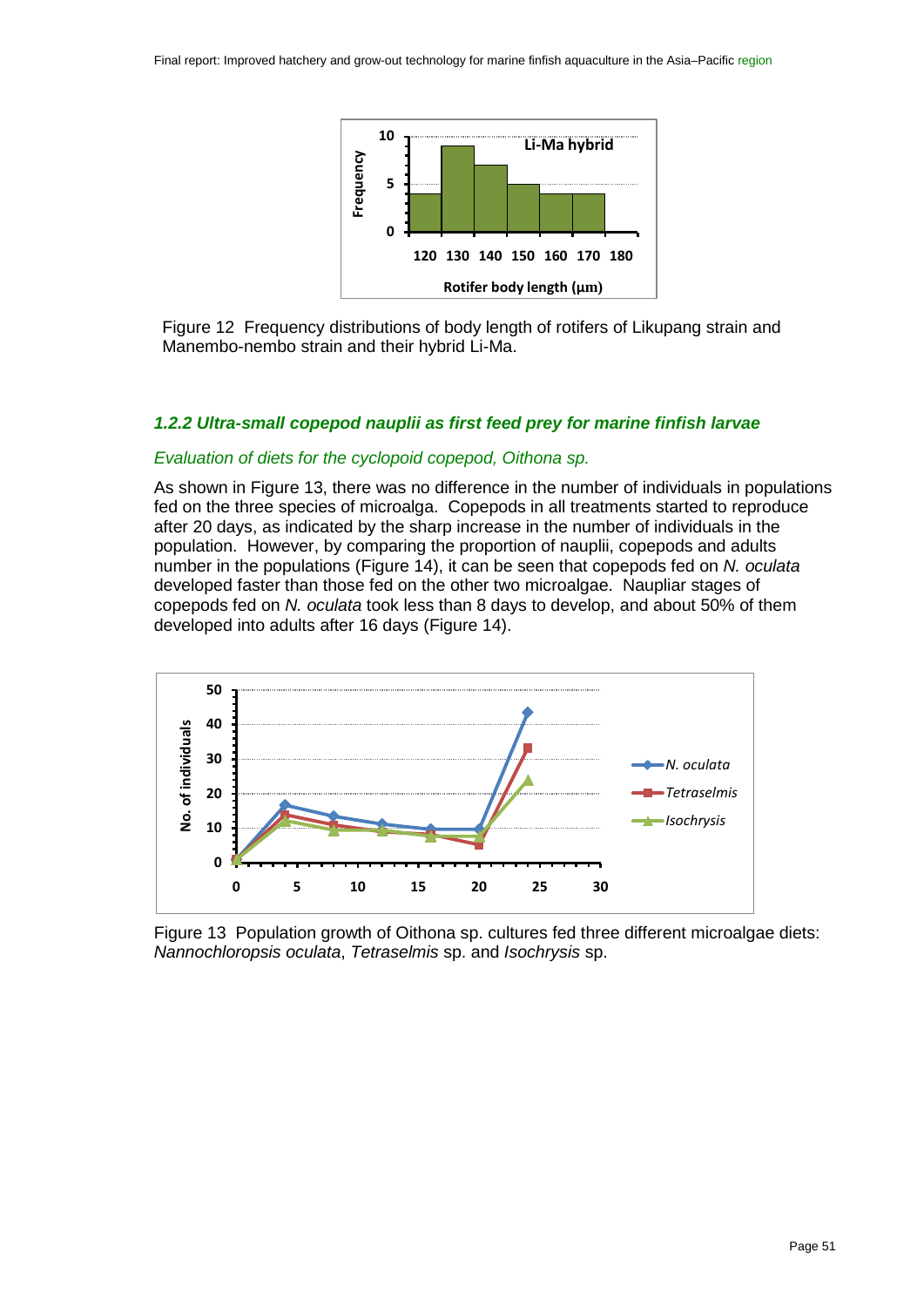





<span id="page-51-0"></span>

#### *Culture techniques for Euterpina acutifrons*

Morphological observations confirmed that the harpacticoid copepod *Euterpina acutifrons* has developmental stages from nauplius (60-80 μm) to copepodite of 3 days and from copepodite to adult of 5-6 days. The population pattern of every stage of *E. acutifrons* for both treatments is shown in [Figure 15.](#page-52-0) [Figure 15](#page-52-0) shows that there was no difference in population patterns between the two treatments, suggesting that population dynamic cycle of *E. acutifrons* was independent of the type of additional feed.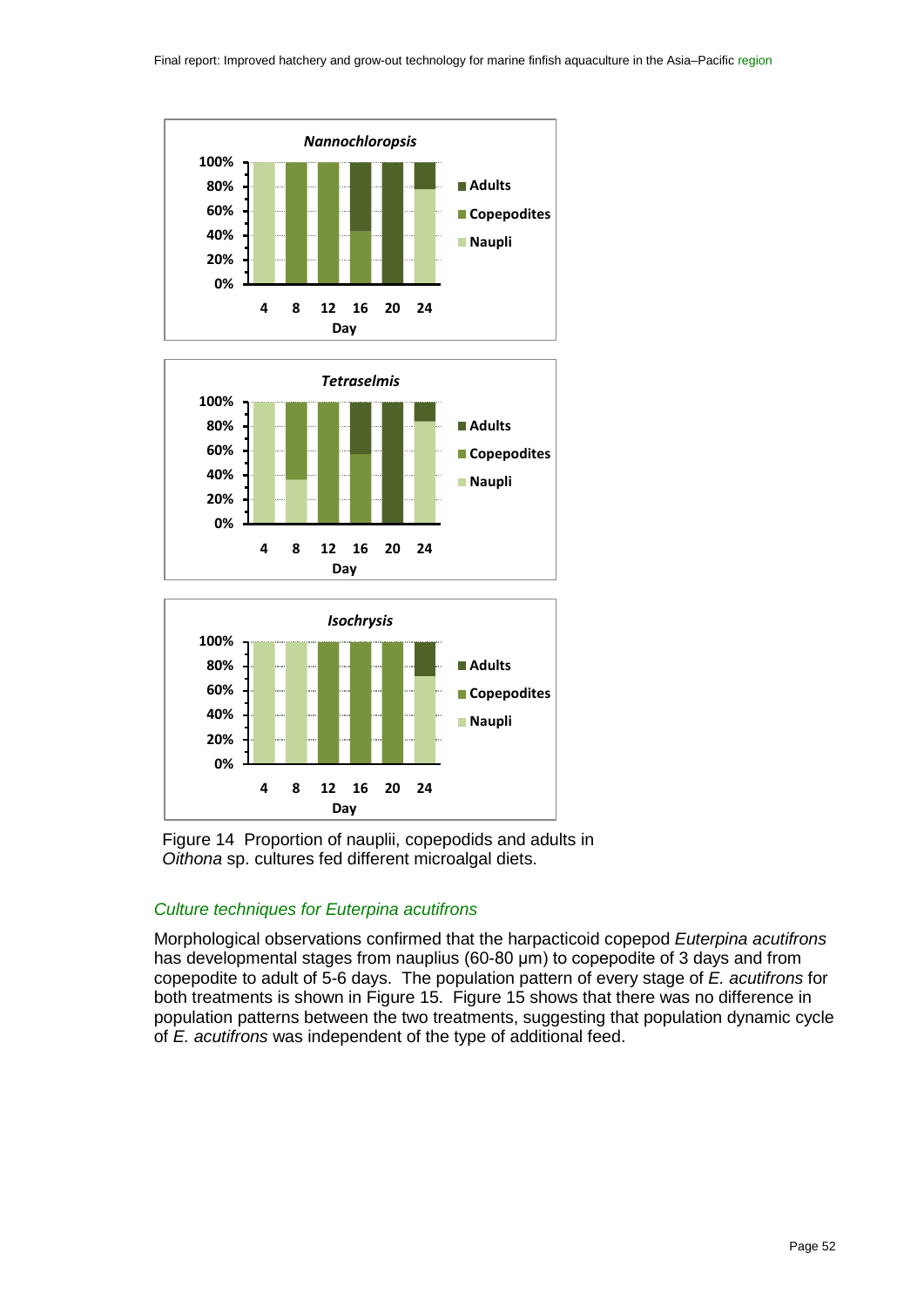

<span id="page-52-0"></span>Figure 15 Population parameters for the harpacticoid copepod *Euterpina acutifrons* cultured on wheat flour (Treatment A) and minced chicken liver (Treatment B) at RIM Gondol.

The differences in both treatments were seen in the population growth. In Treatment A the highest number of copepod-bearing-egg was only 133 ind., nauplii production up to 62,833 ind. and number of copepodites was 22,333 ind., all of which were lower than in Treatment B in which the highest copepod-egg was 308 ind., nauplii production up to 113,333 ind. and number of copepodites was 51,167 ind. The survival rate of naupliar-tocopepodite stage in Treatment A was lower (36%) than that in Treatment B (45%). However, the survival rate of copepodite-to-adult stage in Treatment A was higher (4%) than that in Treatment B (2%), suggesting that the type of additional feed influenced the survival rate.

This experiment indicated that the kind of feed provided (wheat flour vs. minced chicken liver) did not influence population pattern (quality) but affected population growth. Data analyses of survival rate showed that Treatment B was superior to that Treatment A at naupliar and copepodite stages.

#### *Diet development for the culture of the calanoid copepod, Parvocalanus crassirostris*

The growth responses of the copepods fed the three monoalgal diets were similar in times for key development stages but very different in the size of the response and its duration. Copepods fed *Tetraselmis* sp. produced eggs for 5 days (days 1–6) with peak production on day 3 [\(Figure 16\)](#page-54-0). A similar response was seen in copepod cultures fed the other monoalgal diets and should have resulted in a spike in nauplii numbers as the eggs hatched. Although this did occur, the response was very weak as nauplii increased from day 2 to peak on day 4 at only ~0.4/mL.

Copepods fed *P. sulcata* grew in a similar fashion to those fed *Tetraselmis* sp. except that their level of response was much more pronounced and sustained [\(Figure 16\)](#page-54-0). Initial egg production occurred for 4 days (days 2–6) and peaked on day 3. This was followed by increasing nauplii numbers as eggs hatched. Nauplii numbers peaked on day 5 then rapidly decreased as egg production declined and nauplii moulted through to copepodites. Initial copepod numbers declined over the first 3–4 days before increasing rapidly to peak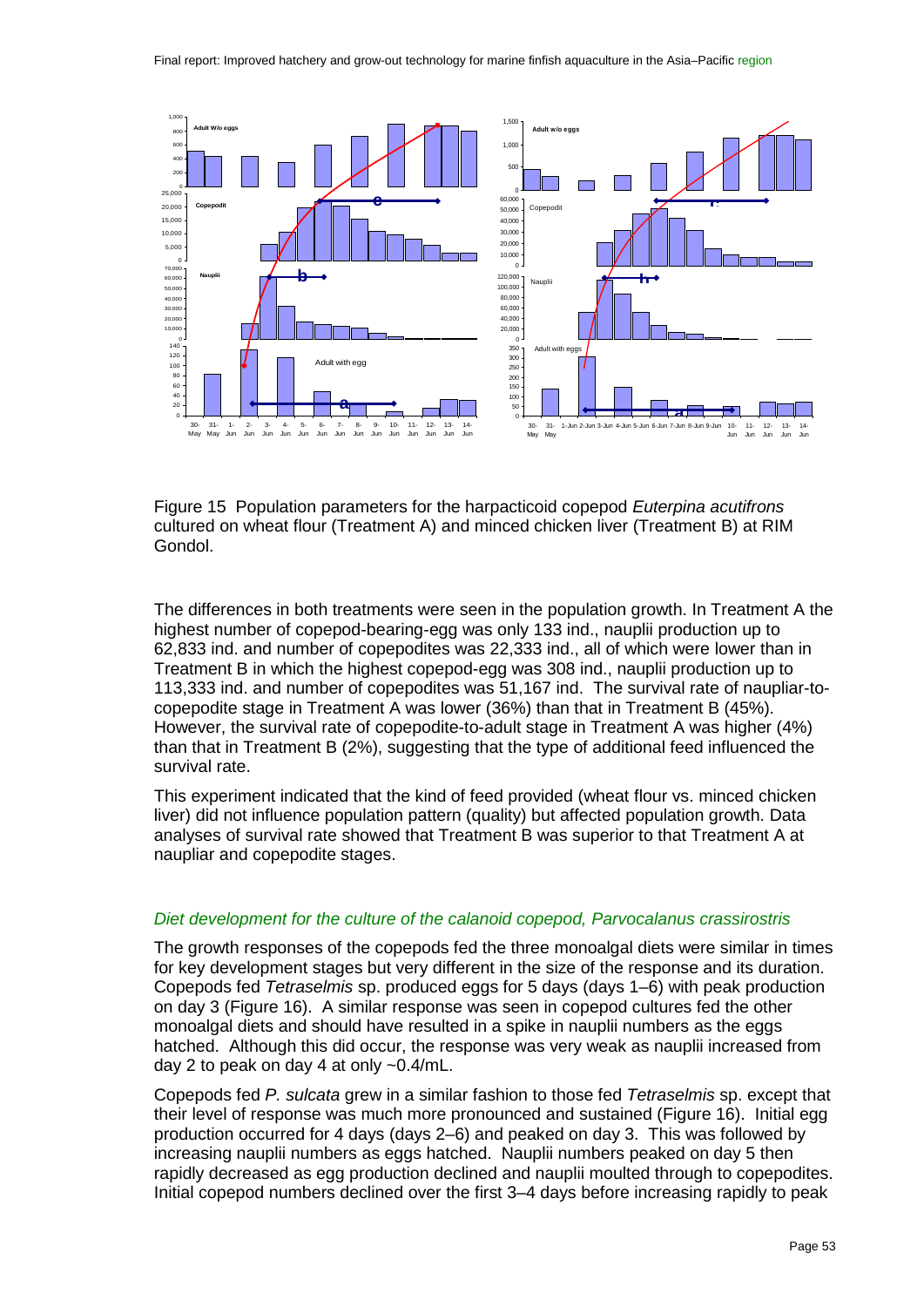on day 9 as stocks were replenished from developing nauplii. This new, maturing population of copepods started to produce eggs from day 9 until day 15. However, there was no secondary peak in nauplii numbers that would have been expected as the eggs hatched.

Copepods fed a monoalgal diet of *Isochrysis* sp. (T.ISO) initially grew in a similar manner to those fed *P. sulcata* or *Tetraselmis* sp. However, they differed in the timing for peak production and in the magnitude of the growth response and number of growth cycles [\(Figure 16\)](#page-54-0). Initial egg production occurred for 5 days (days 2–7). As eggs hatched, nauplii numbers increased to peak on day 6 at 3.6/mL. Copepodite numbers started to increase from day 4 to peak at 1.6/mL on day 10. This first cycle was similar to the pattern seen in copepods cultured on *P. sulcata* except that the peak production occurred one day later. However, the copepods cultured on *Isochrysis* sp. (T.ISO) also demonstrated a second growth cycle that achieved a maximal total copepod density of 15/mL on day 19.



**0 5 10 15 20 25**

**Culture period (days)**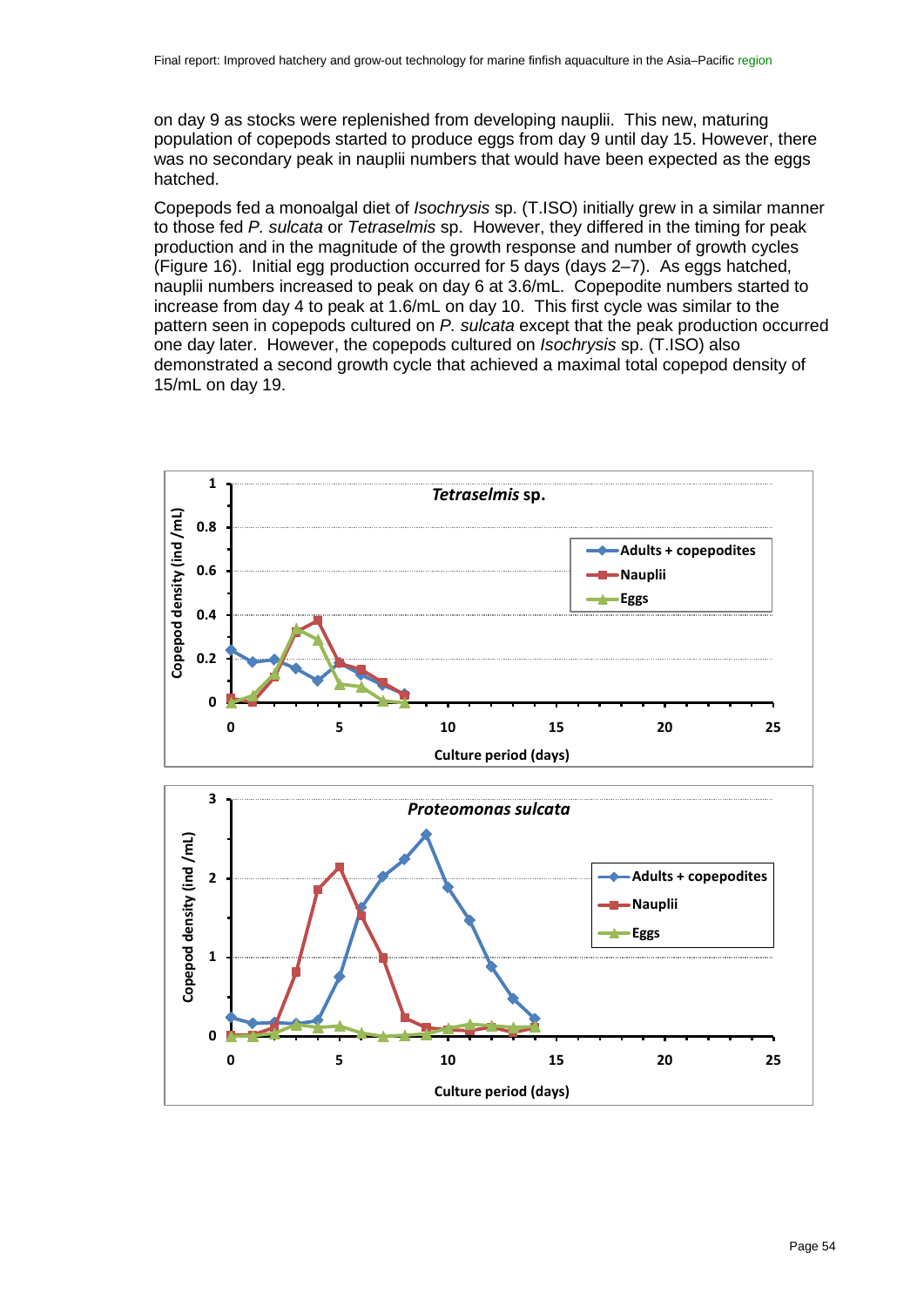

<span id="page-54-0"></span>Figure 16 Production of adults and copepodites, nauplii, and eggs of *Parvocalanus* cultured using three different microalgal species.

In summary, *Parvocalanus* can be successfully cultured on a mono-algal diet of *Isochrysis* (T.ISO) which is a much simpler diet than the mixed algal diet needed by *Acartia*. *Parvocalanus* cultures can also reach much higher densities of ~15/mL. *Parvocalanus* is now routinely cultured at NFC in 2,000 L volumes using only T.ISO. These are batch harvested to collect a mixed-stage population which is fed to finfish larvae. The results of feeding trials with grouper are described below.

#### *Determine the fatty acid profile of the calanoid copepod, Parvocalanus crassirostris*

The total lipid content of mixed stages of *Parvocalanus* was 105 mg/g DW [\(Table 13\)](#page-55-0). Polyunsaturated fatty acids (PUFA) dominated the fatty acid composition accounting for 51% of total lipid. Of these, docosahexaenoic acid (DHA: 22:6n-3) was the major PUFA comprising 20.5% of total lipid. Other significant PUFAs were linoleic (18:2n-6), α-linoleic (ALA: 18:3n-3) and stearidonic (SDA: 18:4n-3) acids with 9.6%, 7.3% and 6.7% of total lipid, respectively. Of the other essential PUFAs, arachidonic acid (ARA: 20:4n-6) was lowest with 0.4% of TL followed by eicosapentaenoic acid (EPA: 20:5n-3) with 2.6% of TL. The DHA/EPA ratio was high at 7.9:1. Saturated fatty acids were the next dominant lipid group and accounted for 33.4% of total lipid. Palmitic (16:0), myristic (14:0) and stearic (18:0) acids were the major saturates accounted for 18.8%, 8.8% and 3.7% of total lipid, respectively. The more minor, monounsaturated fatty acids averaged 15.5% of TL with oleic (18:1n-9) acid being the major MUFA at 8% of total lipid. The major fatty acids were the same across the three replicates. Greatest variability occurred in the PUFAs where linoleic, ALA and in particular, DHA all had higher coefficients of variation. Variability of analysis within multiple samples of each replicate was very minor. The bulk of the variability within the PUFAs occurred because of much lower levels of linoleic and ALA and higher levels of DHA in one replicate.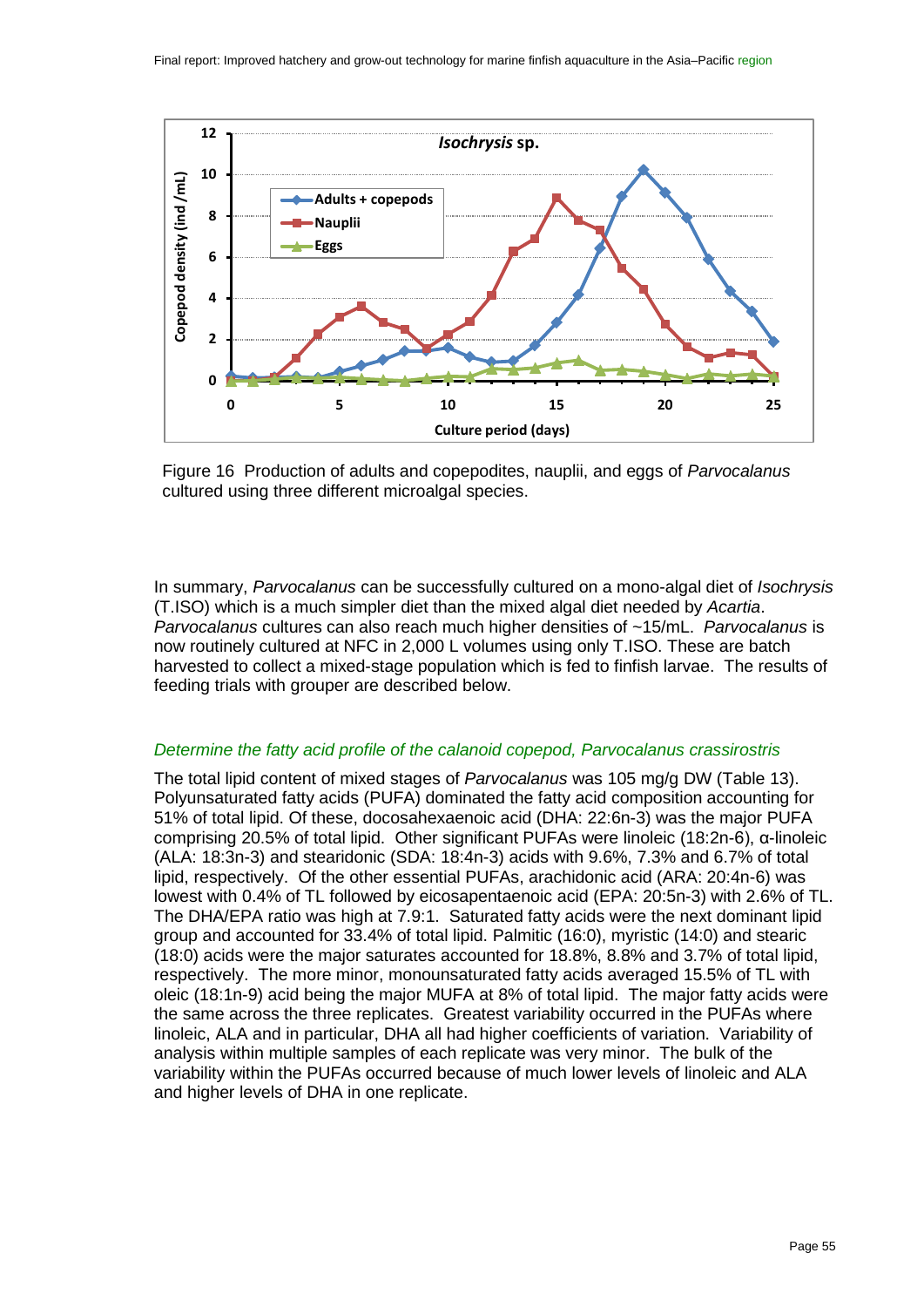| Fatty acid (% of total)              | Mean $\pm$ SD     | Fatty acid (% of total) | Mean $\pm$ SD    |
|--------------------------------------|-------------------|-------------------------|------------------|
| <b>Saturates</b>                     |                   | Polyunsaturates         |                  |
| 14                                   | $8.80 \pm 0.63$   | 18:2n-6                 | $9.61 \pm 3.28$  |
| 15                                   | $0.83 \pm 0.53$   | 18:3n-6                 | $0.86 \pm 0.27$  |
| 16                                   | $18.81 \pm 1.00$  | $18:3n-3$               | $7.27 \pm 2.68$  |
| 17                                   | $1.17 \pm 1.22$   | $18:4n-3$               | $6.72 \pm 1.00$  |
| 18                                   | $3.66 \pm 0.67$   | $20:2n-6$               | $0.34 \pm 0.09$  |
| 22                                   | $0.17 \pm 0.01$   | 20:4n-6                 | $0.38 \pm 0.00$  |
| Total                                | $33.44 \pm 2.78$  | $20:3n-3$               | $0.76 \pm 0.32$  |
|                                      |                   | $20:5n-3$               | $2.60 \pm 1.17$  |
| <b>Monounsaturates</b>               |                   | $22:5n-6$               | $1.68 \pm 0.37$  |
| $16:1n-7$                            | $4.96 \pm 1.61$   | $22:5n-3$               | $0.25 \pm 0.11$  |
| $18:1n-9$                            | $7.95 \pm 0.51$   | 22:6n-3                 | $20.51 \pm 6.07$ |
| $18:1n-7$                            | $1.87 \pm 0.49$   | Total                   | $50.90 \pm 0.48$ |
| 20:1n-9                              | $0.15 \pm 0.01$   |                         |                  |
| $22:1n-9$                            | $0.16 \pm 0.02$   |                         |                  |
| $24:1n-9$                            | $0.37 \pm 0.02$   |                         |                  |
| Total                                | $15.46 \pm 2.38$  |                         |                  |
|                                      |                   |                         |                  |
| Other                                |                   |                         |                  |
| DHA:EPA                              | 7.9:1             |                         |                  |
| Total ( $\mu$ g·mg <sup>-1</sup> DW) | $105.3 \pm 10.79$ |                         |                  |

<span id="page-55-0"></span>Table 13 Fatty acid composition of the calanoid copepod *Parvocalanus crassirostris* fed a mono-algal diet of *Isochrysis*.

The very high DHA content, presence of the other essential PUFAs, and the small size of the nauplii, indicate *Parvocalanus* has potential as a larval diet component for tropical marine finfish such as groupers.

#### *Assess nauplii acceptance and benefits to fish larvae as a first-feed prey item*

Larval survival [\(Figure 17\)](#page-56-0) was strongly correlated with the initial feed rate of the copepod with survival being significantly greater with inclusion of copepods with rotifers as opposed to a rotifer only diet. The average surviving numbers of larvae in treatments of 0, 4 and 10 copepods/mL addition was 544, 1609 and 2159 respectively. The latter two treatments represent an increase in survival of 171% and 259% respectively over the control (no copepod) treatment.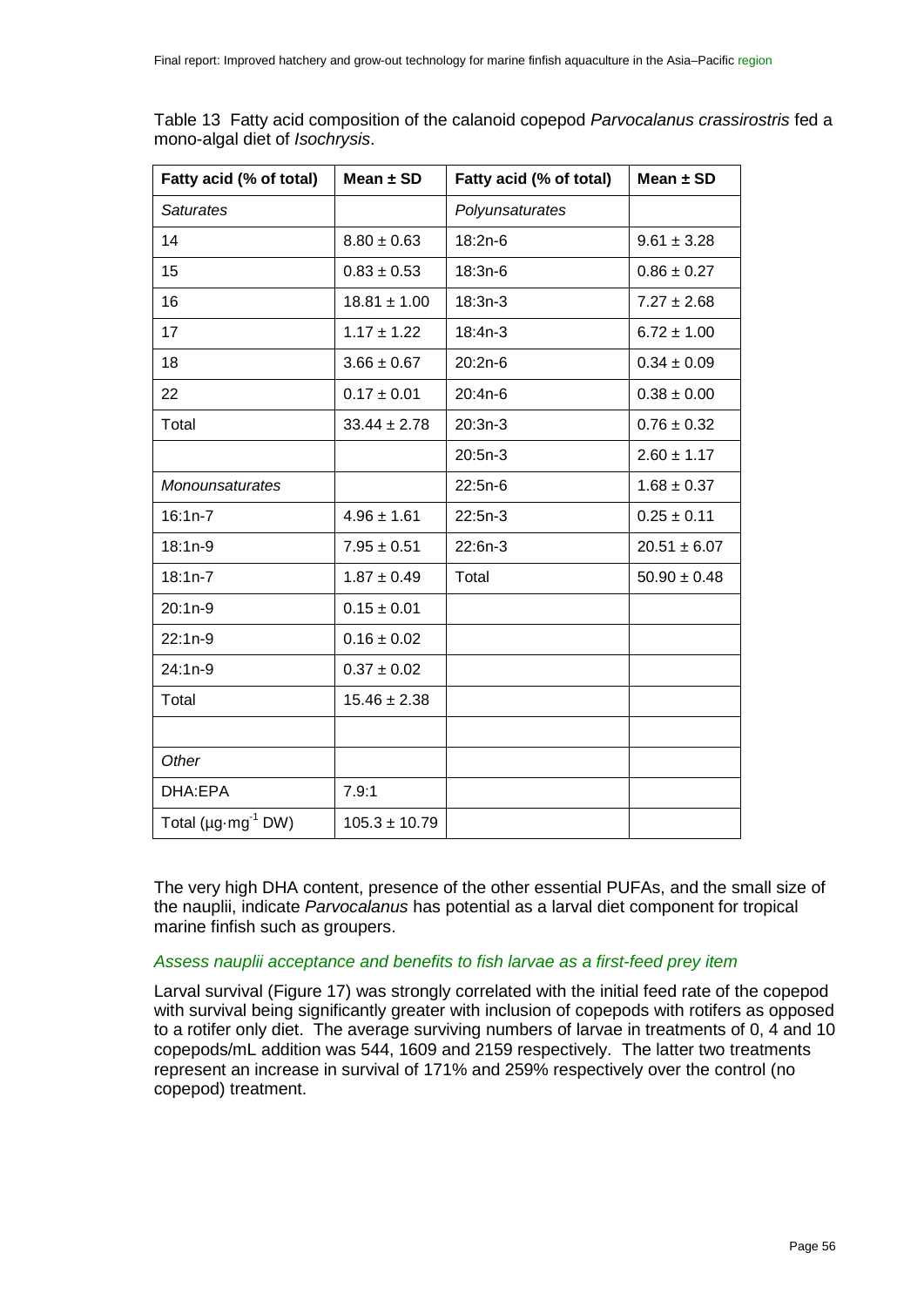

<span id="page-56-0"></span>Figure 17 Survival of tiger grouper reared using different initial concentrations of the calanoid copepod *Parvocalanus*.

As well as measuring survival, the growth parameters of total length, body depth, dorsal spine and pelvic spine development were determined [\(Table 14\)](#page-56-1). Larvae start feeding on Day 3 and by Day 6 significantly greater growth (body length and depth) was measured in larvae that had copepods included in their diet. These larvae continued to develop faster than those receiving rotifers only, even though there were no subsequent additions of copepods to the tanks. By the end of the experiment (Day 12), all treatments were significantly different from each other.

<span id="page-56-1"></span>Table 14 Survival and growth data for tiger grouper larvae fed on different initial concentrations of the calanoid copepod *Parvocalanus* to 12 days post-hatch. Figures in brackets represent relative improvements in survival and growth compared with the control.

| <b>Copepod density</b><br>(ind. /mL) | Average<br>survival | <b>Total length</b><br>(mm) | <b>Body depth</b><br>(mm) |
|--------------------------------------|---------------------|-----------------------------|---------------------------|
| 0                                    | 624                 | 4.94                        | 1 24                      |
|                                      | 1,689 (171%)        | 5.69 (15%)                  | 1.32(15%)                 |
| 10                                   | 2,239 (259%)        | 6.30(27%)                   | 1.43(25%)                 |

In summary, inclusion of the calanoid copepod *Parvocalanus* in the larval diet significantly increased survival and growth of tiger grouper larvae to Day 12 post-hatch.

## *1.2.3 Extension of Acartia culture techniques*

#### *Indonesia*

Dr Gede Sumiarsa (RIM Gondol) visited NFC Cairns for training in copepod culture techniques for a two week period in March 2007.

## *Vietnam*

Two staff from Research Institute for Aquaculture No.1, Mr Cao Van Hanh (Cat Ba hatchery) and Mr Le Anh Tuan (Cua Lo hatchery), undertook two weeks training at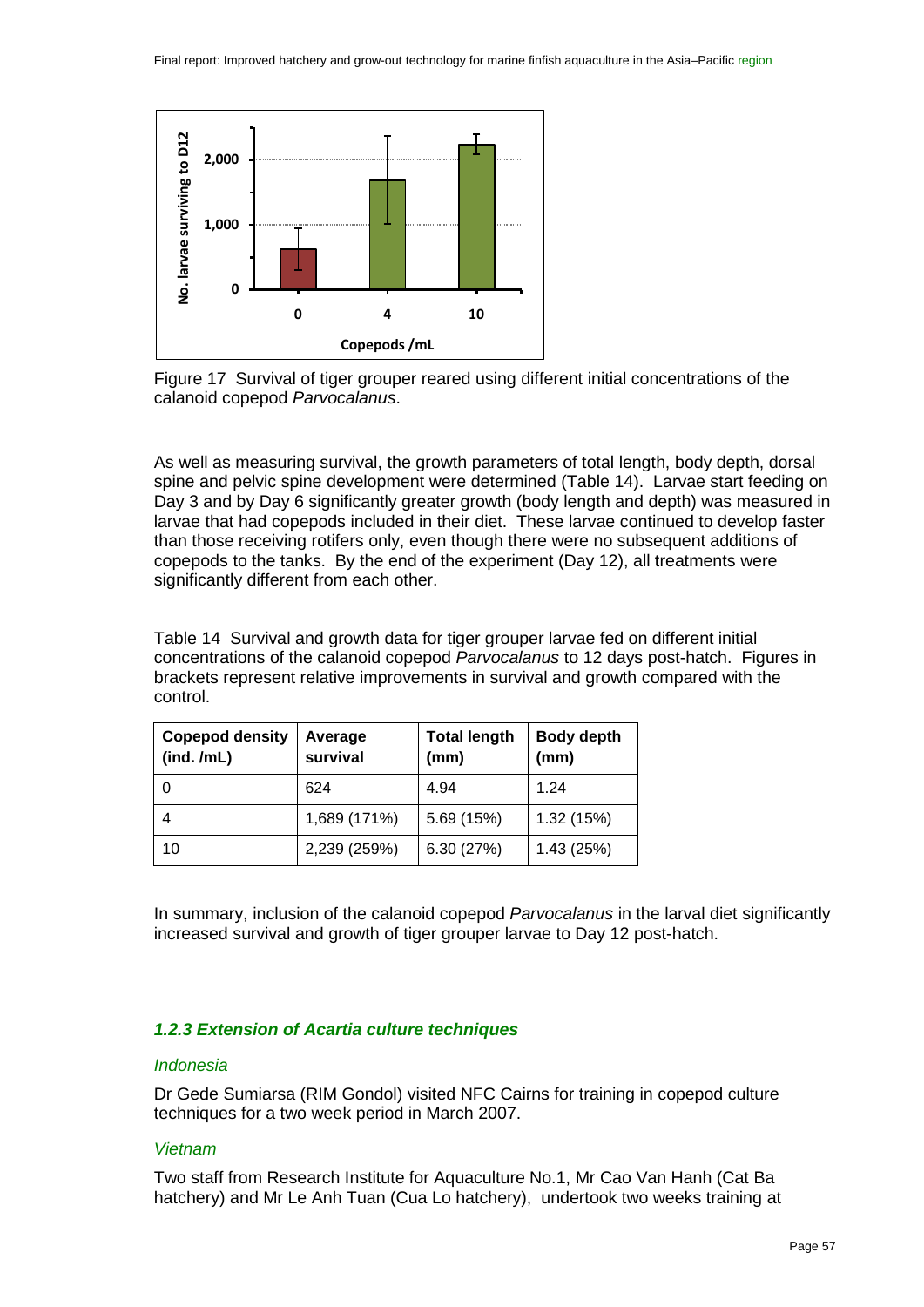Northern Fisheries Centre Cairns in November 2007. The training involved culture techniques for the copepods *Acartia* and *Parvocalanus*, as well as culture techniques for super-small (SS-) rotifers on formulated diets.

#### *India*

Under the Asia-Pacific Marine Finfish Aquaculture Network project 2007-01 'Development of sustainable marine finfish aquaculture in the Andaman and Nicobar Islands region of India', training in copepod production was provided to staff of the Rajiv Gandhi Centre for Aquaculture hatchery at Kodiyaghat, Andaman and Nicobar Islands, August – September 2009.

## **1.3 Improve survival of juvenile groupers in the nursery stage**

#### *1.3.1 Nursery environment*

#### *Tank shape*

Both circular and square tanks demonstrated similar growth and survival rates for tiger grouper [\(Table 15\)](#page-57-0). Based on this result, it appears that tank shape has no effect on cannibalism in tiger grouper.

<span id="page-57-0"></span>Table 15 Growth and survival rate of tiger grouper juveniles reared in circular and square tanks. Similar superscript letters in each column indicate no significant difference  $(P>0.05)$ .

| <b>Treatments</b> | Initial weight (g)      | Weight gain (g)   | Survival (%)      |
|-------------------|-------------------------|-------------------|-------------------|
| Circular tank     | $0.25 \pm 0.05^{\circ}$ | $6.33 \pm 0.06^a$ | $24.5 \pm 5.00^a$ |
| Square tank       | $0.26 \pm 0.03^{\circ}$ | $6.38 \pm 0.10^a$ | $24.0 \pm 2.29^a$ |

## *Light intensity*

The different light intensities used in this study did not have any significant effect on growth (measured as weight gain and total length) of the juvenile tiger grouper [\(Table 16\)](#page-57-1). However, fish reared at lower light levels (<600 lux) demonstrated higher survival (72 – 74%) than those reared at higher light levels [\(Table 16\)](#page-57-1).

<span id="page-57-1"></span>Table 16 The influence of light intensity on survival rate, weight gain, and total length of tiger grouper juvenile reared for 30 days. Values in the same column followed by a similar superscript letter are not significantly different (P>0.05).

| <b>Light intensity</b>    | Survival (%)       | Weight gain (g)  | Total length (cm) |
|---------------------------|--------------------|------------------|-------------------|
| Ambient (30-<br>3000 Lux) | $57.8^{a}$         | 9.6 <sup>a</sup> | $7.5^{\circ}$     |
| 2000 Lux                  | 62.7 <sup>ab</sup> | $9.4^a$          | $7.5^{\circ}$     |
| 600 Lux                   | $74.3^\circ$       | $9.5^{\circ}$    | $7.5^a$           |
| 20 Lux                    | $72.1^{bc}$        | $9.4^a$          | 7.4 <sup>a</sup>  |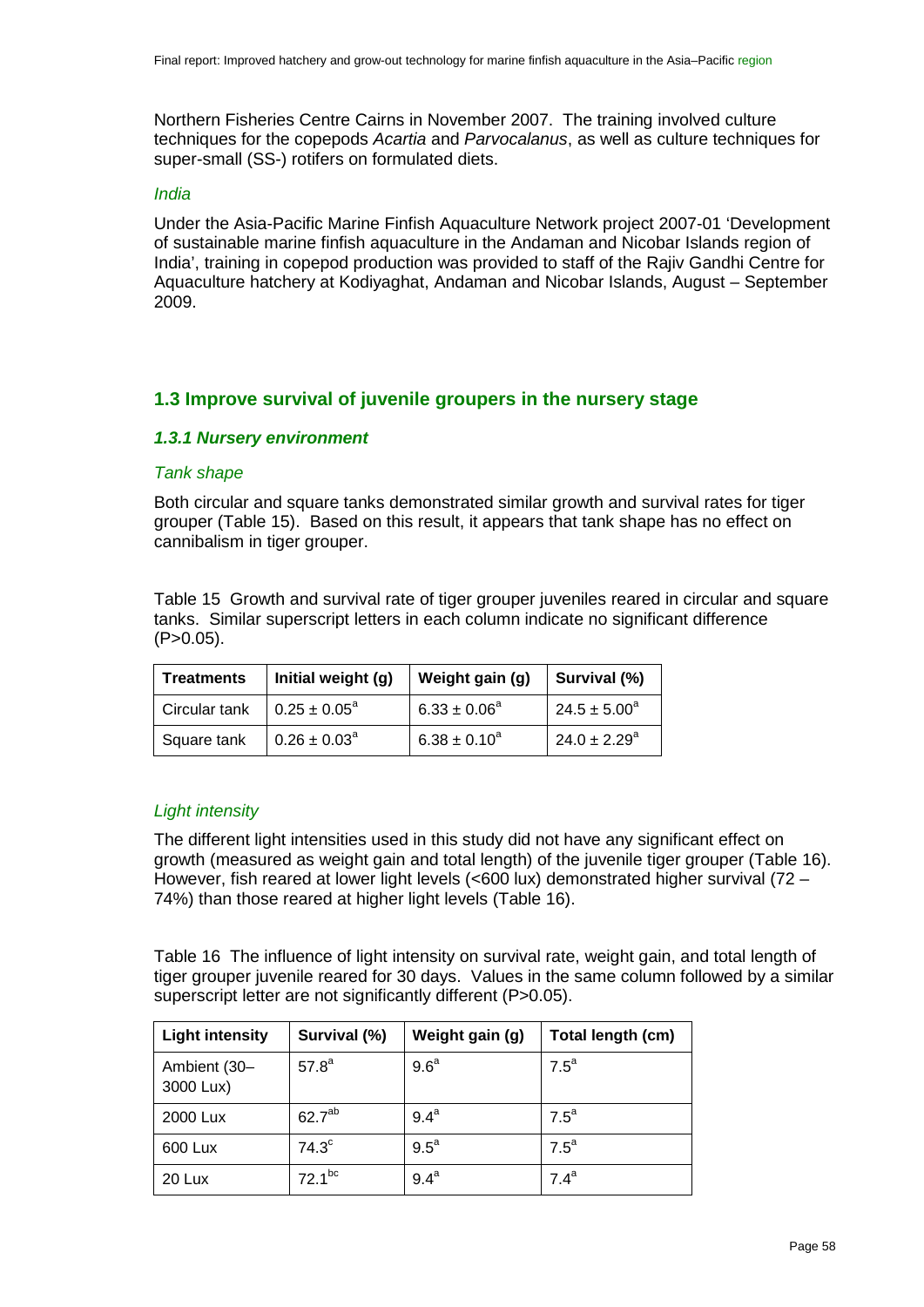#### *Water flow rates*

The experiment on water flow rates showed that the flow rates used had no significant effect on growth or survival of juvenile tiger grouper.

## *1.3.2 Feed management*

Although survival rate in this experiment was very low, the results indicate that fish that commenced feeding earlier in the day (0700) had higher survival than those that commenced feeding at 0900 or 1100 [\(Table 17\)](#page-58-0).

<span id="page-58-0"></span>Table 17 Effects of different feeding commencement times on growth and survival rate (SR) of juvenile tiger grouper. Values in each column with the same superscript letter are not significantly different (P>0.05).

| <b>Treatments (commence</b><br>feeding time) | Initial weight (g)      | Weight gain (g)   | SR (%)                 |
|----------------------------------------------|-------------------------|-------------------|------------------------|
| 0700                                         | $0.24 \pm 0.05^{\circ}$ | $6.34 \pm 0.04^a$ | $24.5 \pm 5.00^6$      |
| 0900                                         | $0.25 \pm 0.03^{\circ}$ | $6.83 \pm 0.09^a$ | $9.2 \pm 1.89^{\circ}$ |
| 1100                                         | $0.27 \pm 0.06^a$       | $6.93 \pm 0.18^a$ | $7.2 \pm 0.76^a$       |

## *1.3.3 Feed development for late larvae / juveniles*

The different feed combinations used in the first experiment did not give any significant effect on weight gain and total length but did have an effect on the survival rate of juvenile tiger grouper [\(Table 18\)](#page-58-1). Addition of attractant to the artificial feed significantly improved the survival rate from 48% to 72% [\(Table 18\)](#page-58-1). The higher survival was comparable with treatment B (tiny shrimp + minced fish).

<span id="page-58-1"></span>Table 18 Effects of different dietary treatments on survival rate (SR), weight gain (WG) and total length (TL) of nursery stage juvenile tiger grouper. Values in the same column followed by the same superscript letter are not significantly different (P>0.05).

| <b>Treatment</b>                                        | SR (%)            | WG(g)            | TL (cm)          |
|---------------------------------------------------------|-------------------|------------------|------------------|
| A. Artificial feed                                      | 48.0 <sup>a</sup> | 5.9 <sup>a</sup> | 6.8 <sup>a</sup> |
| B. Tiny shrimp, then minced fish                        | $71.2^{b}$        | 6.6 <sup>a</sup> | 7.3 <sup>a</sup> |
| C. Artificial feed $+$ tiny shrimp, then<br>minced fish | 43.6 <sup>a</sup> | 5.9 <sup>a</sup> | 7.0 <sup>a</sup> |
| D. Artificial feed with attractant                      | $71.8^{b}$        | 5.9 <sup>a</sup> | 6.9 <sup>a</sup> |

In the second experiment, the addition of attractants to moist diets had no significant effect on growth or survival of juvenile tiger grouper [\(Table 19\)](#page-59-0).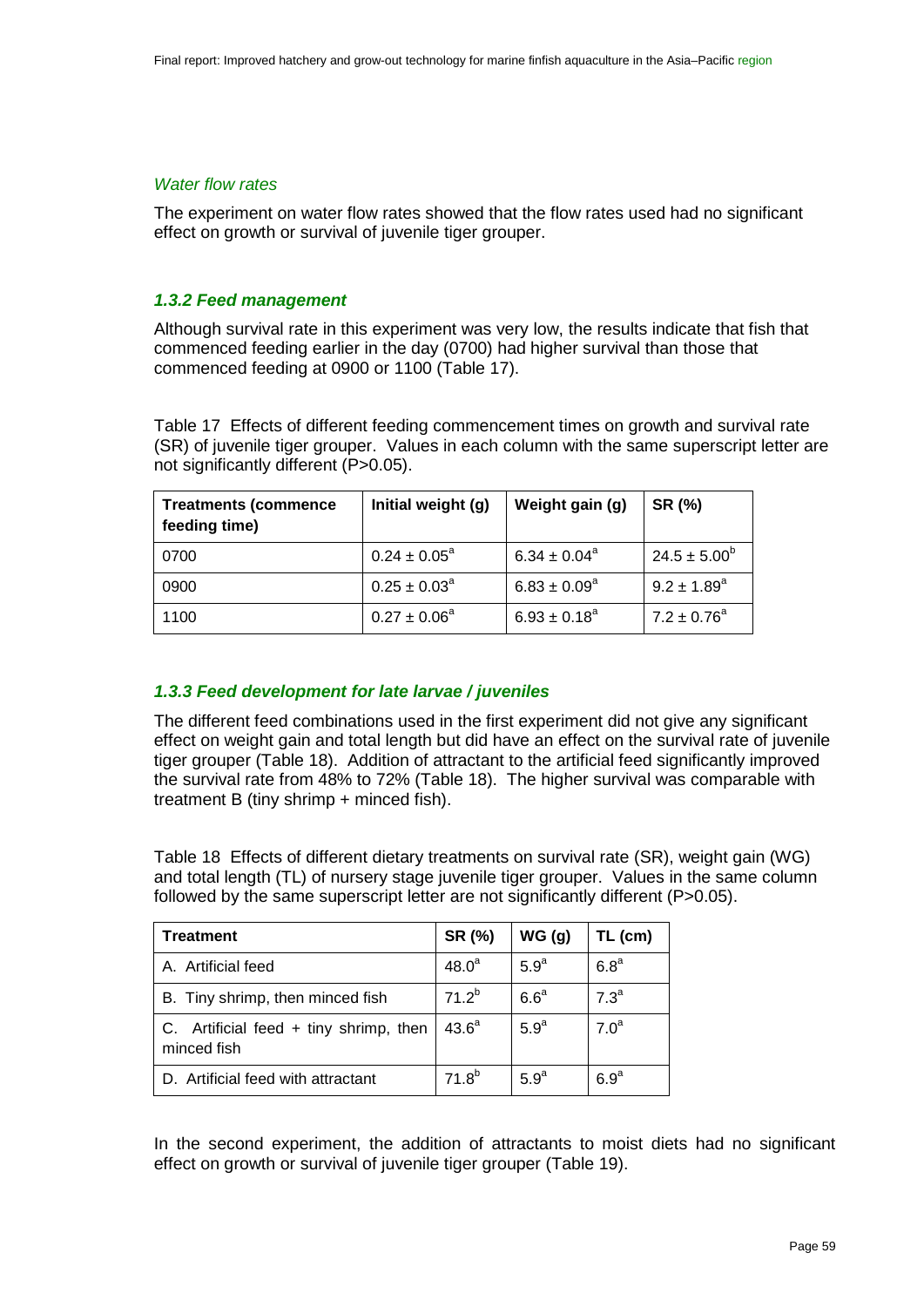<span id="page-59-0"></span>Table 19 Effects of attractant addition to moist pellets fed to juvenile tiger grouper. Values with similar superscript letters in each column are not significantly different (P>0/05).

| <b>Treatments</b>                   | Initial weight (g)      | Weight gain (g)   | SR (%)                  |
|-------------------------------------|-------------------------|-------------------|-------------------------|
| Moist pellet with attractant (A)    | $0.24 \pm 0.05^{\circ}$ | $6.02 \pm 0.26^a$ | $26.0 \pm 2.08^a$       |
| Moist pellet without attractant (B) | $0.25 \pm 0.03^{\circ}$ | $6.23 \pm 0.36^a$ | $22.0 \pm 9.17^{\circ}$ |

The third experiment showed that juvenile tiger grouper fed with Attractant I had higher survival than those fed Attractant 2, but this was not significantly different from the control group [\(Table 20\)](#page-59-1). There was no significant difference in growth between treatments [\(Table 20\)](#page-59-1).

<span id="page-59-1"></span>Table 20 Survival and growth of juvenile tiger grouper fed three test diets. Values in the same column with the same superscript letter are not significantly different (P>0.05).

| Treatment    | Survival (%)      | Weight gain (g)  | Total length (cm) |
|--------------|-------------------|------------------|-------------------|
| Attractant 1 | $77.2^a$          | 6.0 <sup>a</sup> | 6.0 <sup>a</sup>  |
| Attractant 2 | $51.3^{b}$        | 5.8 <sup>a</sup> | 5.8 <sup>a</sup>  |
| Control      | 82.0 <sup>a</sup> | $6.5^{\circ}$    | 6.9 <sup>a</sup>  |

## **Objective 2 – Develop cost-effective grow-out diets**

## **2.1 Identify ingredients for grouper diets that will reduce formulation cost**

## *2.1.1 Ingredient digestibility*

Experimental results are summarised in [Table 21.](#page-59-2) The study showed that tiger grouper efficiently digest animal feed ingredients, indicating that the ingredients have potential to be used as dietary replacements for fish meal. Some caution is advised for golden snail meal since its overall digestibility was inexplicably poor, perhaps indicating that unknown factors may be affecting its nutritional value. While the plant meals were not easily digested, nevertheless they are an integral part of compounded diets and data on their digestibility are important when formulating diets to satisfy the animal's requirements for digestible nutrients. However, steam conditioning of these meals prior to pelleting or using hot extrusion manufacturing procedures may increase their digestibility for tiger grouper.

<span id="page-59-2"></span>Table 21 Dry matter (DM), crude protein (CP), total lipid (TL) and gross energy (GE) apparent digestibility coefficients of the test feed ingredients. Within columns, means without a common letter differ (P<0.05).

| <b>Test feed ingredient</b> | <b>DM</b><br>CР<br>GЕ                  |            |                    |                   |  |
|-----------------------------|----------------------------------------|------------|--------------------|-------------------|--|
|                             | Apparent digestibility coefficient (%) |            |                    |                   |  |
| Poultry offal meal          | $65.4^{AB}$                            | $84.0^{A}$ | 84.1 <sup>AB</sup> | $80.5^{\text{A}}$ |  |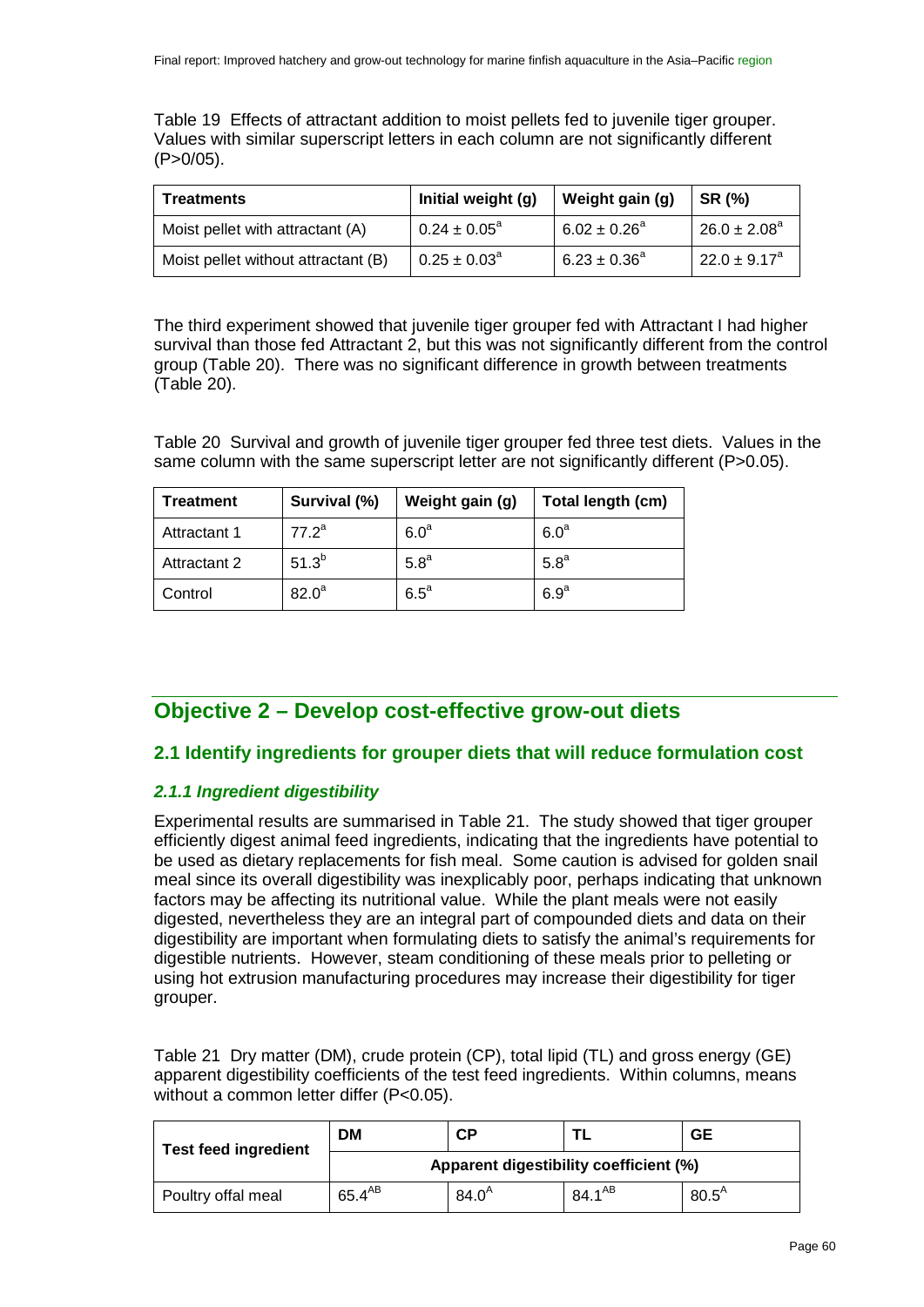| Mysid meal        | $69.9^{A}$     | $88.9^{\mathsf{A}}$ | $93.9^{A}$         | $82.8^{A}$         |
|-------------------|----------------|---------------------|--------------------|--------------------|
| Golden snail meal | $59.4^B$       | 76.9 <sup>A</sup>   | $62.0^{\circ}$     | 70.8 <sup>B</sup>  |
| Green mussel meal | $66.0^A$       | $83.4^{A}$          | $88.9^A$           | $78.3^{A}$         |
| Rice bran         | $36.3^D$       | $43.7^B$            | $65.8^{\text{BC}}$ | $39.1^D$           |
| Maize - yellow    | $47.8^{\circ}$ | 41.9 <sup>B</sup>   | 30.4 <sup>D</sup>  | $41.3^{\text{CD}}$ |
| Maize - white     | $48.8^{\circ}$ | 41.3 <sup>B</sup>   | 30.9 <sup>D</sup>  | $41.7^{\text{CD}}$ |
| Sorghum           | $52.5^{\circ}$ | $52.1^{B}$          | 23.7 <sup>D</sup>  | $45.1^{\circ}$     |

The digestibility of a range of ingredients for grouper diets is summarised in Appendix 1 (p[.100\)](#page-99-0).

## *2.1.2 Assessment of non-fishmeal protein sources for grouper diets*

## **Poultry offal silage meal**

Four dietary inclusion levels of POSM at 5, 10, 15, and 20% substitution of fish meal were compared with the fishmeal based control diet (0% POSM). Tiger grouper juveniles with three blocks of initial ( $\pm$  SD) size of 46.3  $\pm$ 5.2, 62.5  $\pm$ 7.4 and 82.9  $\pm$ 10.5 g were fed the experimental diets (moist pellet) at satiation twice daily for 20 weeks in experimental cages (1×1×2 $m^3$ ).

The addition of POSM at dietary inclusion rates of 20% (equivalent to a 39% replacement of fish meal protein) was well accepted by the fish without any adverse effects on fish productivity. Fish grew well on all diets with biomass gains averaging 303% of initial weight. Partial replacement of fish meal with POSM did not affect the composition of the carcass in our experiment as treatments had no significant effect on body protein or total lipid content. High and relatively similar protein and lipid digestibility coefficients among treatments, 89.4–92.3% and 91.2–95.9% respectively, indicate high digestibility of the protein and lipid of POSM.

## **Golden snail meal**

Tiger grouper juveniles with average individual weight was 27.1±1.38 g were randomly stocked into 15 cages (each cage  $1 \times 1 \times 2$  m<sup>3</sup>) at density of 16 fish/cage. Careful feeding was carried out twice a day to satiation; the fish were sampled every other week.

Based on growth performance of the fish in each treatment, the diets met the minimum nutrient requirement for the test fish. The fish exhibited similar growth patterns, except for the fish feed 40% GSM which grew a bit slower. Specific growth rate, weight gain, and protein retention of the fish feed 40% GSM diet were significantly lower (P<0.05) than the fish fed 0–10% GSM diets. A similar pattern was seen in protein efficiency of 40% compared with 0–20% GSM diets. Feed consumption did not differ (P>0.05) between treatments.

In this experiment, the diet containing 34.2% fishmeal and 10% GSM meal provided the highest SGR, weight gain, feed efficiency, and protein efficiency ratio amongst the treatments. GSM contains less methionine than fishmeal and less than is found in tiger grouper flesh. Slow growth of the fish fed the diet containing 40% GSM might be due to the low content of methionine in the test diet. In comparison, the better performance of the 10% GSM test diet may reflect a better amino acid balance in the diet due to the inclusion of fishmeal.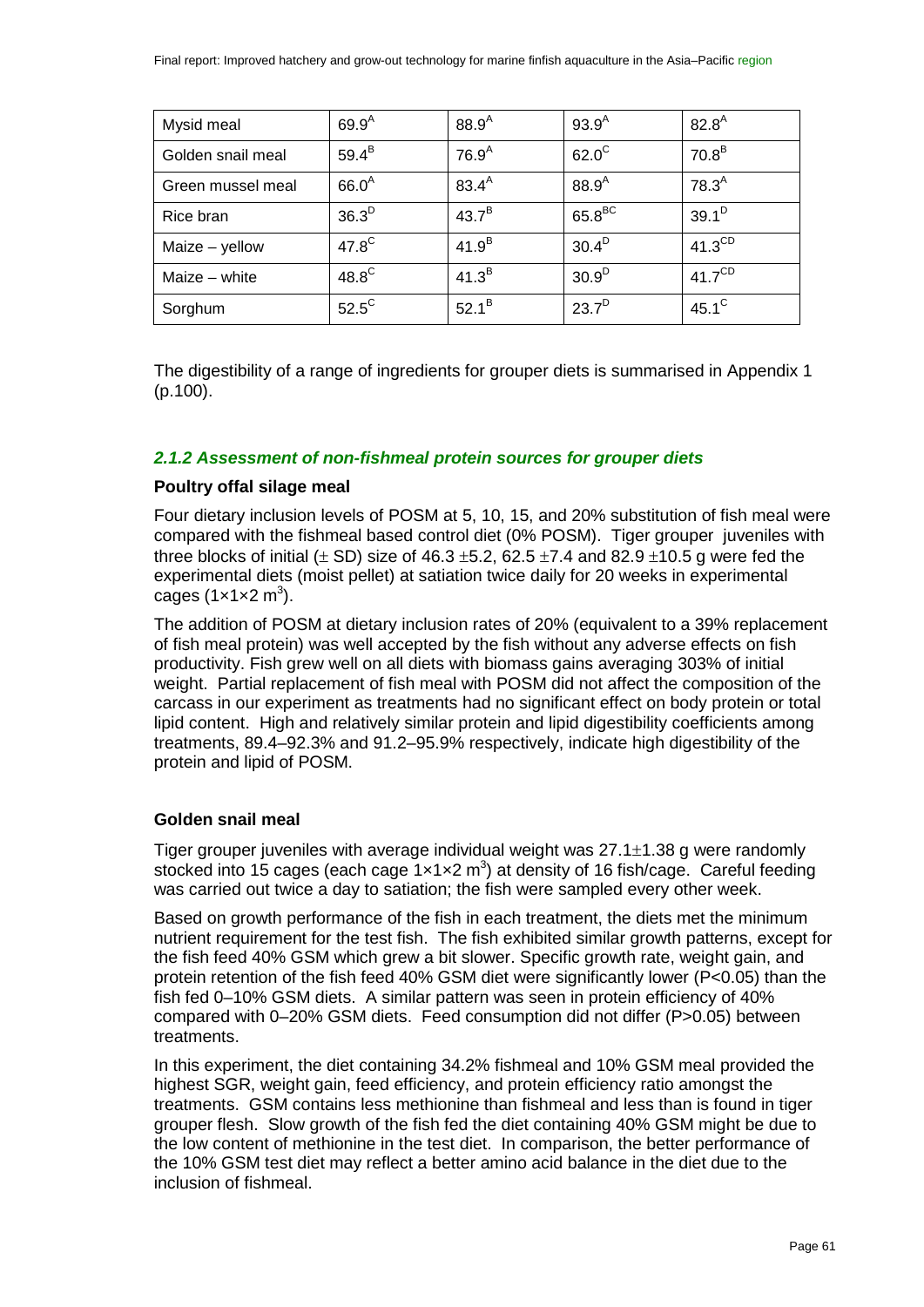Carcass proximate analyses confirmed no difference between protein and lipid content amongst treatments, indicating that GSM inclusion at all the tested levels did not affect carcass protein and lipid.

## **Fermented blood meal**

Tiger grouper juvenile with initial weight of  $31.1 \pm 2.1$  g, were stocked into 15 units of 1×1×2 m floating net cages at a density of 20 fish per cage. The fish were carefully fed the test diet twice each day to satiation for 140 days. Digestibility of the test diet was determined indirectly by reference to the digestibility marker chromium oxide (Cr<sub>2</sub>O<sub>3</sub>).

Fermented blood meal contained relatively less methionine, cysteine and isoleucine than fishmeal or whole body tiger grouper protein. Blood meal therefore is not a complete source of dietary protein for fish but could be a useful supplementary source of protein if combined with feed ingredients that contain high amounts of methionine and isoleucine. The fish fed moist pellet containing 22.5 % or more of fermented blood meal grew significantly slower (P<0.05) than fish fed the control diet. Fish fed the 30% fermented blood meal diet grew 47% slower than fish fed the control diet. Specific growth rate, weight gain, feed efficiency and protein efficiency ratio of fish fed diets containing up to 15% FBM diets were not significantly different (P>0.5) and all were higher than those fed 22.5–30.0% FBM diets. However, there was a significant curvilinear decline in overall fish performance with increasing inclusion of FPM, most notably for weight gain, feed efficiency and feed consumption. Based on regression analysis, the asymptote where fish growth deteriorates as a function of FBM inclusion was determined to be 8.9%. Feed consumption was lower for all diets containing FBM. Unpalatability of the diets containing FBM is the most likely reason for the reduced fish growth associated with increasing dietary inclusion of FBM.

Fermented blood meal added to the diet at less than 9% does not adversely affect tiger grouper growth. However, including more than 9% fermented blood meal as a replacement for fish meal protein is likely to depress fish performance, most likely due to the unpalatability of the diet and consequent reduced feed consumption. Depending on relative ingredients costs, it may be economic to include more than 9% fermented blood meal in the diet, with the lower fish productivity being compensated for by the lower feed cost.

## **2.2 Compare nutritional requirements of juvenile and market-size groupers**

#### *2.2.1 Protein and lipid requirements – RIM Gondol*

Protein levels ranging from 38% to 54% and lipid levels 9–15% did not have a significant effect on tiger grouper growth or survival [\(Table 22\)](#page-61-0), suggesting that 38% protein and 9% lipid is adequate to support growth and survival of larger (>250 g) tiger grouper. Fish fed with the 15% lipid diet had higher carcass lipid content than those fed the 9% lipid diet [\(Figure 18\)](#page-62-0).

<span id="page-61-0"></span>Table 22 Weight gain, survival and feed conversion ratio (FCR) of tiger grouper fed experimental diet for 180 days. Initial fish weight =  $274.7$  g. Weight gain = (final weight – initial weight) x 100/initial weight. Feed conversion ratio (FCR) = dry weight feed (g)/wet weight gain (g). Values in the column followed by the same superscript are not significantly different (P>0.05).

| Dietary factor   Dietary | level $(\% )$ | Weight<br>gain $(\%)^2$ | <b>Survival</b><br>(%) | FCR <sup>3</sup> |
|--------------------------|---------------|-------------------------|------------------------|------------------|
|                          |               |                         |                        |                  |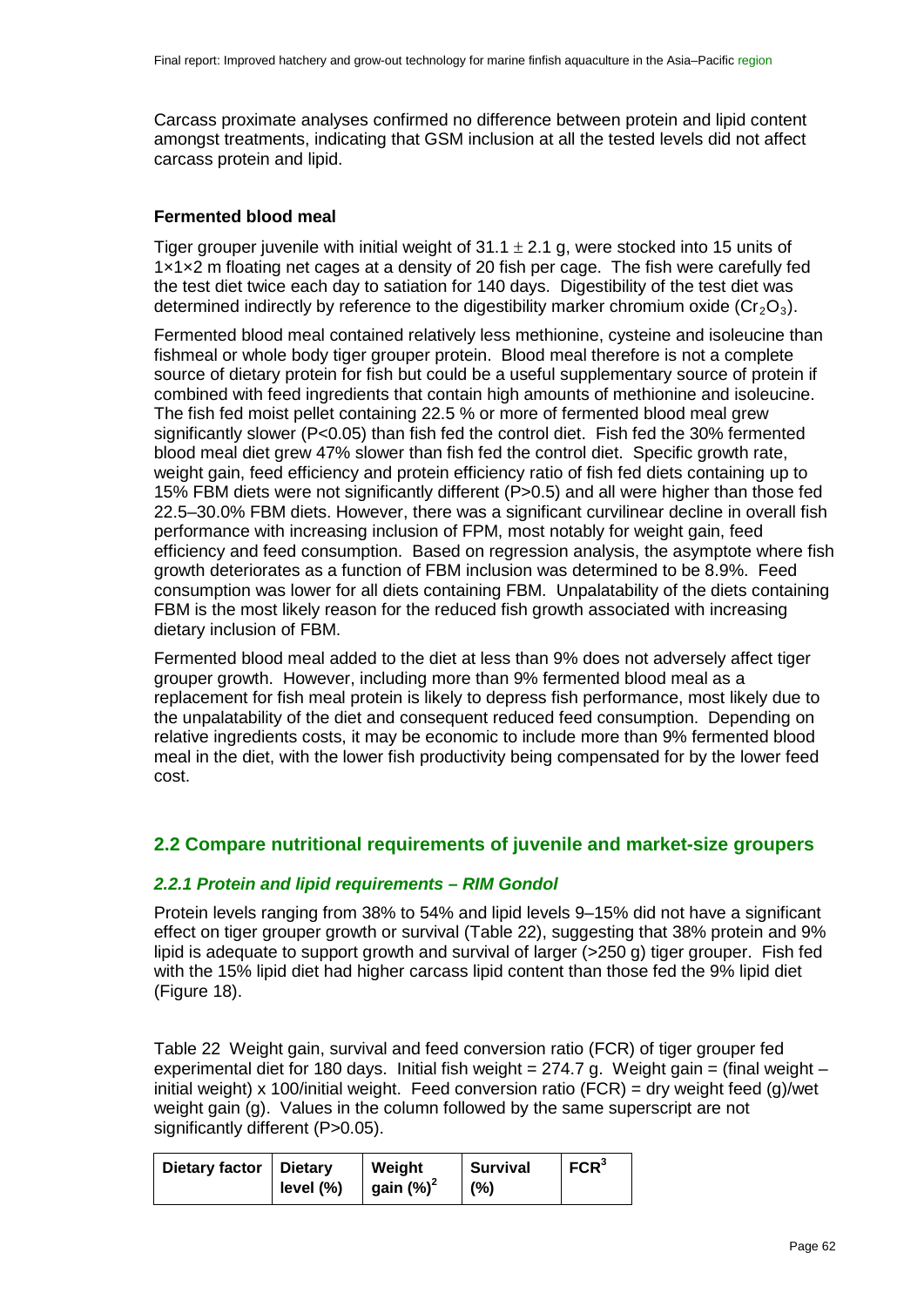| Protein | 38 | $127.2^a$   | 72.7 <sup>a</sup> | $1.82^{a}$        |
|---------|----|-------------|-------------------|-------------------|
|         | 42 | $122.6^a$   | $79.4^a$          | $1.66^{ab}$       |
|         | 46 | $117.8^{a}$ | 70.3 <sup>a</sup> | 1.81 <sup>a</sup> |
|         | 50 | $134.4^a$   | $74.1^a$          | $1.63^{ab}$       |
|         | 54 | $128.1^a$   | 76.1 <sup>a</sup> | $1.48^{b}$        |
| Lipid   | 9  | $131.7^{x}$ | 74.3 <sup>x</sup> | 1.62 <sup>a</sup> |
|         | 15 | $120.3^{x}$ | 74.7 <sup>x</sup> | $1.74^{a}$        |



<span id="page-62-0"></span>

#### *2.2.2 Protein and lipid requirements – RICA Maros*

The results of this experiment showed no significant interaction between the levels of protein and lipid in the diet and productivity responses of the fish. However, there were marked but independent effects of dietary protein and lipid with fish weight gain and feed efficiency improving with increasing dietary protein and lipid. Specific growth rate and survival rate however, were not significantly affected while protein efficiency ratio declined with increasing dietary protein but improved with increasing dietary lipid.

Whole body dry matter and lipid composition of the fish were not affected by dietary protein but increased with increasing dietary lipid level. The increased adiposity of the fish increased linearly with dietary lipid, confirming that much of the dietary intake of lipid was used for fat storage rather than being mobilised as a ready available energy source.

Overall in this experiment, the fastest growth and most economical feed efficiency occurred when fish from 120 to 600 g were fed a diet containing 49% protein and 11–13% lipid.

#### *2.2.3 Essential fatty acid requirements*

Survival was the same across all treatments. Specific growth rate and weight gain were higher in diets A, B, C and D [\(Table 23\)](#page-63-0). Feed efficiency (FE), protein efficiency ratio (PER) and nitrogen retention (NRtn) were generally higher in diets A, B, C and D than in diets E and F. The whole body composition of fish was not significantly (P>0.05) for all treatments.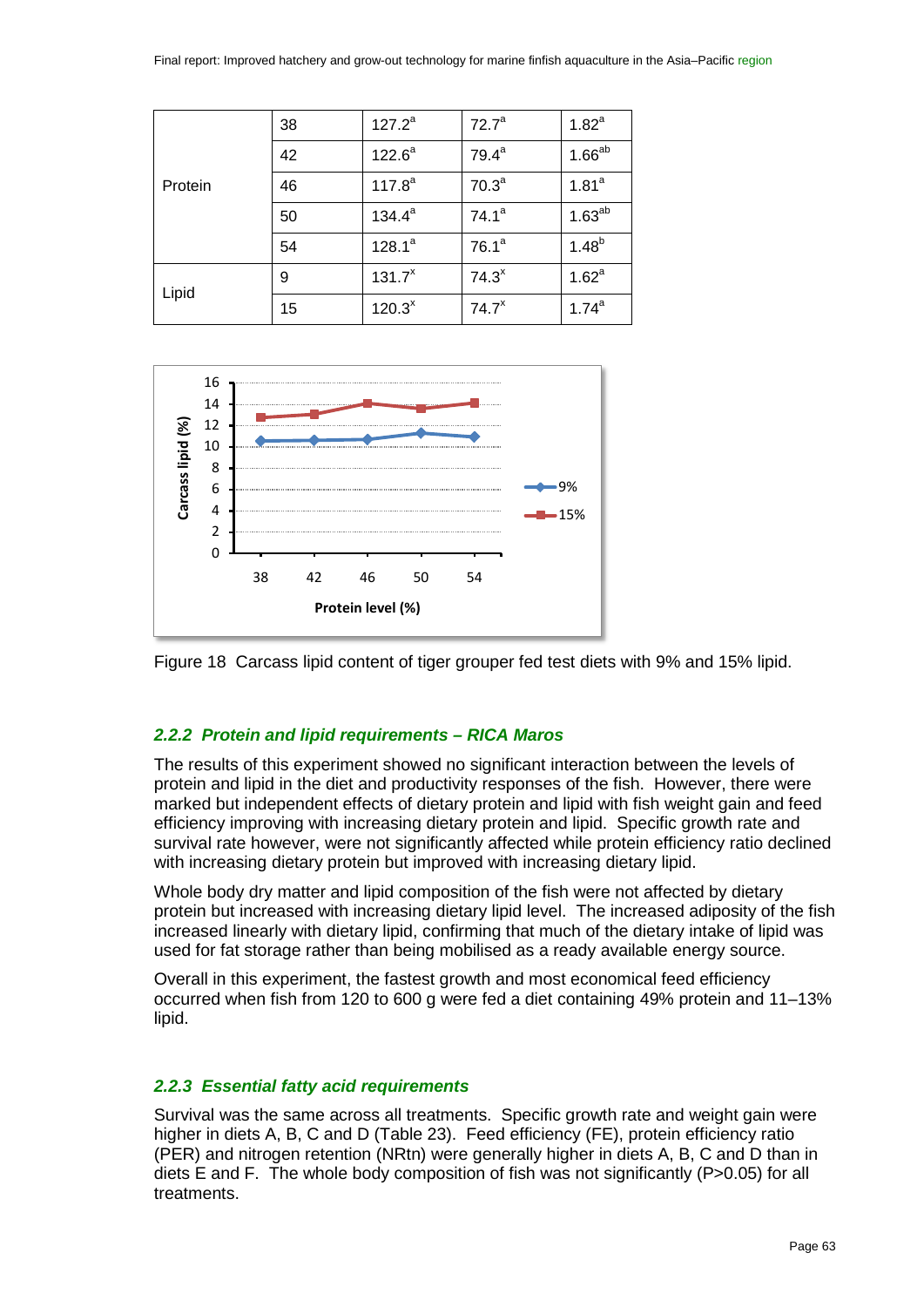<span id="page-63-0"></span>Table 23 Growth performance and feed utilization of tiger grouper fed diets containing different levels of essential fatty acids [\(Table 3,](#page-20-0) p[.21\)](#page-20-0). Means in the same row followed by a common superscript letter are not significantly different (P>0.05).

| Variables    | Test diets           |                     |                       |                               |                              |                              |  |  |
|--------------|----------------------|---------------------|-----------------------|-------------------------------|------------------------------|------------------------------|--|--|
|              | A                    | B                   | C                     | D                             | E                            | F                            |  |  |
| SGR (%/day)  | $0.72 \pm 0.03^a$    | $0.72 \pm 0.06^a$   | $0.71 \pm 0.04^{ab}$  | $0.69 \pm 0.02^{ab}$          | $0.66 \pm 0.01^b$            | $0.67 \pm 0.01^b$            |  |  |
| WG (%)       | $124.6 \pm 6.5^a$    | $125.4 \pm 15^a$    | $120.6 \pm 9.4^{ab}$  | 116.9 $\pm$ 4.6 <sup>ab</sup> | $110.2 \pm 2.6^{\circ}$      | $110.9 \pm 2.5^{\circ}$      |  |  |
| FE.          | $0.65 \pm 0.06^a$    | $0.66 \pm 0.07^a$   | $0.64 \pm 0.06^{ab}$  | $0.62 \pm 0.03^{ab}$          | $0.59 \pm 0.03^b$            | $0.58 \pm 0.04^b$            |  |  |
| <b>PER</b>   | $1.39 \pm 0.12^{ab}$ | $1.40 \pm 0.15^a$   | $1.36 \pm 0.13^{abc}$ | $1.33 \pm 0.07^{abc}$         | $1.25 \pm 0.07^{bc}$         | $1.24 \pm 0.09^c$            |  |  |
| NRtn $(%)$   | $25.7 \pm 1.4^a$     | $25.2 \pm 1.7^{ab}$ | $24.5 \pm 2.0^{ab}$   | $24.6 \pm 1.8^{ab}$           | 24.1 $\pm$ 1.3 <sup>ab</sup> | $23.2 \pm 1.7^b$             |  |  |
| Survival (%) | $97.9 + 4.15^a$      | $100 \pm 0^a$       | $100 \pm 0^a$         | $100 \pm 0^a$                 | $97.9 \pm 4.15^a$            | $96.2 \pm 4.47$ <sup>a</sup> |  |  |

Overall, the results showed a trend that decreasing levels of n-3 lipids or increasing levels of n-6 lipids in the diet slightly reduces the growth performance of the fish. Similar growth performance was obtained with diets ranging from 5% fish oil and 0% soybean oil to 2% fish oil and 3% soybean oil. However, higher levels of soybean oil substitution decreased fish performance.

## **2.3 Identify ingredients for grouper diets that will reduce environmental impacts**

This component of work was not undertaken – refer discussion in Section 5 of this report (p[.22\)](#page-21-0).

## **2.4 Improve the uptake of compounded feeds for marine finfish culture at the expense of 'trash' fish use**

## <span id="page-63-2"></span>*2.4.1 Effect of feed type and formulation on growth and feed efficiency of tiger grouper growout*

Fish fed with moist pellet-1, commercial pellet and 'trash' fish demonstrated relatively similar responses in terms of specific growth rate, weight gain, feed efficiency, protein efficiency ratio, protein retention and lipid retention [\(Table 24\)](#page-63-1), whereas the lowest specific growth rate, weight gain, feed efficiency, protein efficiency ratio, protein retention and lipid retention occurred in the fish fed moist pellet-3 followed by moist pellet-2. Survival rate was not significantly different between the treatments [\(Table 24\)](#page-63-1).

<span id="page-63-1"></span>Table 24 Growth performance and feed utilization of tiger grouper fed different test diets. Means in the same row with the same superscript letter are not significantly different  $(P>0.05)$ .

| Variable | <b>Test diet</b> |                                       |  |                   |              |
|----------|------------------|---------------------------------------|--|-------------------|--------------|
|          |                  | Moist pellet-   Moist pellet-   Moist |  | <b>Commercial</b> | ʻTrash' fish |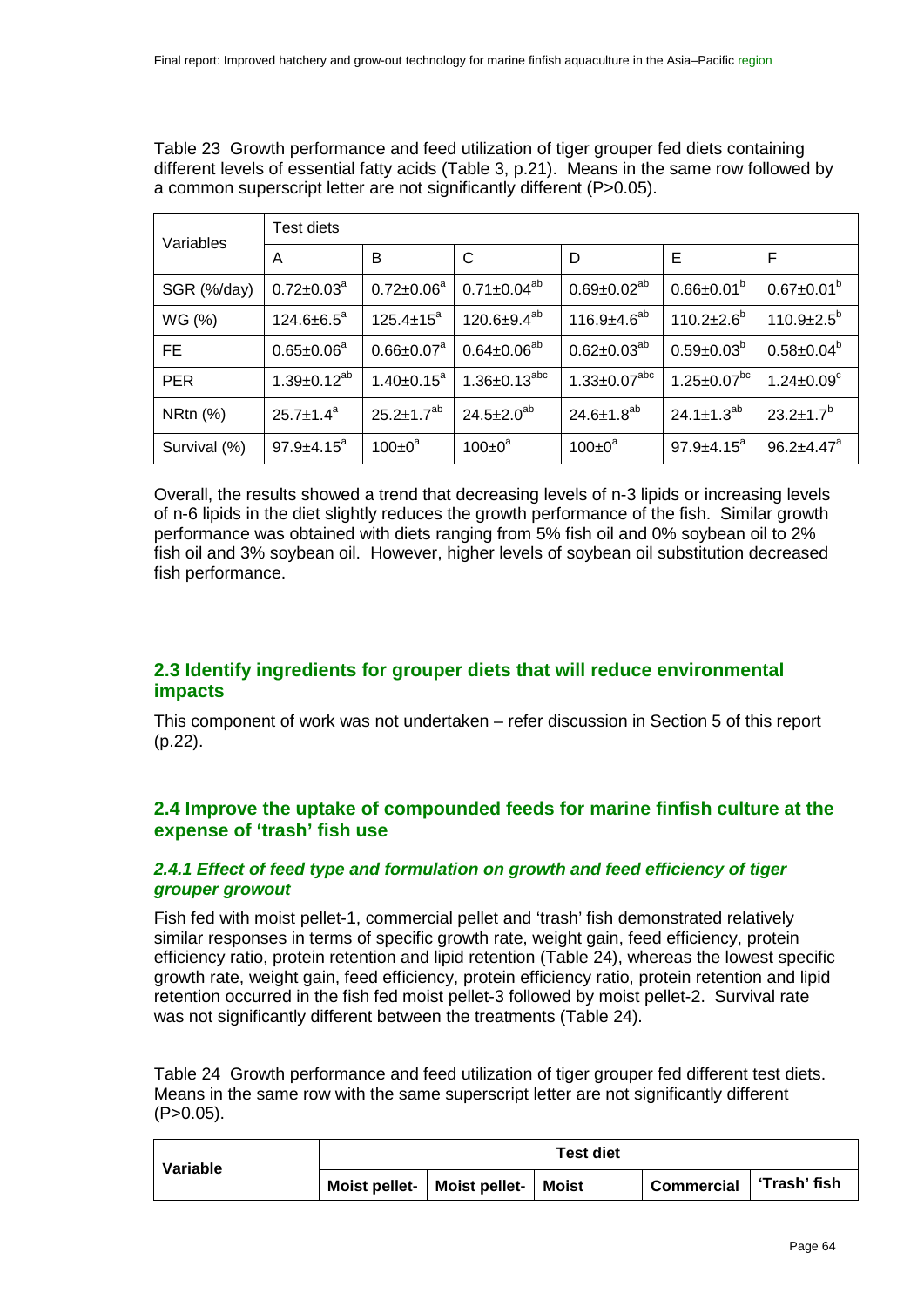|                                          | 1                            | $\mathbf{2}$        | pellet-3                     | pellet                        |                             |
|------------------------------------------|------------------------------|---------------------|------------------------------|-------------------------------|-----------------------------|
| Specific growth rate<br>(% / d)          | $0.68 \pm 0.05^{\text{a}}$   | $0.66 \pm 0.07^a$   | $0.60 \pm 0.07^b$            | $0.67 \pm 0.06^a$             | $0.69 \pm 0.06^a$           |
| Weight gain (%)                          | $158.2 \pm 19.0^a$           | $151.5 \pm 23.9^a$  | $132.2 \pm 22.6^b$           | 156.0 $\pm$ 20.2 <sup>a</sup> | 162.2 $\pm$ 23.7 $^{\circ}$ |
| Feed conversion<br>ratio (DM feed basis) | $1.85 \pm 0.11^{ab}$         | $2.19 \pm 0.20^b$   | $2.89 \pm 0.45$ <sup>c</sup> | $1.83 \pm 0.12^{ab}$          | $1.66 \pm 0.08^a$           |
| Feed conversion<br>ratio (as-fed basis)  | $3.30 \pm 0.20^b$            | $4.13 \pm 0.38^{b}$ | $5.90 \pm 0.91$ °            | $1.99 \pm 0.13^a$             | $6.64 \pm 0.30^c$           |
| <b>PER</b>                               | $1.14 \pm 0.07^a$            | $0.94 \pm 0.09^b$   | $0.70 \pm 0.01$ °            | 1.11 $\pm$ 0.07 $^{\text{a}}$ | $1.09 \pm 0.05^a$           |
| N retention $(\%)$                       | $21.0 \pm 0.5^a$             | $18.2 \pm 2.3^b$    | 13.7 $\pm$ 0.1 $\degree$     | $21.3 \pm 1.0^a$              | $20.3 \pm 0.7^{ab}$         |
| Survival rate (%)                        | $98.0 \pm 3.87$ <sup>a</sup> | $93.3 \pm 6.65^a$   | $80.0 \pm 11.55^{\circ}$     | $95.5 \pm 3.87^a$             | $91.1 \pm 3.81^a$           |

The different FCRs shown in [Table 24](#page-63-1) reflect not only the ability of the fish to effectively utilise the nutrients in the diet, but also the moisture content of the diets. After compensating for moisture content, the FCRs for fish fed 'trash' fish, dry pellet and moist pellet-1 were best, and were all higher than the FCR for the treatment moist pellet-3.

Whole body composition of the fish showed that dry matter, crude protein, lipid, crude fibre and ash contents of test fish were relatively similar amongst the treatments.

A comparison of feed costs based on the test feeds used in this experiment, and taking into account the FCRs obtained in the experiment, showed that the lowest feed cost to produce 1 kg of grouper was for fish fed moist pellet-2 and the commercial pellet; the highest feed cost was for fish fed trash fish [\(Table 25\)](#page-64-0). However, these calculations are limited in application: calculation of the moist pellet cost was based only on ingredient cost without taking into account the cost of making the pellets; whereas the cost of the commercial pellet includes manufacturing, shipping and other costs. Considering pellet production cost, practical use, feed stability and environmental impacts, it is likely that the commercial pellet was economically as good as other diets trialled in this experiment.

|                                                            | <b>Test diet</b>         |                          |                          |                             |                 |  |
|------------------------------------------------------------|--------------------------|--------------------------|--------------------------|-----------------------------|-----------------|--|
| Variable                                                   | <b>Moist</b><br>pellet-1 | <b>Moist</b><br>pellet-2 | <b>Moist</b><br>pellet-3 | <b>Commercial</b><br>pellet | 'Trash'<br>fish |  |
| Feed conversion ratio (as-<br>fed basis)                   | 3.30                     | 4.13                     | 5.90                     | 1.99                        | 6.64            |  |
| Feed price<br>(Rp/kg as feed)                              | 7,175                    | 4,985                    | 3,860                    | 12,000                      | 5,000           |  |
| Feed cost to produce 1 kg<br>of tiger grouper (Rp/kg fish) | 23,678                   | 20,588                   | 22,774                   | 23,880                      | 33,200          |  |

<span id="page-64-0"></span>Table 25 Comparison of feed costs based on feed conversion ratios achieved from test diets used in this experiment, calculated to produce 1 kg of tiger grouper.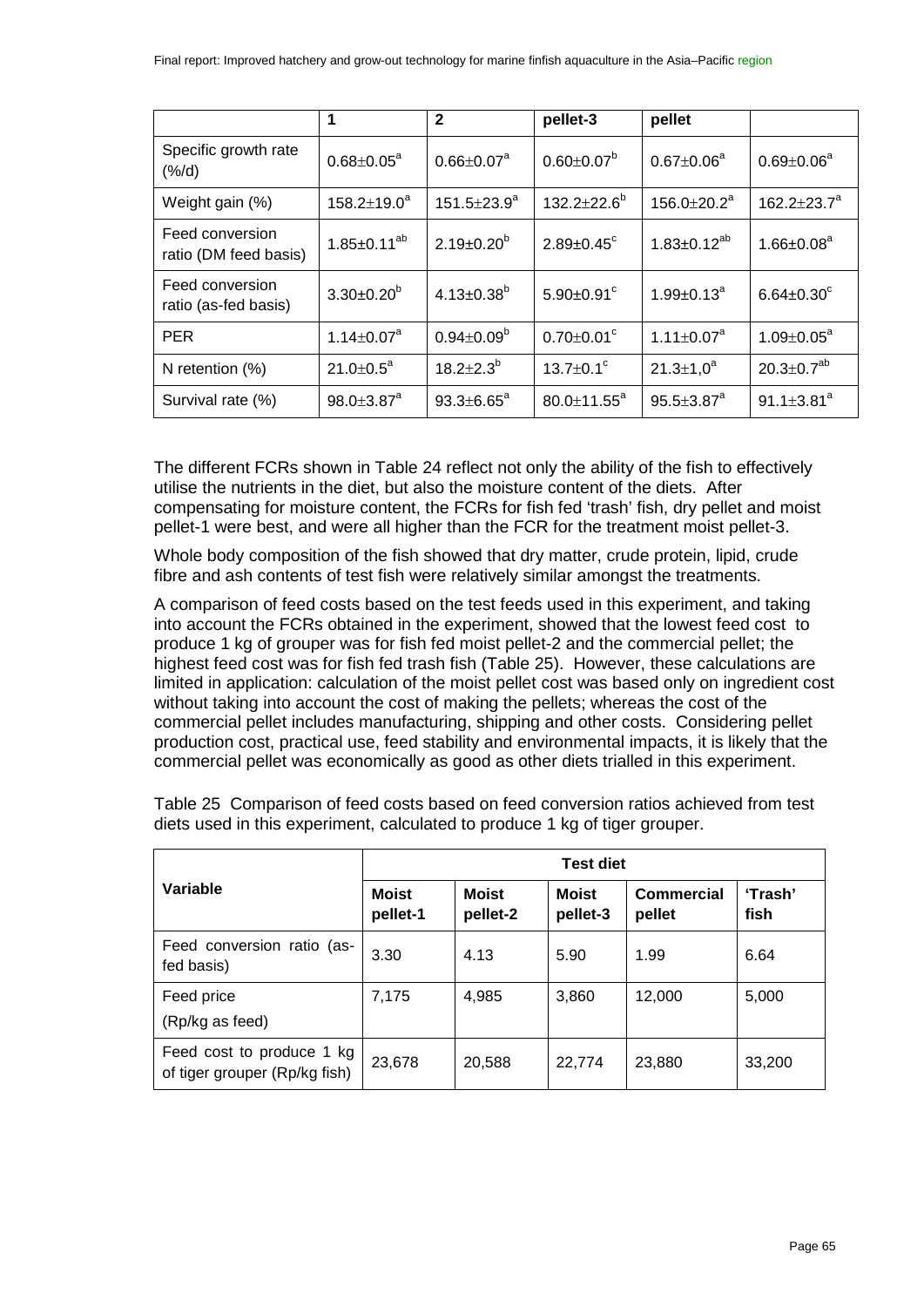## *2.4.2 Effect of feeding management on productivity and product quality of tiger grouper*

There was no significant difference between the main effects of feeding rate and feeding frequency for any of the production traits [\(Table 26\)](#page-65-0). Significant independent effects were observed in that FE, PER and nitrogen retention (NRtn) became worse as feeding rate or feeding frequency increased. SGR improved as feeding rate increased but was unaffected by feeding frequency.

It is interesting to note that growth rate was highest for fish fed at the highest feeding rate but this feeding rate resulted in the worst nutrient utilisation efficiency. Reducing the amount of feed fed did improve nutrient utilisation efficiency but at the expense of fish growth rate. However, it can be speculated that any further restriction in feeding rate beyond that used in this study would probably cause a worsening of nutrient utilization efficiency as nutrient supply fell to or below maintenance requirements.

<span id="page-65-0"></span>Table 26 Initial and final weight and productivity responses of tiger grouper fed at different frequencies and rates for 150 days. Within main effects and response traits, means with a similar superscript letter do not differ (P>0.05). See [Table 5](#page-22-0) (p[.23\)](#page-22-0) for experimental design and treatment abbreviations.

| <b>Trait</b>           | Feed rate <sup>1</sup> |                   |                   | Feed frequency <sup>2</sup> |                   |
|------------------------|------------------------|-------------------|-------------------|-----------------------------|-------------------|
|                        |                        | М                 | н                 | F <sub>1</sub>              | F <sub>2</sub>    |
| Survival (%)           | $72.2^A$               | $78.9^{A}$        | $77.8^A$          | $78.5^{\textstyle\times}$   | 74.1 <sup>X</sup> |
| SGR (%/d)              | $0.89^{A}$             | 0.96 <sup>B</sup> | 0.96 <sup>B</sup> | 0.93 <sup>X</sup>           | 0.93 <sup>X</sup> |
| FE (g gain/g feed)     | $0.60^{A}$             | $0.55^{AB}$       | $0.47^{\text{B}}$ | 0.59 <sup>X</sup>           | $0.49^Y$          |
| PER (g gain/g CP feed) | 1.19 <sup>A</sup>      | $1.10^{AB}$       | $0.94^B$          | 1.16 <sup>X</sup>           | $0.98^Y$          |
| <b>NRtn</b> (%)        | $19.3^{A}$             | $17.6^{AB}$       | 14.9 <sup>B</sup> | $18.8^X$                    | 15.6 <sup>Y</sup> |

Whole body composition of the fish was not significantly affected by either feeding rate or feeding frequency. There was a slight trend for dry matter content to increase and for ash content to decrease as feeding rate increased, while feeding frequency had no effect on final body composition. Based on the results of the present study with fish reared from  $\sim$  50 to 250 g, it is concluded that tiger grouper need to be fed only once daily for optimal performance. Slightly restricting the feeding rate to the medium rate used in this study had the advantage of improving the efficiency of feed utilisation (and minimizing feed wastage) while not severely reducing growth rate of the fish. This feeding practice may also ensure that a more marketable fish with only a moderate amount of body lipid is produced.

## *2.4.3 Evaluation of pellet diets for grow-out of coral trout*

Weight gain, daily growth rate, and FCR of coral trout fed with the feedmill pellet were slightly higher than those fed with the GRIM pellet [\(Table 27,](#page-66-0) [Figure 19\)](#page-66-1). This is most likely because the feedmill pellet was prepared using an extruder, which produces a better quality pellet in terms of physical performance and digestibility.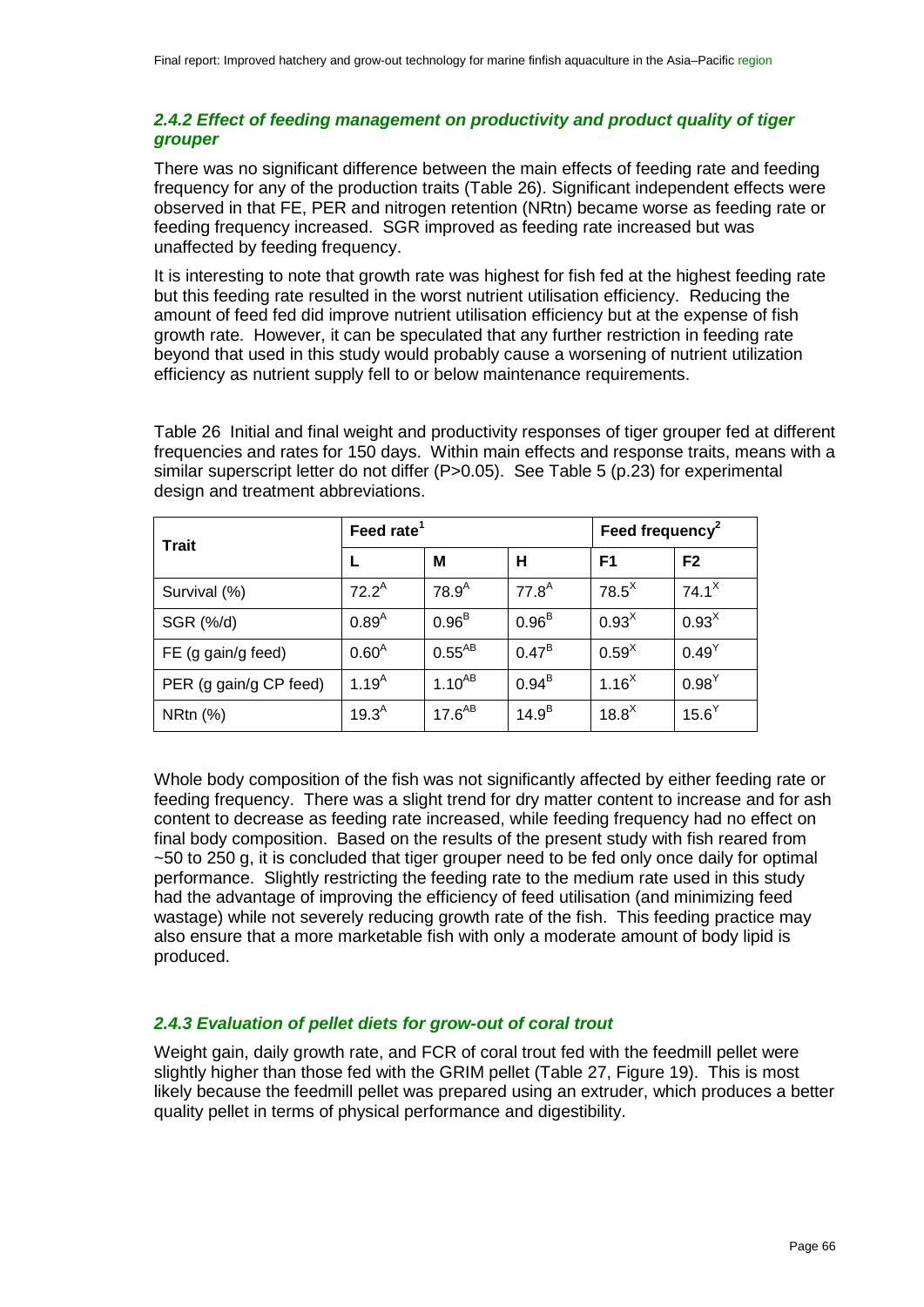| <b>Parameters</b>    | <b>GRIM pellet</b> | <b>Feedmill pellet</b> |
|----------------------|--------------------|------------------------|
| Initial Weight (g)   | 162                | 167                    |
| Final Weight (g)     | 411                | 422                    |
| Weight gain (g)      | 249                | 255                    |
| Survival rate (%)    | 46                 | 49                     |
| Rearing period (day) | 180                | 180                    |
| DGR (g/day)          | 1.38               | 1.41                   |
| FCR                  | 1.55               | 1.45                   |

<span id="page-66-0"></span>Table 27 Growth performance, feed conversion ratio (FCR), and survival rate of coral trout grouper fed with the test diets. DGR: daily growth rate.

[Figure 19](#page-66-1) shows the growth performance of the coral trout fed with the two test diets. While the growth performance of the fish fed the feedmill pellet is slightly better than those fed the GRIM pellet, there is little practical difference between the two treatments. This suggests that dry pellets generally are suitable and well accepted by coral trout for growout.



<span id="page-66-1"></span>Figure 19 Growth of coral trout fed an experimental pellet diet (GRIM pellet) and a commercially produced pellet diet.

#### *2.4.4 Comparison of commercial pellet diet and 'trash' fish for grow-out of groupers*

[Figure 20](#page-67-0) shows that growth of both coral trout and white-spotted grouper was faster on the 'trash' fish diet. Daily growth rate of both species was higher, and final size was larger, in fish fed the 'trash' fish diet [\(Table 28\)](#page-67-1). Survival rates were similar between treatments [\(Table 28\)](#page-67-1).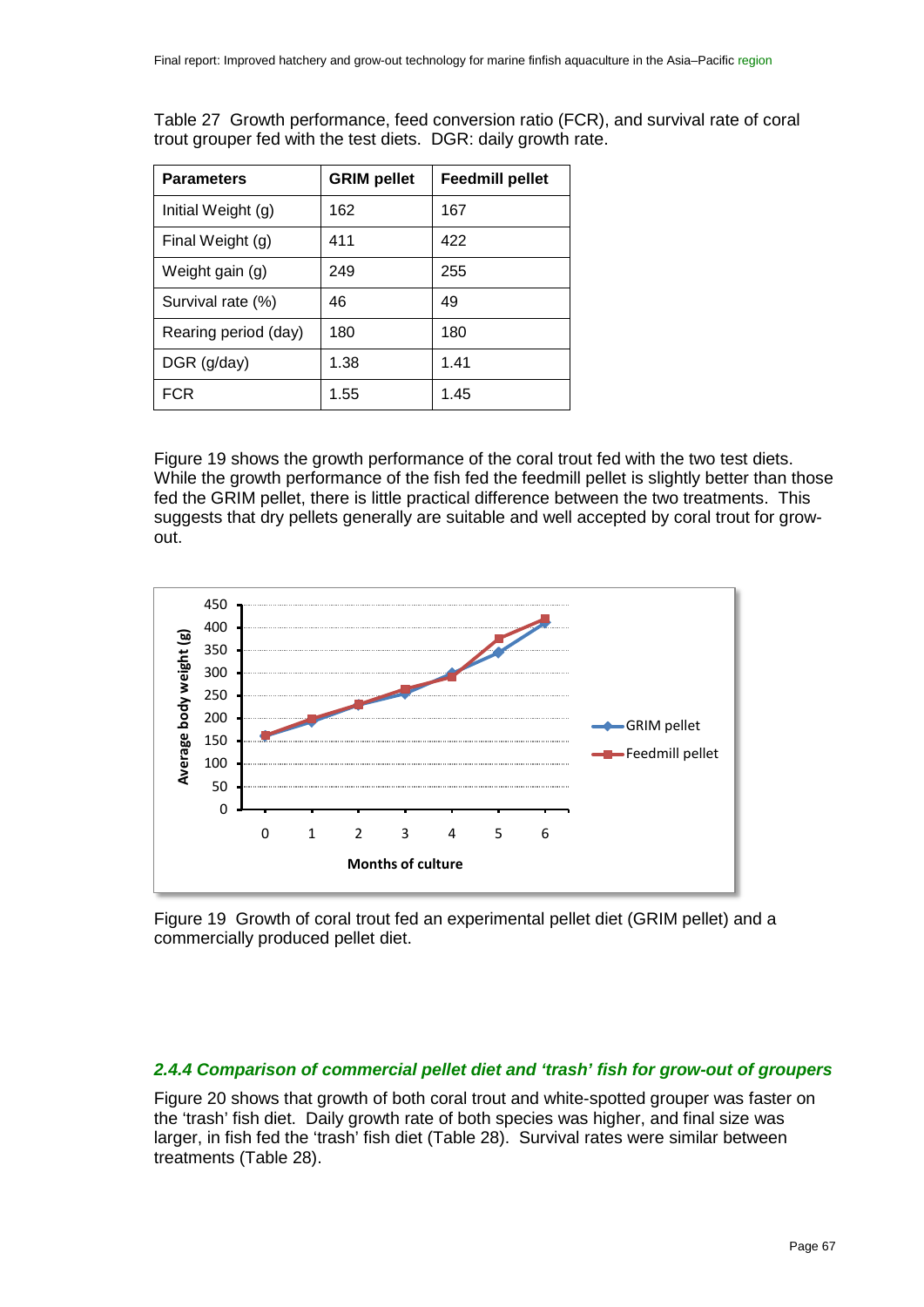

<span id="page-67-0"></span>Figure 20 Growth of (a) coral trout and (b) white-spotted grouper fed dry pellet and 'trash' fish diets.

<span id="page-67-1"></span>Table 28 Weight, daily growth rate (DGR), food conversion ratio (FCR), and survival rate (SR) of coral trout and white-spotted grouper fed with test diets for 180 days. Pellet diets FCRs are DM basis; 'trash' fish FCRs are wet-basis.

| <b>Parameter</b>     | <b>Coral trout</b> |                    | White-spotted grouper |                 |  |
|----------------------|--------------------|--------------------|-----------------------|-----------------|--|
|                      | Dry pellet         | 'Trash' fish       | Dry pellet            | 'Trash' fish    |  |
| Initial weight (g)   | $217 \pm 15$       | $202 + 2$          | $123 \pm 19$          | $114 \pm 27$    |  |
| Final weight (g)     | $391 \pm 40$       | $554 \pm 69$       | $278 \pm 5$           | $316 \pm 24$    |  |
| DGR (g/day)          | $0.96 \pm 0.14$    | $2.11 \pm 0.20$    | $0.80 \pm 0.08$       | $1.04 \pm 0.05$ |  |
| FCR ('as fed' basis) | $2.2 \pm 0.1^{*1}$ | $5.8 \pm 1.2^{*2}$ | $1.9 \pm 0.1$         | $4.5 \pm 0.3$   |  |
| FCR (DM basis)       |                    | $1.8 \pm 0.3$      |                       | $1.5 \pm 0.2$   |  |
| SR (%)               | $72 \pm 10$        | $75 \pm 9$         | $82 \pm 22$           | $96 \pm 7$      |  |

However, a comparison of the contribution of the two feeds to production costs demonstrates that the 'trash' fish was much more expensive than pellet feed [\(Table 29\)](#page-67-2).

<span id="page-67-2"></span>Table 29 Cost of pellet diet and 'trash' fish feed used in Activity 2.4.4. and the feeds' relative contribution to production costs. Feed preparation costs for white-spotted grouper are higher than those for coral trout because more feed was required to produce whitespotted grouper.

| <b>Parameter</b>                  | <b>Coral trout</b> |              | <b>White-spotted grouper</b> |              |
|-----------------------------------|--------------------|--------------|------------------------------|--------------|
|                                   | Dry pellet         | 'Trash' fish | Dry pellet                   | 'Trash' fish |
| Total feed (kg)                   | 19,415             | 177,388      | 34,670                       | 187,167      |
| Feed price (IDR)                  | 14,000             | 6.000        | 14,000                       | 6.000        |
| Feed cost preparation (IDR)       | 0                  | 88,694       | 0                            | 93,583       |
| Total feed cost (IDR)             | 271,810            | 1,153,019    | 485,380                      | 1,216,583    |
| Production cost per kg fish (IDR) | 59,909             | 79,365       | 30,582                       | 53,192       |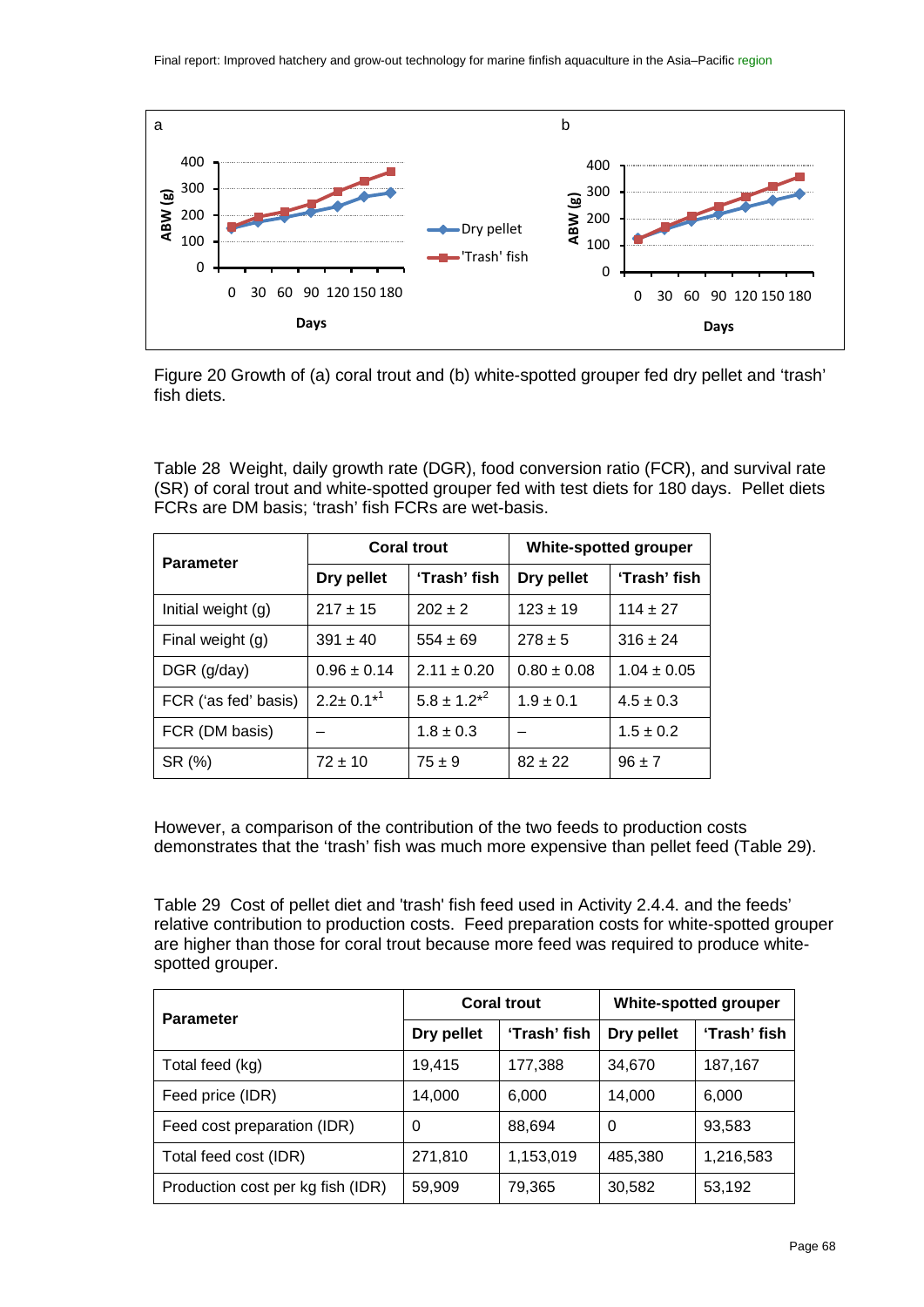#### *2.4.5 Field validation – comparison of feed types*

After 140 days, all treatments had similar specific growth rate (0.56–0.57 %/d), weight gain (118.5–120.9%), protein efficiency ratio (0.82–1.16) and survival rate (94.0–98.0%) [\(Table 30\)](#page-68-0).

Although the growth performance was almost identical for all treatments, the feed conversion ratio (as fed basis) was better for fish fed commercial pellet (2.62) followed by fish fed moist pellet (4.63) and worst for fish fed 'trash' fish (6.26). However, on a dry matter basis, the fish fed 'trash' fish had a better feed conversion ratio (1.57) compared to the fish fed commercial pellet (2.41) and moist pellet (2.59) diets [\(Table 30\)](#page-68-0).

An evaluation of the feed costs based on cost of ingredients and FCR indicated that all three test feeds were relatively similar in cost [\(Table 30\)](#page-68-0). However, the 'costs' included in these calculations differ between the diets: calculation of the cost of the moist pellet diet was based only on the combined cost of each of the ingredients used to make the diet (i.e. no manufacturing cost was included) whereas the cost of the commercial pellet includes the cost of ingredients, manufacturing, shipping and the need for the manufacturer to make a profit. A more rigorous assessment of feed costs is likely to show that the commercial diet provides a lower grouper production cost than the other diets.

|                                                            | <b>Test diet</b>    |                             |                   |  |
|------------------------------------------------------------|---------------------|-----------------------------|-------------------|--|
| Variable                                                   | <b>Moist pellet</b> | <b>Commercial</b><br>pellet | <b>Trash fish</b> |  |
| Feed conversion ratio (as-fed basis)                       | 4.63                | 2.62                        | 6.26              |  |
| Feed conversion ratio (DM basis)                           | 2.59                | 2.41                        | 1.57              |  |
| Feed price (Rp/kg as feed)                                 | 7,175               | 12,000                      | 5,000             |  |
| Feed cost to produce 1 kg of tiger<br>grouper (Rp/kg fish) | 33,220              | 31,440                      | 31,300            |  |

<span id="page-68-0"></span>Table 30 Feed costs based on feed conversion ration and estimated cost of feed, calculated to produce 1 kg of tiger grouper.

Generally, tiger grouper that are not weaned to dry pellet feed in the hatchery adapt very slowly to dry pellets. This and the previous experiment demonstrated that tiger grouper that are not yet weaned to dry pellets can more easily be weaned from 'trash' fish to dry pellets by using moist pellets as an intermediate diet.

Overall, this component of research has provided more information on the various factors that impact on farmer adoption of pellet feeds. In some cases, pellet feeds do not perform as well as 'trash' fish in terms of fish growth. While pellets can be more cost-effective, the 'true' costs of 'trash' fish may be obscured; for example, the cost of preparation of 'trash' fish (removing heads, fins and intestines) is rarely calculated by farmers. As part of this project, attempts were made to improve pellet performance by holding a nutrition workshop with Indonesian feed companies; this is described in the report section on communication and dissemination activities (p[.88\)](#page-87-0).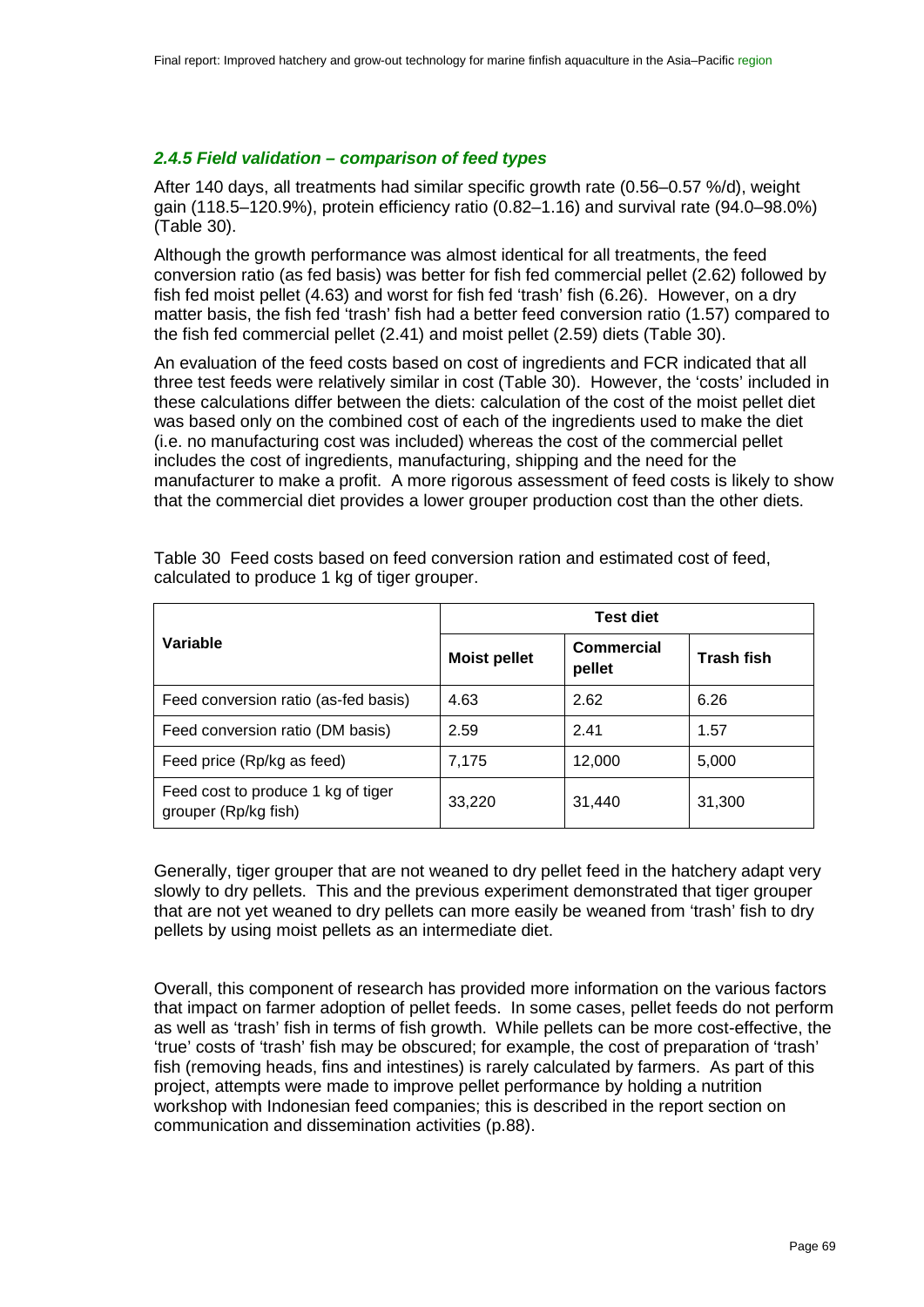## **2.5 Identify the impacts of feeds on product quality**

#### **Tiger grouper**

As a follow up to the experiment described in Activity 2.4.1 (p[.22,](#page-21-1) p[.64\)](#page-63-2), RICA Maros sent samples of tiger grouper fed on five test diets (see [Table 4,](#page-21-2) p[.22](#page-21-2) for test diet composition) to Hong Kong for consumer evaluation. There were no differences in carcass body composition between treatments. Overall, panellists preferred fish fed moist pellet-2 [\(Table 31\)](#page-69-0) and felt that this product had better meat quality than grouper from Taiwan and Thailand. However, the meat quality of fish fed most pellet-1, commercial pellets and 'trash' fish were generally well accepted by the panellists [\(Table 31\)](#page-69-0).

<span id="page-69-0"></span>Table 31 Flesh quality attributes for tiger grouper fed five test diets and evaluated in Hong Kong.

|                  | <b>Test diets</b>                                                       |                                                            |                                    |                                           |                                 |
|------------------|-------------------------------------------------------------------------|------------------------------------------------------------|------------------------------------|-------------------------------------------|---------------------------------|
| <b>Variables</b> | <b>Moist pellet-1</b><br><b>Moist pellet-2</b><br><b>Moist pellet-3</b> |                                                            | Commercial<br>pellet               | 'Trash' fish                              |                                 |
| Odour            | fresh<br>$\bullet$<br>seaweedy                                          | strong<br>٠<br>fresh<br>$\bullet$<br>seaweedy<br>$\bullet$ | fishy<br>$\bullet$                 | light fresh<br>$\bullet$<br>seaweedy<br>٠ | fishy<br>$\bullet$              |
| <b>Flavour</b>   | light fresh<br>$\bullet$<br>sweet                                       | strong<br>$\bullet$<br>fresh<br>sweet<br>$\bullet$         | loss of<br>٠<br>flavour            | some loss<br>$\bullet$<br>οf<br>sweetness | loss of<br>$\bullet$<br>flavour |
| <b>Texture</b>   | slightly dry<br>$\bullet$                                               | very moist<br>$\bullet$<br>and<br>smooth                   | very dry<br>$\bullet$<br>and tough | moist and<br>$\bullet$<br>smooth          | dry and<br>$\bullet$<br>tough   |

## **Humpback grouper**

Of the 30 consumers who participated in the taste test, just over 50% (16) were able to correctly identify the odd sample on the plates. However, only 11 were able to correctly determine which bowl was the wild-caught sample and which was the aquaculture sample. The wild fish samples were described as having better freshness, smoothness, and stronger in flavour and 'mouthfeel' texture. Skin of wild fish samples was more elastic and not so tough. On the other hand, cultured fish samples were described as more 'fishy' in taste and the flesh as 'less smooth'. The skin was tougher, darker and thinner. The texture of flesh was somewhat flaky, rather tough and the flavour was not as strong as the wild fish samples.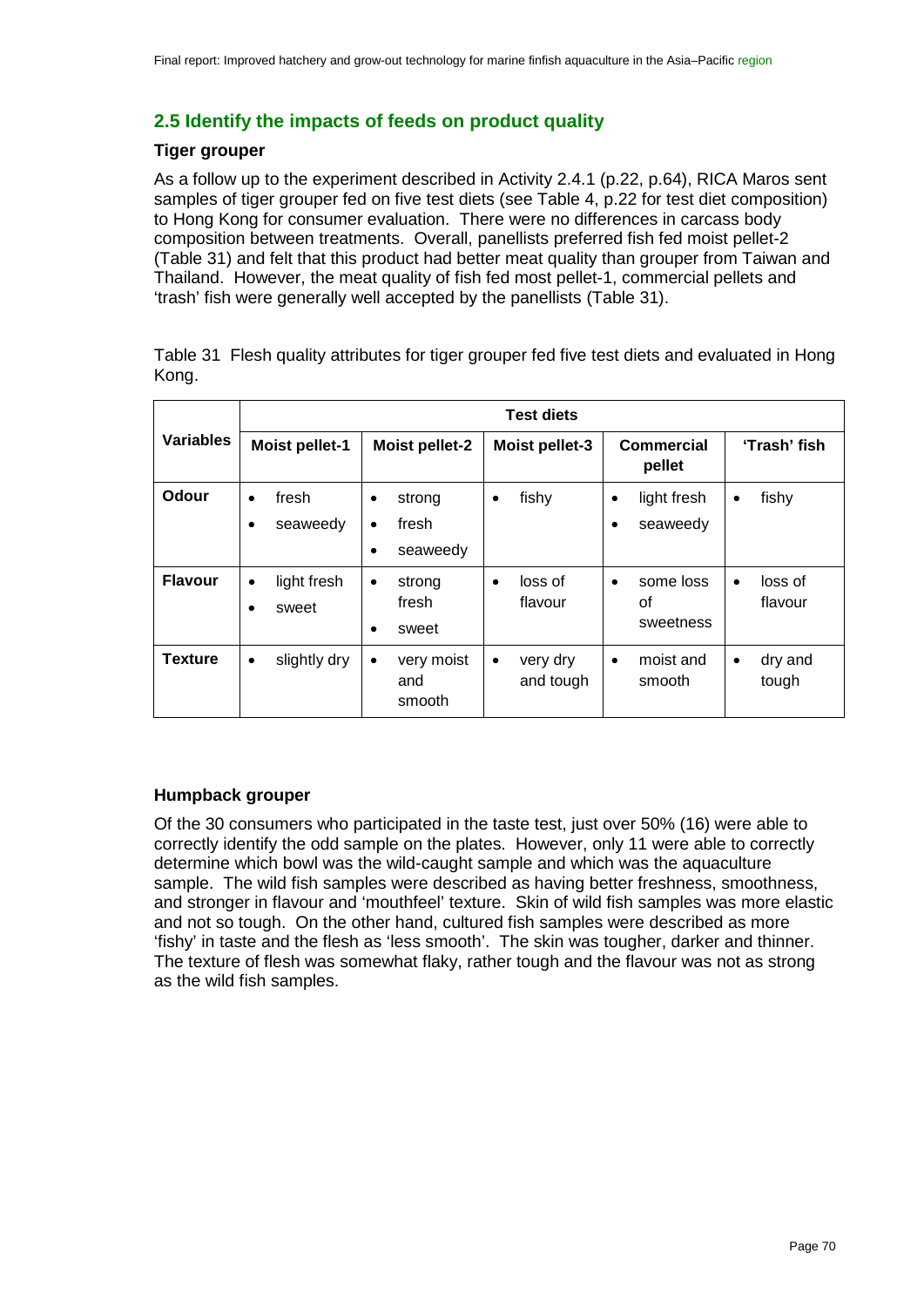

<span id="page-70-0"></span>Figure 21 Overall preference for wild or cultured humpback grouper, and 'no preference' responses, for five taste attributes amongst Hong Kong consumers; from Chan (2007).

There was a definite preference for the colour, taste and texture of the wild-caught product among the participants with over 70% preferring the wild-caught product on these criteria [\(Figure 21\)](#page-70-0). However, the aquaculture product was also found to be highly acceptable to the consumers. This result may have been confounded by the differential size of the two sample groups (the wild-caught fish being larger and older, which is known to influence flesh texture). This bodes well for the widespread commercial acceptance of the aquaculture product in the future. However, further research into the effects of pellet diets on consumer acceptance is essential to better evaluate the impacts of different diets on market attributes.

A more detailed description of this research has been published by Chan (2007).

## **Objective 3 Facilitate technology adoption**

This objective was addressed by initially undertaking a survey of marine fish hatcheries and farms in Indonesia, Thailand and Vietnam (Activity 3.1). The results of this survey were then used to design some specific interventions to test opportunities to overcome the constraints identified in the survey (Activity 3.2).

## **3.1 Identify constraints to the uptake of grouper hatchery and grow-out technology in the Asia-Pacific region**

Constraints to technology uptake applicable to this project were identified from several sources including Sim (2006) and field visits under ACIAR project funding from 2002 to 2007.

#### *3.1 Identify constraints to technology uptake*

#### *3.1.1 Hatchery technology*

The backyard grouper hatchery technology development facilitated through ACIAR projects has been widely adopted in Indonesia. In 1999, only five hatcheries in Indonesia produced grouper fingerlings and by 2004 the number had increased to 147. Hatcheries are no longer confined to Bali but have spread across to Lampung, East Java, and new investments in hatchery production are also in development in Riau. The technology was first successful in producing *Cromileptes altivelis* in 1998, followed by *Epinephelus fuscoguttatus* in 2001. Since then this technology has been applied to other marine finfish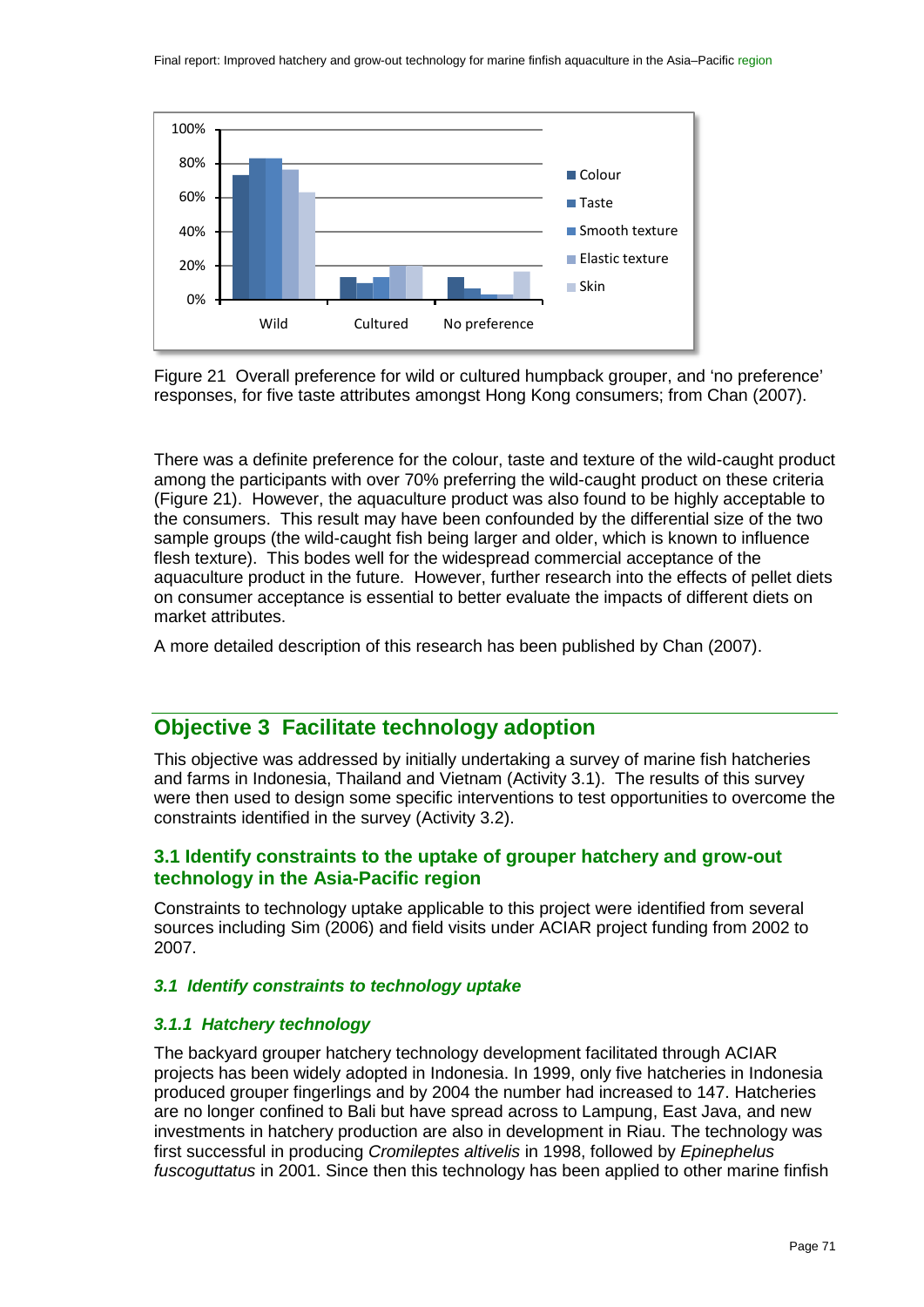including grouper species such as *E. coioides*, *E. polyphekadion*, *E. coeruleopunctatus* , *Plectropomus leopardus*, and the golden trevally, *Gnathanodon speciosus*.

The simplicity, flexibility and economic viability of the hatchery technology has facilitated its uptake and spread within Indonesia. Increasingly, the technology has also been applied in other countries, in part through the Asia-Pacific Marine Finfish Aquaculture Network grouper hatchery production training course conducted annually in Indonesia since 2002. A total of 101 participants from 22 countries have been trained since the course began. The technology is simple and not mechanically complicated so a technician or owner who runs a hatchery does not necessarily need to be highly educated or technically skilled. The flexibility of the technology also enables the hatchery systems to switch between fish species or between fish and shrimp. The low investment and operating costs required enable fishermen or other small players with limited finances to participate in the hatchery business either in the form of employment or by running their own.

Economic analysis carried out by Sim (2006) has found that grouper hatchery production is a lucrative business even at low survival rates (i.e. 3% from eggs to fingerlings) if costs and the sale price remains stable at US\$0.10 per fingerling (2-3 cm). The operational costs are similar for all grouper species except for *C. altivelis*, where the cost of producing fertilized eggs is higher. This has been confirmed in a separate study (Siar *et al.* 2002), which also found small scale hatcheries operating in Indonesia to be profitable.

#### *3.1.2 Constraints and limitations of hatchery technology uptake*

The further expansion of the grouper fingerling hatchery industry is presently inhibited by several constraints:

#### **Availability of good quality fertilized eggs**

Supplies of good quality fertilized eggs are only available from government centres and a limited number of large-scale hatcheries. As the cost of maintaining broodstock is very high so many small- and medium-scale hatcheries cannot afford to keep their own broodstock. Therefore, small- and medium-scale hatcheries have limited opportunity to access good quality eggs and have to take what is available to them. This in turn reduces hatchery production and economic returns. Poor disease control by eggs suppliers also increases the risks for small-scale hatchery operators and subsequently, for farmers.

#### **Infrastructure**

Good sites for hatchery operation are normally located in rural/remote areas where the marine water is clean and unpolluted, but such areas typically have poor supporting infrastructure such as roads, power and freshwater supplies, which limit hatchery development in these areas. Accessibility to fertilized eggs is more difficult and technical support from government centres is also limited.

#### **Price and markets**

The spawning pattern of most grouper species follows the lunar cycle and therefore fingerling production tends to occur at the same time. This causes a sudden "flood" in the supply of fingerlings, thus creating more competition and driving the price lower. On the other hand, when there is a shortage of fertilized eggs due to cold weather or poor broodstock condition, the fingerling price will increase due to limited supply. The combination of success in the development of hatchery technology, the spawning pattern of grouper species and the limited supplier of fertilized eggs has created a problem in price and markets for hatchery operators.

Many hatchery operators, particularly small- and medium-scale hatcheries in Indonesia have indicated that lack of access to overseas markets is a significant constraint for them. This issue needs to be carefully examined. Direct sale to overseas markets may provide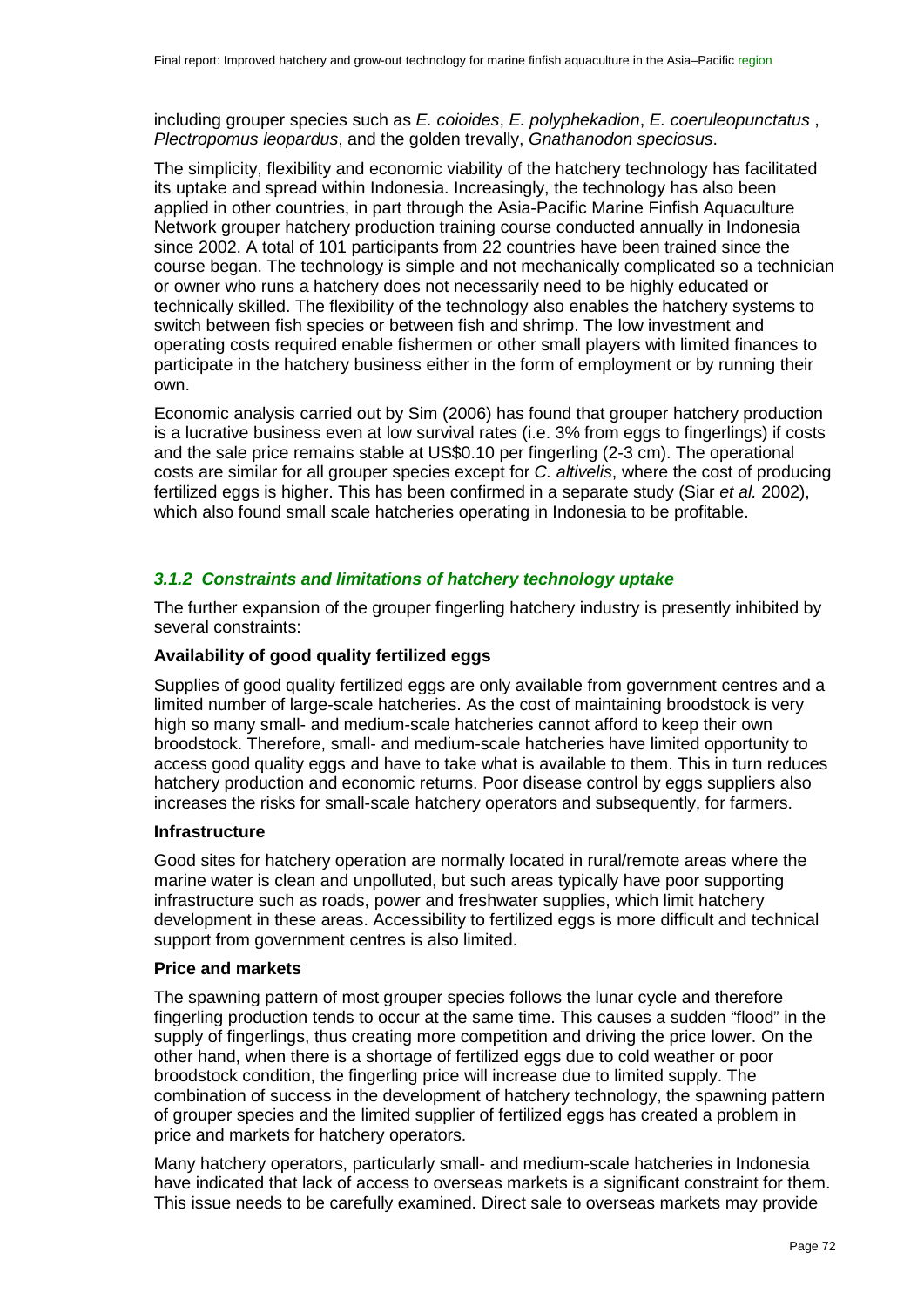higher profit margins but the risks associated with export are also higher, particularly with regard to product and financial risks, as well as the risk of disease transfer between countries.

#### **Price orientation**

Most small scale hatchery operators are price oriented. They tend to focus on high priced species rather than working on reduction of their production costs. For example, they will choose to produce higher priced grouper species such as humpback grouper or tiger grouper rather than the orange-spotted grouper, which normally fetches a lower market price (both fingerlings and table fish).

Small scale hatcheries also tend to switch to other species that offer them better profit margin and shorter culture period. Many small scale hatcheries in Bali and Situbondo, for example, produce milkfish fry or shrimp post larvae (PL) if the prices for both species are better. These production patterns create problems in consistency of supply thus leading to grouper fingerling supply problems for grow-out farmers.

## *3.2.1 Artificial feed uptake*

Studies conducted in Indonesia, Thailand and Vietnam have shown that the uptake of artificial feed usage in grouper farming is still limited.

In Indonesia, a total of 34 grow out farms (cages and pens) were surveyed through various field visits. Some farmers have adopted artificial feed at the nursery stage, however at grow-out stage the feeds have not delivered good results. Therefore, the usage of artificial feed in grouper farming particularly at grow-out stage is limited. Farmers still believe that feeding trash fish during grow-out provides a faster growth rate at a lower cost. It is estimated that less than 20% of the farmers surveyed are using artificial feed during the grow-out stage.

In Thailand and Vietnam, a total of 33 and 42 grouper farms, respectively were surveyed. No artificial feeds were observed in use in either country.

# *3.2.2 Constraints and limitations of the adoption of artificial feeds*

The studies and surveyed conducted in Indonesia, Thailand and Vietnam have indicated the following constraints and limitations to the adoption of artificial feeds for grouper farmers.

#### **Price**

Economic analysis by Sim (2006) has shown that trash fish is still more economically viable for farmers. The average FCR for artificial feed is about 2.64 at a feed cost of around US\$1.00/kg. The trash fish price level during the study period averaged around US\$0.20/kg. The equilibrium level for trash fish to the artificial feed is FCR at 13.2. Therefore if farmers can maintain trash fish FCR below 13:1, feed cost savings can be achieved. Although the saving is fairly small it is a significant amount for small-scale farmers.

Most farmers are also price oriented, preferring to use feeds that are cheaper and provide good results, as opposed to focusing on cost reduction through good feed and feeding management to reduce wastage.

#### **Accessibility**

Artificial feeds are not easily available to small scale farmers particularly those that are living in rural or remote locations, which is the case for many small scale farmers in Asia.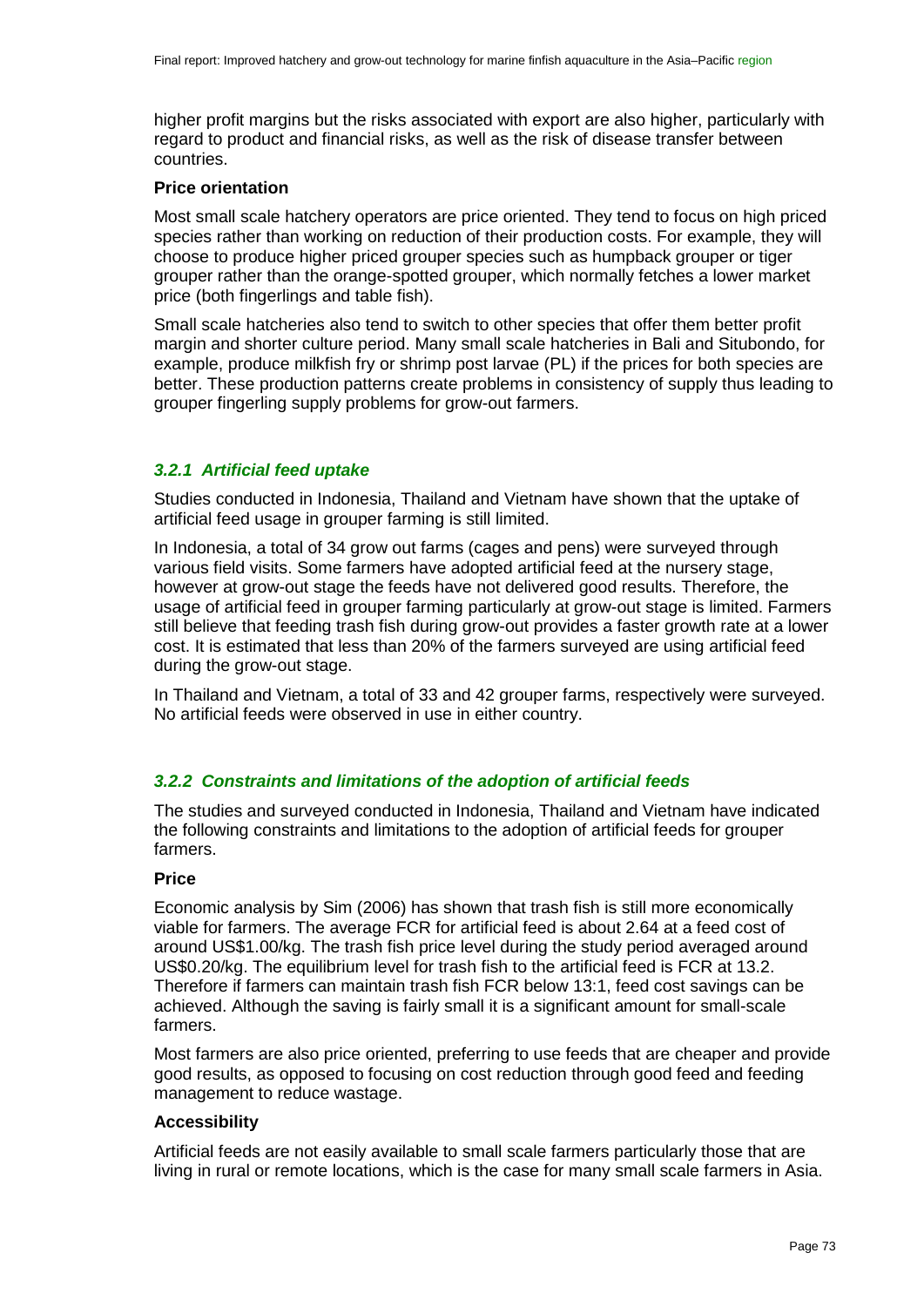Although some of these farmers may have access to artificial feeds they are normally at a much higher price due to transportation costs and small quantity per order.

In addition, trash fish may be the most viable option for these farmers and it is also associated with their traditional practices and culture because these farmers are also fishers. Traditional farmers may lack the cash or access to credit to invest in purchase of artificial feeds.

#### **Performance**

Based on the farms surveyed and field visit in various locations, farmers have indicated that the growth rate from feeding trash fish is better that that obtained with artificial feeds. Some farmers have reported good outcomes with artificial feeds at nursery stage (approximately three month) but no farmers surveyed reported good results with artificial feeds during grow-out stage, in addition to the price differential with trash fish. Farmers perceive that the quality of artificial feeds may not be adequate to meet the nutritional requirements of groupers. Many farmers are therefore reluctant to use artificial feeds in grow-out and continue to use trash fish. During the survey period, some of the commercial feeds observed in use in the grouper farms were 'generic' feeds that were claimed to be suitable for all marine species. However, different species of marine finfish have different nutritional requirements, for example seabass and grouper require different level of fat content, and the use of generic feeds may have contributed to the poor performance of artificial feeds as reported by farmers.

Some farmers have indicated that they are willing to switch to artificial feeds if the feed can provide them good results at a competitive cost.

#### **Buyer requirements**

Discussions with farmers during the surveys and field visits to various locations also provided insight into some of the problems associated with pressure from buyers. Some buyers specifically requested farmers to feed their grouper with 'trash' fish for at least two weeks prior to shipment.

Farmers were told by exporters that the grouper that are fed with trash fish are more tolerant to handling and transport over long distances. The exporters claimed that grouper that are fed artificial feeds tend to be more easily stressed leading to high mortality and losses during long journey transportation, particularly by boat.

#### *Discussion and recommendations*

#### **Hatchery technology uptake**

Hatchery technology is very well adopted by small-scale operators in Indonesia so the constraints are more associated with access to good quality eggs, infrastructure and markets. These constraints are not directly associated with technology issues so they are difficult to address in the R&D component. The possible strategies to tackle these limitations and constraints are subject to local government policy and hatchery operators or owners attitudes toward maintaining stable supplies at cost effective level.

To increase the availability and distribution of good quality eggs the establishment of national broodstock and egg production centres should be considered to cater for increasing number of hatcheries established in the region.

Educating small scale hatchery operators on the need to maintain consistent supplies and to adopt better management practices to improve survival rate and quality of seed production would be beneficial. This would be a better way to improve the cost effectiveness of hatchery operations than trying to cut corners at the expense of producing high quality seed with better survival rates. The move to industrialize marine finfish hatchery technology can probably help to improve this situation. However, shifting the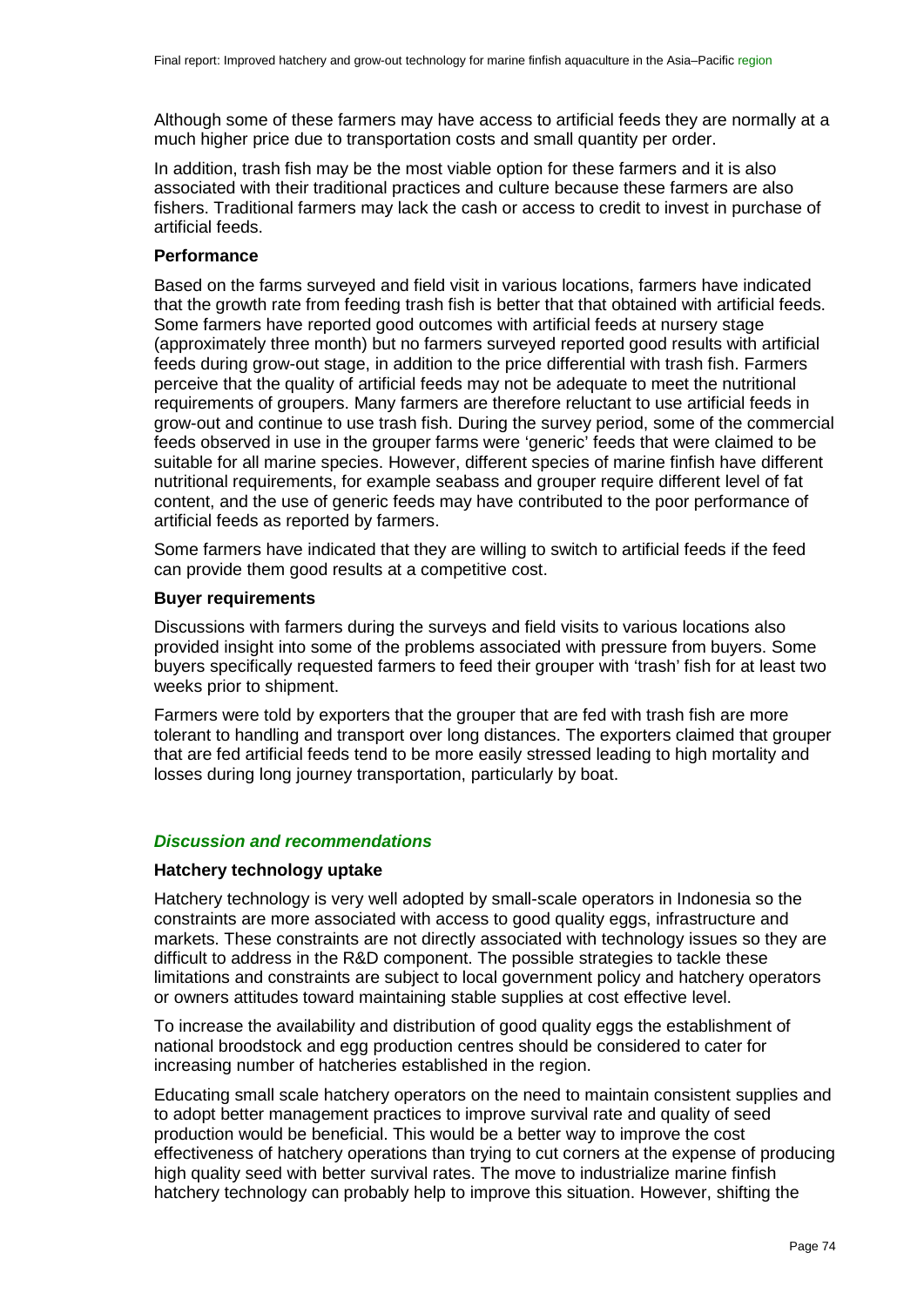focus and attitudes of hatchery operators away from their present low cost and low input operations may take years to achieve, if not prove impossible.

#### **Feeds uptake**

As noted above, primary analysis done by Sim (2006) has shown that trash fish is more economical for small-scale farmers. Many R&D trials at the experimental level continue to indicate that the FCR for artificial feed for grouper farming is less than 2. However, discussions with farmers continue to indicate that FCR for commercial feeds under field conditions is greater than 2 and in some cases as high as 3. Therefore it is apparent that there are some gaps between the R&D trials and the farm level performance of the artificial feeds. Whether these gaps are due to problems associated with the honesty of the commercial feed producers, poor feeding and feed management by farmers, or whether more R&D is needed to improve artificial feeds is not known.

Farm level or extension level trials should be conducted for commercial feeds in order to verify and resolve the perceived gap between the R&D outputs and farm level performance. If trials can be proven to be in line with the R&D outputs then the results can be demonstrated to the small scale farmers and/or farm management practices may need to be improved. The trials should focus on the feed and feeding management and measure the biological and economic performance of the commercial feeds.

The possibility of the three groups (farmers, commercial feed companies and R&D centres) working together for such an experiment and research should be explored. However, to conduct such an experiment will require a long period of delegated processes including grow out period for grouper species ranging from 8 to 18 months. Identification of suitable sites and farms is vital and firm commitments from farmers to ensure proper feed and feeding management is mandatory for such an experiment.

# **3.2 Where possible, develop responses to overcome identified constraints**

As noted in Section 5 of this report (p[.10\)](#page-9-0), two specific responses were developed to attempt to address some of the constraints identified in the survey described in Objective 3.1. The first was a workshop on Better Management Practices for Marine Finfish Aquaculture in the Asia-Pacific Region; the second was a nutrition workshop targeting commercial feed companies in Indonesia.

#### *Marine finfish BMPs workshop*

NACA and the Directorate General of Aquaculture (DGA) of Indonesia in conjunction with ACIAR through project FIS/2002/077 held a workshop on the 'Development of Better Management Practices for Marine Finfish Aquaculture in the Asia-Pacific region', in Lampung, Indonesia, 7–10 November 2007. The workshop was held to begin the process of developing Better Management Practices (BMPs) for the marine finfish aquaculture sector, which is growing rapidly in Asia. The rapid expansion of marine finfish aquaculture, and concerns regarding its environmental sustainability, has led to the development of several accreditation / certification schemes, and the proposed development of others. NACA and ACIAR are concerned that many current schemes effectively disadvantage small-scale farmers, who provide the bulk of production in Asia. The development of a BMPs-based approach is intended to allow small-scale farmers to adopt practices that will better support their participation in more formal accreditation / certification schemes in the future, and facilitate market access by small-scale farmers in the face of increasing consumer demands for environmental and social responsibility in aquaculture.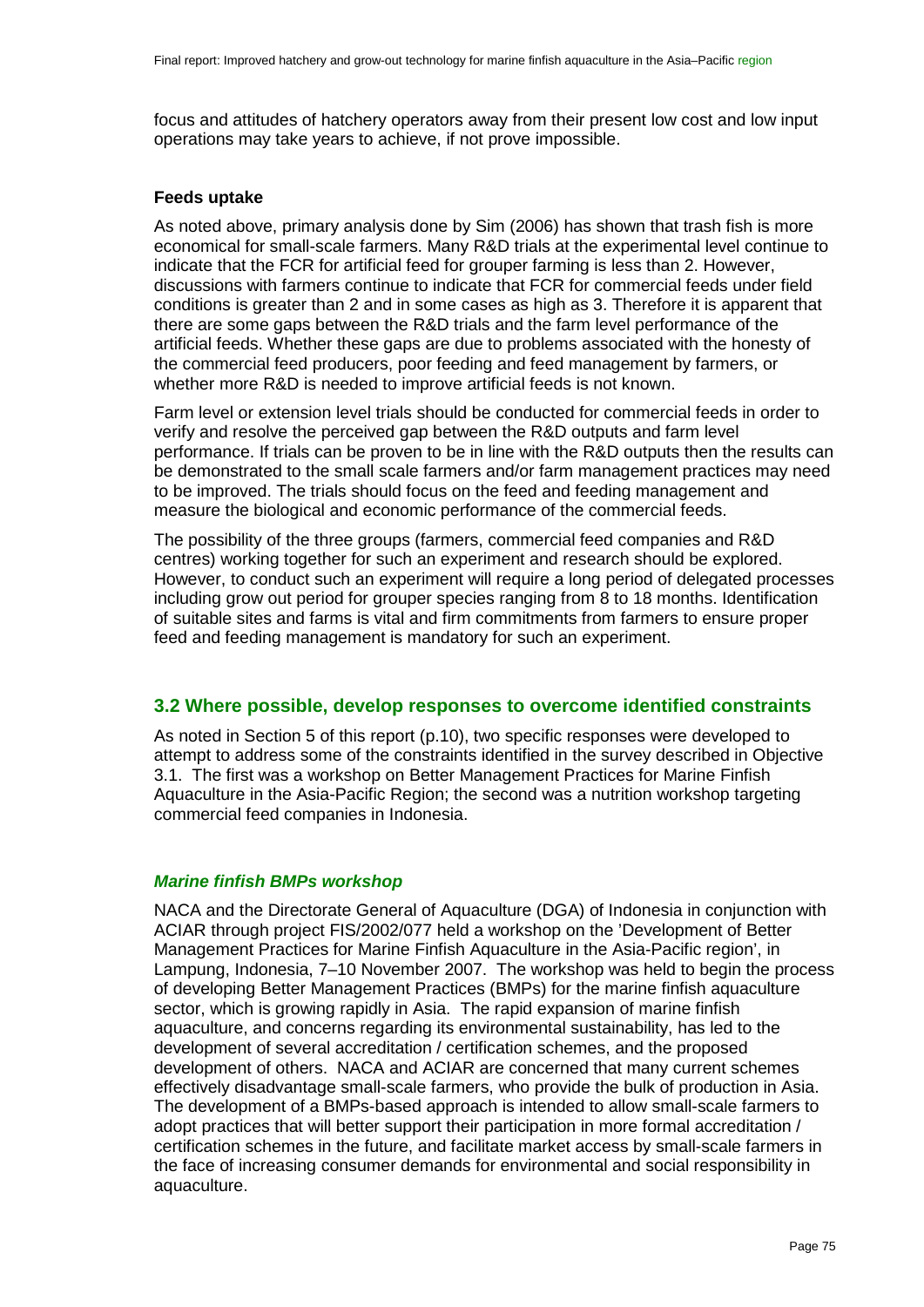The four-day workshop was attended by 60 participants from Australia, Cambodia, China, France, India, Indonesia, Myanmar, Norway, Philippines, Thailand and Vietnam. The workshop was strongly supported by the private sector, with about half the participants coming from private industry, including representatives of farmer organizations and feed companies. Industry participants were supportive of the need to develop BMPs for marine finfish aquaculture as a way to enhance the sustainability of their industry. The workshop was also attended by representatives of environmental and other NGOs.

Workshop outputs included a review of the current status of marine finfish aquaculture in the Asia-Pacific region, including a description of the marine finfish aquaculture sector and the constraints that were identified in the various country presentations. The workshop, through four working groups, drafted implementation guidelines for the development of BMPs for marine finfish aquaculture, based on the 'International Principles for Responsible Shrimp Farming' structure. The development of marine finfish aquaculture BMPs will continue to be facilitated by NACA through an open and transparent process to ensure that all stakeholders have input to the development of the BMPs.

## *Nutrition workshop*

A three-day workshop on fish nutrition was held at the Santika Hotel, Surabaya, 20–22 October 2009, as an activity under FIS/2002/077. Indonesian feed companies were invited to send technical representatives, particularly feed formulators, to the workshop to update their knowledge of fish nutrition and to hear the results from research carried out under FIS/2002/077 as well as other research undertaken by the Indonesian Agency for Marine Affairs and Fisheries Research. Technical training in fish nutrition was provided by Mr Igor Pirozzi (NSW Department of Primary Industries) and Mr Simon Tabrett (CSIRO).

Between 16 and 9 participants attended the workshop with numbers declining over the three days of the workshop. Feedback on the workshop was generally positive. Several participants requested more practical activities in the workshop; however, it is difficult to see how these can be integrated into a workshop intended for commercial feed companies.

With regard to marine finfish aquaculture, the point was made that this is a relatively small sector in Indonesia. The feed companies are focussed on the larger markets, for freshwater finfish and shrimp, rather than marine finfish. Because of the relatively small demand for marine finfish feeds, the use of 'trash' fish is not regarded by the feed companies as a critical issue. While the marine finfish sector remains relatively small (compared with freshwater fish and shrimp), there appears to be relatively little interest in developing marine finfish feeds to replace 'trash' fish.

# **3.3 Disseminate research outputs widely in the Asia-Pacific region**

A total of 38 editions of the eNewsletter were produced. As noted above, news items are now incorporated in the NACA web site.

| <b>Reporting year</b> | <b>APMFAN eMagazine</b>  | <b>APMFAN eNewsletter</b>           |
|-----------------------|--------------------------|-------------------------------------|
| $2004 - 05$           | Four issues (Nos. 1-4)   | 26 issues published to 30 June 2005 |
| 2005-06               | Four issues (Nos. 5–8)   | Five issues (Nos. $27 - 31$ )       |
| 2006-07               | Three issues (Nos. 9-11) | Seven issues (Nos. 32-38)           |
| 2007-08               | Three issues (Nos. 9-11) | Seven issues (Nos. 32-38)           |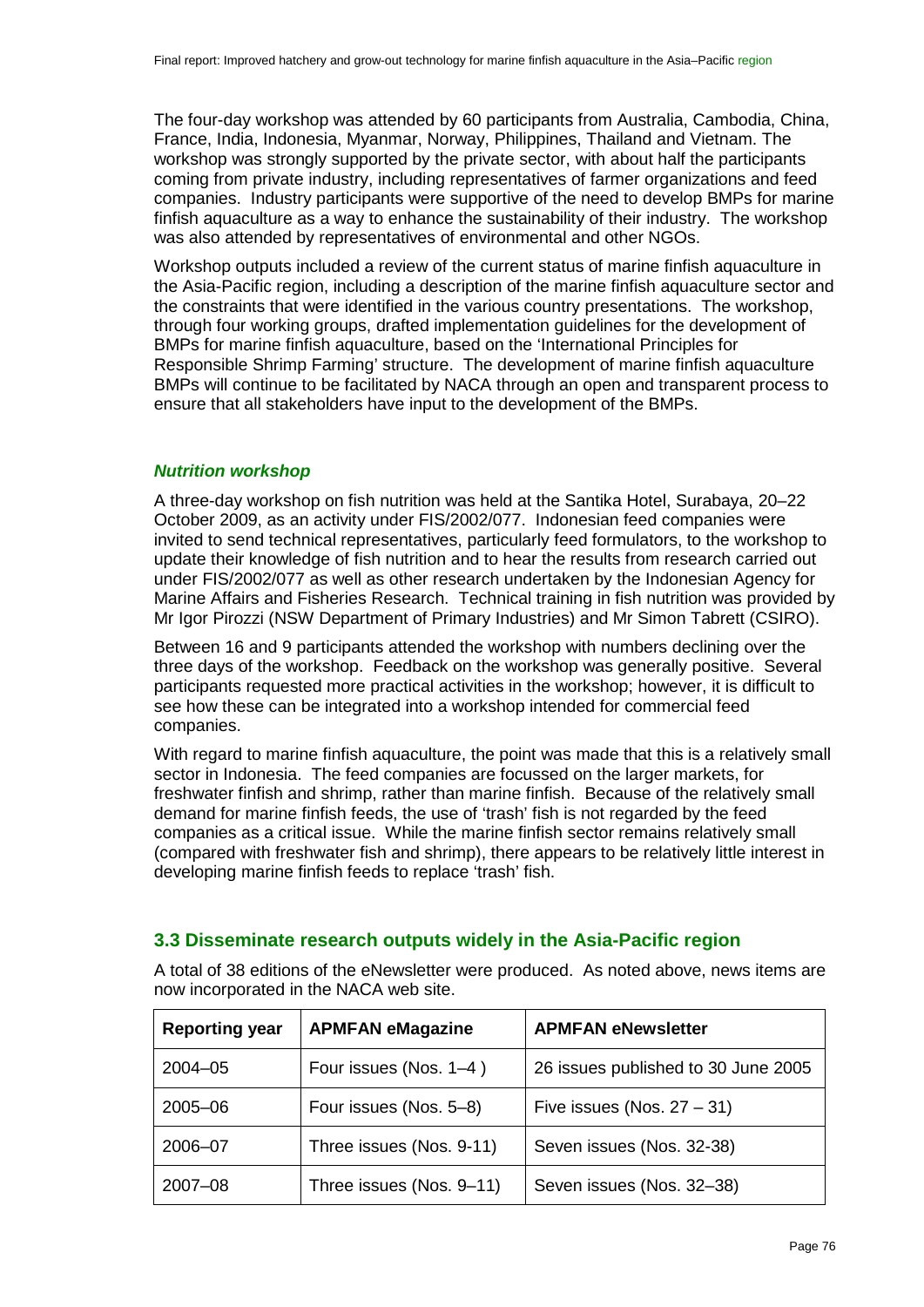# **Extension publications**

Two practical guides on hatchery technology and feeds were produced:

Sim, S.Y., Rimmer, M.A., Toledo, J.D., Sugama, K., Rumengan, I., Williams, K. and Phillips, M.J. (2005). *A Guide to Small-Scale Marine Finfish Hatchery Technology.*  Network of Aquaculture Centres in Asia-Pacific, Bangkok, Thailand. 17 pp.

Sim, S.Y., Rimmer, M.A., Williams, K., Toledo, J.D., Sugama, K., Rumengan, I. and Phillips, M.J. (2005). *A Practical Guide to Feeds and Feed Management for Cultured Groupers*. Network of Aquaculture Centres in Asia-Pacific, Bangkok, Thailand. 18 pp.

Both guides were translated into Thai by Thai Department of Fisheries staff, into Indonesian by Ministry of Marine Affairs and Fisheries Indonesia staff, and one (hatchery guide) into Vietnamese through the DANIDA-funded Support for Marine and brackishwater Aquaculture (SUMA) project.

## **Grouper aquaculture monograph publication**

The results of the predecessor project (FIS/97/73 'Improved hatchery and grow-out technology for grouper aquaculture in the Asia-Pacific region') were published as an ACIAR monograph:

Rimmer, M.A., McBride, S. and Williams, K.C. (2004). *Advances in Grouper Aquaculture*. ACIAR Monograph 110. Australian Centre for International Agricultural Research, Canberra. 137 pp.

The monograph was made available in both hard copy and electronic (.pdf) versions, the latter on the ACIAR web site [\(www.aciar.gov.au\)](http://www.aciar.gov.au/). Both hard copy and electronic versions have proven very popular. Data on distribution of the hard copy and electronic versions of the monograph and the guides are listed in [Table 32.](#page-76-0)

<span id="page-76-0"></span>Table 32 Data on distribution of the ACIAR monograph *Advances in Grouper Aquaculture*.

| <b>Publication</b>                                                             | <b>Hard copies</b><br>distributed<br>(NACA only) | <b>Electronic version</b><br>downloads (via NACA<br>web site only) |
|--------------------------------------------------------------------------------|--------------------------------------------------|--------------------------------------------------------------------|
| ACIAR Monograph 110 Advances in Grouper<br>Aquaculture                         | 1,750                                            | 534 (forwarded to ACIAR<br>website for download)                   |
| A Guide to Small-Scale Marine Finfish<br>Hatchery Technology                   | >200                                             | 2,285                                                              |
| A Practical Guide to Feeds and Feed<br><b>Management for Cultured Groupers</b> | >200                                             | 1,560                                                              |

# *Symposia and workshops*

In conjunction with the annual project meeting held in Makassar, South Sulawesi, Indonesia, the project team organised a public Symposium on Marine Finfish Aquaculture, which was held at the Quality Hotel, Makassar, on 27 July 2008. The objective of the symposium was to present the outcomes of our research to researchers from government and universities, to Dinas Kelautan dan Perikanan and to the private sector.

A total of 61 participants (including presenters) attended the symposium, including representatives from: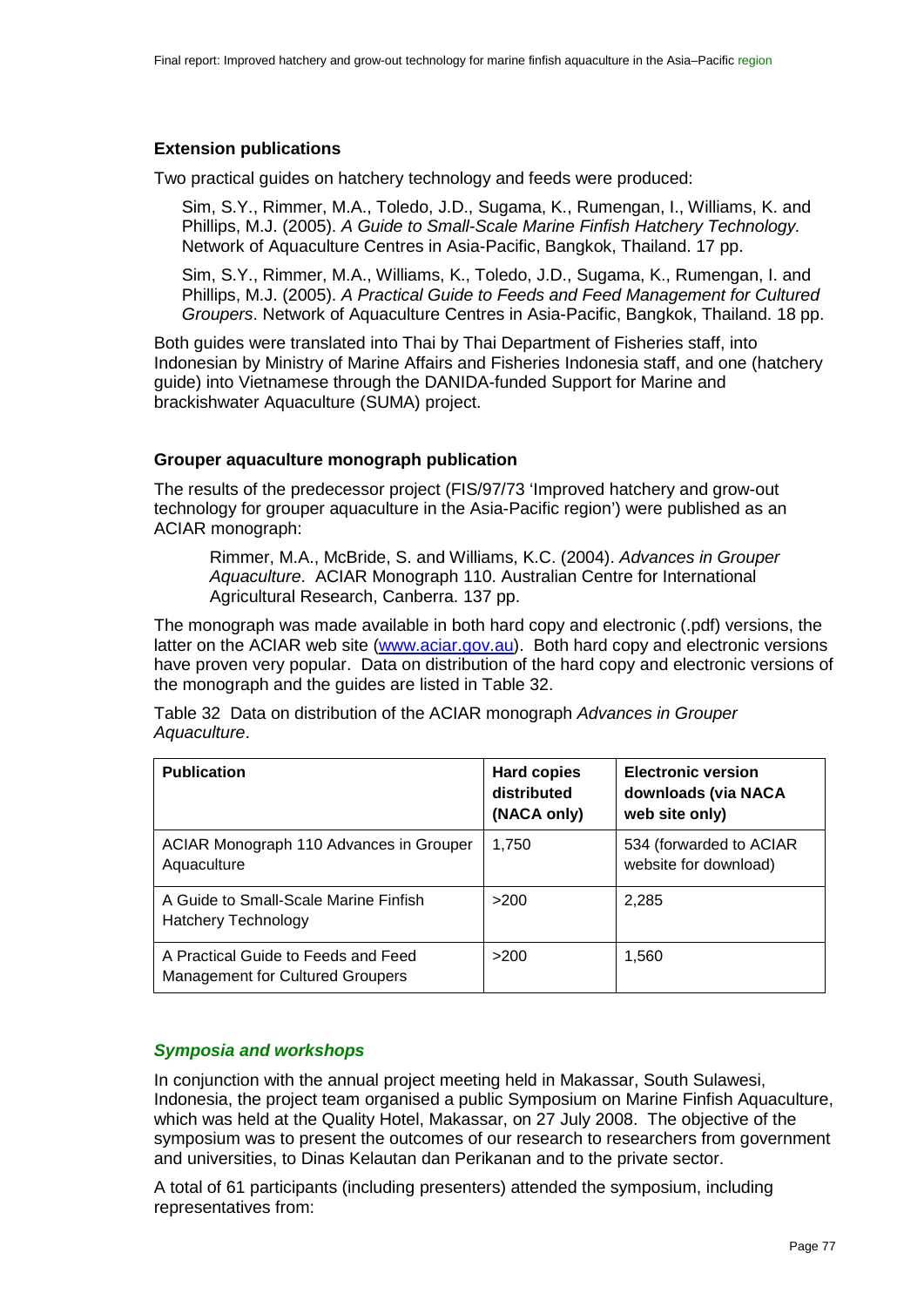- Private sector, including feed companies;
- Balai Budidaya Air Payau Takalar;
- Dinas Kelautan dan Perikanan;
- Universities (UNHAS, UMI);
- Mars Symbioscience and Mitra Bahari (Sea Partnership).

Overall, the meeting was successful in presenting the results of FIS/2002/077 to a broader audience. The meeting was also successful in promoting interaction between different agencies, including National and Provincial agencies, local universities and private sector.

# **3.4 Promote the expansion of sustainable marine finfish aquaculture through 'hands-on' training**

#### **Hatchery training**

The Regional Grouper Hatchery Production Training Course originally started at RIM Gondol in 2002 under ACIAR project FIS/97/73, and has been held annually since 2005 at the Brackishwater Aquaculture Development Centre (BADC) Situbondo. The training course has been very well supported by the Directorate-General of Aquaculture (DGA), Ministry of Marine Affairs and Fisheries, Indonesia. The objective of the training course is to train government and private-sector representatives from throughout the region in grouper hatchery production technology, particularly incorporating research outcomes from FIS/2002/077. [Table 33](#page-77-0) summarises the number of participants and the countries represented in each training course.

<span id="page-77-0"></span>Table 33 Participation in the annual grouper hatchery production training course held at Brackishwater Aquaculture Development Centre Situbondo, Indonesia. The 2006 and 2008 courses each included two participants from BADC Ujung Batee, funded under ACIAR project FIS/2006/002 'Aceh Aquaculture Rehabilitation Project'.

| <b>Dates</b>                      | <b>Participants</b> | <b>Countries</b>                                                                                                                              |
|-----------------------------------|---------------------|-----------------------------------------------------------------------------------------------------------------------------------------------|
| 18 April $-$ 8 May<br>2005        | 17                  | 8: Australia, Brunei Darussalam, Indonesia, Malaysia,<br>Maldives, Marshall Islands, Singapore, Vietnam                                       |
| 20 November $-9$<br>December 2006 | 20                  | 12: Australia, China – Hong Kong SAR, India,<br>Indonesia*, Malaysia, Maldives, Myanmar, Qatar,<br>Saudi Arabia, Singapore, Thailand, Vietnam |
| $9 - 29$ July 2007                | 16                  | 8: Australia, China – Hong Kong SAR, Palau,<br>Philippines, Singapore, Sri Lanka, Thailand, Vietnam                                           |
| $5 - 25$ May 2008                 | 19                  | 10: Australia, China – Hong Kong SAR, Indonesia*,<br>India, Iran, Malaysia, Oman, Thailand, Trinidad and<br>Tobago, Vietnam                   |

The 2008 course provided a significant milestone with over 100 graduates now having completed hatchery training through the RIM Gondol and BADC Situbondo courses.

APMFAN also organised a marine finfish hatchery training course for the Secretariat for the Pacific Community (SPC) for a group of six trainees from Pacific Islands Countries (Fiji, French Polynesia, New Caledonia, Papua New Guinea) in May 2007 at Krabi Coastal Fisheries Research and Development Centre (Krabi CFRDC) of DOF Thailand.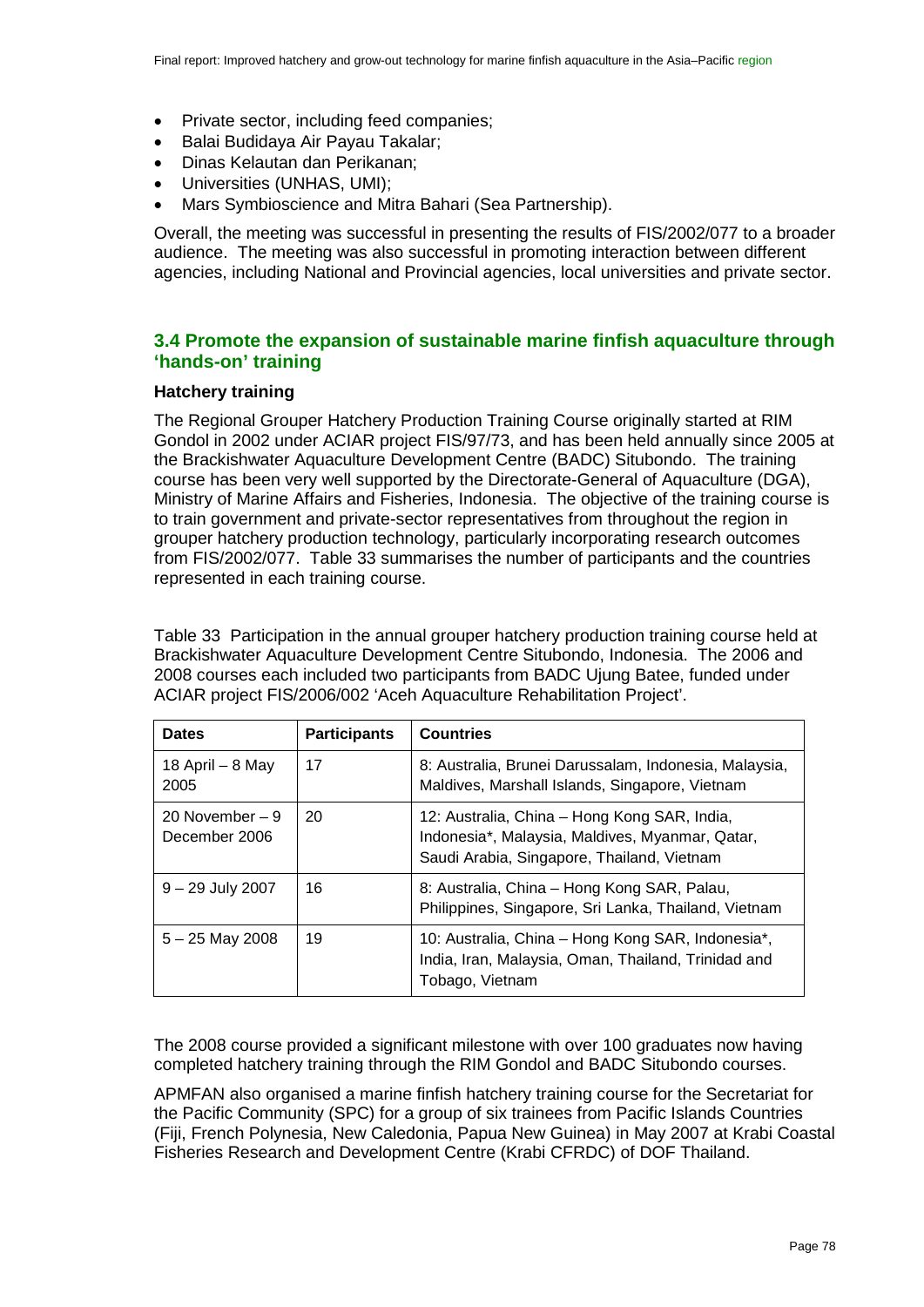# **Farmer training**

Five farmers and staff from Yayasan Palu Hijau (Central Sulawesi) undertook a short course on grouper feed management at RICA Maros,19–23 September 2005. In May 2009, the YPH representative (Ms Abigail Moore) indicated that efforts to have local Dinas Kelautan dan Perikanan implement this training had not been successful. However, the material has been incorporated in the local university curriculum and Ms Moore is confident that this will provide a long-term impact because Dinas recruits from local graduates.

RICA Maros provided short-term training for farmers from Sengata Regency (Kalimantan Timur Province) on feed preparation and feeding management.

Five farmers from Mappi Regency, Papua Province, undertook 5 days training in grouper grow-out in floating net cages at RICA Maros.

Usman and Neltje Palinggi (Research Institute for Coastal Aquaculture, Maros, South Sulawesi) provided training in farm-made feeds for marine and brackishwater finfish aquaculture in Aceh, 20–24 January 2009, in collaboration with the Aceh Aquaculture Rehabilitation Project (FIS/2006/002). Training was undertaken at four sites: BBAP Ujung Batee; Pidie district (Desa Pusong); Bireuen district (Samalanga BPP office); and Aceh Utara district (AARP BMPs demonstration ponds at Syamtalira Bayu). A total of 12 BBAP Ujung Batee staff, 56 farmers, 14 Dinas Kelautan dan Perikanan staff, 2 SUPM Ladong staff, and 4 FAO ARC project staff participated in this training:

RIM Gondol provided training in grouper hatchery and nursery culture to five staff from Balai Benih Ikan Pantai (BBIP) Nias, North Sumatra, and two staff from BBIP Simeulue, Nanggroe Aceh Darussalam in June – July 2008 and October – November 2008. This training was supported by the Asian Development Bank's Earthquake and Tsunami Emergency Support Project.

NFC Cairns provided on-farm training to two farmers on culture techniques for grouper with particular reference to methods of cage culture and fish grading. Also, training was provided to a barramundi hatchery operator on the culture of tiger grouper. This training provided the first fingerlings of tiger grouper produced by a commercial operator in Australia.

# **3.5 Strengthen and expand the research coordination and regional collaboration activities of APMFAN**

The Regional Resource Centres / Regional Resource Experts approach is based on that used by NACA for its Fish Health Program. However, replication of this approach for APMFAN has been largely unsuccessful. Many countries (e.g. Australia) simply ignored the call for nominations of RRCs / RREs. Most RREs are not active in supporting the network.

# *Regional Resource Centres (RRCs)*

At the 18th NACA Governing Council Meeting (GC 18) in Bali, 2007, four institutes were approved as Regional Resource Centres for the Asia-Pacific Marine Finfish Aquaculture Network:

- 1. Research Centre for Mariculture, Gondol, Indonesia.
- 2. National Brackishwater Aquaculture Development Centre, Situbondo, Indonesia.
- 3. Mariculture Development Centre, Batam, Indonesia.
- 4. Rajiv Gandhi Centre for Aquaculture, India.

In response to the recommendations of GC 18, NACA wrote to member governments requesting them to nominate additional RRCs and Regional Resource Experts (RREs) for the network. An additional seven RRCs were endorsed by the GC 19 in 2008: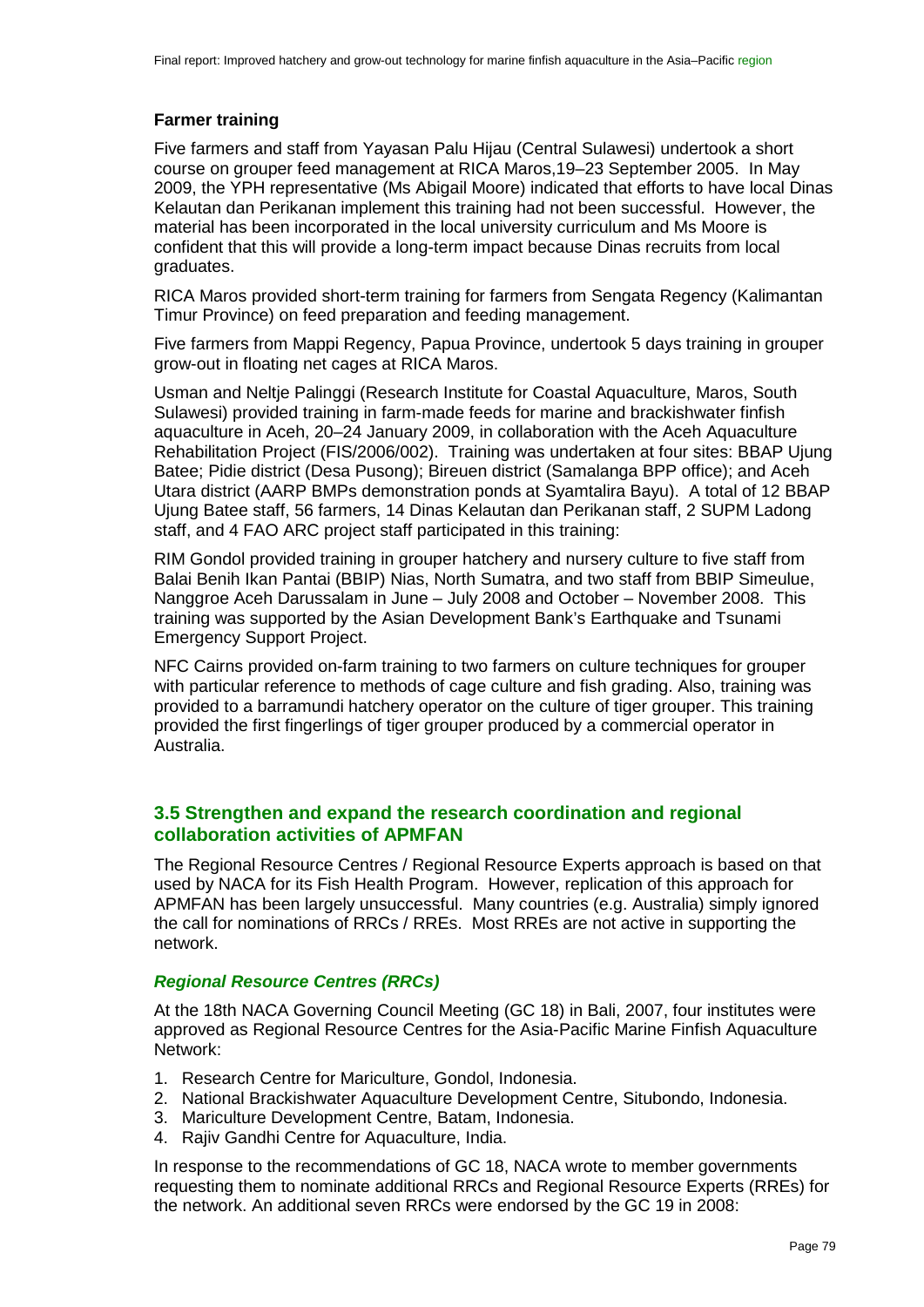- 5. Main Centre for Mariculture Development, Lampung, Indonesia.
- 6. Main Centre for Brackishwater Aquaculture Development Centre, Jepara, Indonesia.
- 7. Mariculture Development Centre, Lombok, Indonesia.
- 8. Central Marine Fisheries Research Institute, Kochi, India.
- 9. South Iran Aquaculture Research Centre, Iran.
- 10. National Integrated Fisheries Technology Development Centre, Philippines.
- 11. Krabi Coastal Fisheries Research and Development Centre, Thailand.

#### *Regional Resource Experts (RREs)*

Member countries of NACA were requested to nominate RREs who were internationally accepted as experts in grouper / marine finfish aquaculture, and who would actively contribute to the network. Nominations were formally accepted / rejected by the NACA Governing Council. Terms of reference for consideration / acceptance as an RRE are:

- Available to answer technical questions related to their field of expertise.
- Provide a contact point for national / provincial interest in the development of sustainable marine finfish aquaculture.
- Assist network in development of extension materials and related documents
- Support distribution of extension materials locally.
- Provide an annual summary of developments in their field of expertise.
- Assist the development of NACA's annual work program in regard to marine finfish aquaculture activities.

Currently, there are formally accepted RREs from India (7), Indonesia (6), Iran (6), Hong Kong SAR (1), Malaysia (10), Philippines (1).

#### *Development of institutional profiles*

Institutional profiles have been developed for six Indonesian DGA centres (MCMD Lampung, MDC Batam, BADC Situbondo, MDC Lombok, MDC Ambon and BADC Takalar) based on data gathered during visits by Dr Sih Yang Sim in 2006 and 2007. These profiles are available on the NACA web site (www.enaca.org).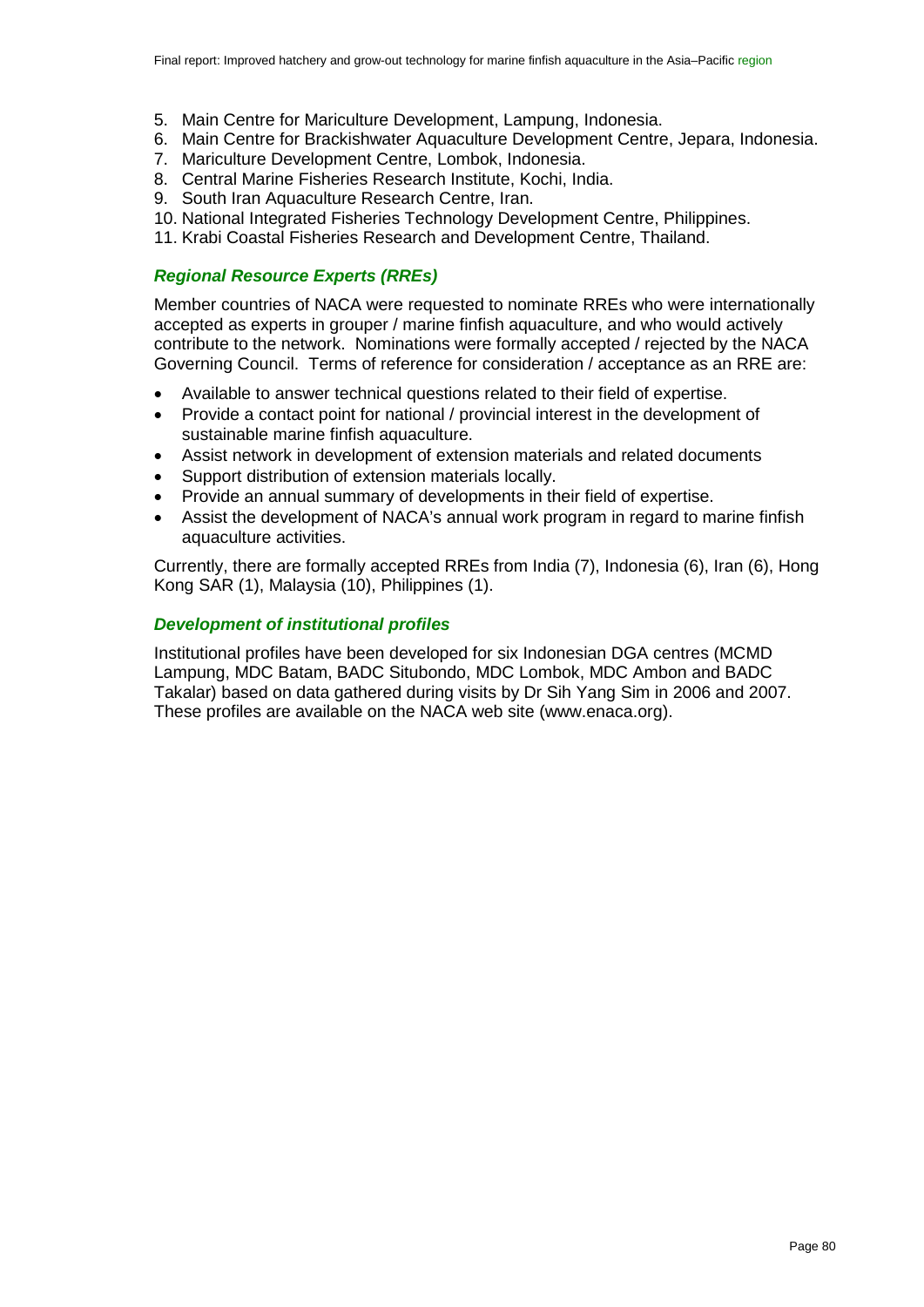# **8 Impacts**

# **8.1 Scientific impacts – now and in 5 years**

# **8.1.1 Larval rearing**

The scientific impacts arising from this project are considerable, and make an important contribution to our overall knowledge of hatchery production technology for marine finfish.

# *Larval nutrition*

The project has evaluated the nutritional requirements for *E. fuscoguttatus*, which follows on from research in FIS/97/73 that defined the nutritional requirements for *E. coioides*. The enhancement of live prey organisms used for grouper larval rearing improves survival and growth of grouper larvae. In addition, dietary supplementation improves overall fish health and condition, obviating the 'day-25 syndrome' which was previously a major cause of mortality in grouper larval rearing.

An area of research in the project with potentially substantial impact over the next 5+ years, is the demonstration of improved survival using copepods as a live feed for grouper larvae. Copepods have long been recognised as being a valuable addition to the diets of marine finfish larvae, but this research has clearly demonstrated that they significantly and substantially improve survival: in our case by 259%. Now that *Parvocalanus* can be cultured in hatcheries, there is tremendous potential for the application of copepods in larval rearing of a range of marine finfish species.

## *Larval development*

The research on the development of larval enzymes is the first time that a biotechnical approach has been taken to understanding the digestive processes of grouper larvae. This has provided considerable knowledge of larval enzyme ontogeny, which is particularly important for developing and applying inert larval diets.

This approach – looking in more detail at the digestive ability of marine fish larvae – is gradually becoming established worldwide as a useful approach to developing larval rearing techniques. The techniques are established at NFC Cairns, at SEAFDEC AQD (Philippines) and at RIM Gondol, and in the latter case are now being applied to other projects and other fish species (see Capacity Building Impacts discussion below).

# *Larval biology*

Although not a direct output of this project, FIS/2002/077 facilitated collaboration between James Cook University and RIM Gondol to evaluate transgenerational isotope labelling in groupers, and provided logistical and technical assistance to the experiments. This work confirmed that larval groupers can be labelled using stable isotopes injected into the female parent, allowing tracking of the dispersal of offspring (Williamson *et al.* 2009). This technique has many potential applications in fisheries ecology and management, for example, in demonstrating the effectiveness of no-take areas as recruitment sources.

# *Nursery culture*

Although considerably more research needs to be undertaken on the causes of deformities in groupers, this project has shown that many deformities can be reversed by the use of high-quality diets. Project results have also provided important information on opportunities to replace fish meal with alternative protein sources in grouper diets.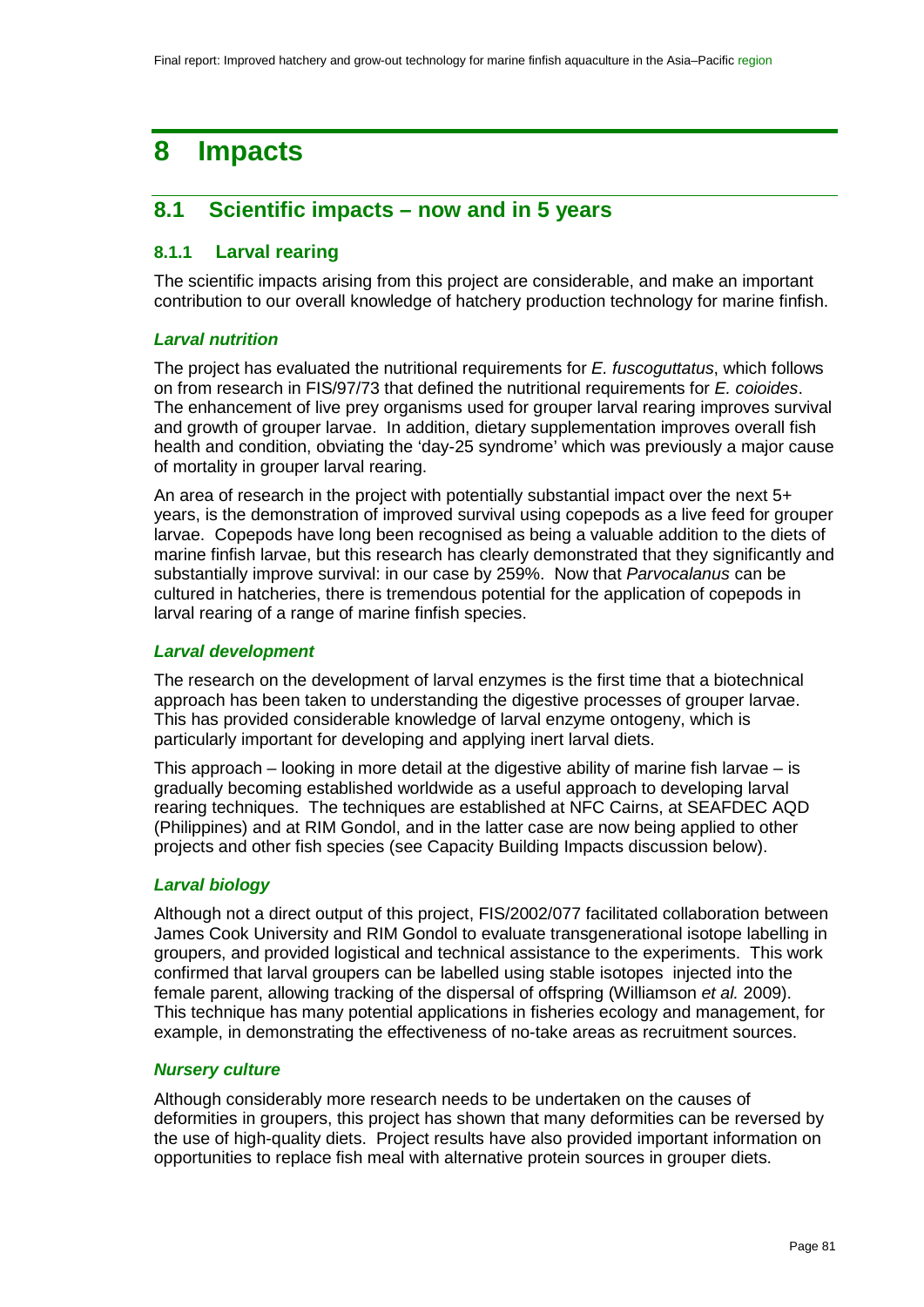Research results have provided important information and techniques for reducing cannibalism amongst juvenile tiger groupers. In addition, this research has developed techniques for weaning juvenile tiger grouper to compounded feeds.

#### *Grow-out nutrition*

This project and its predecessor project (FIS/97/73) have made a valuable contribution to our knowledge of the nutritional requirements of groupers, particularly the mouse grouper (*C. altivelis*), the green grouper (*E. coioides*) and the tiger grouper (*E. fuscoguttatus*).

Research results have been adopted by commercial feed manufacturers.

## *Communication of results*

The communication mechanisms developed by the project were used to distribute scientific results to other researchers, industry and aquaculture practitioners around the world. For example, information on research and development outcomes has been distributed worldwide to more than 1,000 subscribers to the Marine Finfish e-News and e-Magazine. Consequently, the results of the project have impacted a much broader audience than the participating countries.

# **8.2 Capacity impacts – now and in 5 years**

#### *Research capacity*

RIM Gondol staff were trained in high-sensitivity enzyme analysis techniques through training in Australia, as well as on-site training at RIM Gondol. This training substantially increased the capacity of RIM Gondol staff to undertake analyses of larval digestive enzymes. This enhanced capacity is being utilised for other projects at RIM Gondol. For example, Regina Melianawati and Retno Andamari undertook another study to evaluate digestive enzymes in larval coral trout (*P. leopardus*). Ms Melianawati received training in enzyme analysis techniques at Gadjah Mada University, but acknowledged Ketut Suwirya's assistance in the enzyme analyses done at RIM Gondol.

DPI&F technical staff were also trained in enzyme analysis techniques at NFC Cairns during 2005–06.

## *Hatchery technology*

DPI&F technical staff were trained in marine finfish larval rearing techniques during a visit to RIM Gondol in April 2006. These training outcomes were successfully transferred to NFC Cairns with resultant improvements in hatchery production. These techniques have also been extended to commercial hatcheries in Australia.

#### *Nutrition and feed development*

This project and its predecessor project have substantially increased capacity of staff at RICA Maros and to a lesser extent at RIM Gondol, to undertake research into fish nutrition and feed development. During this project, RICA Maros staff published five scientific papers in the Indonesian Journal of Aquaculture (see Section 10 [References,](#page-91-0) p[.93\)](#page-92-0).

Usman (RICA Maros) attended the Aquaculture Nutrition Master Class, 7–19 August 2006 in Bangkok, Thailand. Participation in this Master Class improved Usman's knowledge of fish nutrition and increased his capacity to undertake nutrition research.

#### *Project training courses*

As noted above, the Regional Grouper Hatchery Production Training Course operated by the Asia-Pacific Marine Finfish Aquaculture Network, through NACA, has now trained in excess of 100 hatchery practitioners from 22 countries.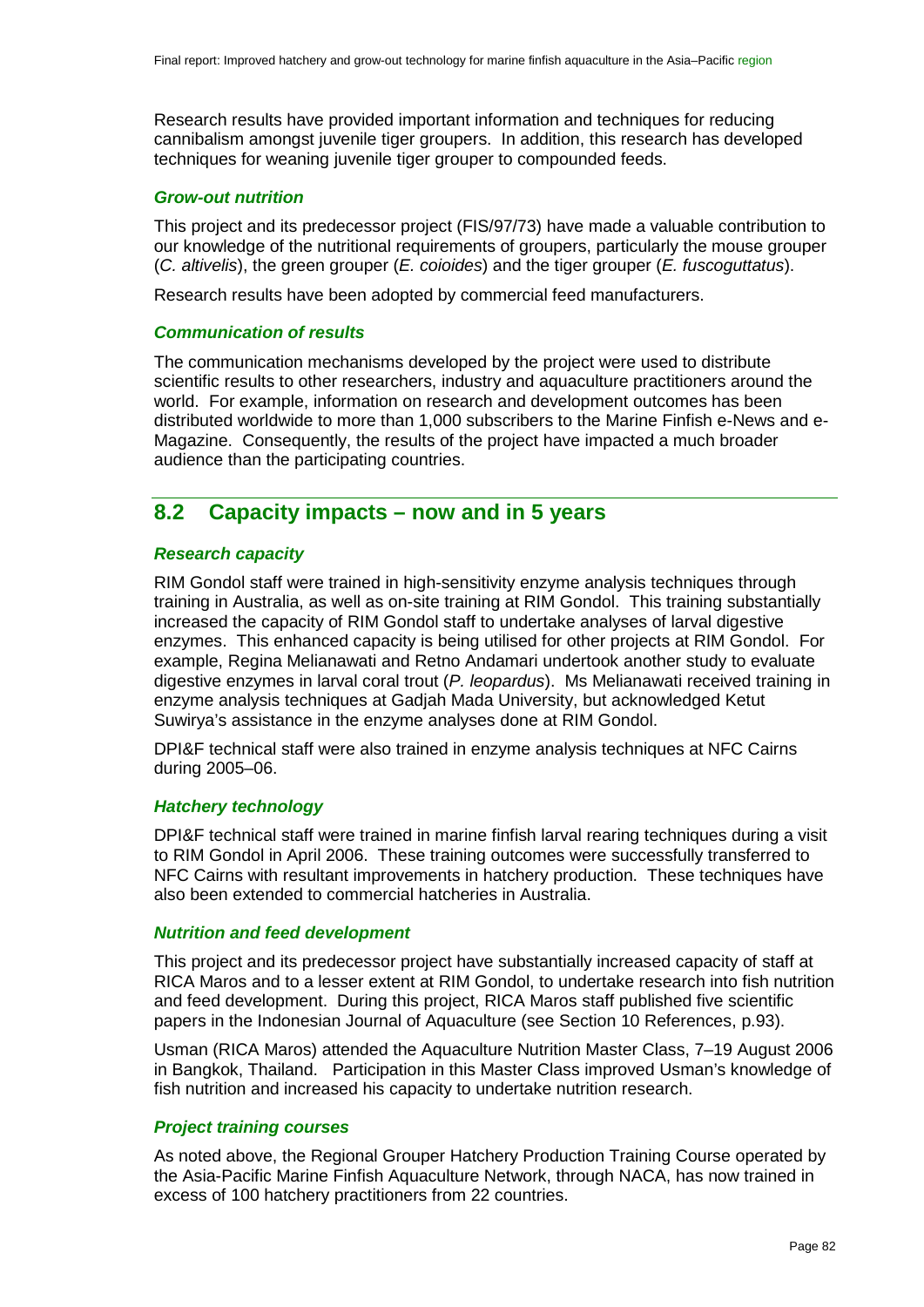This training course has been effective in 'training of trainers'. For example, Mr Samart Detsathit of Krabi CFRDC was trained in the 2002 training course at RIM Gondol under the APEC Staff Exchange Program. Mr Detsathit succeeded in producing tiger grouper after his return to Krabi CFRDC and he is now one of the main trainers for the marine finfish hatchery training course in Krabi CFRDC.

APMFAN also organised a marine finfish hatchery training course for the Secretariat for the Pacific Community (SPC) for a group of six trainees from Pacific Islands Countries (Fiji, French Polynesia, New Caledonia, Papua New Guinea) in May 2007 at Krabi Coastal Fisheries Research and Development Centre (Krabi CFRDC) of DOF Thailand.

Participation in the annual Regional Grouper Hatchery Production Training Course by Brackishwater Aquaculture Development Centre (BADC) Situbondo staff has improved their training skills and improved their English language skills.

# **8.3 Community impacts – now and in 5 years**

#### *Increased aquaculture production*

Larval rearing techniques used in Indonesia are providing the basis for development of larval rearing techniques in Australia. Larval rearing techniques used at RIM Gondol have been adapted for use at one large commercial hatchery in Queensland and at DPI&F's Northern Fisheries Centre, Cairns.

Results generated by the ACIAR projects are being accessed by the Queensland aquaculture industry in regard to diet, stocking density and fish husbandry.

Indonesian hatcheries have already begun producing fingerlings of *P. leopardus* for aquaculture, and it is likely that hatchery production of this species will expand over the next 5 years due to demand for this high-value species.

#### *Extension and training*

The publications ' A Guide to Small-scale Marine Finfish Hatchery Technology' and 'A Practical Guide to Feeds and Feeding for Cultured Groupers' have been translated into Thai by Department of Fisheries staff. Both guides have been used by Thai Department of Fisheries staff for training, including a training course at Krabi Coastal Fisheries Research and Development Centre from 30 June to 2 July 2005 on basic farm operation of better management practices. Twelve sea cage farmers attended this course. CFRDC supported training facilities, staff, dormitory and technology, and NACA supported training materials and meals.

Both Thai version guides were also used in tsunami relief operations in Thailand, being disseminated to farmers in the fish farming communities of Koh Yao Noi (Phang-nga Province) and Koh Lanta Noi (Krabi Province), Andaman coast (where NACA worked on rehabilitation of tsunami-affected fish farms). Two hundred farmers were targeted for training courses in Phang-nga Province under an FAO – NACA tsunami rehabilitation project.

The publication 'A Guide to Small-scale Marine Finfish Hatchery Technology' has been translated into Vietnamese through the Support to Marine Aquaculture Development (SUMA) program and about 1,000 copies have been disseminated to fish farmers throughout Vietnam.

The Indonesian language version of the publication 'A Practical Guide to Feeds and Feeding for Cultured Groupers' has been used to train farmers in Aceh in making farmmade feeds to reduce their use of 'trash' fish, and to overcome local shortages in 'trash' fish supply.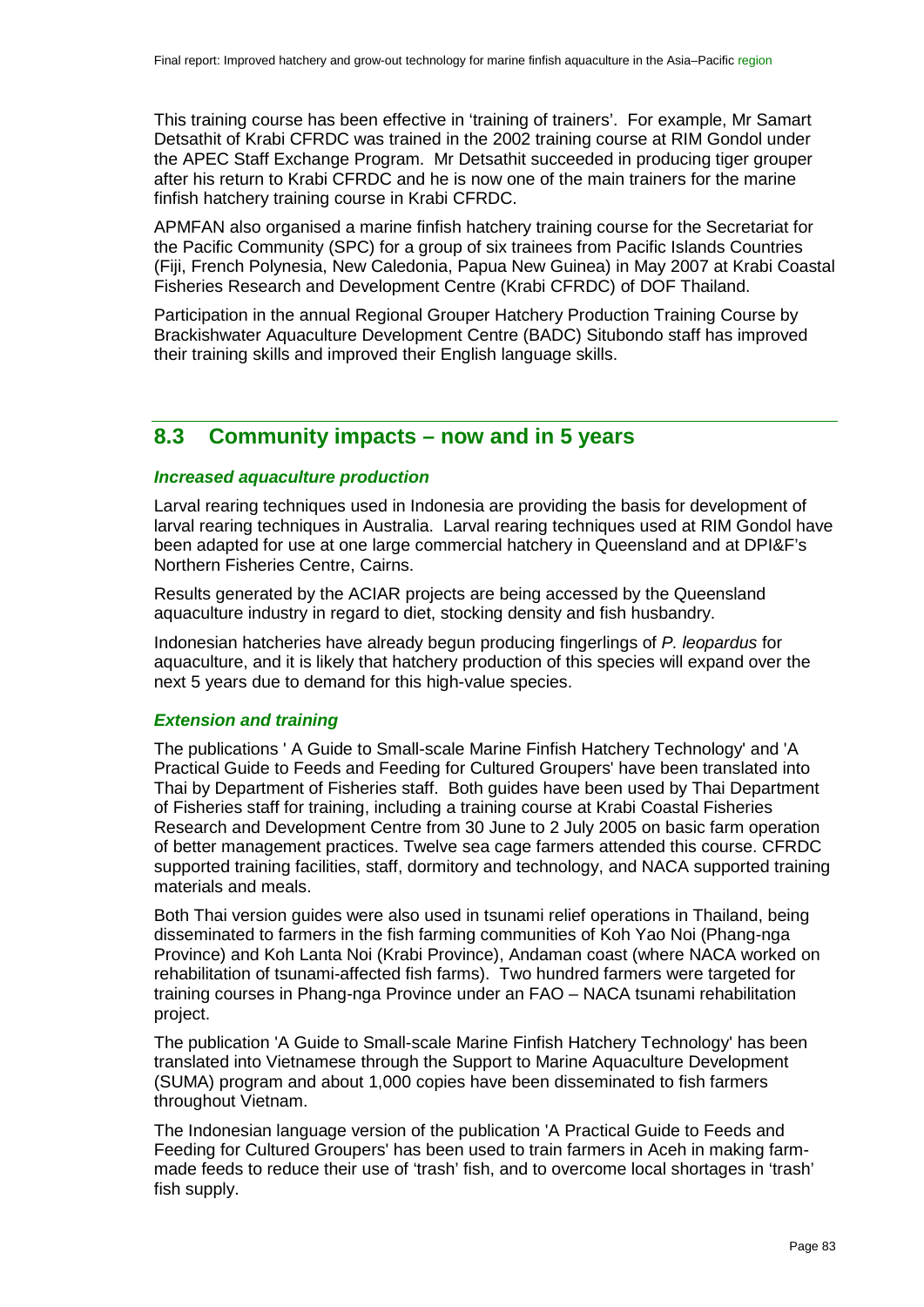Participating laboratories have implemented training incorporating project results, to farmers and local agencies in Indonesia and Australia:

- Five farmers and staff from Yayasan Palu Hijau (Central Sulawesi) undertook a short course on grouper feed management at RICA Maros,19–23 September 2005. In May 2009, the YPH representative (Ms Abigail Moore) indicated that efforts to have local Dinas Kelautan dan Perikanan implement this training had not been successful. However, the material has been incorporated in the local university curriculum and Ms Moore is confident that this will provide a long-term impact because Dinas recruits from local graduates.
- RICA Maros provided short-term training for farmers from Sengata Regency (Kalimantan Timur Province) on feed preparation and feeding management.
- Five farmers from Mappi Regency, Papua Province, undertook 5 days training in grouper grow-out in floating net cages at RICA Maros.
- RIM Gondol provided training in grouper hatchery and nursery culture to five staff from Balai Benih Ikan Pantai (BBIP) Nias, North Sumatra, and two staff from BBIP Simeulue, Nanggroe Aceh Darussalam in June – July 2008 and October – November 2008. This training was supported by the Asian Development Bank's Earthquake and Tsunami Emergency Support Project.
- NFC Cairns provided on-farm training to two farmers on culture techniques for grouper with particular reference to methods of cage culture and fish grading. Also, training was provided to a barramundi hatchery operator on the culture of tiger grouper. This training provided the first fingerlings of tiger grouper produced by a commercial operator in Australia.

# **8.3.1 Economic impacts**

#### *Increased hatchery production*

Technology refinements in marine finfish larval rearing have improved larval survival from 7–20% to 34–40%. There has been substantial adoption of these technologies by the private sector in Indonesia, particularly small-scale ('backyard') hatcheries: at present 480 units of 'backyard' hatcheries in northern Bali (from a total of 1,980 units) are producing grouper fingerlings. In addition, 9 large-scale hatcheries are producing grouper fingerlings.

Small-scale marine finfish hatcheries have also developed around Tigbauan in the Philippines. Several hatcheries are operated by SEAFDEC AQD staff or ex-staff members.

The SS-rotifers of Manembo-nembo strain were supplied by Sam Ratulangi University to a private hatchery in Lampung, Sumatra, for mass production to feed grouper larvae. This rotifer strain has also been used in a local hatchery in Tatelu, North Sulawesi, as live prey for tilapia larvae, but this hatchery lacks facilities for mass rotifer culture.

NFC Cairns has successfully and repeatedly cultured *P. leopardus* which has generated interest within the private industry and government for its capacity to provide economic benefits for Queensland. The success with this species is providing weight to discussions on possible sea-cage aquaculture in Queensland. Results from ACIAR project FIS/2003/027 *Planning tools for environmentally sustainable tropical finfish cage culture in Indonesia and northern Australia* will also add value to this process.

One large commercial hatchery in Queensland is producing barramundi cod (*Cromileptes altivelis*) fingerlings using techniques based on those developed by RIM Gondol. Due to constraints in developing grow-out sites in Queensland, this company is undertaking its grow-out operations in sea cages in the Republic of the Marshall Islands.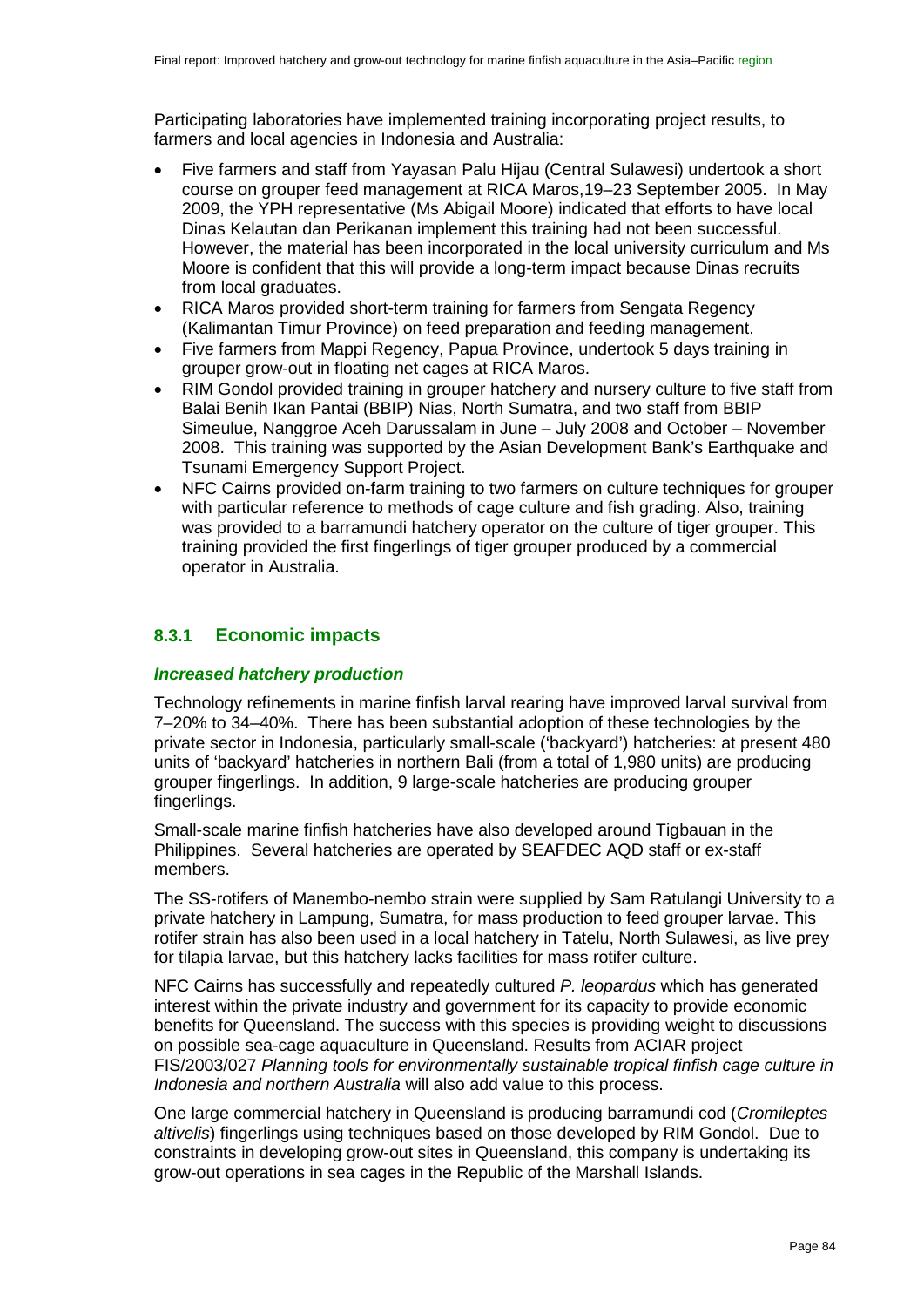#### *Increased grouper production in Indonesia and Australia*

Improvements in hatchery production technology for marine finfish have driven production increases: production of market sized groupers in Indonesia increased from 2,100 tonnes in 2000 to 8,200 tonnes in 2006 due to the increased availability of hatchery-reared fingerlings.

Several Australian prawn farms that have diversified to include grouper culture have started to harvest and sell live and fresh-chilled grouper into the domestic restaurant market. The grouper fingerlings were supplied to the farms by NFC Cairns. Acceptance of the live fish product has been positive and prices strong. Australian production is expected to be about 15 tonnes in 2010.

Draft BMPs developed at the Lampung workshop on 'Development of Better Management Practices for Marine Finfish Aquaculture in the Asia-Pacific Region' are being used by Indonesian Mariculture Association members as a 'check list' to improve their farm performance.

# **8.3.2 Social impacts**

Marine finfish hatchery production in Indonesia has created additional employment for people living in coastal areas: there are now 5,080 people directly involved in hatchery production in northern Bali.

Northern Fisheries Centre, Cairns, is producing fingerlings of flowery cod / tiger grouper for grow-out in ponds on Queensland prawn farms. This is intended to provide an alternative production commodity for prawn farms adversely affected by the cheap imported prawns that have, over the past few years, provided significant competition for Australian farmed prawns.

#### **8.3.3 Environmental impacts**

Training of farmers and others in feed management and farm-made feeds (Central Sulawesi, East Kalimantan, Papua and Aceh) will reduce reliance on the use of 'trash' fish as a feed source for marine finfish production.

This project, and its predecessor (FIS/97/73), have made a major contribution to our knowledge of grouper nutrition, including the potential to replace fish meal with alternative protein sources. Fish meal and fish oil use in aquaculture are widely regarded as major issues adversely affecting industry sustainability, and mechanisms to address these issues (such as reducing the amount of fish meal in diets) will be critical in the immediate future to develop new markets for expanding aquaculture production.

In Indonesia, aquaculture of high-value marine finfish such as groupers has contributed to the reduction in Illegal fishing (including explosive and cyanide fishing), assisting in the conservation of coral reefs.

# **8.4 Communication and dissemination activities**

#### *Annual project meetings*

#### **2005**

The first annual meeting of ACIAR project FIS2002/077 was held at the Research Institute for Aquaculture No.1, Bac Ninh, Vietnam, on 4–5 June 2005. Representatives of all project laboratories attended the meeting, as well as representatives from NACA Vietnam, DANIDA (SUMA) and the Centre for Rural Progress.

Project progress was reviewed and the workplan for the next 12 months discussed, particularly in light of delays in project implementation and funding provision.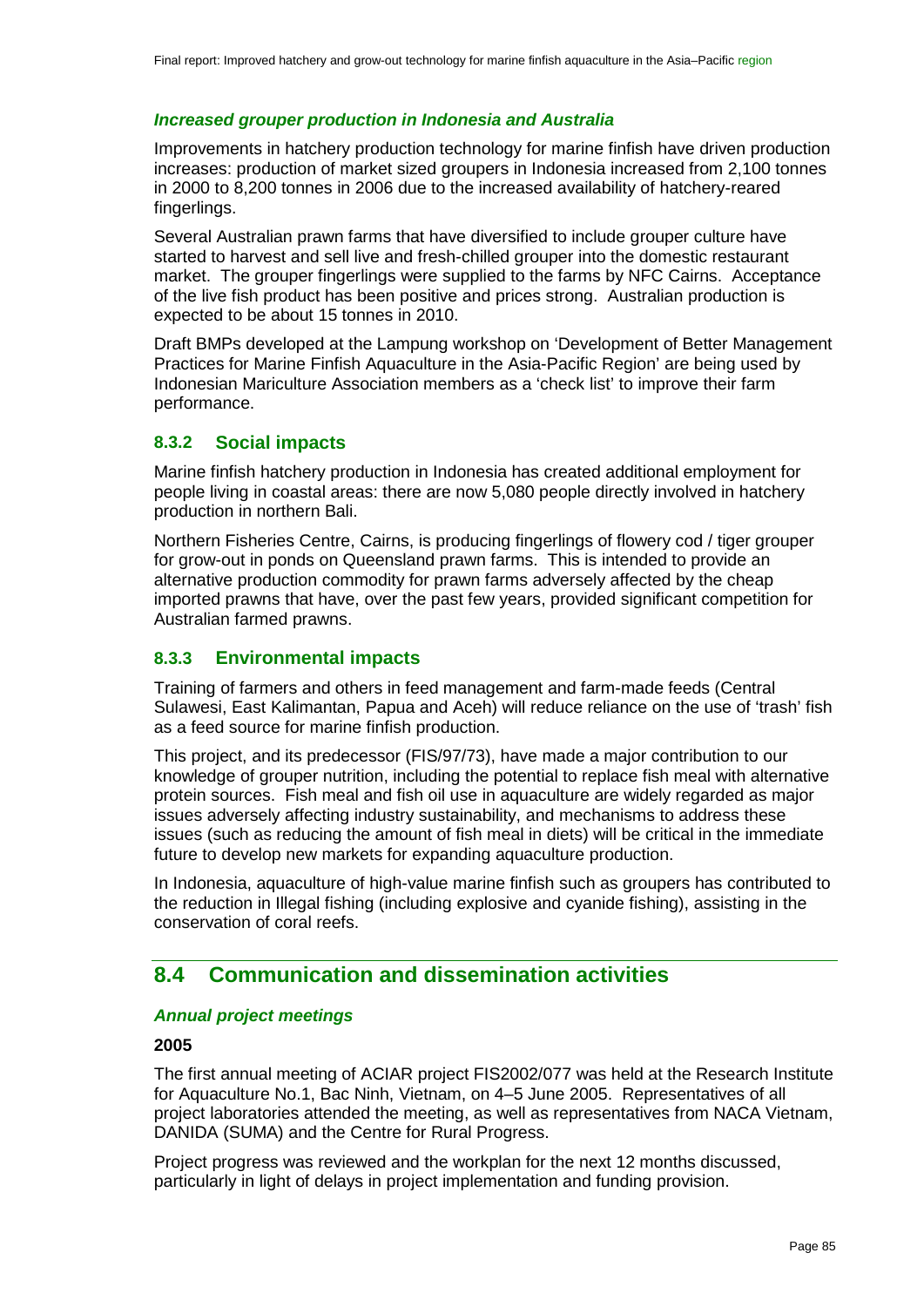## **2006**

No project meeting was held in 2006 due to the project leader's transfer from Queensland DPI&F to James Cook University and the associated administrative changes in the project, and his relocation to Aceh to implement the Aceh Aquaculture Rehabilitation Project (FIS/2006/002).

# **2007**

The second annual project meeting for ACIAR project FIS/2002/077 was held at the Grand Majesty Hotel, Batam, 26–28 June 2007. The meeting was kindly hosted by the Director of Balai Budidaya Laut Batam, Mr Syamsul Akbar.

Participants provided detailed presentations (available as .pdf versions) on project progress and upcoming activities. Overall, project progress was assessed as adequate, although some problems with the spawning performance of broodstock at Gondol RIM (particularly *P. leopardus*) caused some delays in project activities. Where possible, project activities have switched to other species to avoid further delays.

Details of presentations and project outcomes are included in the report on this workshop. The project team visited BBL Batam, and also a private marine finfish cage farm at Batam.

## **2008**

The third annual project meeting for ACIAR project FIS/2002/077 'Improved hatchery and grow-out technology for marine finfish aquaculture in the Asia-Pacific region' was held at the Sahid Makassar Hotel, Makassar, South Sulawesi, 22–25 July 2008. The meeting was officially opened by the new Director of the Agency for Marine and Fisheries Research, Mr Gellwynn Yusuf, introduced by the new Director for Seed Production in the Directorate-General of Aquaculture, Prof. Dr Ketut Sugama.

Progress of project activities was discussed in relation to the project milestones table. Main discussion points are summarised in the meeting report, and overall progress incorporated in this annual report.

The meeting agreed to undertake a number of planned or additional activities to address outstanding or incomplete project objectives. Based on the need to complete a number of project activities to satisfactorily address the project objectives, it was agreed that Mike Rimmer would request from ACIAR a 12-month extension to the project timeframe.

Following the project meeting, the project team visited the RICA Maros experimental cages at Aruwange Bay, Barru Regency, and the adjacent shrimp hatchery of BBAP Takalar.

In addition to the project meeting, the project team held a one-day symposium to report project results to a wider audience of researchers, government officers and industry. Details of the symposium are provided below (p[.87\)](#page-86-0).

# **2010**

The final project workshop was held at Research Institute for Mariculture (RIM) Gondol, 16–20 February 2010. The workshop was primarily focussed on providing detailed information to the project reviewers, Dr Stewart Fielder (Australia) and Mr Wajan Sudja (Indonesia).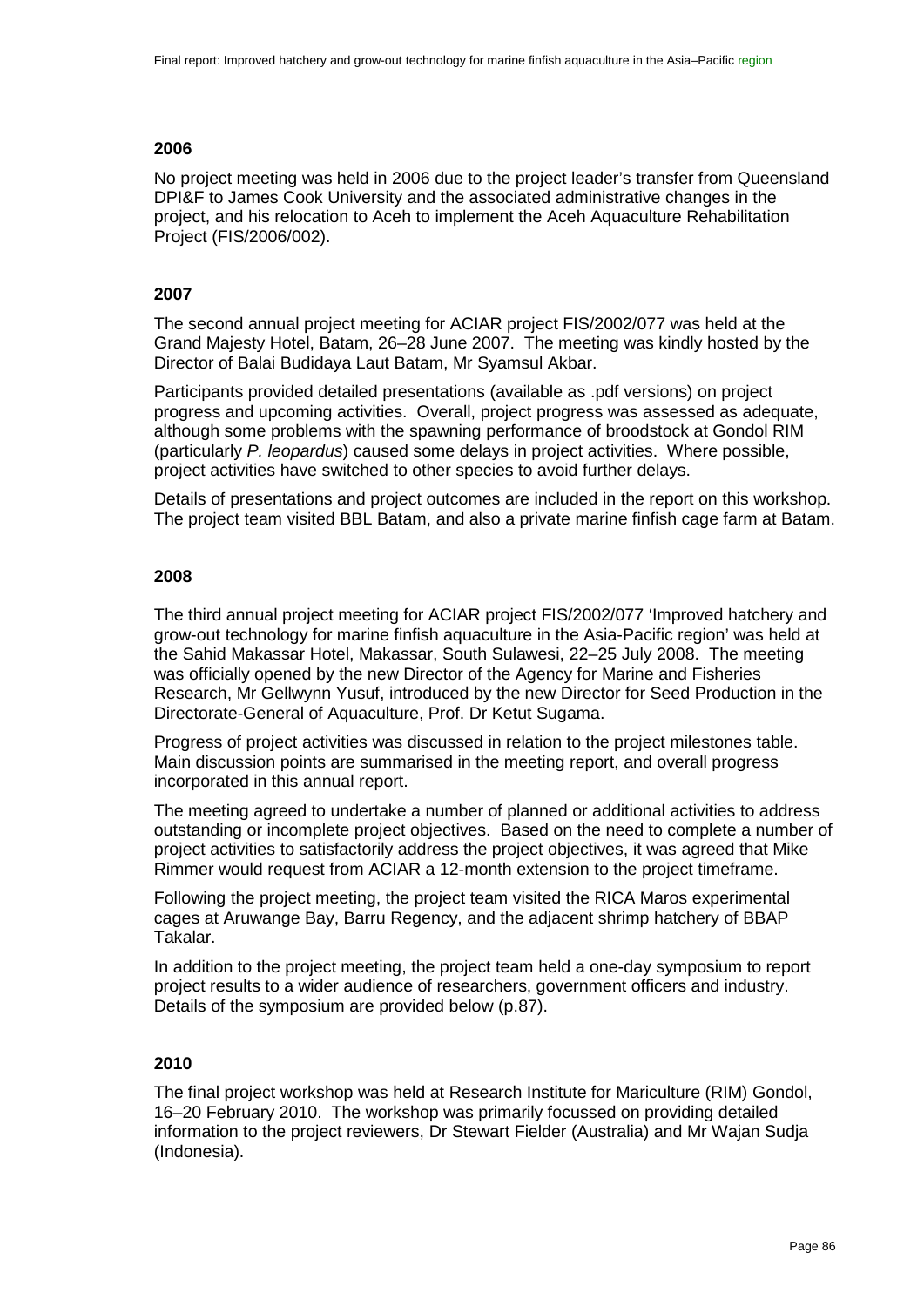PowerPoint summaries of project activities and outcomes, as well as training and extension activities, were given by the research team. Both formal and informal discussion between the research team and the reviewers was encouraged.

Three field trips were also organised including tours of the RIM Gondol hatchery research and production facilities, the RIM Gondol seacage research facility and a visit to several commercial backyard grouper hatcheries. This provided the reviewers, especially Dr Fielder who had not visited the sites previously, with a better appreciation of experimental facilities and the scope of industry development and possible areas for further development.

On the final day of the meeting, Chris Barlow invited the reviewers to wrap-up the meeting by providing a brief overview of the review outcomes and recommendations, and to flag potential future activities needed to continue development of marine finfish aquaculture in the Asia-Pacific region.

# <span id="page-86-0"></span>*Symposia and workshops*

In conjunction with the 2008 annual project meeting, the project team organised a public Symposium on Marine Finfish Aquaculture, which was held at the Sahid Makassar Hotel, Makassar, on 27 July 2008 [\(Table 34\)](#page-86-1). The objective of the symposium was to present the outcomes of our research to researchers from government and universities, to Dinas Kelautan dan Perikanan and to the private sector.

A total of 61 participants (including presenters) attended the symposium, including representatives from:

- Private sector, including feed companies;
- Balai Budidaya Air Payau Takalar;
- Dinas Kelautan dan Perikanan;
- Universities (UNHAS, UMI);
- Mars Symbioscience and Konsorsium Mitra Bahari (Sea Partnership Consortium).

Overall, the meeting was successful in presenting the results of FIS/2002/077 to a broader audience. The meeting was also successful in promoting interaction between different agencies, including National and Provincial agencies, local universities and private sector.

<span id="page-86-1"></span>Table 34 Program for Symposium on Marine Finfish Aquaculture, held at the Sahid Makassar Hotel, Makassar, 27 July 2008.

| Time          | <b>Presentation</b>                 | Presenter(s)                     |
|---------------|-------------------------------------|----------------------------------|
| $0900 - 0930$ | Welcome                             | Prof. Dr Ketut Sugama, Dr        |
|               | Introduction to project             | Rachmansyah, Dr Mike Rimmer      |
| $0930 - 1030$ | Larval rearing                      | Mrs Suko Ismi, Dr Veronica Alava |
|               | Overview of techniques              |                                  |
|               | Larval nutrition                    |                                  |
|               | Application: small-scale hatcheries |                                  |
| 1030 - 1100   | Coffee                              |                                  |
| $1100 - 1145$ | Live feed production                | Mrs Reiny Tumbol, Dr Richard     |
|               | Rotifers<br>$\bullet$               | Knuckey                          |
|               | Copepods                            |                                  |
| $1145 - 1230$ | Nursery culture and weaning         | Mr Ketut Suwirya, Dr Mae         |
|               | Weaning techniques                  | Catacutan                        |
|               | Reducing cannibalism                |                                  |
|               | Reducing deformities                |                                  |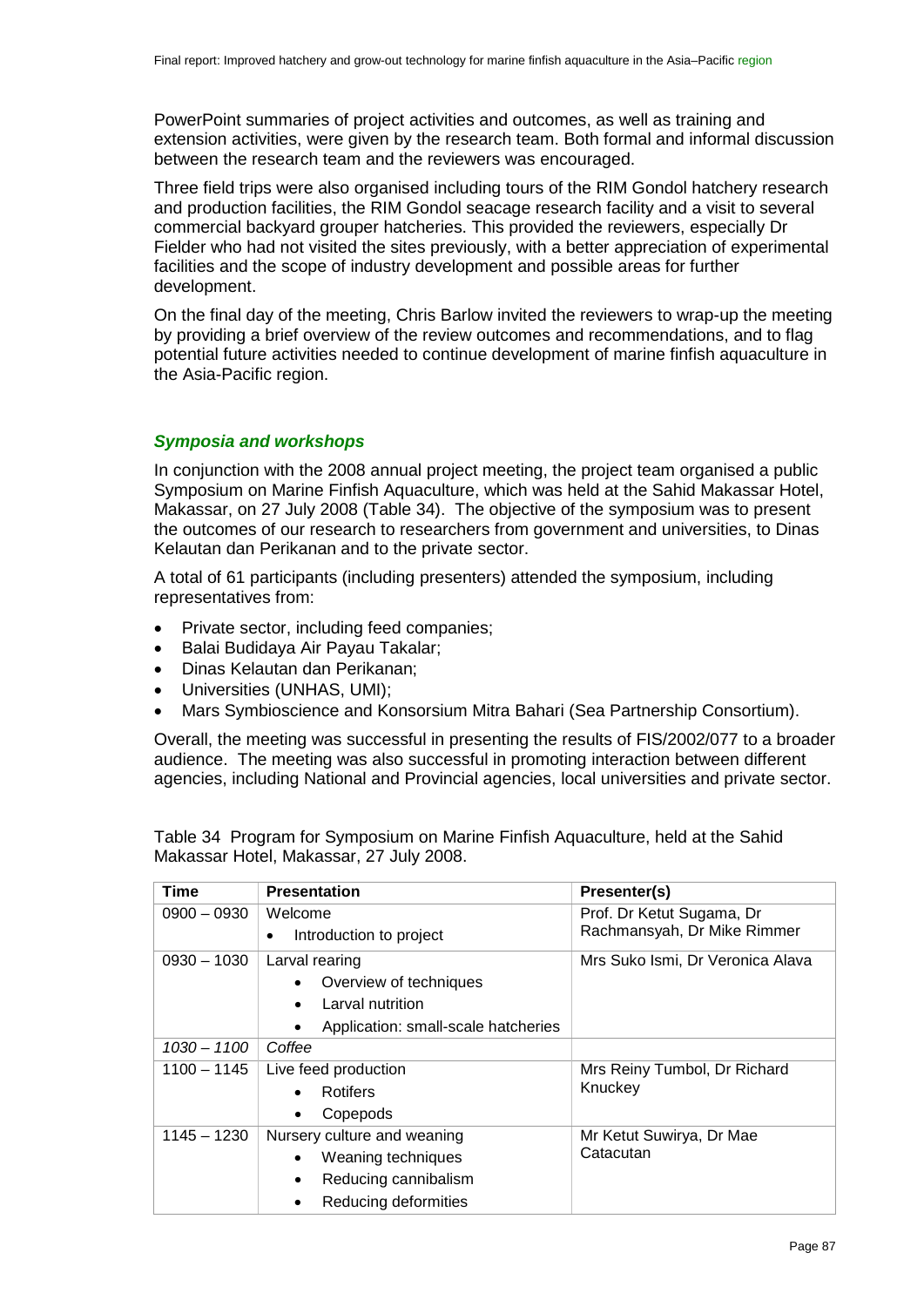| $1230 - 1400$ | Lunch                                                                      |                                     |
|---------------|----------------------------------------------------------------------------|-------------------------------------|
| $1400 - 1445$ | Feed development - RICA Maros                                              | Mr Usman                            |
|               | Moist pellets<br>$\bullet$                                                 |                                     |
|               | Feed validation ('trash' fish, moist<br>$\bullet$<br>pellets, dry pellets) |                                     |
| 1445 – 1530   | Feed development - RIM Gondol                                              | Mr Tatam Sutarmat                   |
|               | Comparison of 'trash' fish and test<br>$\bullet$<br>diets                  |                                     |
|               | Trials using commercial pellets<br>$\bullet$                               |                                     |
| $1530 - 1615$ | Evaluation of carrying capacity for sea<br>cage culture                    | Dr Helmar Halide, Dr<br>Rachmansyah |
| $1615 - 1630$ | Close                                                                      | Prof. Dr Ketut Sugama               |

## *Workshops*

## **Development of Better Management Practices for Marine Finfish Aquaculture in the Asia-Pacific Region, Lampung, Indonesia, 7–10 November 2007**

NACA and the Directorate General of Aquaculture (DGA) of Indonesia in conjunction with the Australia Centre for International Agricultural Research (ACIAR) held a workshop on the 'Development of Better Management Practices for Marine Finfish Aquaculture in the Asia-Pacific region', in Lampung, Indonesia, 7–10 November 2007. The workshop was held to begin the process of developing Better Management Practices (BMPs) for the marine finfish aquaculture sector, which is growing rapidly in Asia. The rapid expansion of marine finfish aquaculture, and concerns regarding its environmental sustainability, has led to the development of several accreditation / certification schemes, and the proposed development of others. NACA and ACIAR are concerned that many current schemes effectively disadvantage small-scale farmers, who provide the bulk of production in Asia. The development of a BMPs-based approach is intended to allow small-scale farmers to adopt practices that will better support their participation in more formal accreditation / certification schemes in the future, and facilitate market access by small-scale farmers in the face of increasing consumer demands for environmental and social responsibility in aquaculture.

The 4-day workshop was undertaken as part of the ACIAR-funded project 'Improved hatchery and grow-out technology for marine finfish aquaculture in the Asia-Pacific region' (FIS/2002/077). The workshop was attended by 60 participants from Australia, Cambodia, China, France, India, Indonesia, Myanmar, Norway, Philippines, Thailand and Vietnam. The workshop was strongly supported by the private sector, with about half the participants coming from private industry, including representatives of farmer organizations and feed companies. Industry participants were supportive of the need to develop BMPs for marine finfish aquaculture as a way to enhance the sustainability of their industry. The workshop was also attended by representatives of environmental and other NGOs.

Workshop outputs included a review of the current status of marine finfish aquaculture in the Asia-Pacific region, including a description of the marine finfish aquaculture sector and the constraints that were identified in the various country presentations. The workshop, through four working groups, drafted implementation guidelines for the development of BMPs for marine finfish aquaculture, based on the 'International Principles for Responsible Shrimp Farming' structure. The development of marine finfish aquaculture BMPs will continue to be facilitated by NACA through an open and transparent process to ensure that all stakeholders have input to the development of the BMPs.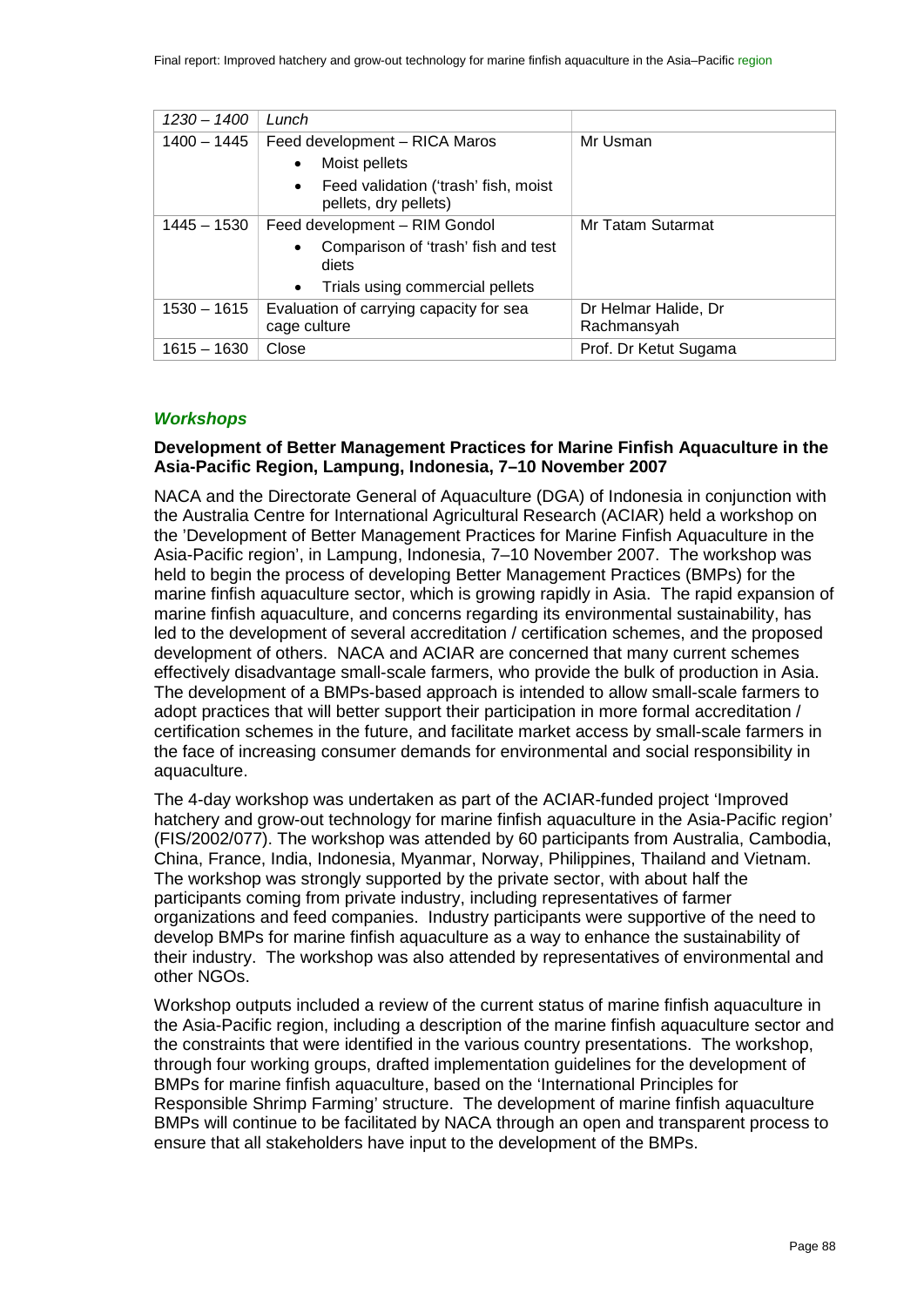# **Nutrition workshop, Surabaya, 20–22 October 2009**

A three-day workshop on fish nutrition was held at the Santika Hotel, Surabaya, 20–22 October 2009, as an activity under ACIAR project FIS/2002/077 Improved hatchery and grow-out technology for marine finfish aquaculture in the Asia-Pacific region. Indonesian feed companies were invited to send technical representatives, particularly feed formulators, to the workshop to update their knowledge of fish nutrition and to hear the results from research carried out under FIS/2002/077 as well as other research undertaken by the Indonesian Agency for Marine Affairs and Fisheries.

Between 16 and 9 participants attended the workshop with number declining over the three days of the workshop. Feedback on the workshop was generally positive. Several participants requested more practical activities in the workshop; however, it is difficult to see how these can be integrated into a workshop intended for commercial feed companies.

With regard to marine finfish aquaculture, the point was made that this is a relatively small sector in Indonesia. The feed companies are focussed on the larger markets, for freshwater finfish and shrimp, rather than marine finfish. Because of the relatively small demand for marine finfish feeds, the use of 'trash' fish is not regarded by the feed companies as a critical issue. While the marine finfish sector remains relatively small (compared with freshwater fish and shrimp), there appears to be relatively little interest in developing marine finfish feeds to replace 'trash' fish.

One potential follow-up from the workshop is development of a more accessible list of ingredients, with information on proximate composition, digestibility, and including potential negative inclusion information such as anti-nutritional factors, etc. to assist feed formulators to decide which ingredients can be used in various diets.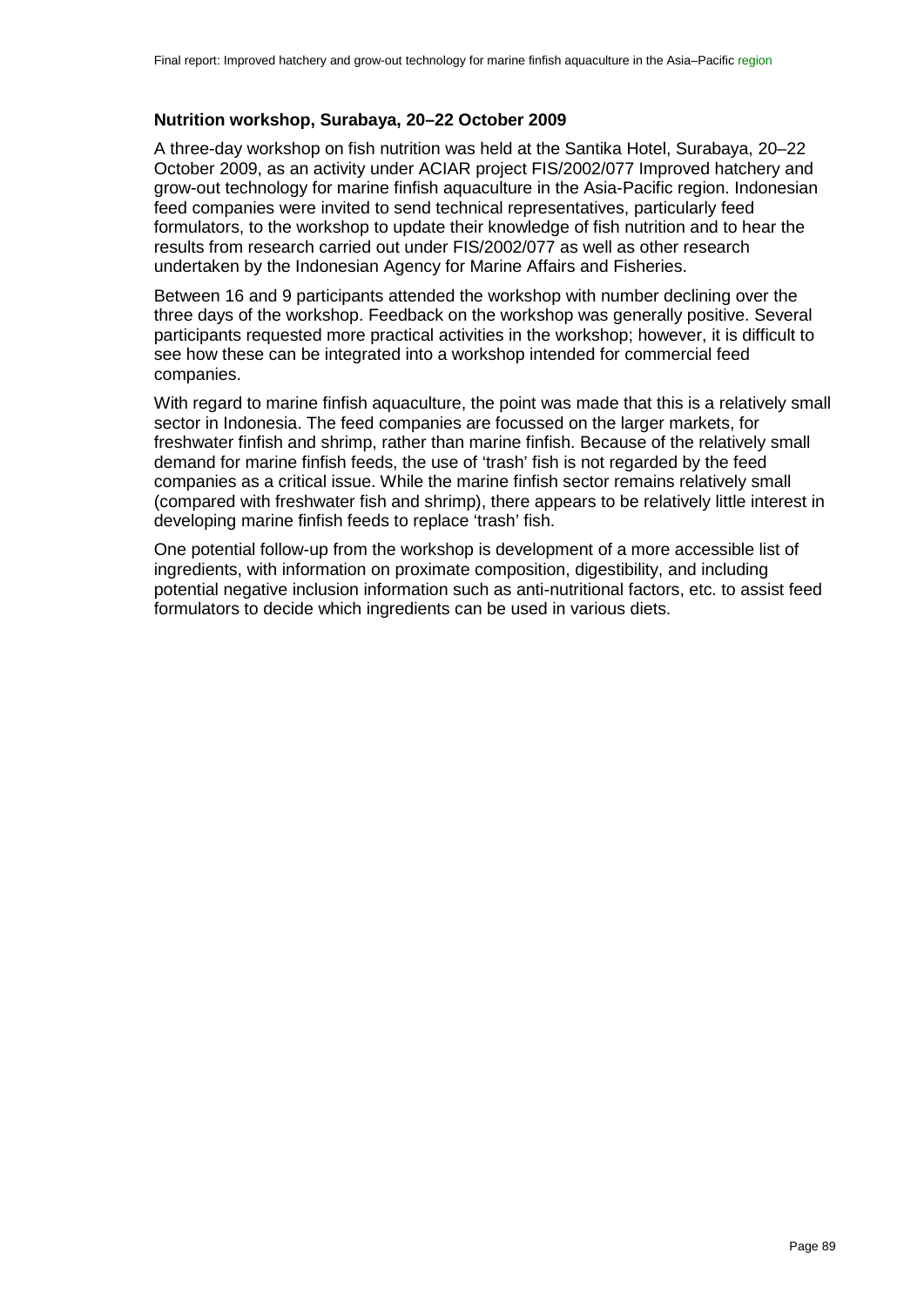# **9 Conclusions and recommendations**

# **9.1 Conclusions**

Overall, this project successfully improved technologies for larval rearing and grow-out for marine finfish aquaculture. Attempts to reduce the average size of rotifer populations had only limited success. Based on these results, further research on rotifers for smallmouthed fish larvae should concentrate on isolating and developing culture techniques for rotifers smaller than *Brachionus*, such as *Proales* (Wullur *et al.* 2009).

This project, together with FIS/97/73, has demonstrated that improving the nutritional composition of live feeds by increasing the levels of HUFAs increases survival and improves the condition of grouper larvae.

An area of research that shows tremendous potential is the use of copepods as a feed for larval finfish. This project demonstrated that the inclusion of *Parvocalanus* in the larval diet dramatically improved survival during early larval development. The results from this project indicate that there is substantial potential to improve survival, growth and condition of hatchery-reared marine finfish larvae through the use of copepods as a food source.

As noted in this report, the uptake of these technologies has been limited, particularly in Indonesia. The major reason for this is that many farmers purchase fingerlings primarily based on price rather than quality. To improve technology uptake, we propose developing a demonstration hatchery to facilitate the incorporation of project results in larval rearing protocols.

This project and its predecessor (FIS/97/73) have defined many of the main nutritional requirements of groupers. While this information is available to commercial feed companies, the performance of pellet diets remains, at best, comparable to that of 'trash' fish. However, in many cases the performance of 'trash' fish exceeds that of pellet feeds. In the case of small-scale farmers, where harvesting 'trash' fish may be a farm activity, feed supply is an opportunity cost and not a cash cost. Consequently, uptake of compounded pellet diets is likely to be better on medium and large-scale farms than on smallholder farms. One solution to improve the uptake of compounded feeds in marine finfish culture in Indonesia is proposed in the 'Recommendations' section below.

# **9.2 Recommendations**

# **9.2.1 Future research and development for marine finfish aquaculture**

ACIAR has supported two large projects on grouper / marine finfish aquaculture and these have made significant strides in moving the industry forward. However, the current project identified a number of areas where technology adoption was slow. Future research should focus closely on adoption of the technologies that have already been developed through FIS/97/73 and FIS/2002/077, while implementing research in areas where there is a strong need, such as fish health.

# *Larval rearing*

Future work should focus on the implementation of research results from FIS/2002/077 and FIS/97/73 in hatcheries as well as the implementation of improved biosecurity systems and protocols, with evaluation of the cost-benefits of this 'best practice' approach. We propose that a demonstration hatchery be operated at RIM Gondol (an existing hatchery has been identified as being ideal for this purpose) which would operate half as a 'traditional small-scale' hatchery and half as a 'best practice' hatchery. This would allow a controlled evaluation of the costs and benefits of improved hatchery practices. Following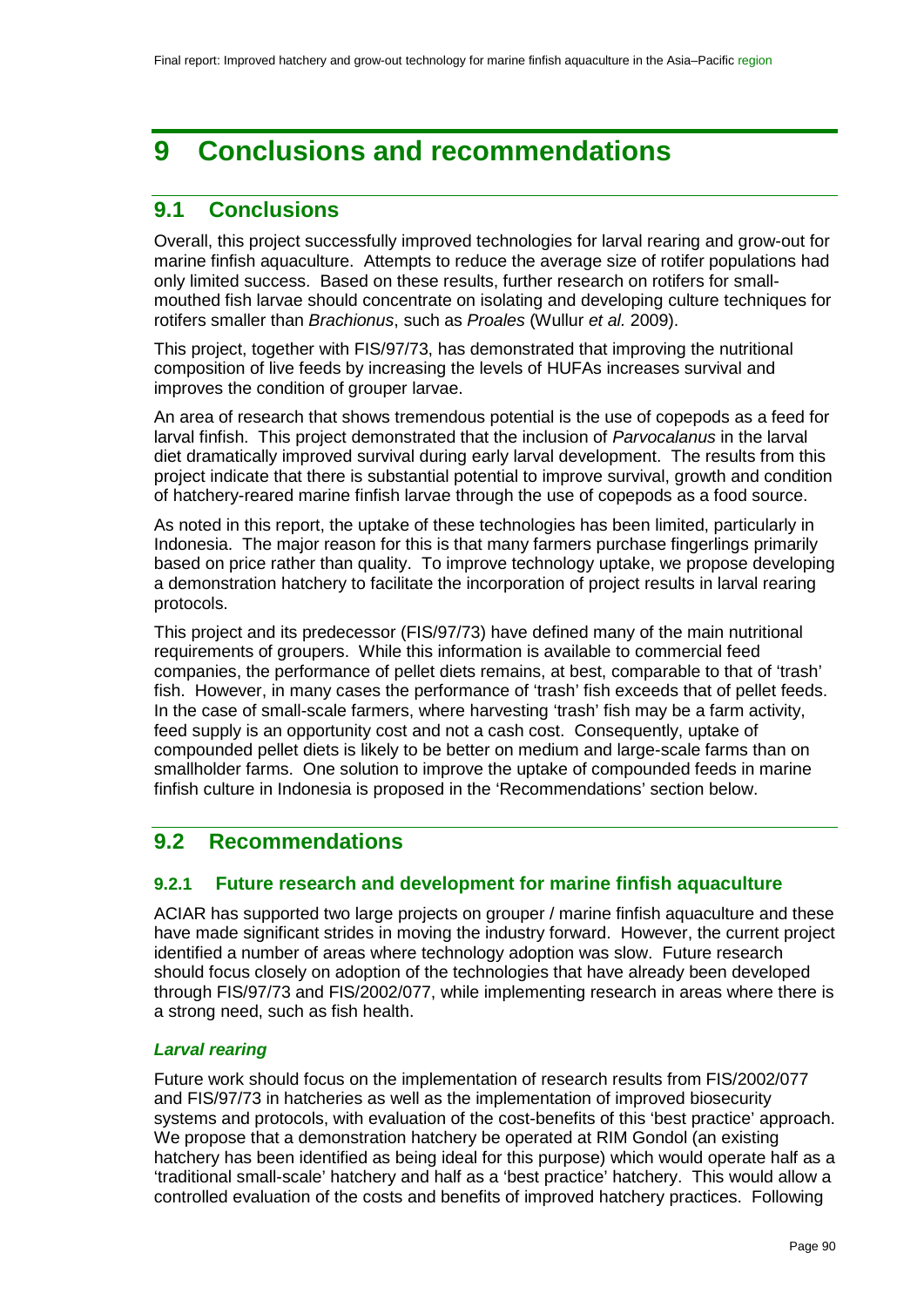this, the hatchery would be operated as a demonstration facility to demonstrate improved hatchery practices to local hatchery operators. This activity would link to commercial hatcheries that collaborate with ABILINDO (Indonesian Mariculture Association).

## *Feeds*

The use of pellet feeds contributes to fish health by providing a nutritionally complete diet, thus improving overall fish 'condition' and reduces the incidence of parasitic infestations in cultured fish (Rückert *et al.* 2009). Aside from sustainability arguments, the use of compounded feeds is part of any 'best practice' culture package. In addition, immunostimulants may be added to feed if research data indicate significant enhancement of fish health – currently this benefit is anecdotal, and their inclusion may increase the cost of feed without real benefit.

However, further feeds work requires support and cooperation from feed companies. As part of the review of FIS/2002/077 undertaken in Bali in February 2010, Mr Wajan Sudja (Secretary-General of the Indonesian Mariculture Association [ABILINDO]) proposed that future work on pellet feeds for marine finfish, particularly grouper, should involve a threeway arrangement between commercial growers (through ABILINDO), commercial feed companies and researchers. This would allow the farmers to exert pressure on the feed companies to improve their products, and researchers to advise both the feed companies and the growers regarding feed composition and use.

# *Fish health*

Future R&D on marine finfish health should build on the ACIAR-funded SRA FIS/2005/137 'Control of nodaviral disease in tropical marine finfish hatcheries: enhanced biosecurity through the application of contemporary biotechnology, epidemiology and pathobiology'. While nodavirus remains a significant problem in hatcheries, there are a range of other diseases in marine finfish culture that are poorly understood, including parasite infestations (Rückert *et al.* 2009). The overall profitability of the industry could potentially benefit from improved survival through reducing disease-related mortality.

A component of R&D on fish health could be integrated with the topics outlined above to provide a project 'package' of practices covering disease prevention (best practices to improve fish health, vaccination), disease diagnosis and disease treatment.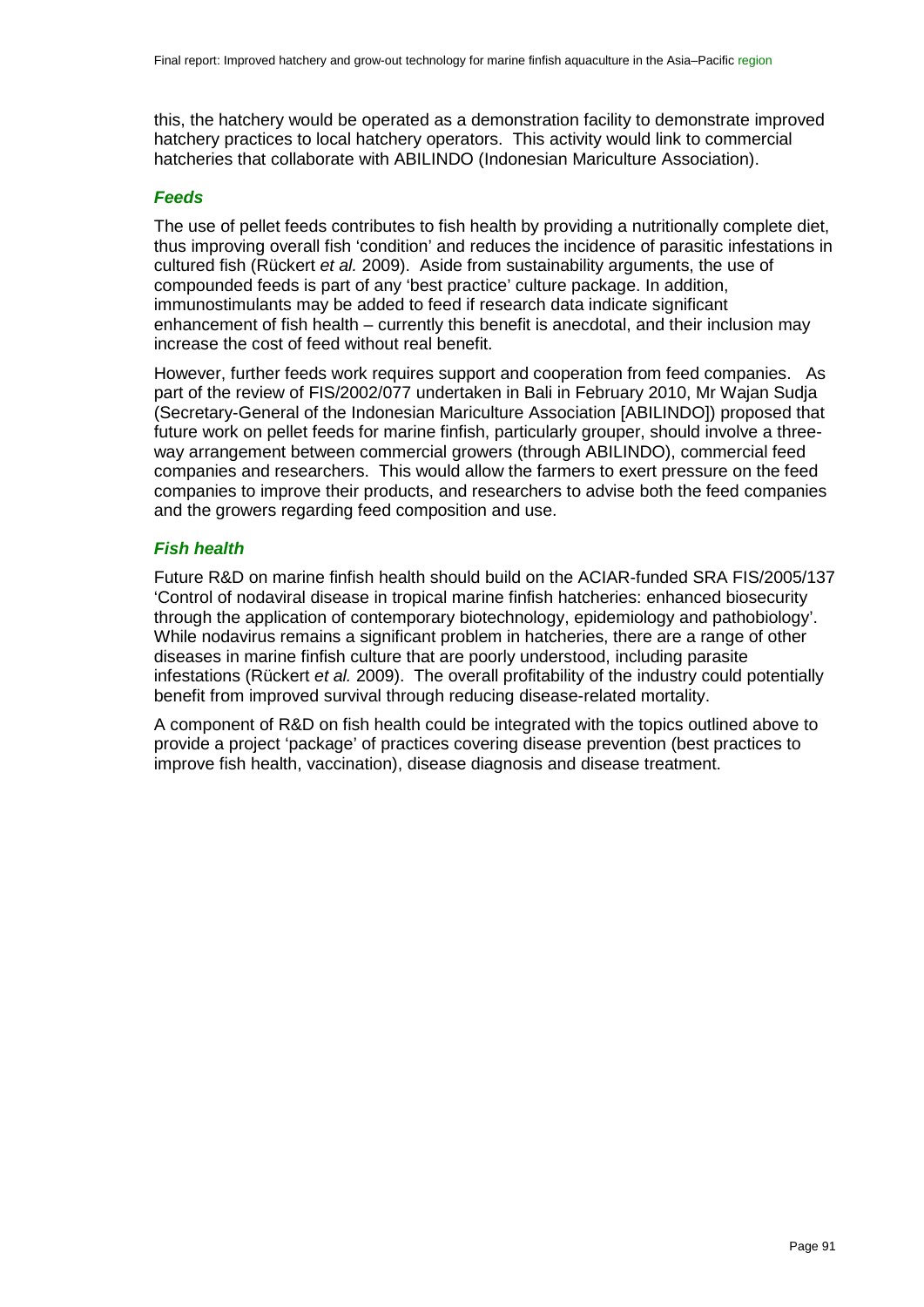# <span id="page-91-0"></span>**10 References**

# **10.1 References cited in report**

Alava, V.R., Priolo, F.M.P., Toledo, J.D., Rodriguez, J.C., Quinitio, G.F., Sa-an, A.C., de la Pena, M.R. and Caturao, R.C. (2004). Lipid nutrition studies on grouper (*Epinephelus coioides*) larvae. In: Rimmer, M.A.*, et al.* (eds.). *Advances in Grouper Aquaculture. ACIAR Monograph 110*. pp.·47-52. Australian Centre for International Agricultural Research, Canberra.

Alongi, D.M., McKinnon, A.D., Brinkman, R., Trott, L.A., Undu, M.C., Muawanah and Rachmansyah (2009). The fate of organic matter derived from small-scale fish cage aquaculture in coastal waters of Sulawesi and Sumatra, Indonesia. Aquaculture 295**,** 60- 75.

Catacutan, M.R., G.E., P., Doyola-Solis, E., Teshima, S.-I. and Ishikawa, M. (in press). Growth and feed efficiencies in the mangrove feed snapper, *Lutjanus argentimaculatus* (Forsskal 1775), fed practical diets supplemented with L-ascorbyl-2-monophosphate-Mg. The Israeli Journal of Aquaculture - Bamidgeh.

Chan, N.W.W. (2007). Survey and taste test for live reef-fish in Hong Kong. In: Johnston, B. (ed.) *Economics and market analysis of the live reef-fish trade in the Asia-Pacific region. ACIAR Working Paper No. 63*. pp.·45-59. Australian Centre for International Agricultural Research, Canberra.

Giri, N.A., Suwirya, K. and Marzuqi, M. (2004). Optimum level of dietary protein and lipid for rearing juvenile tiger grouper (*Epinephelus fuscoguttatus*). In: Rimmer, M.A.*, et al.* (eds.). *Advances in Grouper Aquaculture. ACIAR Monograph 110*. pp.·92-94. Australian Centre for International Agricultural Research, Canberra.

Kohno, H., Ordonio-Aguilar, R., Ohno, A. and Taki, Y. (1997). Why is grouper larval rearing difficult?: an approach from the development of the feeding apparatus in early stage larvae of the grouper, *Epinephelus coioides*. Ichthyological Research 44**,** 267-274.

Laining, A., Rachmansyah, Ahmad, T. and Williams, K. (2003). Apparent digestibility of selected feed ingredients for humpback grouper, *Cromileptes altivelis*. Aquaculture 218**,** 529-538.

McGilvray, F. and Chan, T.T.C. (2001). *The Trade in Live Reef Food Fish: A Hong Kong Perspective.* International Marine Life Alliance, Hong Kong. 16 pp.

New, M.B. (1996). Responsible use of aquaculture feeds. Aquaculture Asia Magazine 1 (1)**,** 3-15.

Phillips, M.J. (1998). Chapter 2 - Tropical Mariculture and Coastal Environmental Integrity. In: De Silva, S.S. (ed.) *Tropical Mariculture*. pp.·17-69. Academic Press, London.

Rimmer, M.A., McBride, S. and Williams, K.C. (2004). *Advances in Grouper Aquaculture. ACIAR Monograph 110.* Australian Centre for International Agricultural Research, Canberra. 137 pp.

Rückert, S., Klimpel, S., Al-Quraishy, S., Mehlhorn, H. and Palm, H. (2009). Transmission of fish parasites into grouper mariculture (Serranidae: *Epinephelus coioides* (Hamilton, 1822)) in Lampung Bay, Indonesia. Parasitology Research 104**,** 523-532.

Sadovy, Y. (2000). Regional survey of fry/fingerling supply and current practices for grouper mariculture: evaluating current status and long-term prospects for grouper mariculture in Southeast Asia, 120 pp. University of Hong Kong, Hong Kong SAR, China.

Siar, S.V., Johnston, W.L. and Sim, S.Y. (2002). *Study on Economics and Socioeconomics of Small-scale Marine Fish Hatcheries and Nurseries, with Special Reference*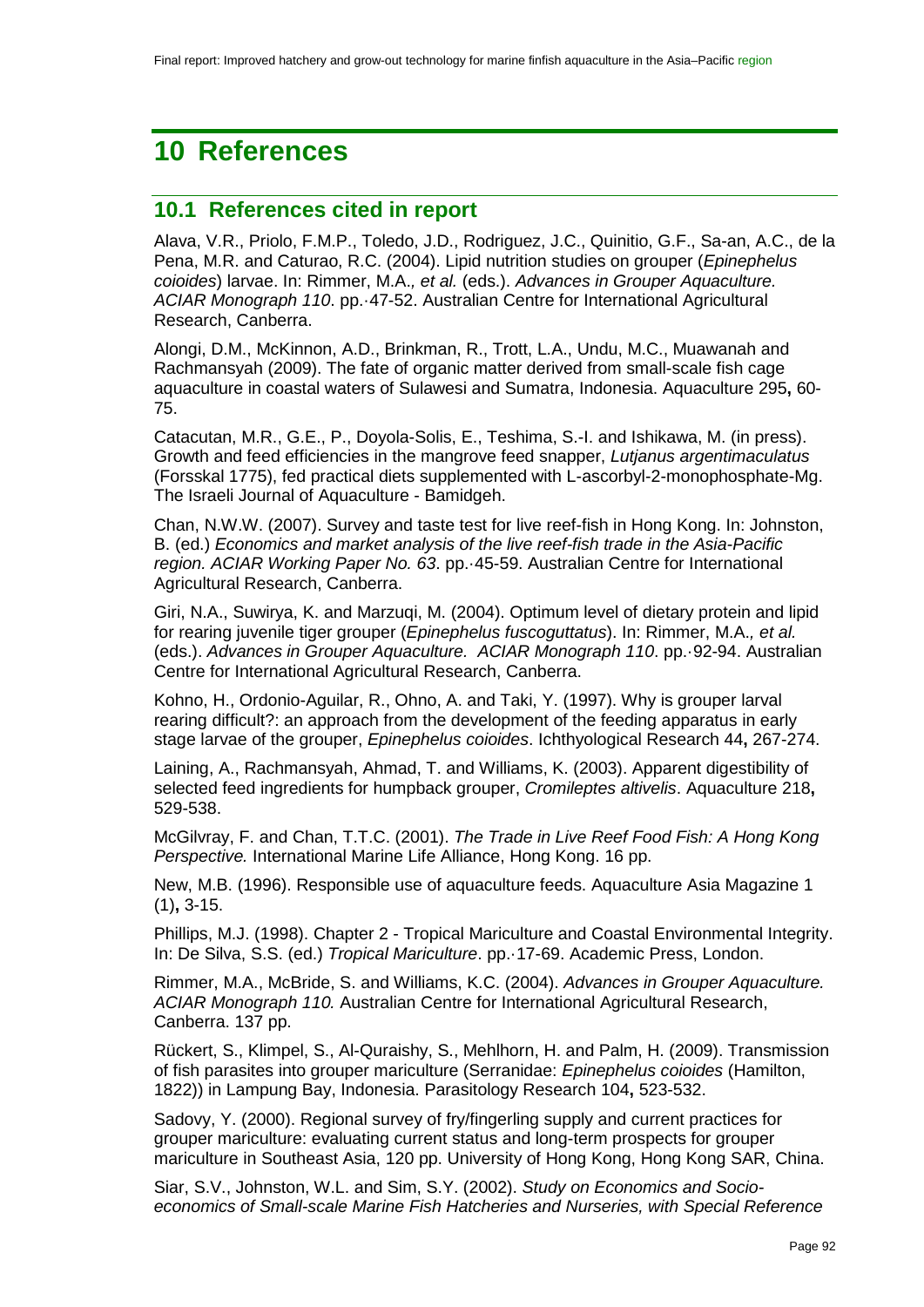*to Grouper Systems in Bali, Indonesia. 36 pp.* Report prepared under APEC Project FWG 01/2001 - 'Collaborative APEC Grouper Research and Development Network'. Asia-Pacific Marine Finfish Aquaculture Network Publication 2/2002. Network of Aquaculture Centres in Asia-Pacific, Bangkok, Thailand. 36 pp.

Sim, S.Y. (2006). *Grouper aquaculture in three Asian countries. PhD thesis, Deakin University, Australia*. 254 pp.

Stone, F.E. and Hardy, R.W. (1986). Nutritional value of acid stabilised silage and liquefied fish protein. Journal of the Science of Food and Agriculture 37**,** 797-803.

Tacon, A.G.J., Metian, M., Turchini, G.M. and De Silva, S.S. (2010). Responsible aquaculture and trophic level implications to global fish supply. Reviews in Fisheries Science 18**,** 94 - 105.

Toledo, J.D., Golez, M. and Ohno, A. (2005). Studies on the use of copepods in the semiintensive seed production of grouper *Epinephelus coioides*. In: Lee, C.-S.*, et al.* (eds.). *Copepods in Aquaculture. Proceedings of a Workshop on Culture of Copepods and Applications to Marine Finfish Larval Rearing, Honolulu, HI (USA), 5-8 May 2003*. pp.·169- 182. Blackwell, Oxford.

Williamson, D., Jones, G. and Thorrold, S. (2009). An experimental evaluation of transgenerational isotope labelling in a coral reef grouper. Marine Biology 156**,** 2517- 2525.

Wullur, S., Sakakura, Y. and Hagiwara, A. (2009). The minute monogonont rotifer *Proales similis* de Beauchamp: culture and feeding to small mouth marine fish larvae. Aquaculture 293**,** 62-67.

Yap, W.G. (2002). Role of mariculture in securing food supply and reducing poverty in the Philippines. In *World Aquaculture 2002 International Aquaculture Conference and Exposition*, 864 pp. World Aquaculture Society, Beijing, China.

# <span id="page-92-0"></span>**10.2 List of publications produced by project**

Note: not all of the listed publications are directly on outcomes of the ACIAR research; some are on related fields of research which were not directly supported by the project, e.g. Josette Gonzaga's paper arising from her JAF research which was associated with FIS/2002/077. Some, particularly some scientific papers, were 'carried over' from the results of FIS/97/73. However, all the publications listed have been nominated as 'project publications'.

#### *Scientific papers*

Eusebio, P.S., Coloso, R.M. and Mamauag, R.E.P. (2004). Apparent digestibility of selected ingredients in diets for juvenile grouper, *Epinephelus coioides* (Hamilton). Aquaculture Research 35, 1261–1269.

Gonzaga, J., Anderson, A., Richardson, N., Nocillado, J. and Elizur, A. (2010). Cloning of IGF-I, IGF-II and IGF-IR cDNAs in mullet (*Mugil cephalus*) and grouper (*Epinephelus coioides*): molecular markers for egg quality in marine fish. Asian Journal of Biological Sciences 3, 55–67.

Marzuqi, M., Suwirya, K. and Giri, N.A. (2006). Pattern of lipid and essential fatty acid changes in early development of tiger grouper, *Epinephelus fuscoguttatus* larvae. Indonesian Aquaculture Journal 1(2), 129–134.

Nguyen, T.T.T., Davy, F.B., Rimmer, M.A. and De Silva, S.S. (2009). Use and exchange of genetic resources of emerging species for aquaculture and other purposes. Reviews in Aquaculture 1, 260-274.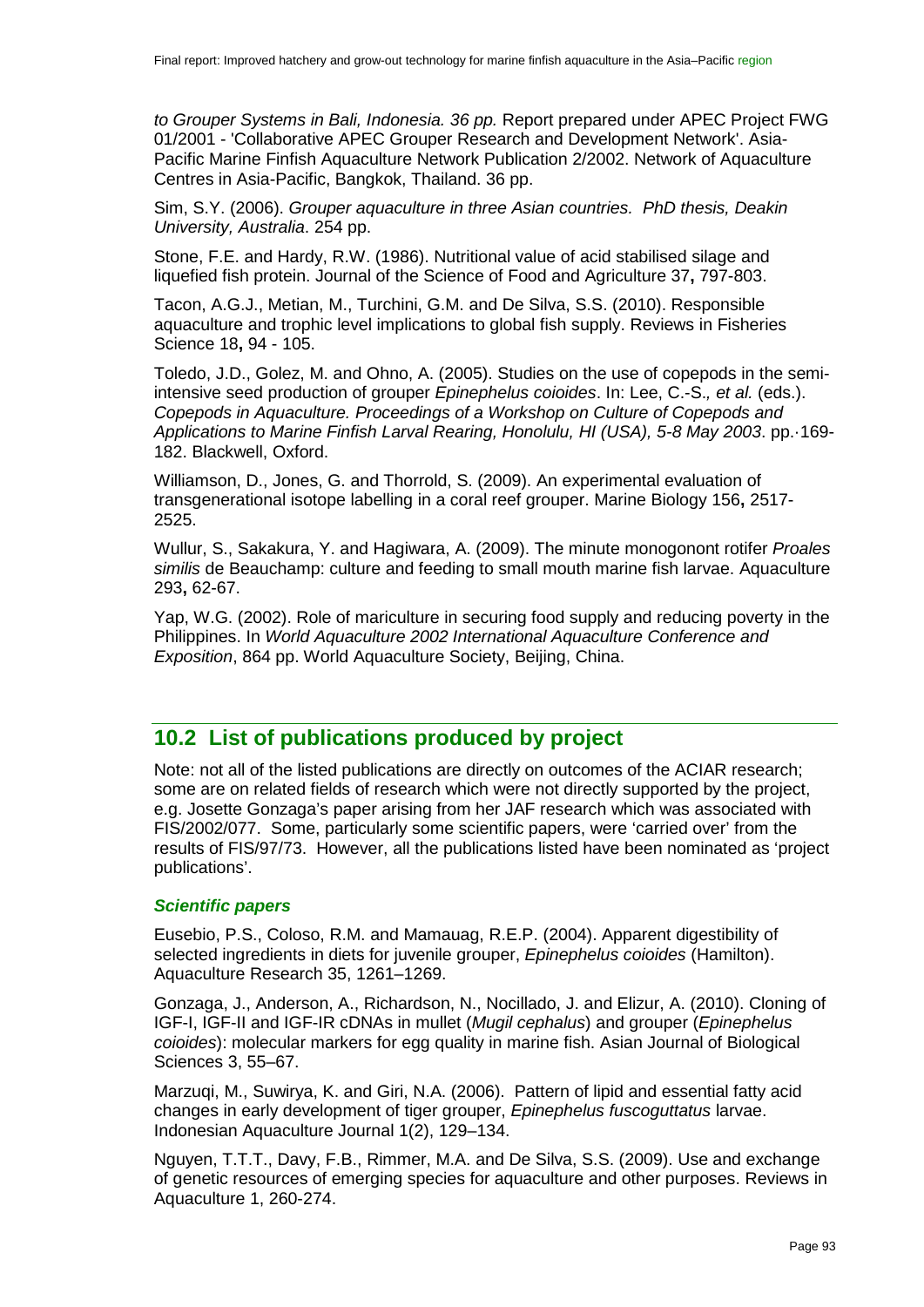Nishida, S. and Rumengan, I.F.M. (2005). A new species of *Pseudodiaptomus* (Copepoda: Calanoida: Pseudodiaptomidae) from the coastal waters of Sulawesi, Indonesia. Plankton Biology and Ecology 52(1): 27–32.

Rachmansyah, Usman, Kabangnga, N. and Makmur (2006). Utilization of poultry offal meal silage in tiger grouper, *Epinephelus fuscoguttatus* diets. Jurnal Riset Akuakultur 1(1):87–96.

Rumengan, I.F.M., Sulung, M., Lantiunga,Z. and Kekenusa, J. (2007). Morphometry of SS-strain rotifer *Brachionus rotundiformis* originated from Minanga and Watuliney brackishwater ponds cultured at different salinities. Jurnal Riset Akuakultur (2)2, 221–229 (in Indonesian).

Sagala, S.L., Ismi, S. and Giri, N.A. (2010). The effect of vitamin C (L-ascorbyl monophosphate-Mg) on the deformity performance of humpback grouper (*Cromileptes altivelis*) larvae. Indonesian Aquaculture Journal 5, 29-36.

Smith, D.M., Williams, I.H., Williams, K.C., Barclay, M.C., Venables, W.N. (2005). Oxidation of medium-chain and long-chain fatty acids by polka dot grouper *Cromileptes altivelis*. Aquaculture Nutrition 11, 41–48.

Sumilat, D.A., Mamesah, J.A.B. and Rumengan, I.F.M. (2003). Preliminary study on the local strain of *Chlorella*-like microalga isolated from a hydrothermal coastal water in Likupang, North Sulawesi. Ekoton 3(1): 7–13.

Tuan, L.A. and Williams, K.C. (2007). Optimum dietary protein and lipid specifications for juvenile malabar grouper (*Epinephelus malabaricus*). Aquaculture 267, 129–138.

Usman, Rachmansyah and Kamaruddin (2006). Substitution of fish meal with golden snail meal (*Pomacea* sp) in diets for grow-out of tiger grouper (*Epinephelus fuscoguttatus*). Jurnal Riset Akuakultur 1(2): 161–170.

Usman, Rachmansyah, Kamaruddin, Lante, S. and Ahmad, T. (2006). Replacement of fish meal with poultry offal meal in diets for grow-out of humpback grouper (*Cromileptes altivelis*). Indonesian Aquaculture Journal 1(1): 45–52.

Usman, Kamaruddin, Palinggi, N.N. Rachmansyah and Ahmad, T. (2007). Fermented blood meal use for tiger grouper, *Epinephelus fuscoguttatus* grow-out diet. Indonesian Aquaculture Journal 2(1), 7–13.

Usman, Rachmansyah, Laining, A., Ahmad, T. and Williams, K.C. (2005). Optimum dietary protein and lipid specifications for grow-out of humpback grouper *Cromileptes altivelis* (Valenciennes). Aquaculture Research 36, 1285–1292.

Usman, Rachmansyah, Makmur and Ahmad, T. (2005). Substitution of fish meal with soybean meal in humpback grouper, *Cromileptes altivelis* juvenile diets supplemented with phytase. Indonesian Fisheries Research Journal 11, 73–80.

Williams, K.C. (2009). A review of feeding practices and nutritional requirements of postlarval groupers. Aquaculture 292, 141–152.

Williams, K.C., Irvin, S. and Barclay, M. (2004). Polka dot grouper *Cromileptes altivelis* fingerlings require high protein and moderate lipid diets for optimal growth and nutrient retention. Aquaculture Nutrition 10, 125-134.

Wullur, S., Rumengan, I.F.M. and Manu, G. (2004). Fecundity of *Apocyclops* sp in culture media containing microalga, *Nannochloropsi oculata*. Journal of the Faculty of Fisheries and Marine Science, Sam Ratulangi University 27(1): 95–100.

Yoshinaga, T., Minegishi, Y., Rumengan, I.F.M., Kaneko, G., Furukawa, S., Yanagawa, Y., Tsukamoto, K. and Watabe, S. (2004). Molecular phylogeny of the rotifers with two Indonesian *Brachionus* lineages. Coastal Marine Science 29(1): 45–56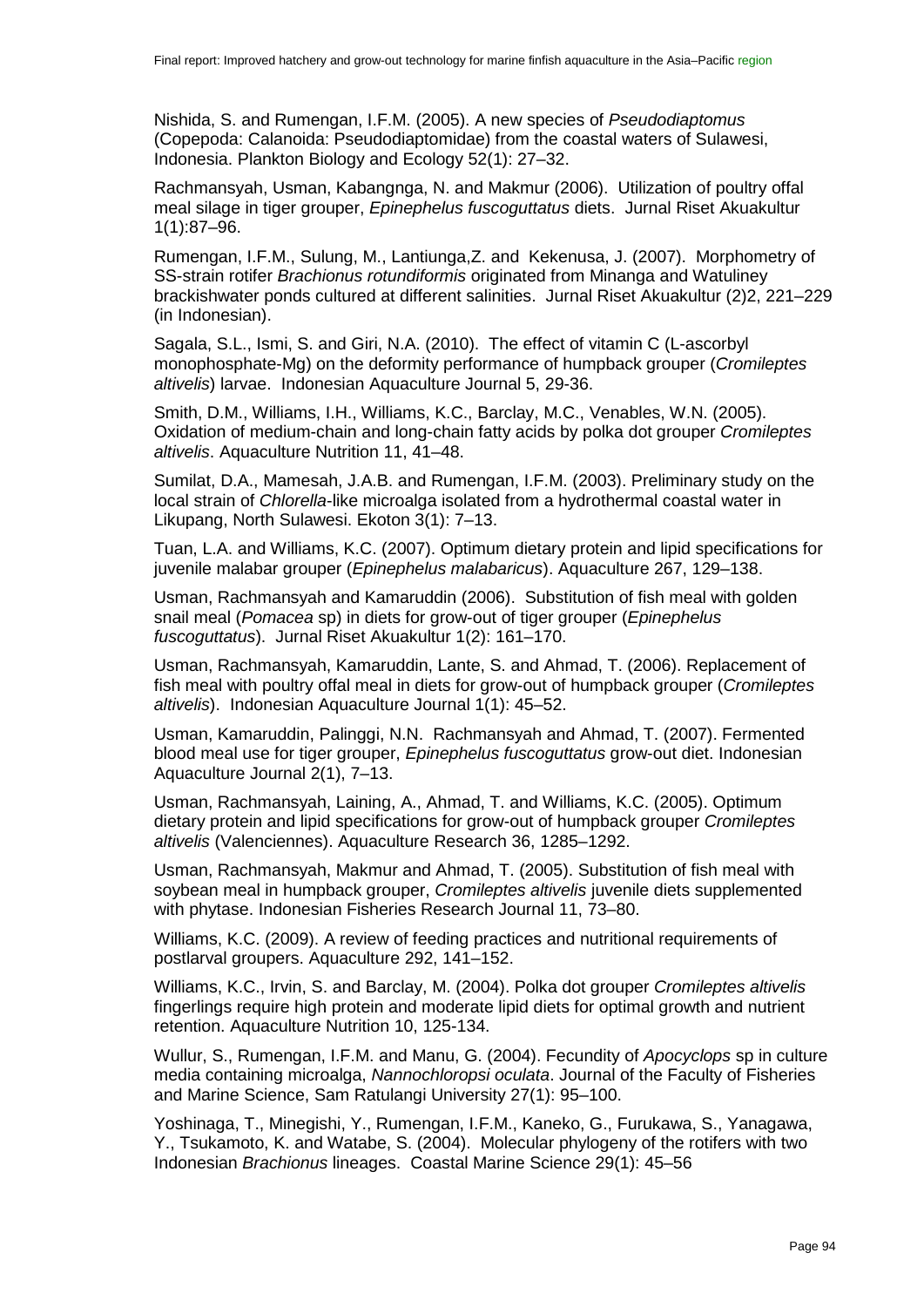*While the research described in the following publication was not directly associated with the ACIAR project, facilitation of access to RIM Gondol as well as technical and logistical support was provided by the ACIAR project team:*

Williamson, D., Jones, G. and Thorrold, S. 2009. An experimental evaluation of transgenerational isotope labelling in a coral reef grouper. Marine Biology 156, 2517– 2525.

#### *Books, book chapters*

Rimmer, M.A. and McBride, S. (2008). Grouper Aquaculture in Australia. pp. 177–188. In: 'The Aquaculture of Groupers'. Liao, I.C. and Leaño, E.M. (eds). Asian Fisheries Society, World Aquaculture Society, Fisheries Society of Taiwan, National Taiwan Ocean University. 241 pp.

Rimmer, M.A. and Ponia, B. (2007). A Review of Cage Aquaculture: Oceania. pp. 208– 231. In: Halwart, M., Soto, D. and Arthur, J.R. (eds). 'Cage Aquaculture – Regional Reviews and Global Overview'. FAO Fisheries Technical Paper No 498. Food and Agriculture Organisation of the United Nations. Rome. 241 pp.

Sim, S.Y., Rimmer, M.A., Toledo, J.D., Sugama, K., Rumengan, I., Williams, K. and Phillips, M.J. (2005). A Guide to Small-Scale Marine Finfish Hatchery Technology. Network of Aquaculture Centres in Asia-Pacific, Bangkok, Thailand. 17 pp.

Sim, S.Y., Rimmer, M.A., Williams, K., Toledo, J.D., Sugama, K., Rumengan, I. and Phillips, M.J. (2005). A Practical Guide to Feeds and Feed Management for Cultured Groupers. Network of Aquaculture Centres in Asia-Pacific, Bangkok, Thailand. 18 pp.

#### *Conference and workshop proceedings*

Chan, N.W.W. (2007). Survey and taste test for live reef-fish in Hong Kong. In: Johnston B. (ed.). Economics and market analysis of the live reef-fish trade in the Asia–Pacific region. ACIAR Working Paper No. 63. pp. 45–59.

Kamaruddin, Usman and Rachmansyah (2007). The effects of additional tryptophan in diets on cannibalisms, survival rate and growth of tiger grouper juvenile, *Epinephelus fuscoguttatus*. Technology Development of Aquaculture, pp. 301-306. (In Indonesian).

Phillips, M.J., Rimmer, M. and Sim, S.Y. (2005). Trends in coastal aquaculture and effect on feed demand in the Asian region. Paper presented on behalf of the Network of Aquaculture Centres in Asia-Pacific (NACA) and Asia-Pacific Marine Finfish Aquaculture Network at the Regional Workshop on Low Value and 'Trash Fish' in the Asia-Pacific Region, Hanoi, Vietnam, 7–9 June 2005. Published by FAO / Asia-Pacific Fishery Commission, Bangkok, Thailand (available at [www.apfic.org\)](http://www.apfic.org/).

Rimmer, M.A. (2008). Regional review on existing major mariculture species and farming technologies. pp. 105–125. In: Lovatelli, A., Phillips, M.J., Arthur, J.R. and Yamamoto, K. (eds). FAO / NACA Regional Workshop on the Future of Mariculture: a Regional Approach for Responsible Development in the Asia-Pacific Region. Guangzhou, China, 7– 11 March 2006. FAO Fisheries Proceedings. No. 11. Food and Agriculture Organisation of the United Nations, Rome. 325 pp.

Rimmer, M.A., Phillips, M.J. and Sim, S.Y. (2006). Aquaculture of groupers in Asia and the Pacific. In: Johnston, B. and Yeeting, B. (eds.). Economics and marketing of the live reef fish trade in Asia-Pacific. ACIAR Working Paper No. 60. Australian Centre for International Agricultural Research, Canberra. pp. 116–134.

Rimmer, M.A., Phillips, M.J. and Yamamoto, K. (2007). Recent developments in aquaculture of groupers in the Asia–Pacific region. In: Johnston B. (ed.). Economics and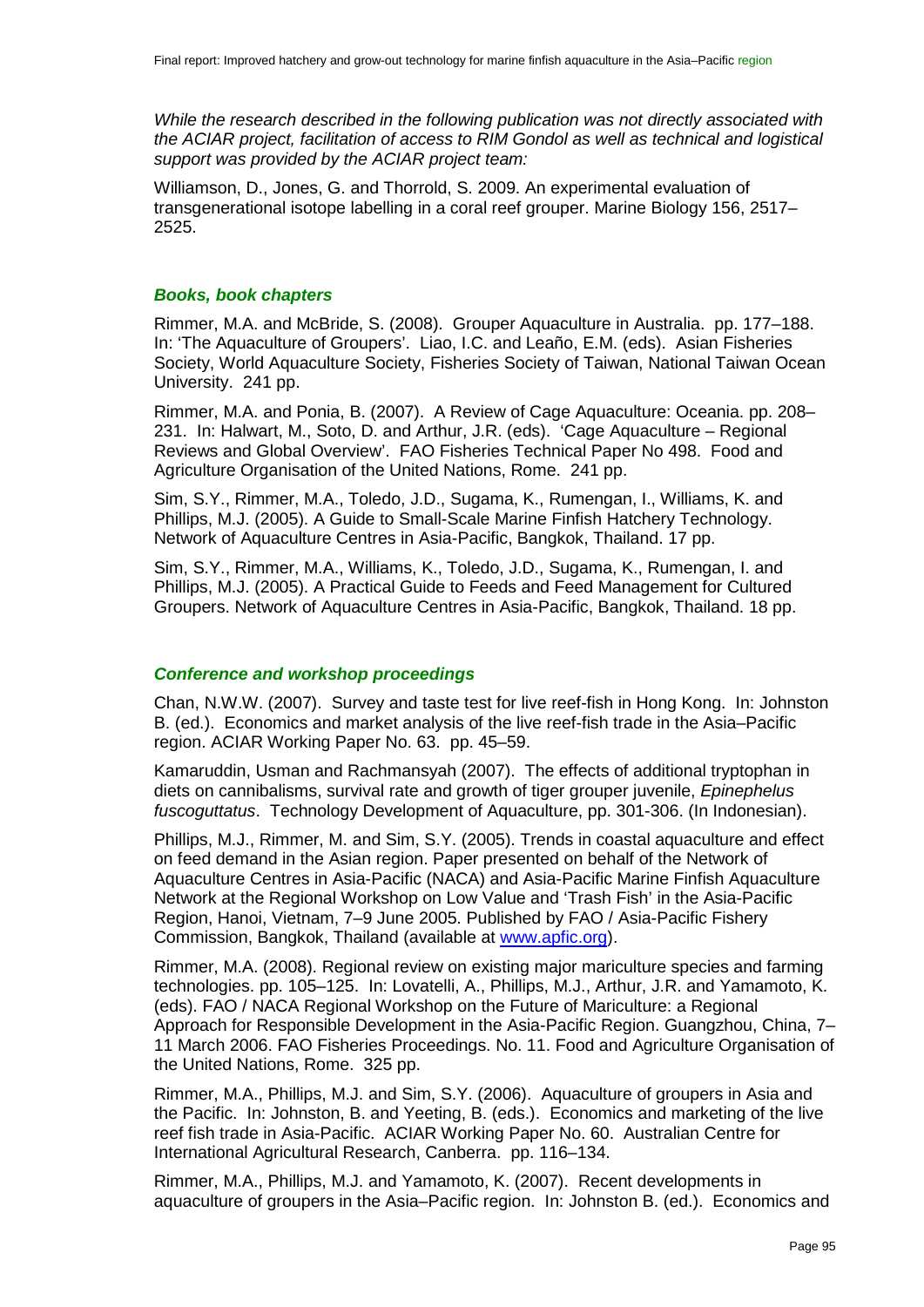market analysis of the live reef-fish trade in the Asia–Pacific region. ACIAR Working Paper No. 63. pp. 77–84.

Rimmer, M.A. and Svennevig, N. (2009). The growing market for marine finfish – global needs. In: Souvenir of the Indian International Aquaculture Exposition INDAQUA-2009, Bhubaneswar, Orissa, India, 21–23 January 2009. pp. 67–70.

Setiadharma, T., Setiawati, K. M. and Giri, N.A. (2006). Effect of different tank color on cannibalism activity of juvenile tiger grouper *Epinephelus fuscoguttatus*. Prosiding Konferensi Nasional Akuakultur 2005. Masyarakat Akuakultur Indonesia. Semarang, 23– 25 November 2005.

Setiadharma, T., Setiawati, K.M. and Giri, N.A. (2006). Effect of water depth on cannibalism activity and performance of tiger grouper juveniles. Prosiding Seminar Nasional Pengembangan Teknologi Budidaya Perikanan. Denpasar, Bali, 21–23 November 2006.

Setiawati, K.M., Setiadharma, T., Giri, N.A. and Sutarmat, T. (2006). The effect of water current on growth and survival of juvenile tiger grouper. Prosiding Seminar Nasional Perikanan Indonesia 2006. Sekolah Tinggi Perikanan. Jakarta, 12-13 Desember 2006.

Setiawati, K.M., Hanafi, A. and Giri, N.A. (2005). Effectiveness of additional attractant in diet for reducing cannibalism activity on juvenile tiger grouper *Epinephelus fuscoguttatus*. Prosiding Seminar Agribisnis Rusnas Kerapu. Jakarta, 12 August 2005.

Setiawati, K.M. (2006). Effect of light intensity on cannibalism activity of tiger grouper juveniles. Prosiding Seminar Nasional Pengembangan Teknologi Budidaya Perikanan. Denpasar, Bali, 21–23 November 2006.

Sugama, K., Hanafi, A. and Rimmer, M. 2005. Hatchery technology on the breeding and fry production of marine finfish in Indonesia. pp 112-115 In: Kolkovski, S., Rimmer, M.A., Battaglene, S.L. & Van Barneveld, R. eds. The second hatchery feeds and technology workshop, Novatel Century, Sydney, Australia, 30 September - 1 October 2004.

Usman, Kamaruddin and Makmur (2007). Biological performance of tiger grouper, *Epinephelus fuscoguttatus*, fed diet containing different levels of carophyll pink (astaxantin). Technology Development of Aquaculture, pp. 295-300. (In Indonesian).

Williams, K.C. and Rimmer, M.A. (2005). The future of feeds and feeding of marine finfish in the Asia-Pacific region: the need to develop alternative aquaculture feeds. Paper presented on behalf of the Network of Aquaculture Centres in Asia-Pacific (NACA) and Asia-Pacific Marine Finfish Aquaculture Network at the Regional Workshop on Low Value and 'Trash Fish' in the Asia-Pacific Region, Hanoi, Vietnam, 7–9 June 2005. Published by FAO / Asia-Pacific Fishery Commission, Bangkok, Thailand (available at [www.apfic.org\)](http://www.apfic.org/).

Yamamoto, K. (2007). The role of the Network of Aquaculture Centres in Asia–Pacific (NACA) in addressing food safety and trade issues in cultured seafood. In: Johnston B. (ed.). Economics and market analysis of the live reef-fish trade in the Asia–Pacific region. ACIAR Working Paper No. 63. pp. 85–90.

Yamin, M., Palinggi,N.N., Usman and Rachmansyah (2007). Protease activity in intestine with different size of tiger grouper. Proceedings of The 3rd Marine National Seminar, Surabaya, 24 April 2007, pp. 40-44. (In Indonesian).

Yamin, M., Usman, Kamaruddin and Rachmansyah (2007). Fermentation of shrimp byproduct meal by chitinase enzyme from isolate of *Aeromonas* sp. (G) with different water content. Proceeding of The Fourth of Research Result National Seminar of Marine and Fisheries, Gadjah Mada University, Yogyakarta, 28 July 2007. (In Indonesian).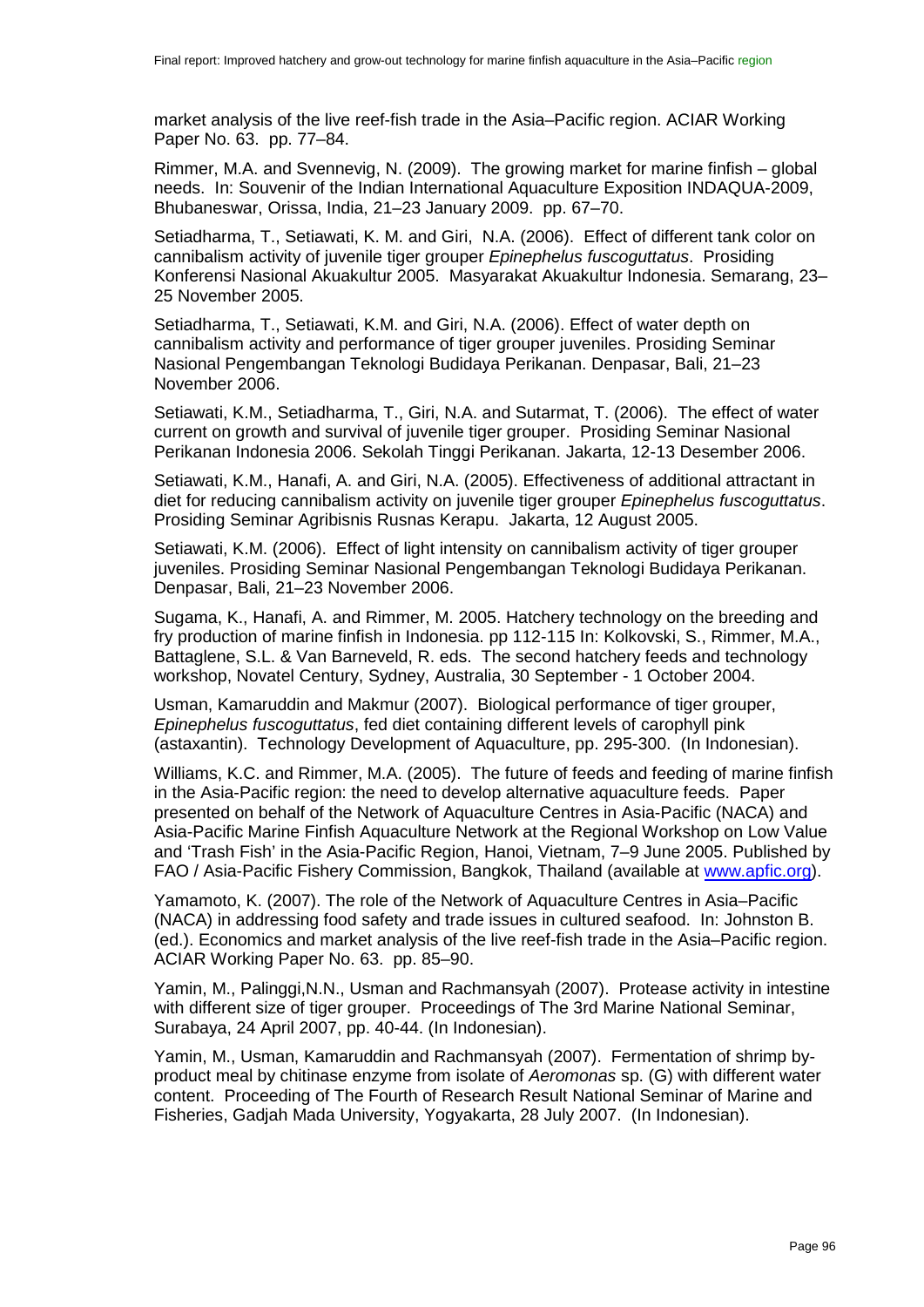# *Articles*

Anon (2009). Aquaculture course hatches its 100th graduate. Partners Magazine, Nov. 2008 – Feb. 2009, p.29.

Chan, N.W.W. and Johnston, B. (2007). Applying the triangle taste test to wild and cultured humpback grouper (*Cromileptes altivelis*) in the Hong Kong market. SPC Live Reef Fish Information Bulletin 17, 31–35.

Corby, A., Sadler, J. and Knuckey, R. (2008). Flowery cod for restaurants. Queensland Aquaculture News 31, 5.

Cox, E., Fry, P. and Johnston, A. (2006) Mesocosm technology advances grouper culture in northern Australia. Aquaculture Asia Magazine 11(1), 34–36.

Cox, E. Fry, P., Johnston, A. and Rimmer, M. (2004). First Australian production of flowery cod juveniles. Queensland Aquaculture News 25, 11.

Giri, N.A., Suwirya, K., Sutarmat, T. and Marzuqi, M. (2007). Effect of dietary protein and lipid level on growth performance of tiger grouper *Epinephelus fuscoguttatus* during latestage grow-out. Aquaculture Asia 12(4), 39.

Komarudin, U., Rimmer, M.A., Islahuttaman, Zaifuddin and Bahrawi, S. (2010). Grouper nursing in Aceh, Indonesia. Aquaculture Asia-Pacific 6, 21-25.

Look, G. (2006). Skretting scholars take new knowledge home after NACA hatchery course. Aquaculture Asia Magazine 11(4), 24–25.

McBride, S. (2005). Australian success with barramundi cod. Aquaculture Asia Magazine 10(3), 23.

Rachmansyah, Usman, Palinggi, N.N. and Williams, K. (2009). Formulated feed for tiger grouper grow-out. Aquaculture Asia Magazine 14(2), 30-35.

Reynolds, A. and Knuckey, R. (2008). Australia's first production of juvenile coral trout. Queensland Aquaculture News 31, 1–2.

Rimmer, M. (2008). Marine finfish aquaculture developments at 'Indonesian Aquaculture 2007'. Aquaculture Asia Magazine 13(1), 45–46.

Rimmer, M. (2008). Production update – marine finfish aquaculture in the Asia-Pacific region. Aquaculture Asia Magazine 13(1), 46–49.

Rimmer, M. (2008). Production update – marine finfish aquaculture in the Asia-Pacific region. Aquaculture Asia Magazine 13(3), 44–46.

Rimmer, M., Kistle, S. and Muldoon, G. (2004). Assessment of the use of coded wire tags (CWT) to trace coral trout (*Plectropomus leopardus*) in the live reef food fish trade. Aquaculture Asia Magazine 9(4), 38–39.

Rimmer, M. and Phillips, M.J. (2008). Marine, brackishwater finfish culture in Indonesia – Aceh industry recovering from 2004 tsunami. Global Aquaculture Advocate 11(2), 54–57.

Rimmer, M., Sim, S.Y., Sugama, K. and Phillips, M. (2004). Alternatives for reef fishing – can aquaculture replace unsustainable fisheries. Global Aquaculture Advocate 7(1), 44– 45.

Rimmer, M., Sugama, K., Sim, S.Y. and Phillips, M. 2004. Alternatives for reef fishing can aquaculture replace unsustainable fisheries? Global Aquaculture Advocate 7, 44-45.

Rimper, J., Kaswadji, K., Widigdo, B., Sugiri, N., and Rumengan I.F.M. (2008). Body size of rotifers (*Brachionus rotundiformis*) from estuaries in North Sulawesi. Aquaculture Asia Magazine 13(1), 49-50.

Rumengan, I.F.M. (2007). Biotechnological prospectus of rotifer *Brachionus rotundiformis*. Squalen 2(1), 17–21.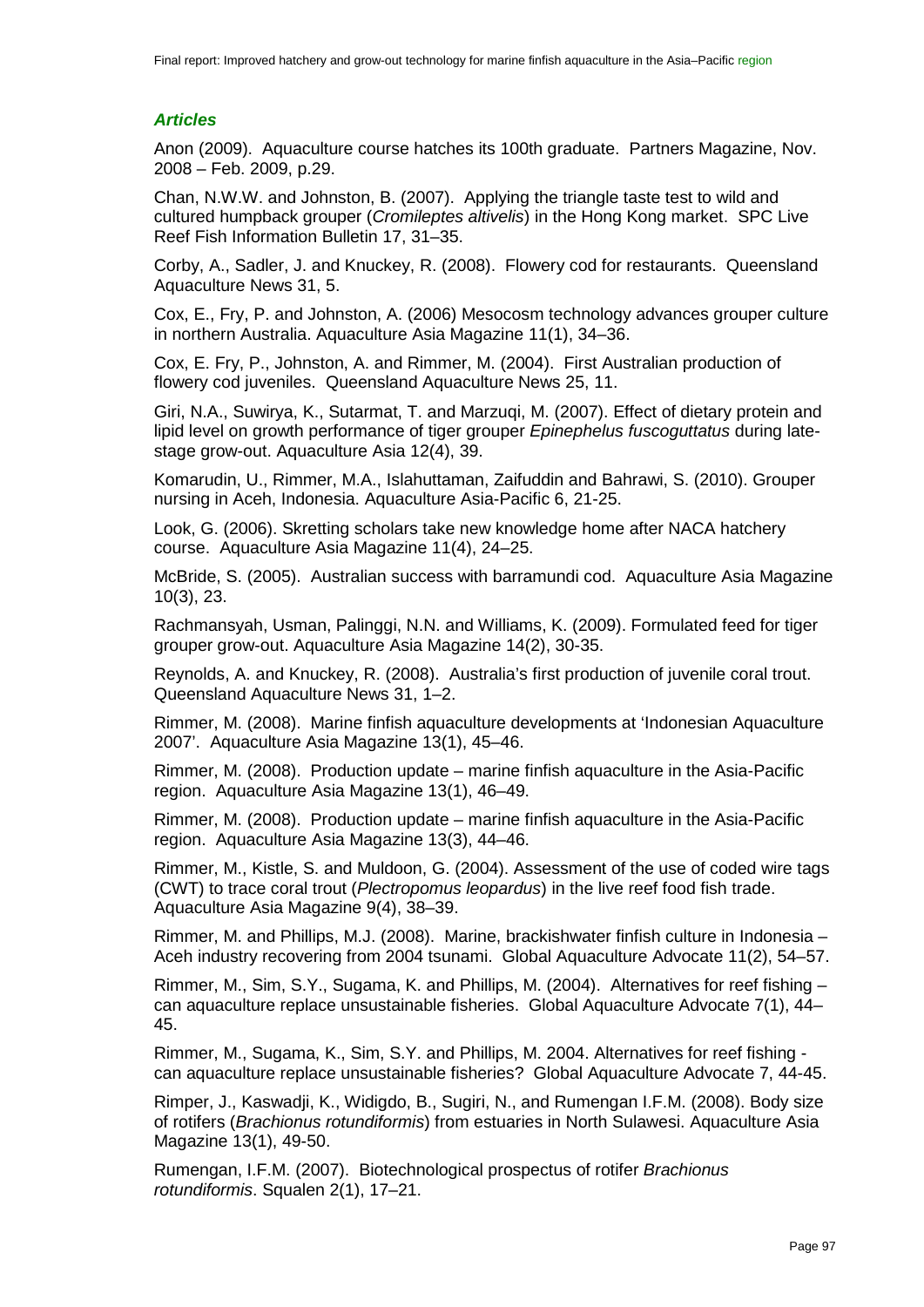Sim, S.Y. (2004). First breeding success of Napoleon wrasse and coral trout. Aquaculture Asia Magazine 9(2), 33–34.

Sim, S.Y. (2004). Regional developments and update. Aquaculture Asia Magazine 9(2), 36–38.

Sim, S.Y. (2004). Some insights into the live marine food fish markets in the region. Aquaculture Asia Magazine 9(3), 31–33.

Sim, S.Y. (2005). Influence of economics conditions of importing nations and unforseen global events on grouper markets. Aquaculture Asia Magazine 10(4), 23–31.

Sim, S.Y. (2006). Marine finfish market information and aquaculture development trends in selected locations in Indonesia and Malaysia. Aquaculture Asia Magazine 11(4), 18– 22.

Sim, S.Y., Kongkeo, H. and Rimmer M. (2006). Brief overview of recent grouper breeding development in Thailand. Aquaculture Asia Magazine 2005 (3), 24–26.

Sim, S.Y., Montaldi, P., Montaldi, A. and Kongkeo, H. (2004). Farming practices, market chains and prices of marine finfish in Malaysia. Aquaculture Asia Magazine 9(3), 33–39.

Sim, S.Y., Montaldi, P., Montaldi, A. and Kongkeo, H. (2004). Grouper farming, market chains and prices of marine finfish in Indonesia. Aquaculture Asia Magazine 9(3), 39–42.

Sim, S.Y., Montaldi, P., Montaldi, A. and Kongkeo, H. (2004). Marine finfish markets in Hong Kong. Aquaculture Asia Magazine 9(3), 42–47.

Sim, S.Y., Suwirya, K. and Rimmer, M. (2007). Update: Marine finfish research and development at the Research Institute for Mariculture, Gondol, Bali, Indonesia. Aquaculture Asia Magazine 12(3), 34–35.

Sim, S.Y. and Williams, K. (2005). Feeds and feeding practices at farm level for marine finfish aquaculture in the Asia-Pacific region. Aquaculture Asia Magazine 10(1), 25–28.

Suwirya, K. (2004). Spawning and larval rearing of coral trout at Gondol. Aquaculture Asia Magazine 9(3), 48.

Suwirya, K. (2005). Spawning and larval rearing of coral trout at Gondol. SPC Live Reef Fish Information Bulletin 13, 45.

Suwirya, K. and Giri, N.A. (2005). Feed development and application for juvenile grouper. Aquaculture Asia Magazine 10(1), 34–35, 46.

Teitlebaum, A. (2007). Marine fish hatchery training for aquaculture technicians from the South Pacific Region, in Krabi CFRDC, Thailand. Aquaculture Asia Magazine 12(3), 36.

Thai, N.Q. (2005). Report on grouper hatchery training course in Indonesia. Aquaculture Asia Magazine 10(4), 34.

Tuan, L.A. (2005). Best practices for using trash fish in the culture of juvenile Malabar grouper, *Epinephelus malabaricus*. Aquaculture Asia Magazine 10(1), 40–41.

Usman, Rachmansyah, Laining, A. and Ahmad, T. (2005). Grouper grow-out feeds research at Maros Research Institute for Coastal Aquaculture, South Sulawesi, Indonesia. Aquaculture Asia Magazine 10(1), 42–45.

Usman, Rachmansyah, Palinggi, N.N. and Ahmad, T. (2007). Utilisation of local feed ingredients in tiger grouper grow-out moist diets. Aquaculture Asia Magazine 12(2), 33– 36.

Williams, K.C. (2005). 'Groupers'. AquaFeeds: Formulation and Beyond 2(2), 20–24.

Williams, K.C., Smith, D.M., Williams, I.H., Irvin, S.H. and Barclay, M. (2005). ACIAR grouper grow-out feeds program and related CSIRO research. Aquaculture Asia Magazine 10(1), 29–33.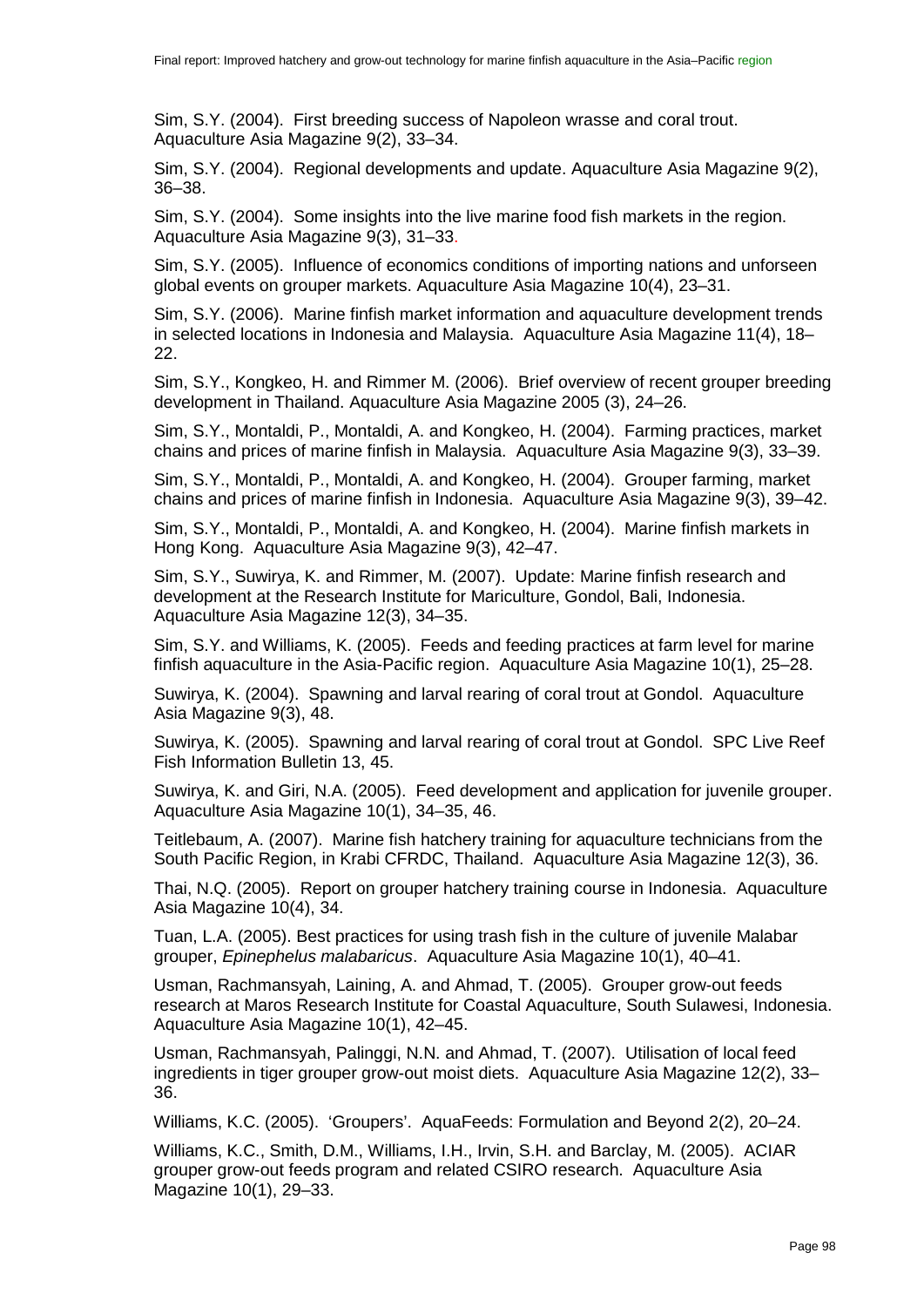## *Reports and miscellaneous publications*

Anon (2005). Report of the Study Program on Marine Aquaculture and Seafood Markets in Southern China (Guangdong and Hong Kong), July 4–15, 2005. 16 pp.

Anon (2006). End-of-training report to The Crawford Fund for training of Mr Ketut Suwirya and Mr Tatam Sutarmat (Research Institute for Mariculture Gondol, Indonesia) in marine fish aquaculture in Queensland and Tasmania, 26 February – 5 March 2006. 5 pp.

Anon (2007). Workshop Report – Development of Better Management Practices for Marine Finfish Aquaculture in the Asia-Pacific Region, Hotel Indra Puri, Lampung, Indonesia, 7–10 November 2007. 50 pp.

CABI (2005). CAB International Aquaculture Compendium: cultured aquatic animal data sheets for: *Cromileptes altivelis*, *Epinephelus akaara*, *E. coioides*, *E. fuscoguttatus*, *E. lanceolatus* by M. Rimmer. http://www.cabicompendium.org/ac/

FAO 2006. Cultured Aquatic Species Information Programme – *Lates calcarifer*. Text by Rimmer, M.A. In: FAO Fisheries and Aquaculture Department [online]. Rome.

Rimmer, M. and Kistle, S. (2004). Assessment of the use of coded wire tags (CWT) to trace coral trout (*Plectropomus leopardus*) in the live reef food fish trade. Report to the Asia-Pacific Economic Cooperation (APEC) endorsed project to develop Industry Standards for the Live Reef Food Fish Trade – a collaborative project of the Marine Aquarium Council and The Nature Conservancy. 6 pp.

Rimmer, M., Pirozzi, I. and Tebrett, S. (2009). Report on Fish Nutrition Workshop held at Santika Hotel, Surabaya, Indonesia, 20–22 October 2009. 14 pp.

Sim, S.Y. (2005). Report of the Grouper Hatchery Production Training Course 2005, Brackishwater Aquaculture Development Centre (BADC) – Situbondo, Indonesia, April 18 – May 8, 2005. 32 pp.

Sim, S.Y. (2006). The Report of the 4th Regional Grouper Hatchery Production Training Course 2006. Brackishwater Aquaculture Development Center (BADC) – Situbondo, Indonesia, Nov 20 – December 9, 2006. 32 pp.

Sim, S.Y. (2007). The Report of the 5th Regional Grouper Hatchery Production Training Course 2007, Brackishwater Aquaculture Development Center (BADC) – Situbondo, Indonesia, 9–29 July, 2007. 31 pp.

Teitelbaum, A. (2007). Report on 1st SPC Marine Finfish Hatchery Training Krabi CFRDC, Thailand, 14 May – 1 June 2007. 41 pp.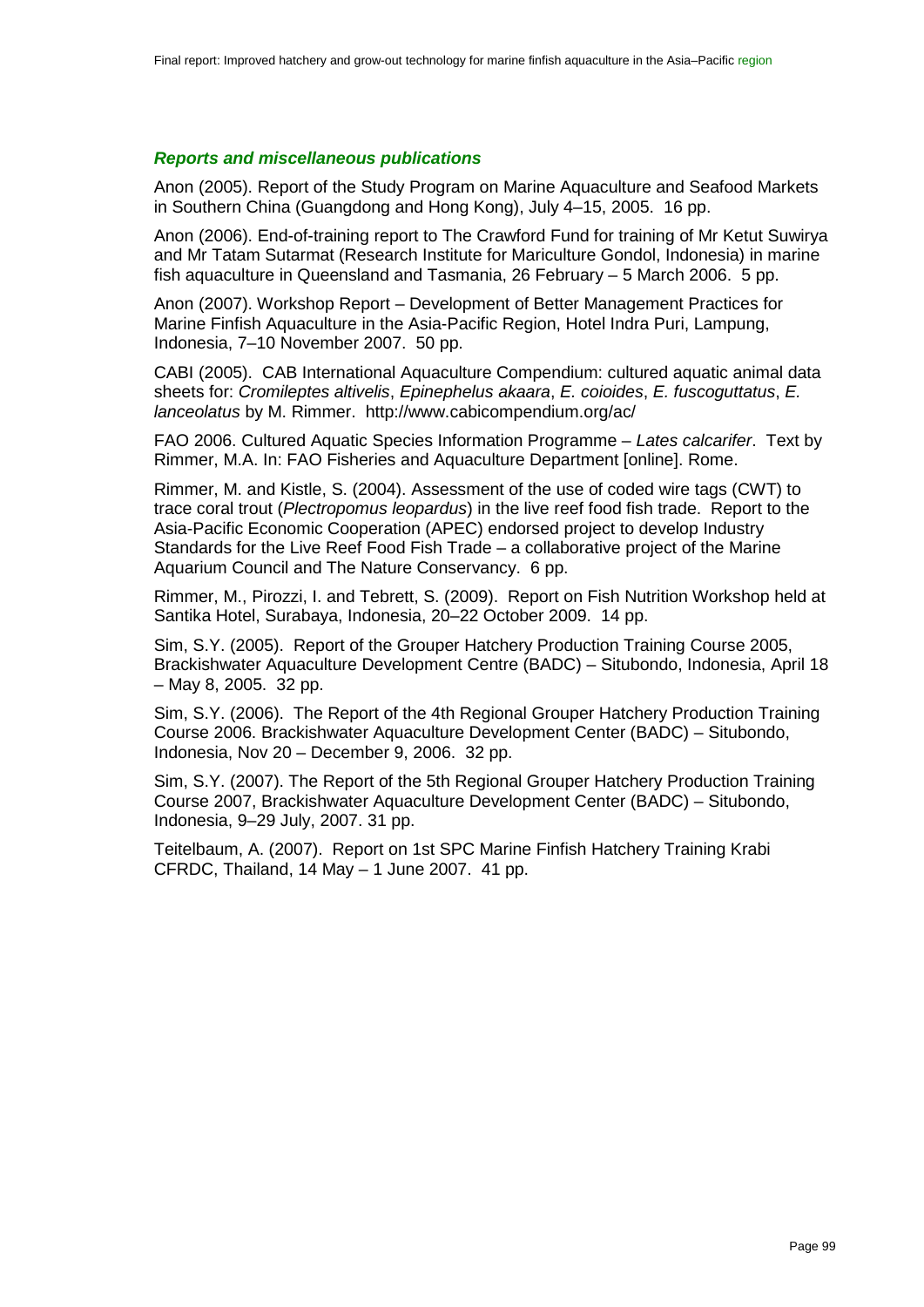# **11 Appendixes**

# **11.1 Appendix 1: Digestibility coefficients of some feed ingredients in two grouper species**

Aquaculture expansion has increased the demand for fish feeds which mainly depend on fishmeal as the major dietary components due to their ideal nutritional quality. Due to rising demand, high cost and uncertain availability, studies have been carried out to partially or completely substitute fish meal in fish diets by other protein sources. The nutritional value of an ingredient is determined by its nutritional contents and nutrient availability, and therefore nutrient digestibility is an important part in the evaluation of feed ingredients. Published information on the apparent digestibility coefficients of dry matter, crude protein, crude fat and gross energy of various feedstuffs for groupers are listed here.

| <b>Species</b>         | <b>Feedstuff</b>                         | Feed<br><b>Number</b> | Dry<br>matter | Crude<br>Protein | Crude<br>Fat | <b>Gross</b><br><b>Energy</b> |
|------------------------|------------------------------------------|-----------------------|---------------|------------------|--------------|-------------------------------|
| Cromileptes            | Shrimp head meal                         | 5-04-226              | 58.5          | 78.0             |              | 63.6                          |
|                        | Soybean meal                             | 5-14-005              | 54.8          | 67.2             |              | 51.1                          |
|                        | Palm oil cake meal                       | 5-04-487              | 45.3          | 80.5             |              | 40.4                          |
|                        | Dried blood meal                         | 5-00-380              | 48.1          | 55.2             |              | nd                            |
|                        | Blood meal (formic acid<br>preserved)    |                       | 67.9          | 87.5             |              | nd                            |
| altivelis <sup>a</sup> | Blood meal (propionic acid<br>preserved) |                       | 61.7          | 84.2             |              | nd                            |
|                        | Local sardine meal                       | 5-02-015              | 87.2          | 92.5             |              | 85.2                          |
|                        | Local mixed-fish meal                    |                       | 59.1          | 82.4             |              | 77.2                          |
|                        | Rice bran meal                           | 4-03-928              | 22.2          | 59.5             |              | 44.3                          |
|                        | Chilean Fish meal                        |                       | 83.6          | 98.0             |              |                               |
|                        | Shrimp meal                              |                       | 76.0          | 95.0             |              |                               |
|                        | Soybean meal defatted                    |                       | 75.7          | 96.0             |              |                               |
|                        | White fish meal                          |                       | 89.2          | 98.8             |              |                               |
|                        | White cowpea meal                        |                       | 74.2          | 93.5             |              |                               |
|                        | Ipil-ipil leaf meal                      |                       | 56.0          | 78.8             |              |                               |
| Epinephelus            | Squid meal                               |                       | 99.4          | 94.2             |              |                               |
| coioides <sup>b</sup>  | Meat & bone meal                         |                       | 60.8          | 98.9             |              |                               |
|                        | Blood meal (Australia)                   |                       | 36.9          | 15.4             |              |                               |
|                        | Corn gluten meal                         |                       | 94.0          | 99.5             |              |                               |
|                        | Tuna fish meal                           |                       | 75.4          | 76.2             |              |                               |
|                        | Wheat flour                              |                       | 72.8          | 82.9             |              |                               |
|                        | Corn germ meal                           |                       | 85.1          | 82.9             |              |                               |
|                        | Lupin seed meal                          |                       | 54.1          | 97.5             |              |                               |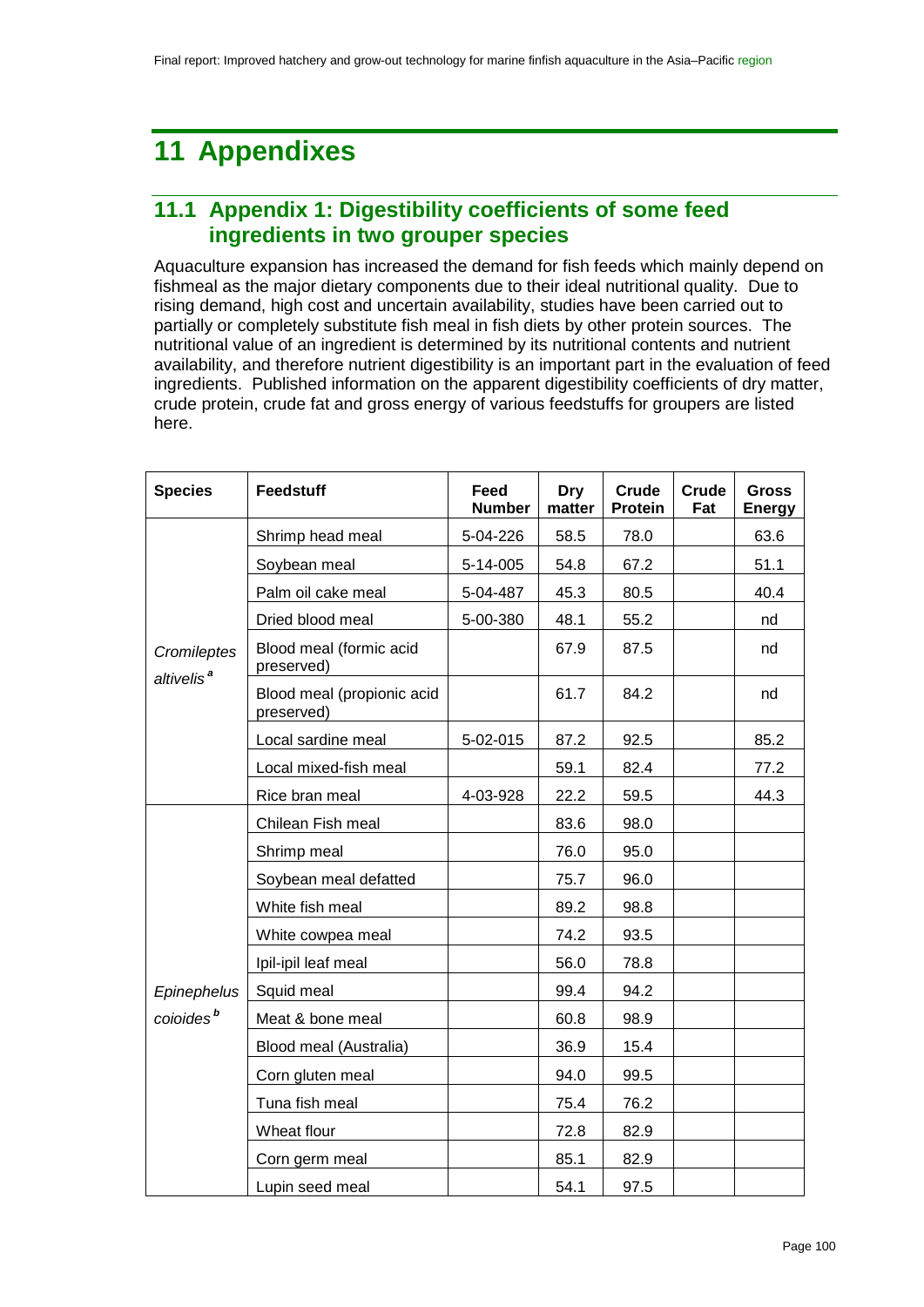|                                      | Poultry feather meal |          | 74.3 | 81.8 |      |      |
|--------------------------------------|----------------------|----------|------|------|------|------|
| Epinephelus<br>coloides <sup>c</sup> | White fish meal      | 5-02-009 | 78.9 | 89.8 | 94.5 | 93.3 |
|                                      | Brown fish meal      | 5-01-985 | 79.1 | 87.3 | 92.4 | 89.5 |
|                                      | Soybean meal         | 5-04-604 | 69.9 | 84.0 | 93.1 | 70.5 |
|                                      | Peanut meal          | 5-03-650 | 73.7 | 80.8 | 90.7 | 73.1 |
|                                      | Yeast                | 7-05-527 | 57.7 | 61.1 | 82.8 | 51.7 |

<sup>a</sup> With reference diet and 1% Chromic Oxide (Laining et al. 2003; Laining et al. 2004).

<sup>b</sup> With reference diet at 70-30% and 1% Chromic Oxide (Eusebio et al. 2004a, Eusebio et al. 2004b).

 $\degree$  With reference diet at 70-30% and 0.5% Chromic Oxide (Lin et al. 2004).